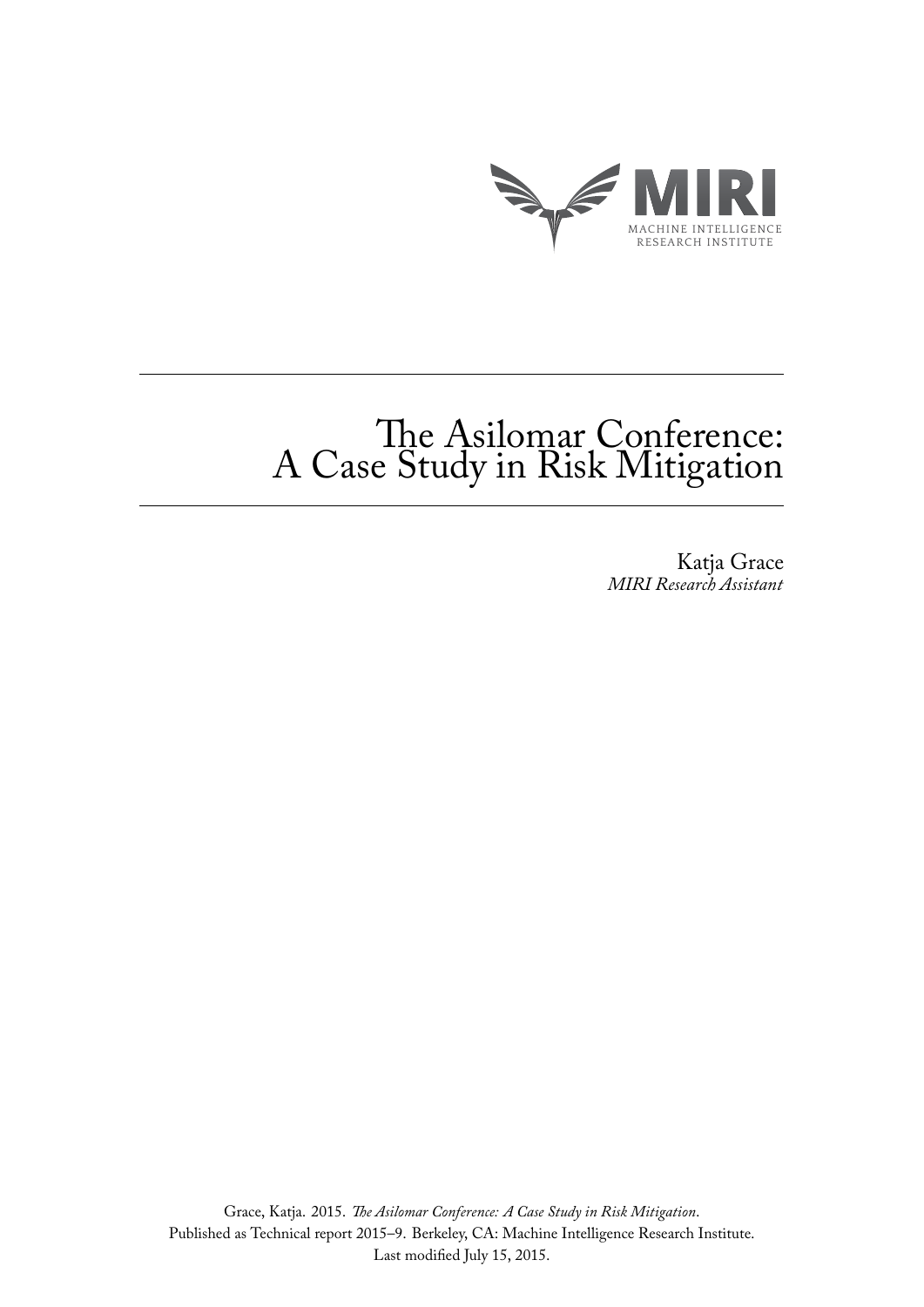# **Contents**

|              | Introduction<br>3                          |                                             |                                                                     |                |  |  |  |  |
|--------------|--------------------------------------------|---------------------------------------------|---------------------------------------------------------------------|----------------|--|--|--|--|
|              |                                            |                                             |                                                                     | $\overline{4}$ |  |  |  |  |
| $\mathbf{1}$ |                                            |                                             | Part I: How Similar Was Asilomar to Current AI Safety Preparations? | 5              |  |  |  |  |
|              | 1.1                                        |                                             |                                                                     | 5              |  |  |  |  |
|              |                                            | 1.1.1                                       | Concerns about Scientific Biohazards                                | 5              |  |  |  |  |
|              |                                            | 1.1.2                                       |                                                                     | $\overline{7}$ |  |  |  |  |
|              | 1.2                                        |                                             |                                                                     | 8              |  |  |  |  |
|              | 1.3                                        |                                             |                                                                     |                |  |  |  |  |
|              | 1.4                                        |                                             |                                                                     | 9              |  |  |  |  |
|              | 1.5                                        |                                             |                                                                     | 10             |  |  |  |  |
|              | 1.6                                        |                                             |                                                                     | 11             |  |  |  |  |
|              | 1.7                                        |                                             |                                                                     | 13             |  |  |  |  |
| 2            |                                            | Part II: How Successful Was Asilomar?<br>14 |                                                                     |                |  |  |  |  |
|              | 2.1                                        |                                             |                                                                     | 14             |  |  |  |  |
|              | 2.2                                        |                                             |                                                                     | 14             |  |  |  |  |
|              |                                            | 2.2.1                                       |                                                                     | 14             |  |  |  |  |
|              |                                            | 2.2.2                                       |                                                                     | 14             |  |  |  |  |
|              | 2.3                                        |                                             |                                                                     | 15             |  |  |  |  |
|              |                                            | 2.3.1                                       |                                                                     | 15             |  |  |  |  |
|              |                                            | 2.3.2                                       |                                                                     | 15             |  |  |  |  |
|              |                                            | 2.3.3                                       | Counterfactual Success at Ultimate Goals                            | 16             |  |  |  |  |
|              |                                            | 2.3.4                                       |                                                                     | 18             |  |  |  |  |
|              |                                            |                                             |                                                                     | 18             |  |  |  |  |
|              |                                            |                                             | Redirecting Attention from Natural Bioweapons 18                    |                |  |  |  |  |
|              |                                            |                                             |                                                                     | 18             |  |  |  |  |
|              |                                            |                                             |                                                                     | 18             |  |  |  |  |
|              |                                            |                                             | Influence as a Model for Setting Science Policy                     | 19             |  |  |  |  |
|              | 2.4                                        |                                             |                                                                     | 19             |  |  |  |  |
| 3            | Part III: What Can We Learn from Asilomar? |                                             |                                                                     |                |  |  |  |  |
|              | 3.1                                        |                                             |                                                                     | 19             |  |  |  |  |
|              | 3.2                                        |                                             |                                                                     |                |  |  |  |  |
|              |                                            | 3.2.1                                       | General Efficacy of Informal Social Mechanisms 20                   |                |  |  |  |  |
|              |                                            | 3.2.2                                       | Concreteness of Risks When Taken Seriously 21                       |                |  |  |  |  |
|              |                                            | 3.2.3                                       |                                                                     |                |  |  |  |  |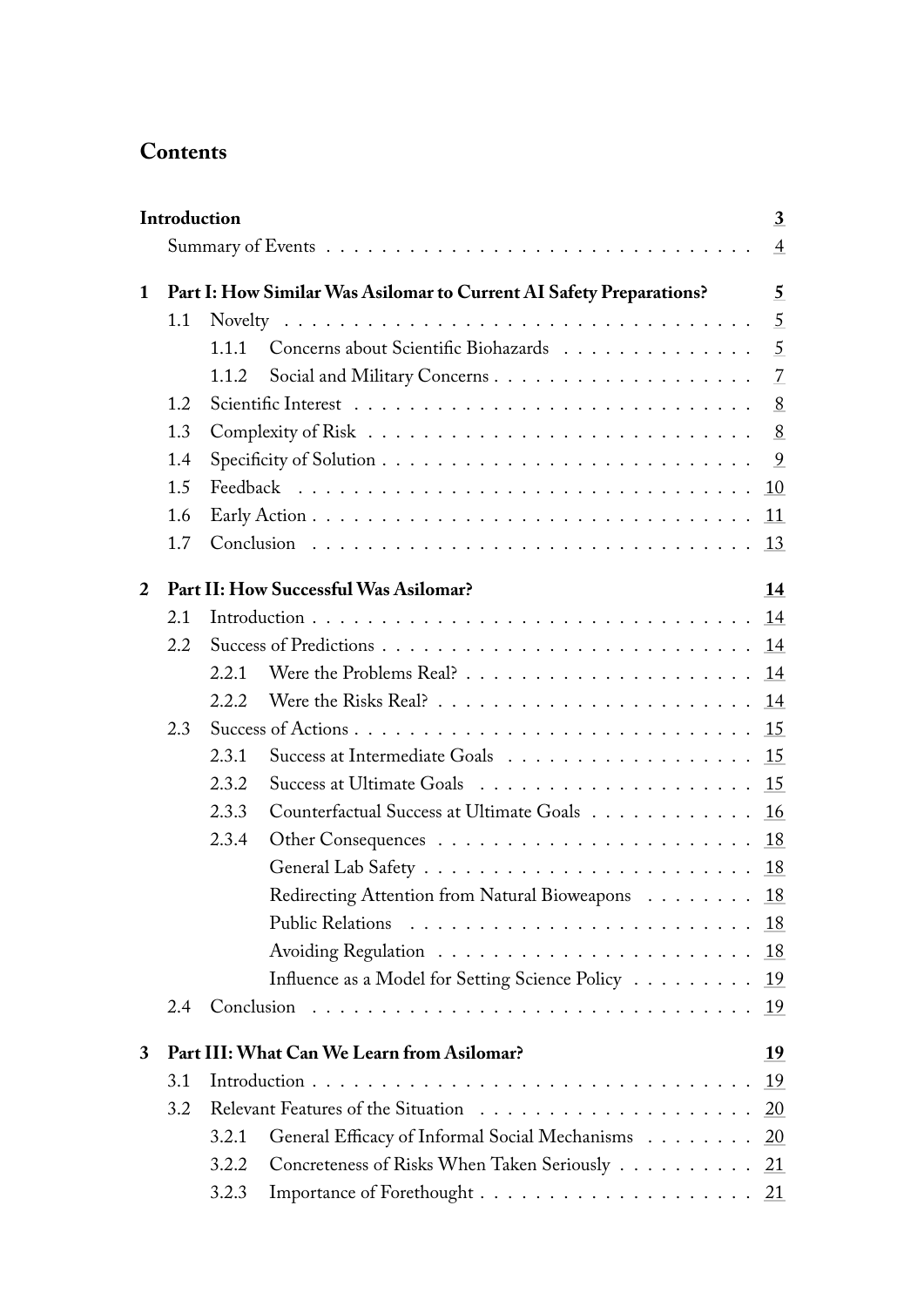|                         |     | 3.2.4      | Quality of Decision-Making Process 22                                             |    |  |  |
|-------------------------|-----|------------|-----------------------------------------------------------------------------------|----|--|--|
|                         |     |            | Bias about the Risk of Experiments 22                                             |    |  |  |
|                         |     |            | Decisions Controlled by Small Groups 22                                           |    |  |  |
|                         |     |            | Philosophical Views on Science and Risk 24                                        |    |  |  |
|                         |     |            | Influence of Motives Other Than Public Wellbeing 24                               |    |  |  |
|                         | 3.3 |            |                                                                                   | 25 |  |  |
|                         |     | 3.3.1      | Cooperation of Funding Bodies 25                                                  |    |  |  |
|                         |     | 3.3.2      |                                                                                   |    |  |  |
|                         |     | 3.3.3      |                                                                                   | 26 |  |  |
|                         |     | 3.3.4      | The Conference Discussed Science as well as Risks 26                              |    |  |  |
|                         |     | 3.3.5      |                                                                                   |    |  |  |
|                         |     | 3.3.6      | Risk of Future Legislative Control                                                | 26 |  |  |
|                         |     | 3.3.7      |                                                                                   |    |  |  |
|                         |     | 3.3.8      |                                                                                   |    |  |  |
|                         |     | 3.3.9      |                                                                                   |    |  |  |
|                         |     | 3.3.10     | Size of Field $\ldots \ldots \ldots \ldots \ldots \ldots \ldots \ldots \ldots 27$ |    |  |  |
|                         |     | 3.3.11     |                                                                                   | 27 |  |  |
|                         | 3.4 |            |                                                                                   | 28 |  |  |
| 4                       |     | Conclusion |                                                                                   | 29 |  |  |
| <b>Notes</b>            |     |            |                                                                                   |    |  |  |
| <b>References</b><br>65 |     |            |                                                                                   |    |  |  |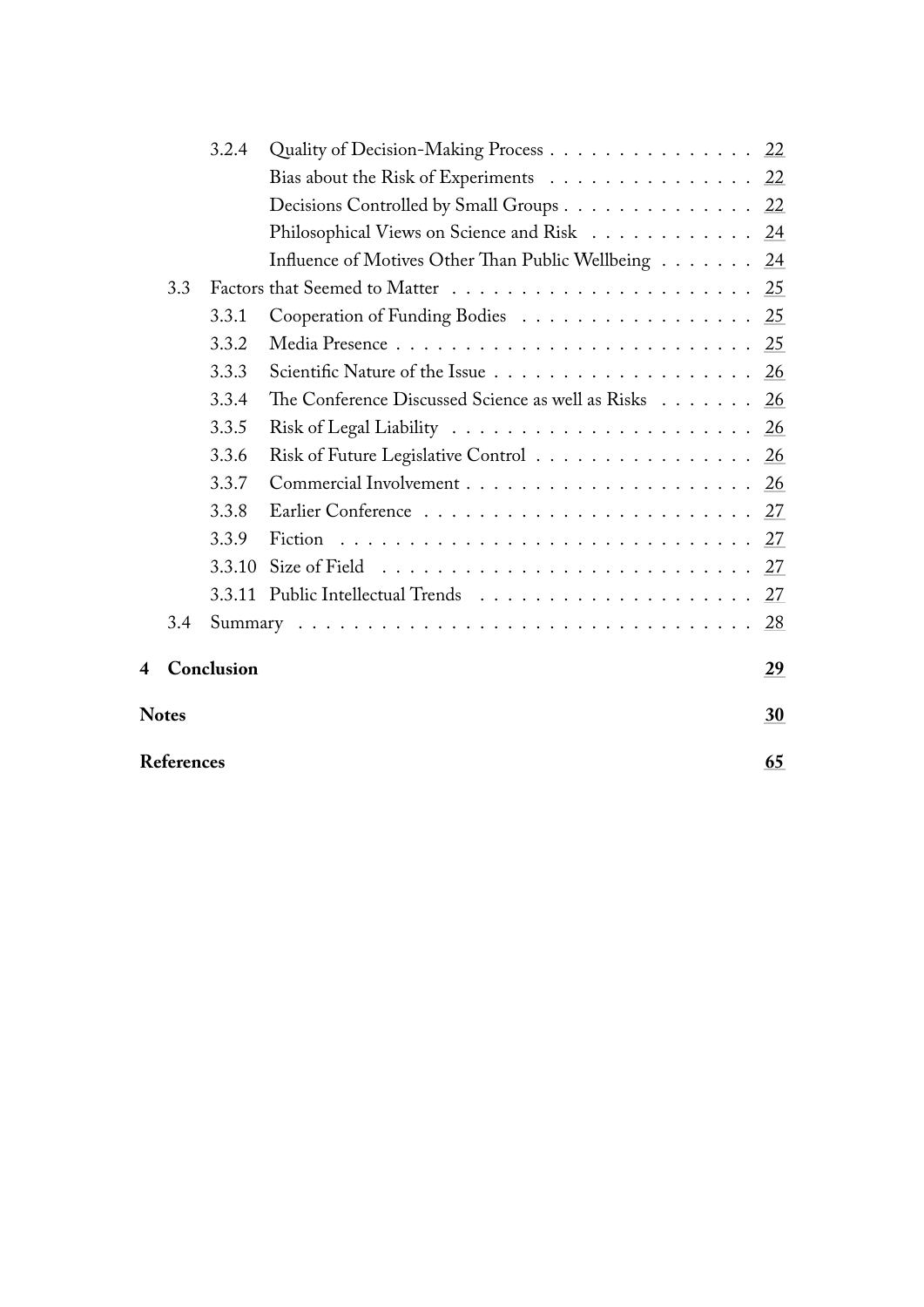### <span id="page-3-0"></span>**Introduction**

<span id="page-3-3"></span><span id="page-3-2"></span><span id="page-3-1"></span>The Asilomar Conference on Recombinant DNA Molecules was an international meeting held in February 1975, in which a group mostly composed of scientists designed safety guidelines for conducting recombinant  $DNA$  research.<sup>[1](#page-30-1)</sup> The conference was to address rising concerns around recombinant DNA technology, including evaluating an existing moratorium on some recombinant DNA research. Recombinant DNA tech-nology was only a few years old at the time,<sup>[2](#page-30-2)</sup> and progressing quickly.<sup>[3](#page-30-3)</sup> The primary apparent risk resulting from the research was production of new pathogenic organisms, which would endanger the public and researchers. Carcinogenic gut bacteria were a prominent example.[4](#page-30-4) The conference ended the moratorium and produced safety recommendations that were adopted by the National Institutes of Health, along with similar bodies internationally.[5](#page-30-5)

<span id="page-3-5"></span><span id="page-3-4"></span>This document answers three questions. First, *how similar is the Asilomar Conference to contemporary efforts to prepare for major artificial intelligence (AI) impacts?* In particular, did the Asilomar conference involve efforts to respond to a novel and complex risk expected many years in the future? Was support from the scientific community scarce? Were the actions that were taken as part of the Asilomar conference narrowly directed at averting the foreseen problem rather than being broadly useful regardless of whether the danger transpired? Were those actions taken with little feedback about whether they were improving the problem?

<span id="page-3-6"></span>We chose to focus on these characteristics because they arguably distinguish AI safety preparations as particularly unlikely to succeed.[6](#page-30-6) We are interested in learning whether these characteristics are really so rare in successful endeavors. [Part I](#page-5-0) is a compilation of evidence addressing the question of whether the Asilomar Conference has these characteristics—in other words, how relevantly similar it is to efforts to avert impacts from AI.

For an analogous case such as Asilomar to help us judge the promise of contemporary risk reduction efforts, we need to know how successful the past case was. To this end, [Part II](#page-14-0) will ask, *was the Asilomar conference successful?* We are interested in several different metrics of success, such as whether the predictions that prompted action were correct, whether they were reasonable predictions given what was known, whether the plan was good in expectation, whether it helped, and whether it would have helped if the risks had turned out to be as expected. Evaluating several of these will give us a richer understanding of the conference's success.

Third, we will ask, *what else might contemporary risk reduction efforts learn from the Asilomar conference?* For instance, how easy was it for scientists to delay research? How concrete was the problem before people became concerned about it? Was there any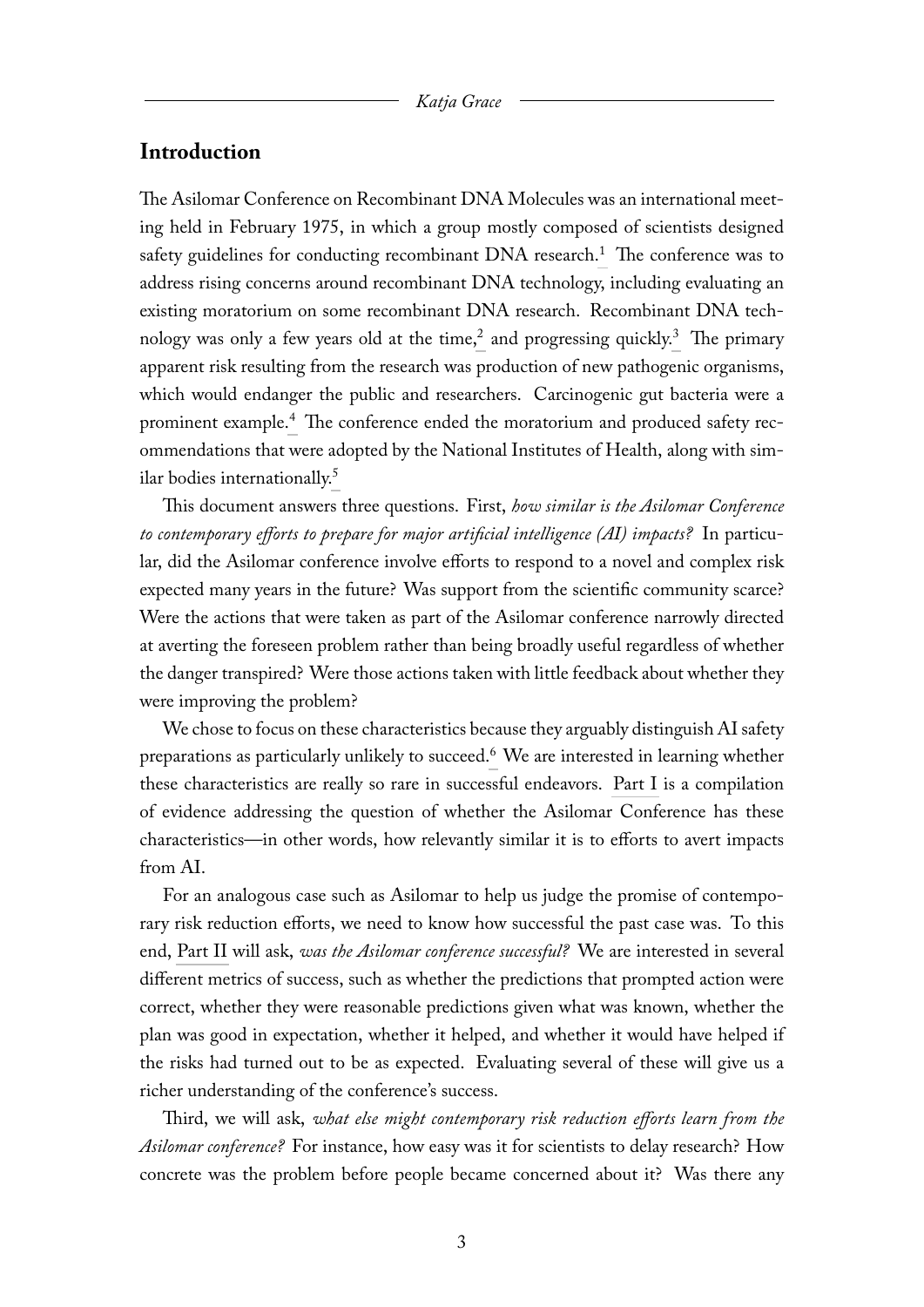earlier research before the problem arose, that contributed to the quality of the response? [Part III](#page-19-2) details features of the conference and surrounding events that seem especially relevant to efforts to prepare for contemporary risks, especially those from AI.

#### **Summary of Events**

<span id="page-4-1"></span><span id="page-4-0"></span>In 1972, Paul Berg and his colleagues at Stanford constructed a recombinant DNA molecule, combining DNA from the cancer causing Simian Virus 40 with DNA from the ubiquitous gut bacteria *E. coli*. [7](#page-30-7) The natural next step in the experiment was to insert the new DNA back into *E. coli*, but another scientist, Bob Pollack, expressed concerns.[8](#page-31-0) After discussing potential hazards with colleagues and friends, Berg decided not to continue the experiments.<sup>[9](#page-31-1)</sup> This decision was well known.

<span id="page-4-5"></span><span id="page-4-4"></span><span id="page-4-3"></span><span id="page-4-2"></span>At the 1973 Gordon Research Conference on Nucleic Acids, Herbert Boyer<sup>[10](#page-31-2)</sup> described methods that radically improved the ease of recombinant DNA production and made it possible to combine DNA from any two organisms. According to Maxine Singer, an organizer of the conference, "the range of previously intractable questions about genetic expression that could be answered by utilizing the new method was enormous and widely perceived."[11](#page-31-3) This produced much excitement, but also immediately led to concerns.[12](#page-31-4) Gordon Conference attendees discussed hazards informally, then voted to write to the President of the National Academy of Sciences (NAS) asking that a group be set up to examine the risks. Singer and conference co-chair Dieter Söll, wrote this letter<sup>[13](#page-31-5)</sup> and made it public. The NAS responded by forming a committee, chaired by Paul Berg, to examine the risks and benefits of recombinant DNA technology.

<span id="page-4-8"></span><span id="page-4-7"></span><span id="page-4-6"></span>In July 1974 the Berg committee called for a voluntary moratorium on a class of re-combinant DNA experiments.<sup>[14](#page-31-6)</sup> While there was some disagreement about this action, the moratorium was universally adhered to. The moratorium was, in part, intended to give time for a conference that would assess the risks. This was the Asilomar Conference on Recombinant DNA Molecules.

<span id="page-4-9"></span>The conference was held in 1975 and attracted scientists from around the world, as well as lawyers, the press, and government officials.<sup>[15](#page-31-7)</sup> The conference was responsible for helping to determine whether the moratorium should be lifted, and if so, how the science could safely proceed. The organizing committee was responsible for filing a report to the National Academy of Sciences (NAS) on the progress of the conference, including recommendations.<sup>[16](#page-32-0)</sup> The conference ultimately recommended that the science continue and offered guidelines under which they thought it could do so safely.<sup>[17](#page-32-1)</sup>

<span id="page-4-14"></span><span id="page-4-13"></span><span id="page-4-12"></span><span id="page-4-11"></span><span id="page-4-10"></span>The resulting guidelines were adopted by the National Institutes of Health as a con-dition for funding, and were adhered to by others voluntarily.<sup>[18](#page-32-2)</sup> Over the years, the guidelines have become less restrictive as new information has emerged.<sup>[19](#page-32-3) [20](#page-32-4)</sup> Now (in 2015) they place few constraints on recombinant DNA research.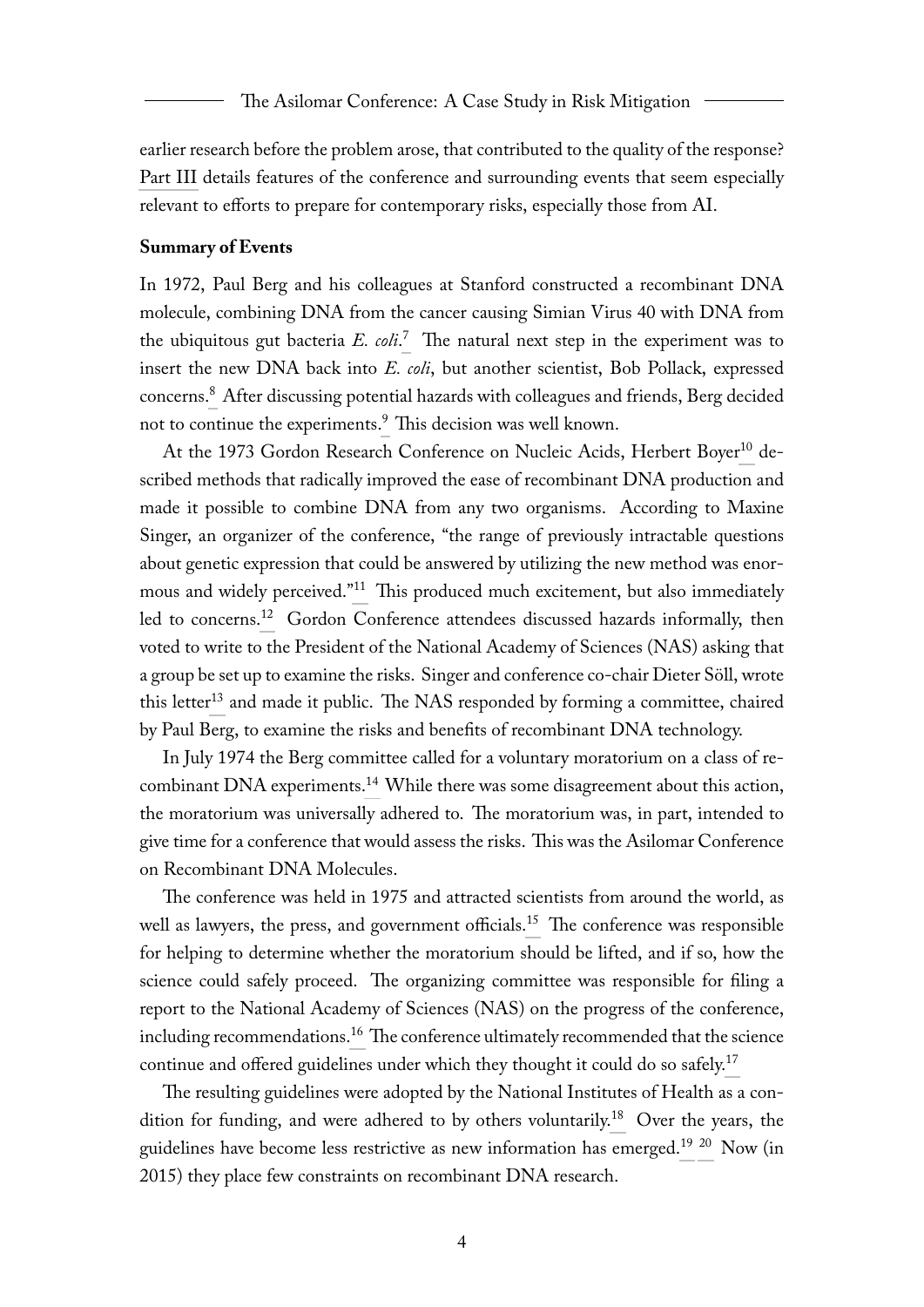## <span id="page-5-0"></span>**1. Part I: How Similar Was Asilomar to Current AI Safety Preparations?**

We are interested in determining whether present efforts to address AI safety challenges are unrealistically ambitious. Thus we are most interested in whether the Asilomar conference was similar on the characteristics that make AI safety efforts look ambitious. If it is, then it can inform our optimism on AI efforts as well as suggest factors that may contribute to success.

We spoke with Alexander Berger of GiveWell about the characteristics of AI safety preparation efforts that make such efforts seem unpromising to him<sup>[21](#page-33-0)</sup> and chose to focus on the following:

- <span id="page-5-3"></span>• **Novelty:** the event predicted is relatively unlike problems that have been seen before.
- **Low scientific concern:** highly credentialed and credible scientists are not very concerned.
- **Complex prediction:** the prediction is relatively complicated, e.g., more complex than the basic physical dynamics of climate change.
- **Specificity of solution:** the policy response is narrowly useful for the predicted issue (e.g., it does not contribute valuable basic research, or general capacity building that might be worthwhile in the absence of the problem).
- **Low feedback:** the response is a one-shot effort rather than an iterative process with frequent feedback about success.
- **Early action:** an event is predicted and the beginnings of action take place fifteen years or more before the event is predicted to occur.

The rest of Part I will assess the extent to which the Asilomar conference has these characteristics.

### <span id="page-5-1"></span>**1.1. Novelty**

Recombinant DNA technology prompted multiple concerns. We discuss these separately because the novelty of different problems need not coincide.

### <span id="page-5-2"></span>**1.1.1. Concerns about Scientific Biohazards**

The primary concerns that prompted action by scientists were biological risks to lab personnel, the public and the environment.<sup>[22](#page-33-1)</sup> Issues discussed at the time included: $^{23}$  $^{23}$  $^{23}$ 

<span id="page-5-6"></span><span id="page-5-5"></span><span id="page-5-4"></span>• Carcinogenic gut bacteria (*E. coli*) [24](#page-33-3)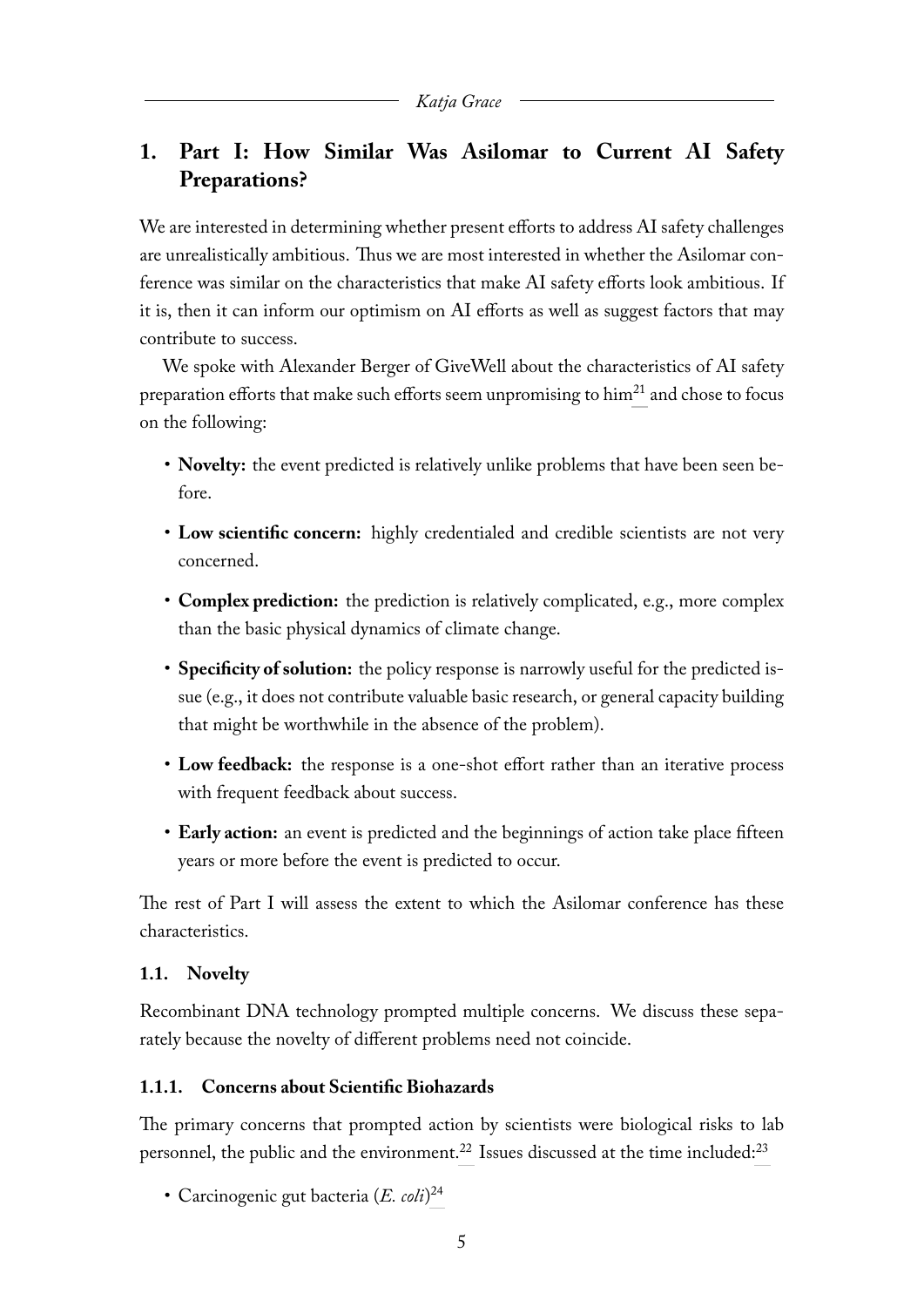- *E. coli* with cellulose degrading genes
- Plant pathogens
- Problematic proteins in *E. coli*
- <span id="page-6-0"></span>• Immunological hazards
- Perturbation of biochemical pathways<sup>[25](#page-33-4)</sup>
- <span id="page-6-1"></span>• Drug resistant microbes<sup>[26](#page-33-5)</sup>

These risks were in some ways similar to pre-existing biological risks, but the novelty of being man-made implied some substantial differences from past problems.

The risks were novel in the narrow sense that the specific organisms being created would be new. This makes the problems they bring likely to be somewhat novel, but probably not all that different from those produced by existing dangerous organisms. A new disease is probably still best handled with some combination of protective gloves, quarantine procedures, hospital admissions, and so on.

Beyond the specific organisms being novel, the abrupt appearance of an organism with no very close relatives in the environment is unusual, and might be expected to cause unusual disruption. This is not entirely novel however: a similar situation occurs when species are introduced from one continent to another.

Another source of novelty is in the distribution of organisms created. A new manmade process might be expected to create a different distribution of organisms from the one produced by nature. We know nature produces many benign organisms and very few extremely dangerous organisms. However a new source of organisms can't be relied upon to follow the same pattern. There would be several reasons to expect recombinant DNA techniques to produce an unnatural array of organisms. The new organisms were produced from a narrow range of pre-existing organisms (e.g., cancer viruses and *E. coli*); they were produced by unusual physical mechanisms; they were intentional rather than naturally selected; and the new methods allowed transfer of genes between organisms that could not naturally exchange them.

<span id="page-6-3"></span><span id="page-6-2"></span>On the other hand, scientists already had experience with mutant organisms, which they found to be unusually feeble. $^{27}$  $^{27}$  $^{27}$  It also turns out that in nature, DNA often moves between different organisms,<sup>[28](#page-33-7)</sup> making man-made recombinants less novel (though this was not known at the time of Asilomar). Furthermore, even if naturally produced organisms were rarely dangerous, science had seen enough of them to come across some fairly destructive instances. So even if the distribution of organisms produced was different, the problems do not appear to have been terribly novel.

This does not imply that humanity was adequately equipped to deal with the problems. While science had seen plenty of dangerous organisms before recombinant DNA,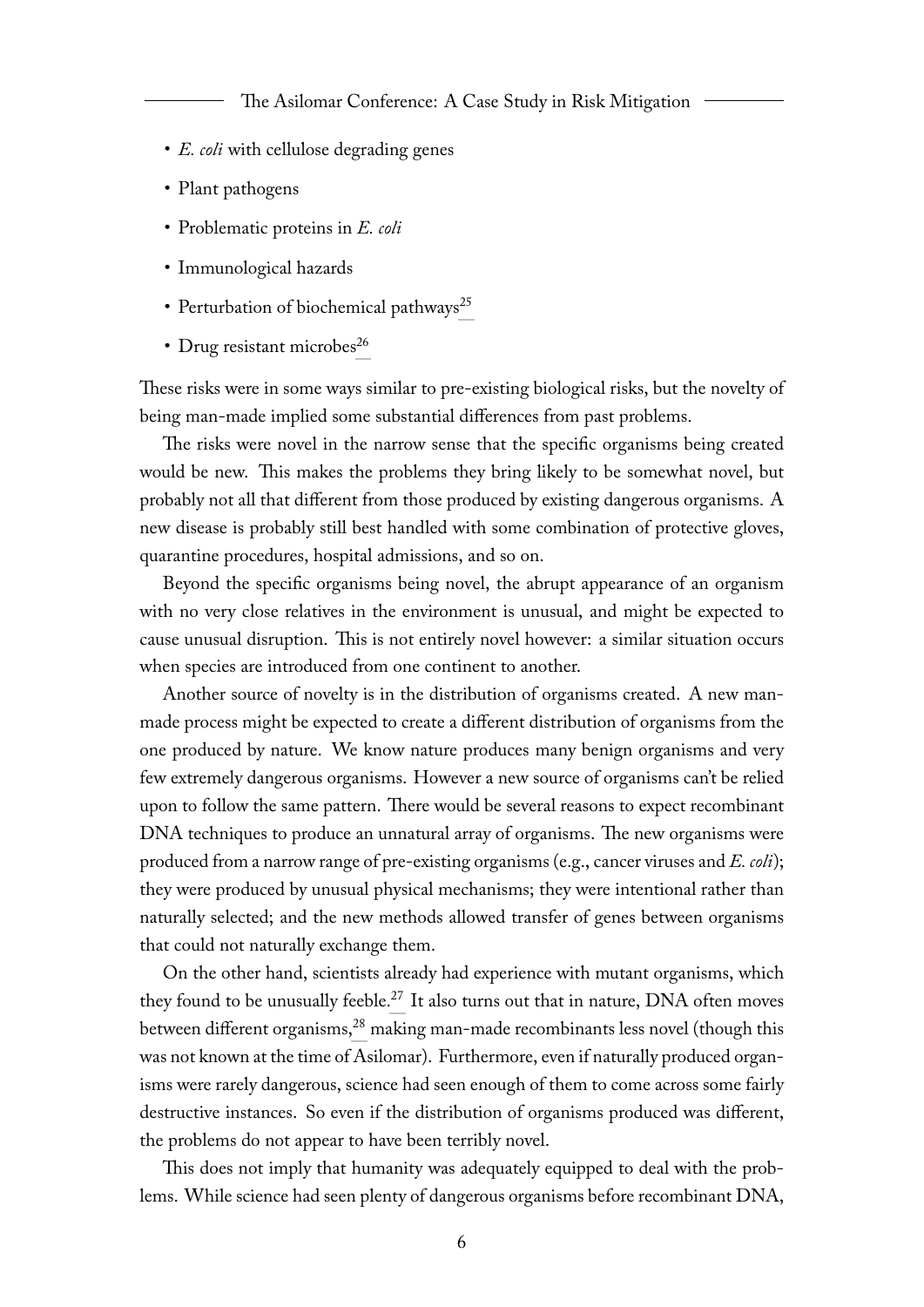<span id="page-7-2"></span><span id="page-7-1"></span>similar hazards from natural organisms in the lab had hardly been dealt with in  $1975.^{29}$  $1975.^{29}$  $1975.^{29}$ The Asilomar Conference was actually the second Asilomar conference—the first one was around a year and a half earlier and was dedicated to risks from natural tumor viruses.[30](#page-33-9) So while it appears that the practical problems to be addressed in safely manipulating recombinant organisms were probably not that novel, the solutions were not well worked out.<sup>[31](#page-34-0)</sup>

<span id="page-7-3"></span>In summary, the risks from recombinant DNA were novel in that they involved creating new organisms, creating organisms from a new distribution, and potentially creating organisms that were more different from their predecessors than usual. On the other hand, mutants and introduced species pose somewhat similar risks; DNA naturally moves between organisms in nature; and the practical problems of dealing with species of unknown danger are much like the problems of dealing with species known to be dangerous, which was not novel, though it was also not well resolved.

#### <span id="page-7-0"></span>**1.1.2. Social and Military Concerns**

<span id="page-7-6"></span><span id="page-7-5"></span><span id="page-7-4"></span>While the scientists involved were largely focused on biohazards, some people were also concerned about social risks, such as those arising from the genetic engineering of hu-mans.<sup>[32](#page-34-1)</sup> Others were concerned about potential for destructive military applications.<sup>[33](#page-34-2)</sup> Both of these issues were explicitly excluded from the Asilomar conference.<sup>[34](#page-34-3)</sup> Nonetheless, worries about these issues may have fuelled the broad concern that helped motivate the conference and related activities.

<span id="page-7-7"></span>Human genetic engineering is historically novel in some important senses. For instance, it could have more different, sudden and extreme consequences for the composition of the human population than prior events. However the implications of genetic engineering that people were concerned about were generally not new. They included issues like loss of reproductive freedoms,<sup>[35](#page-34-4)</sup> eugenics, changing social norms around procreation, and intelligence being associated with genetics,  $36$  issues that arise in many contexts.

<span id="page-7-9"></span><span id="page-7-8"></span>Biological warfare based on recombinant DNA would be similar to precursor biological warfare, but could have been novel in important ways. You might expect that organisms intentionally created to be destructive would (at least after some years of research) be more dangerous than those merely selected for destructiveness from a pool which evolved to survive. There is often evolutionary reason for natural pathogens to avoid extreme deadliness, because the death of a host is disadvantageous. You might also expect humans to have fewer defenses to new organisms. In practice, however, recombinant DNA does not appear to have made biological warfare substantially more dangerous. David Baltimore, an organizer of the Asilomar Conference, says that even now natural organisms are more promising as bioweapons than artificial organisms are.<sup>[37](#page-35-1)</sup>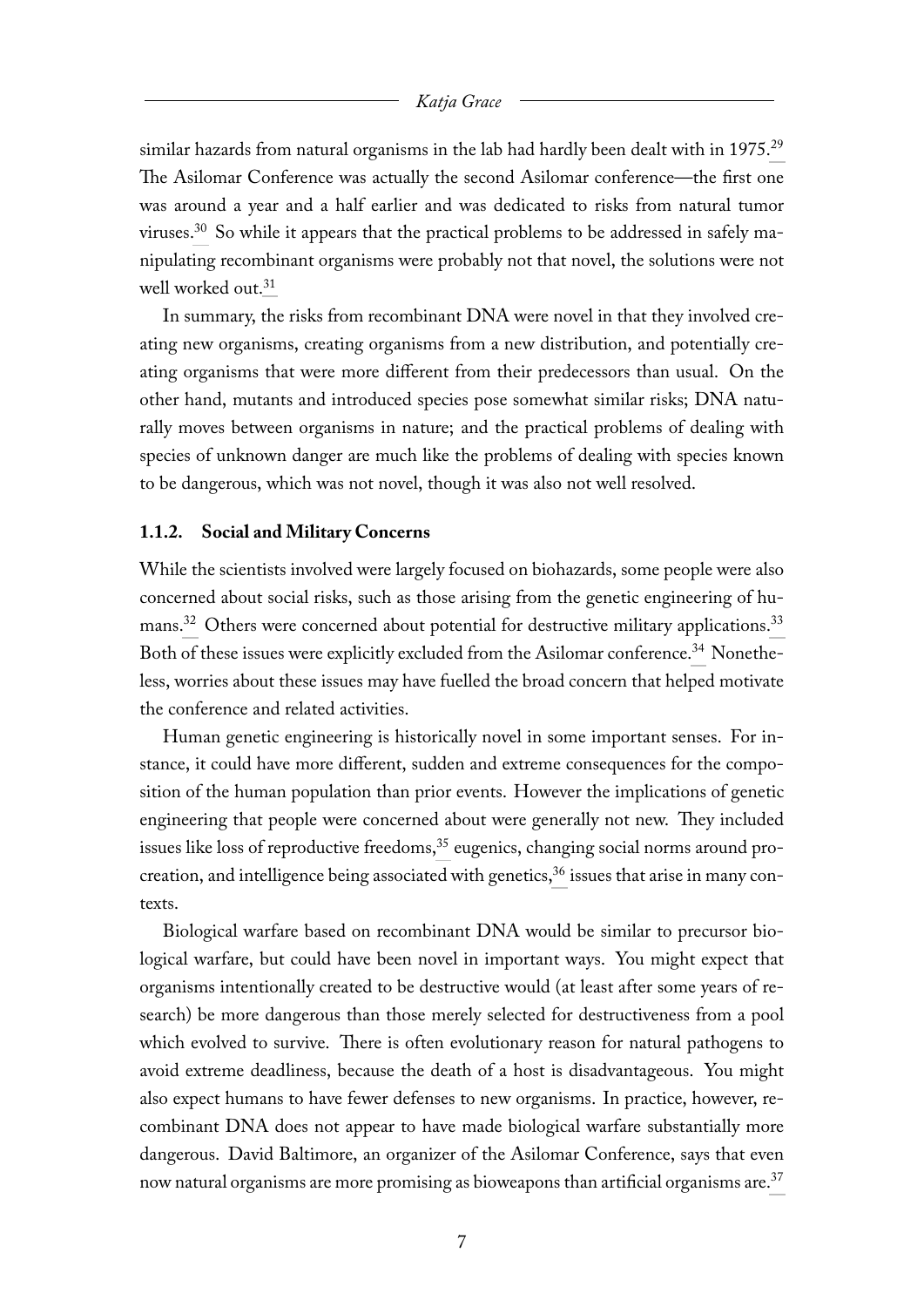#### **Summary**

The risks that prompted the Asilomar conference were novel in important ways. Nonetheless, historical precedents exist for many characteristics, such as the feared consequences and the policy responses under consideration. In this way, recombinant DNA risk is probably less novel than AI risk, which also involves unprecedented historic developments, but where the commonly anticipated consequences include unfamiliar scenarios such as one hundred percent unemployment or governance by non-humans—and where the appropriate policies are not obviously among our repertoire.

#### <span id="page-8-0"></span>**1.2. Scientific Interest**

Our question here is how many highly credentialed scientists were concerned about the risk from recombinant DNA. According to Krimsky, the list of signatories of the moratorium letter "reads like a Who's Who in molecular biology" (Krimsky [1982,](#page-66-0) 84). The Asilomar conference was organized by Paul Berg, David Baltimore, Sydney Brenner, Richard Roblin and Maxine Singer.<sup>[38](#page-35-2)</sup> The first three of these became Nobel Prize win-ners: Baltimore in 1975, Berg in 1980, and Brenner in 2002.<sup>[39](#page-35-3)</sup> So it seems the primary actors were highly respected scientists in the area at the time.

<span id="page-8-6"></span><span id="page-8-5"></span><span id="page-8-4"></span><span id="page-8-3"></span><span id="page-8-2"></span>There was controversy, however. Some scientists disagreed with the concerns.<sup>[40](#page-35-4)</sup> James Watson (another Nobel laureate; co-discoverer of the structure of DNA) signed the moratorium letter, but soon firmly changed his mind.<sup>[41](#page-35-5)</sup> Cohen (another Nobel lau-reate) and Boyer have criticized the process.<sup>[42](#page-35-6)</sup> Watson, Cohen and (Nobel laureate) Joshua Lederberg voted against the conference organizers' document at the end of the conference.[43](#page-36-0)

#### <span id="page-8-7"></span>**Summary**

In sum, many respected scientists were concerned, and some spearheaded the action, though the issue was still controversial among respected scientists. This probably makes concerns about recombinant DNA more srtongly supported by well-credentialed practitioners of the relevant field than AI risk. AI researchers are rarely the people leading action on AI risk, and public positions on the issue appear to be more mixed among experts.

#### <span id="page-8-1"></span>**1.3. Complexity of Risk**

Was recombinant DNA unusually easy to deal with because the risks were especially straightforward to evaluate? The evidence is against this.

The risks that concerned scientists did not arise from any straightforward extrapolation of past events, and the debate involved complex considerations. In the absence of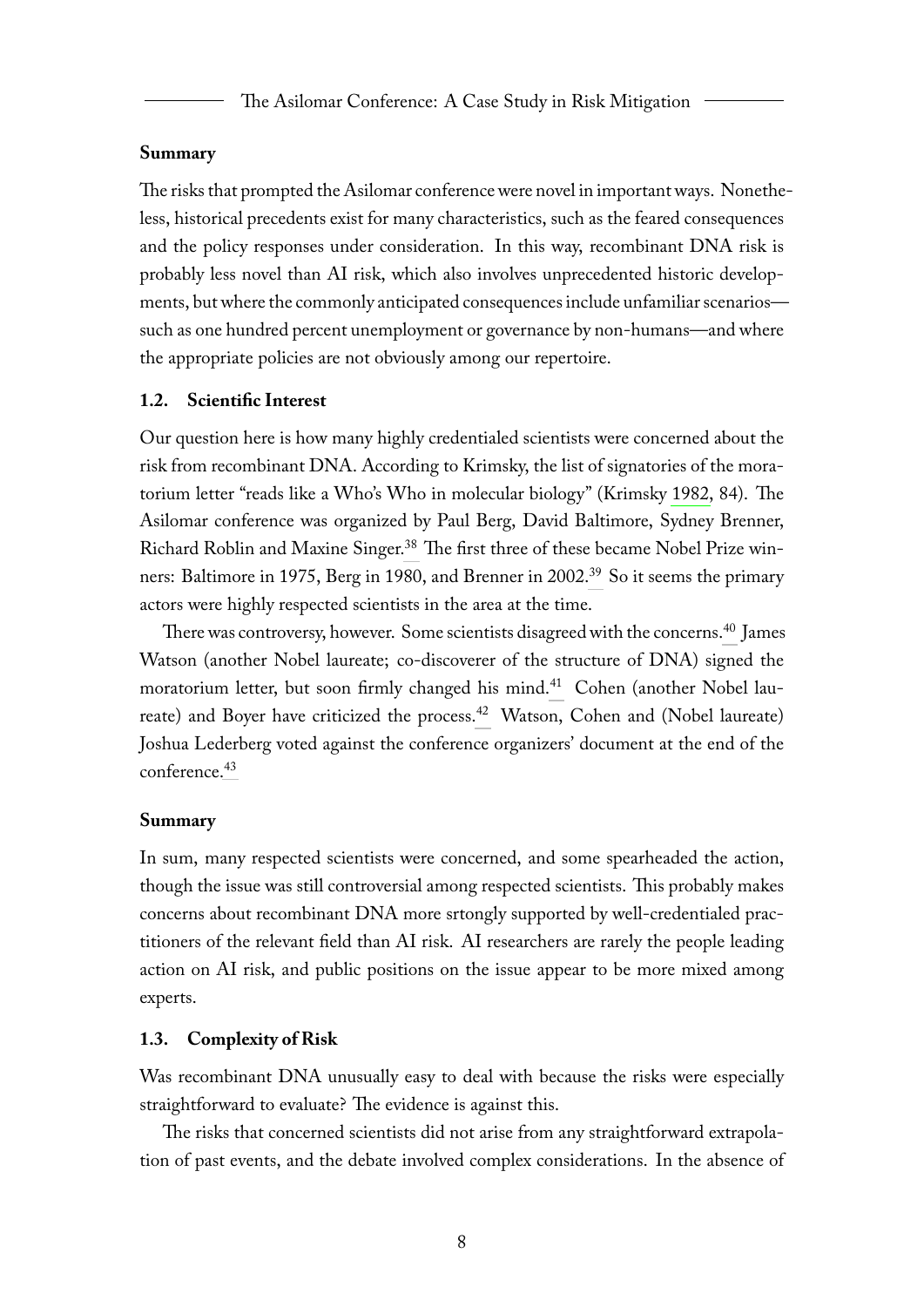clear reference classes to generalize from or standard methods to evaluate such risks, a variety of arguments were proposed, and assessment relied on intuition and speculation.

<span id="page-9-2"></span><span id="page-9-1"></span>Some arguments drew on high-level reasoning about natural selection (e.g., Bernard Davis reasoned that new recombinant organisms should be selectively disadvantageous, and thus do not pose a risk to the public<sup>[44](#page-36-1)</sup>); others involved reasoning through scenarios (e.g., "what would happen if we changed gut bacteria globally?"[45](#page-36-2)); and others tried to understand the mechanisms that might create dangerous organisms.<sup>[46](#page-36-3)</sup>

<span id="page-9-5"></span><span id="page-9-4"></span><span id="page-9-3"></span>Assessing the risks often involved expertise from several disciplines, e.g., virology, bacteriology, and infectious disease epidemiology,<sup>[47](#page-36-4)</sup> which the participants probably did not have.[48](#page-37-0) Scientists involved disagreed over the level of risk and frequently called the concerns "speculative" or lamented a lack of evidence.[49](#page-37-1)

#### <span id="page-9-6"></span>**Summary**

The risks associated with recombinant DNA are not obviously simpler or more complex to evaluate than those associated with AI risk. Both conversations fall under the "speculative" heading and feature relatively novel and untested reasoning about a range of domains outside the usual areas of expertise of the interested parties.

#### <span id="page-9-0"></span>**1.4. Specificity of Solution**

Were the safety precautions introduced around Asilomar useful mainly in avoiding the anticipated problem, or would they have been a good idea anyway? We want to know this because we might expect solutions that are generally useful—such as basic research—to be done more often and ultimately be more valuable than those whose value is tied closely to a specific problem, as a lot of work on AI risk is.

Some precautions we can consider include:

- The moratorium
- The conference
- The set of guidelines for laboratory safety, produced by the conference and adopted by the NIH
- The creation of the Recombinant DNA Advisory Committee (RAC)
- Biological containment methods included in the guidelines
- Physical containment methods included in the guidelines

The value of these solutions appear to be relatively closely tied to the specific problem, especially the moratorium. The moratorium delayed three types of experiments with recombinant DNA and slowed down promising research, so is unlikely to have contributed to the science. It is unclear what other ends it might have contributed to.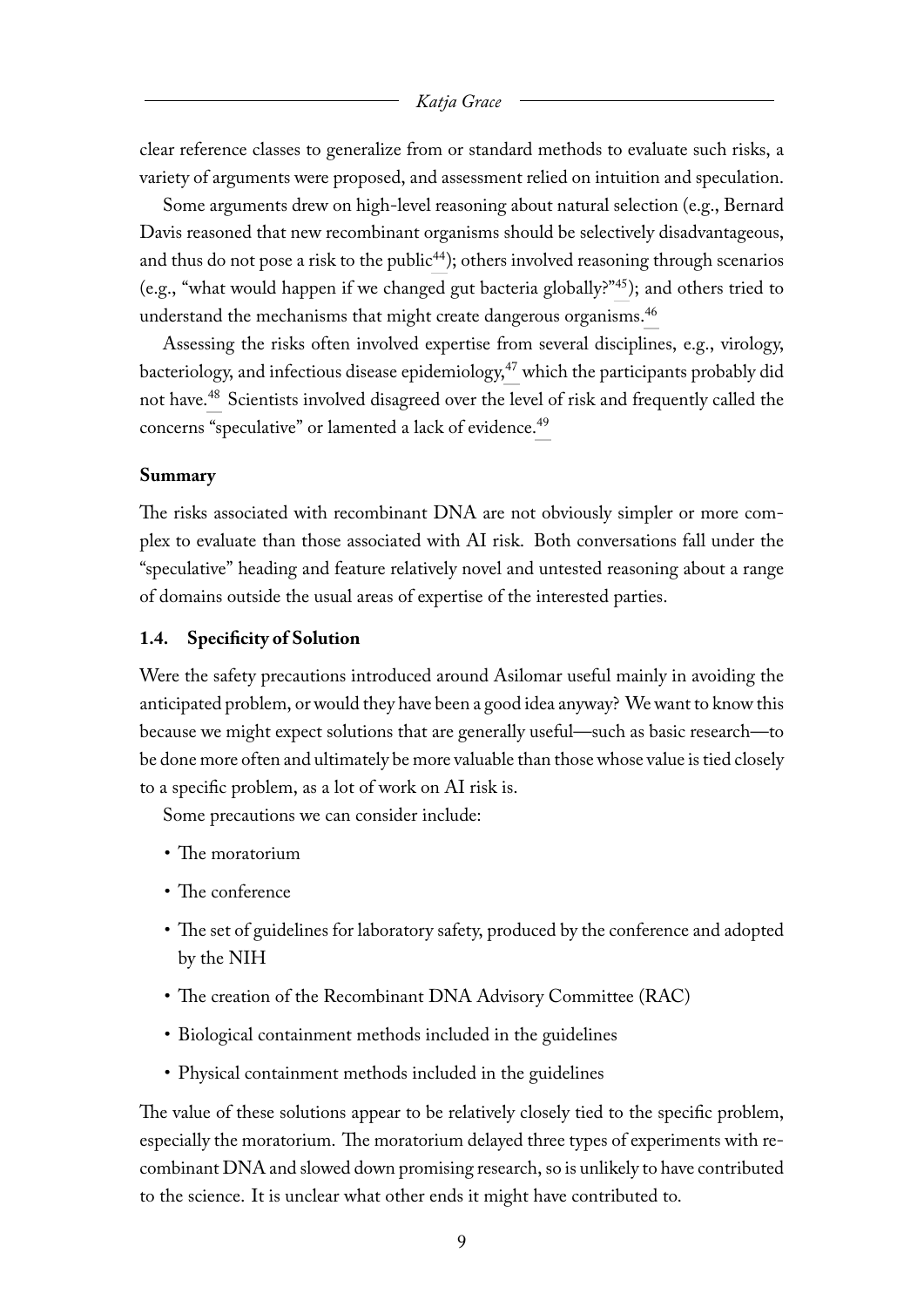<span id="page-10-1"></span>The conference itself was designed to discuss the promise of the technology as well as the risks, in part because the organizers thought the scientists would become bored with a discussion of the risks alone.<sup>[50](#page-37-2)</sup> So the conference likely had some broader benefits in terms of scientific progress, though it was presumably less beneficial for those goals than spending the same resources on something more directly useful, such as a straightforward conference on the science.

<span id="page-10-2"></span>The physical containment solutions are an exception: regardless of the risks associated with recombinant DNA, they had broader value. This probably could have been anticipated at the time. Paul Berg and George Church cite Asilomar's encouragement of physical safety precautions as one of its most important consequences in retrospect.<sup>[51](#page-37-3)</sup> Prior to any concerns about the safety of recombinant DNA, lack of concern for laboratory safety had already become an issue as the rapid entry of scientists from other fields was occurring in the absence of established safety norms.<sup>[52](#page-38-0)</sup>

#### <span id="page-10-3"></span>**Summary**

The solutions to the problem of recombinant DNA were mostly not useful unless the risk was real, with the major exception of improved laboratory safety procedures. It is unclear whether the value of these improvements was anticipated. It is hard to compare recombinant DNA solutions to efforts to avert AI risks on this feature. AI risk prevention efforts are broad. In the absence of AI risk, some would appear to be fairly valuable on other grounds (e.g. basic decision theory research) and some would not (e.g. specific containment strategies).

#### <span id="page-10-0"></span>**1.5. Feedback**

Problems are easier to resolve when there is feedback. That is, when you have many opportunities to learn from your past performance on the problem and you can adjust your efforts accordingly. Problems allow less feedback if they have a one-off character, or if a mistake is so costly that failing several times is too terrible to be borne.

<span id="page-10-5"></span><span id="page-10-4"></span>Did dealing with risk from recombinant DNA allow for much feedback? The kinds of hazards which concerned scientists were often one-off in the sense that once a given pathogen has been released into the world, this can't be easily undone.<sup>[53](#page-38-1)</sup> At a larger scale, there would be opportunities to learn from such errors with future pathogens, assuming your earlier error didn't become a devastating pandemic. However, each such mistake could be overwhelmingly costly, if not from the perspective of society, at least for individual labs facing the legal and social costs of releasing a dangerous pathogen.<sup>[54](#page-38-2)</sup> The existence of the moratorium and conference suggests wide support for dealing with problems before they happen over a more experimental approach.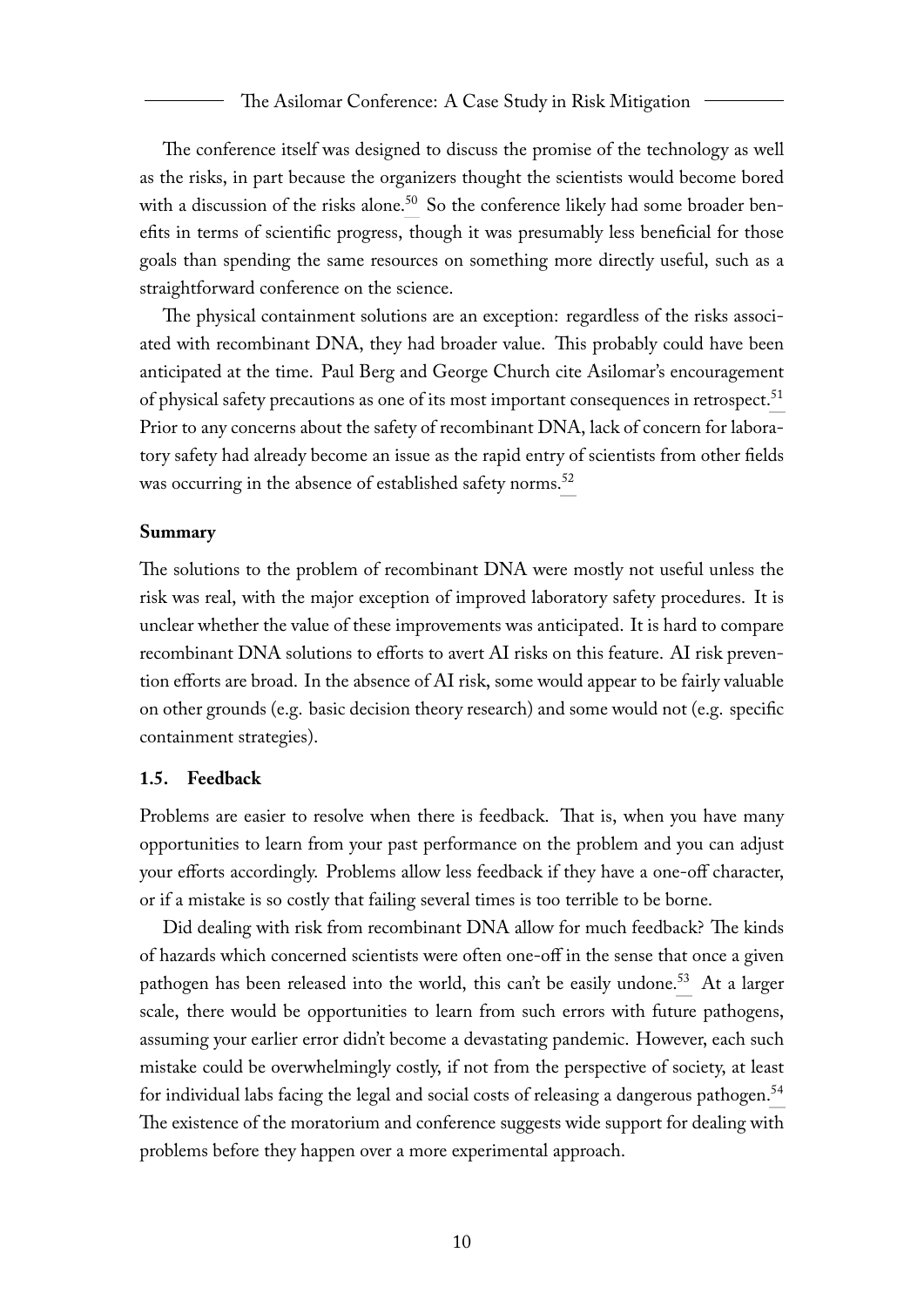Even if a problem cannot be repeatedly faced, there can still be good feedback in dealing with it. This is true if there is an intermediate parameter that you know is tied to the problem, and which you can repeatedly interact with. For instance, we might be concerned about extreme climate change halting the ocean current that keeps Europe warm. If we are confident that the amount of  $CO<sub>2</sub>$  in the atmosphere is closely tied to the probability of this disaster, then we might have good feedback about our probabilistic effects on the ocean currents via feedback about the effects of our actions on  $CO<sub>2</sub>$ levels—even if the currents never slow. It is unclear to what extent this sort of intermediate feedback would have been available to scientists working on recombinant DNA at the time of Asilomar. No particularly strong examples present themselves.

#### **Summary**

Recombinant DNA risks are similar to AI risks in being potentially too terrible to deal with through learning from mistakes. This still allows for feedback on the success of intermediate actions, such as the production of relevant research results. However, neither case seems to feature particularly strong examples of intermediate feedback like this, and the extent of such feedback seems hard to compare in the two cases.

#### <span id="page-11-0"></span>**1.6. Early Action**

Here we are interested in whether the Asilomar conference intended to prepare for specific risks fifteen years or more prior to when those risks were anticipated, as present AI risk efforts mostly do. At first glance, the answer appears to be no, since the conference was prompted by risks from experiments that already were on the agenda. However, since the conference dealt with a large class of risks, it may easily have dealt with some longer-term risks as well as the shorter-term risks that triggered it. Nonetheless, no evidence is forthcoming of such longer-term concerns, and there are several lines of evidence suggesting that there were none, at least in any non-trivial sense. The conference probably did not intend to deal with non-imminent risks.

<span id="page-11-2"></span><span id="page-11-1"></span>One line of evidence is that conference organizers believe that longer-term risks received little if any attention. David Baltimore says the conference attendees didn't spend a lot of time considering dangers in the field that wouldn't arise for five years or more since their hands were full with what was already possible.<sup>[55](#page-38-3)</sup> Paul Berg recalls consid-erations of long-term implications, but these are benefits rather than risks.<sup>[56](#page-38-4)</sup> Further weak supporting evidence comes from records of key conference organizers expressing distaste for dealing with non-imminent risks in general.<sup>[57](#page-39-0)</sup>

<span id="page-11-3"></span>The immediate risks were both pressing and difficult to address, so it would be somewhat surprising if people had taken extra steps to deal with more remote risks. The moratorium demonstrates that the immediate concerns were considered to be fairly se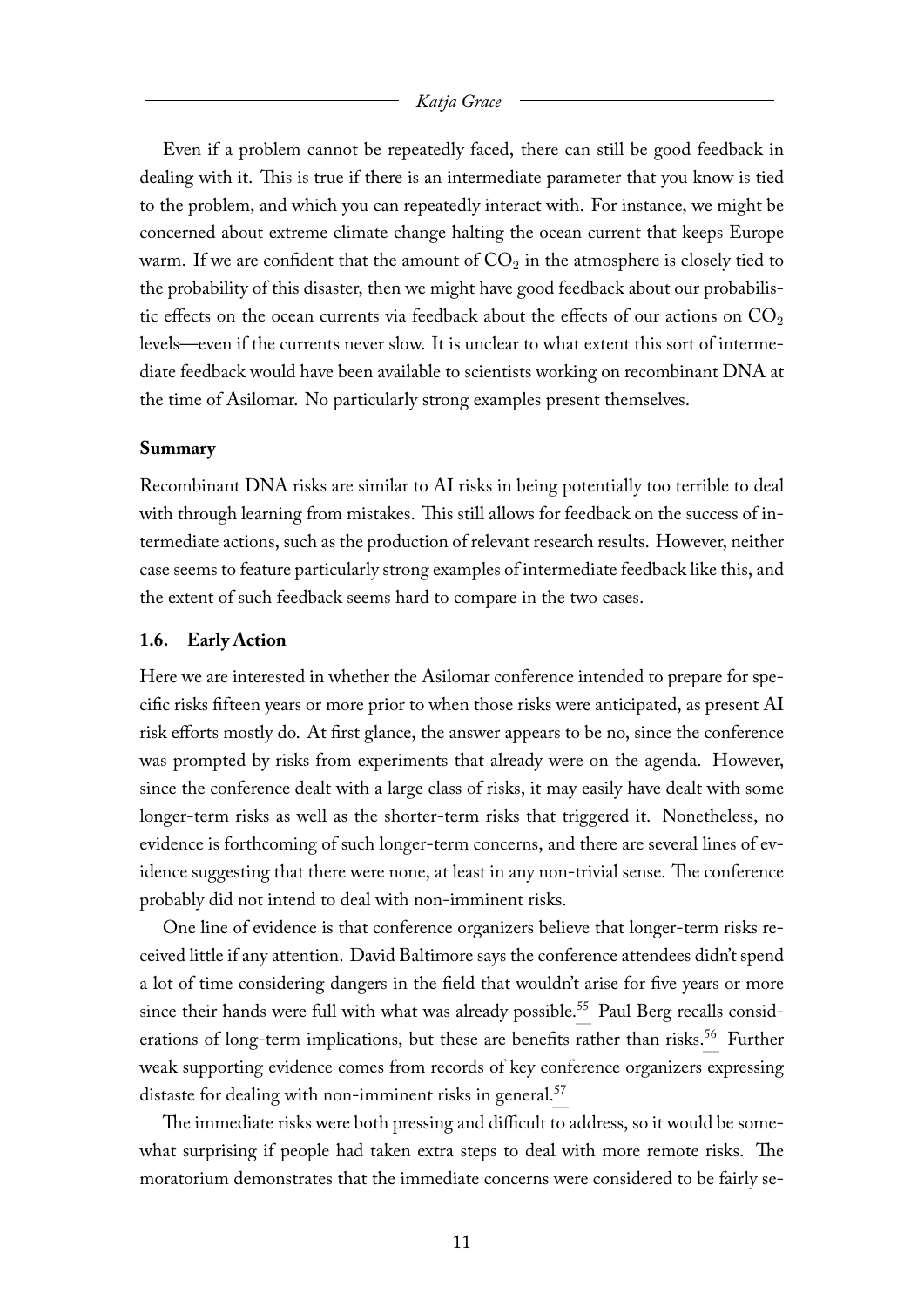<span id="page-12-2"></span><span id="page-12-1"></span><span id="page-12-0"></span>rious. Scientists had important experiments on hold.[58](#page-39-1) [59](#page-39-2) New techniques had unexpectedly made a huge range of recombinant DNA experiments possible and much easier than expected, so suddenly anyone who wanted to could produce risky organisms, po-tentially in large quantities.<sup>[60](#page-39-3)</sup> Not only were the immediate risks pressing, but also they were hard to resolve. There was no clear basis for assessing risks or producing policies to avoid them.[61](#page-40-0) It was unclear whether the moratorium would be respected, and the conference organizers believed the conference would fail to reach any consensus at all, until the end.<sup>[62](#page-40-1)</sup> According to some, the conference was quite heated.<sup>[63](#page-40-2)</sup>

<span id="page-12-5"></span><span id="page-12-4"></span><span id="page-12-3"></span>Other experts agree that there was probably little attention given to long-term risks. George Church, Professor of Genetics at Harvard University, was not at the Asilomar Conference, but has been in the field since around that time. He does not think people at Asilomar were that concerned about risks decades hence.<sup>[64](#page-41-0)</sup> Sheldon Krimsky, author of *Genetic Alchemy: The Social History of the Recombinant DNA Controversy*, complains that Asilomar did not attend to issues beyond experiments that the participants were interested in doing. He appears to be concerned about neglect of risks from further applications of the technology, rather than future science, but his criticism suggests neglect of both:

<span id="page-12-6"></span>". . . it appears that when specific objectives were visualized at all, they were organized around assessing hazards of experiments that scientists were particularly interested in doing . . . to restrict the field of vision to those experiments in which scientists are currently interested takes no cognizance of commercial ventures or other possible non-academic uses or misuses of the technology. This fact emphasizes the limited scope of the Asilomar Conference." (Krimsky [1982,](#page-66-0) 109)

A further reason it would be surprising if Asilomar dealt with longer-term risks is that people commonly believed that the risks would likely lessen with time as more information was gathered. They recommended and expected that guidelines would be revisited often and expected (correctly)<sup>[65](#page-41-1)</sup> that precautions would be relaxed over time.<sup>[66](#page-41-2)</sup>

<span id="page-12-11"></span><span id="page-12-10"></span><span id="page-12-9"></span><span id="page-12-8"></span><span id="page-12-7"></span>Other writing from the time also suggests a focus on short-term risks.<sup>[67](#page-41-3)</sup> Writings from the conference sometimes mention non-imminent risks,<sup>[68](#page-42-0)</sup> but they are probably not anticipated to be as much as fifteen years away.<sup>[69](#page-42-1)</sup> The recommendations of the conference included four categories of safety precautions applicable to different experiments, as well as a class of experiments to be deferred due to their risks. It appears that all of these applied to experiments that were already feasible.<sup>[70](#page-43-0)</sup>

<span id="page-12-12"></span>Concerns were expressed about potentially longer-term problems at the time of Asilomar. However, these don't appear to have been closely connected with the conference. There is also no strong reason to suspect that large investment was made in resolving these longer-term problems. Some of these concerns were about the social implications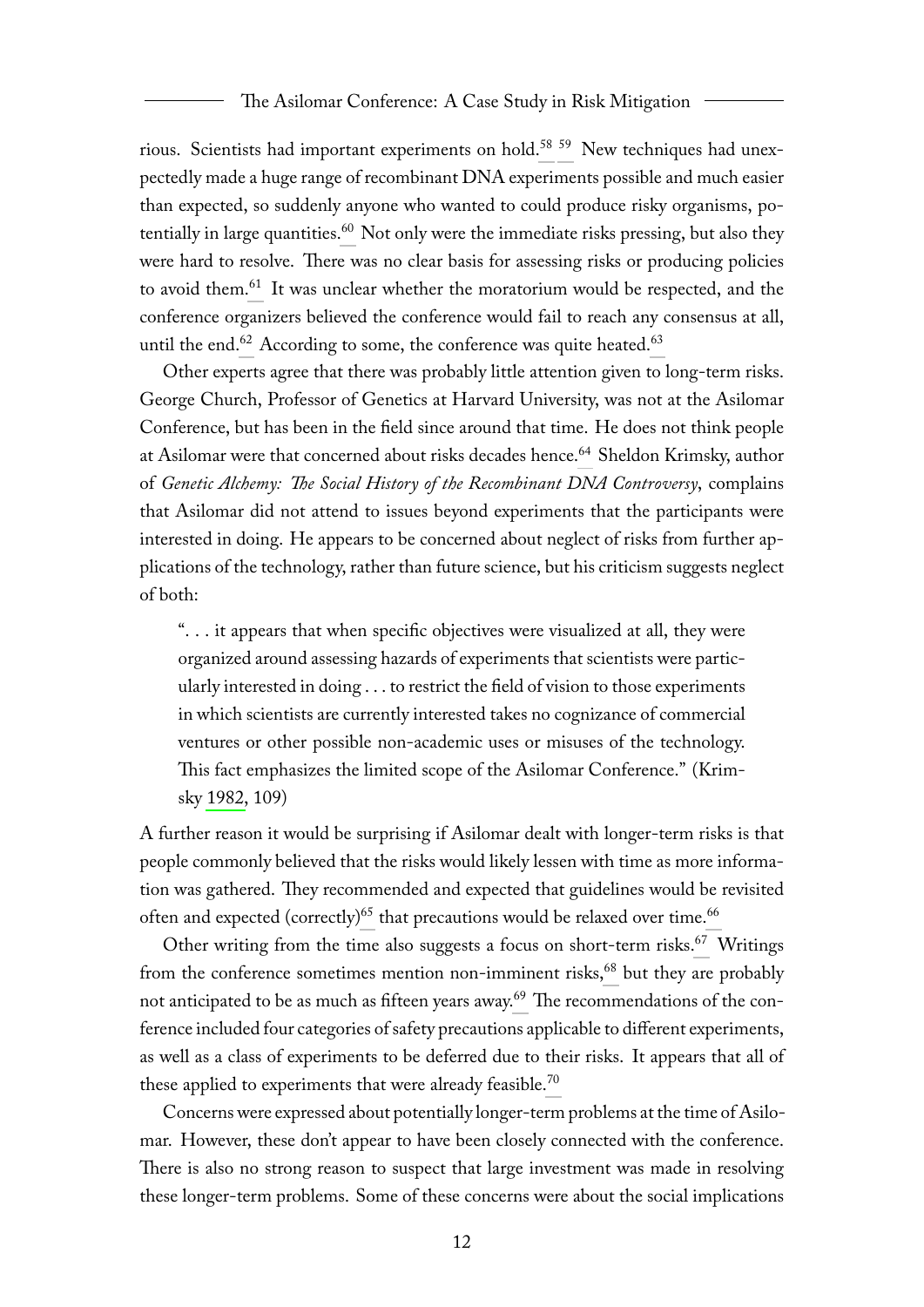<span id="page-13-5"></span><span id="page-13-4"></span><span id="page-13-3"></span><span id="page-13-2"></span><span id="page-13-1"></span>of gene technology developing in general.<sup>[71](#page-43-1)</sup> This was largely among people outside of science.<sup>[72](#page-43-2)</sup> Biowarfare was another frequent concern.<sup>[73](#page-43-3) [74](#page-43-4)</sup> These topics were intention-ally excluded them from Asilomar,<sup>[75](#page-43-5)</sup> though one of the working groups for the conference included a statement warning of military applications and recommending their ban by international treaty.[76](#page-44-0) It is unclear how far in the future they anticipated this threat.

<span id="page-13-7"></span><span id="page-13-6"></span>One weak reason to think the conference was meant to have long-term consequences is that it did have long-term consequences. The conference gave rise to guidelines that persist in some form decades later.<sup>[77](#page-44-1)</sup> However, there is a difference between actions intended to help with short-term risks—which will continue to address those risks for a long time—and actions intended to help with risks that won't arise for some time. The Asilomar Conference is probably a good instance of the former, but not the latter.

#### **Summary**

There is little evidence that actions were taken at Asilomar with the intention of averting problems predicted more than fifteen years hence. There are also several lines of weak evidence suggesting this was not so. While the Asilomar conference's influence has lasted several decades, and was probably intended to do so, it does not appear that any preparations were made specifically to guard against any risk that wouldn't happen for so long.

#### <span id="page-13-0"></span>**1.7. Conclusion**

We were interested in whether the Asilomar Conference involved early action, novel risks, complex predictions, low levels of scientific concern, specific solutions, and low levels of feedback. We found that the conference was indeed conceived to prevent relatively novel risks from a new technology, though arguably less novel risks than those from AI. The risk was complex to reason about, and feedback was hard to get safely. The response to the risk was fairly directed, though it also hit the broader useful target of general lab safety. In these ways, the Asilomar conference is relatively analogous with current AI safety challenges. On the other hand, unlike in the AI case, many highly credentialed scientists were concerned and contributed in large part to the efforts to address safety (though some such scientists were also not concerned). Asilomar falls furthest from being analogous to present AI safety efforts in that it doesn't appear to have involved attempts to address risks more than fifteen years in the future. The risks it addressed were overwhelmingly immediate.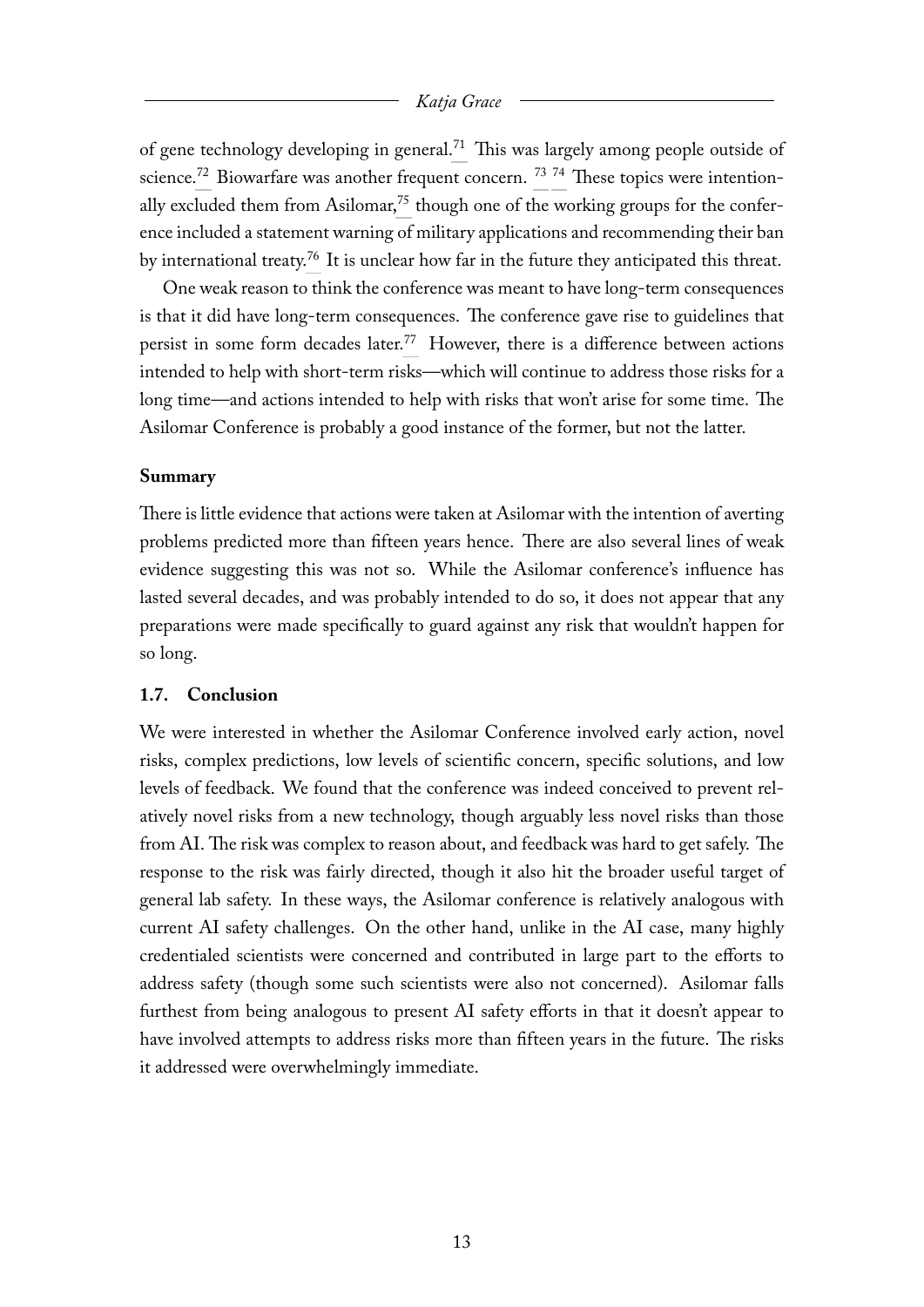### <span id="page-14-0"></span>**2. Part II: How Successful Was Asilomar?**

#### <span id="page-14-1"></span>**2.1. Introduction**

We are interested in several different metrics of success. Were the predictions correct? Were the actions useful? Were the predictions reasonable given the available information? Had the predictions been correct, would the actions have been useful? Investigating these and other such questions will give us a better idea of how and why Asilomar had whatever success it did. For instance, if Asilomar was not helpful overall, we would like to know whether this was due to bad predictions, inappropriate actions, or something else. If it was helpful, we are interested in whether this was due to excellent forecasting and planning or via some fortuitous side effect.

#### <span id="page-14-2"></span>**2.2. Success of Predictions**

#### <span id="page-14-5"></span><span id="page-14-3"></span>**2.2.1. Were the Problems Real?**

<span id="page-14-7"></span><span id="page-14-6"></span>It is widely agreed that recombinant DNA research turned out to be fairly safe.<sup>[78](#page-44-2)</sup> While dangerous organisms may be created and released accidentally, this is very unlikely.<sup>[79](#page-44-3)</sup> Intentional hazards are a different story; $80$  however, they were also not a focus of the conference. In this sense, the predictions of danger were unsuccessful.

<span id="page-14-8"></span>However, note that the scientists advocating caution didn't necessarily think that the odds of recombinant DNA turning out to be dangerous were greater than 50%.<sup>[81](#page-45-1)</sup> Since large low-probability catastrophes can also justify action, it is not inconsistent to argue that a research program is unlikely to be harmful, but that we should nonetheless prepare for the worst. Scientists should not be penalized for advocating caution per se. If they were fairly confident that safety measures would turn out to be unnecessary, then their predictions were fairly good. Nonetheless, they were less good than the predictions of people who considered the risk even smaller.

#### <span id="page-14-4"></span>**2.2.2. Were the Risks Real?**

<span id="page-14-9"></span>Though the problems were not real, scientists may have been correct to be concerned while they had less information. It appears to be disputed among scientists now whether or not scientists in 1975 should have known better.<sup>[82](#page-45-2)</sup> However, it's not obvious that they are asking quite the same question (should scientists have reasoned differently using the information they had? Should they have discovered more scientific facts by then?). The opinions of modern scientists also shouldn't be relied upon too much because even if modern scientists did agree that earlier scientists were reasonable or unreasonable in their estimates, it's not clear that the rationality of modern scientists should be considered any more reliable than that of their colleagues (or past selves) a mere four decades earlier. What science has accumulated in that time is arguably almost entirely scientific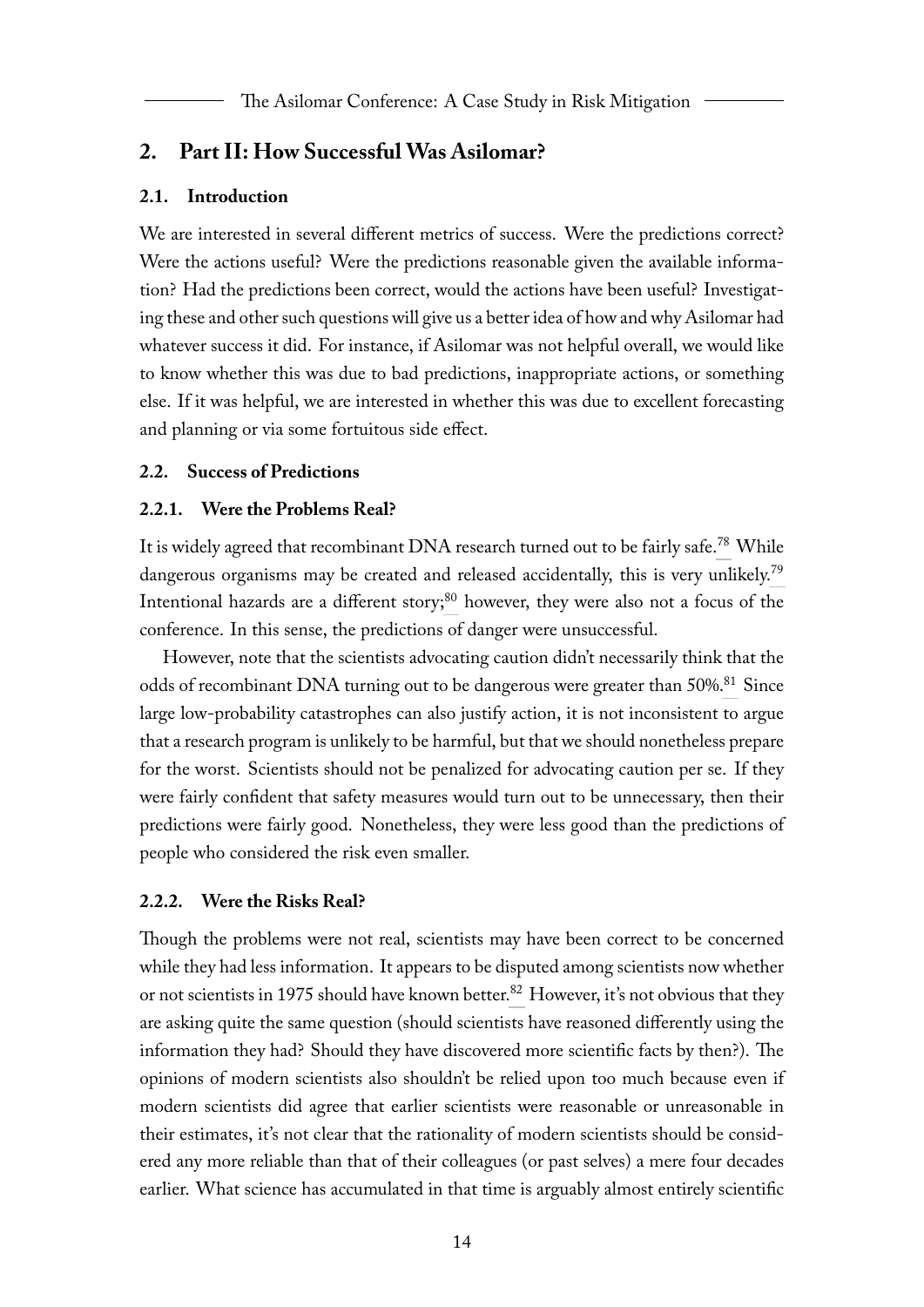discoveries, not general reasoning abilities. Besides contemporary scientists' views, we have no strong evidence on how reasonable the past concerns were. We know of neither strong evidence that we were close to danger, nor strong arguments for safety that should have been seen in advance. Thus, the reality of the risk remains ambiguous. It seems a majority of the relevant scientists in the past thought the concern was worth acting on, so we might tentatively suppose they were right.

### <span id="page-15-0"></span>**2.3. Success of Actions**

We could consider arbitrarily many distinct actions that were associated with the conference. We will focus on a few key ones at different levels of granularity:

- The moratorium
- The conference
- <span id="page-15-3"></span>• The call to develop safer hosts $^{83}$  $^{83}$  $^{83}$
- <span id="page-15-4"></span>• The creation of the Recombinant DNA Advisory Committee (RAC) at the NIH<sup>[84](#page-45-4)</sup>
- <span id="page-15-7"></span><span id="page-15-6"></span><span id="page-15-5"></span>• The creation and implementation of safety guidelines

### <span id="page-15-1"></span>**2.3.1. Success at Intermediate Goals**

<span id="page-15-10"></span><span id="page-15-9"></span><span id="page-15-8"></span>Although the conference organizers were not confident that they could pull it off, it ap-pears that people universally heeded the moratorium.<sup>[85](#page-45-5) [86](#page-45-6)</sup> The conference successfully gathered scientists from around the world $87$  and came to enough agreement to make recommendations. These presumably fulfilled intermediate goals of ending the moratorium and avoided giving up control of the regulation of the science (see Section [3.3.6\)](#page-26-3). The safer hosts were developed;<sup>[88](#page-45-8)</sup> however, it turns out they were not as safe as they seemed.<sup>[89](#page-46-0)</sup> The RAC and its guidelines have remained in existence for many years.<sup>[90](#page-46-1)</sup> The guidelines have been updated and weakened as new evidence came to light, as was hoped.<sup>[91](#page-46-2)</sup> The guidelines were widely followed,<sup>[92](#page-46-3)</sup> even by industry, who were not bound by them in any official way.<sup>[93](#page-46-4)</sup> In sum, the major actions taken around Asilomar were largely effective at their immediate goals. This is perhaps to be expected, as these actions were chosen after the fact for being important.

### <span id="page-15-13"></span><span id="page-15-12"></span><span id="page-15-11"></span><span id="page-15-2"></span>**2.3.2. Success at Ultimate Goals**

The Asilomar conference and surrounding activities failed to avert new hazards from recombinant DNA because these turned out not to exist. This might be considered to be success or failure depending on definitions.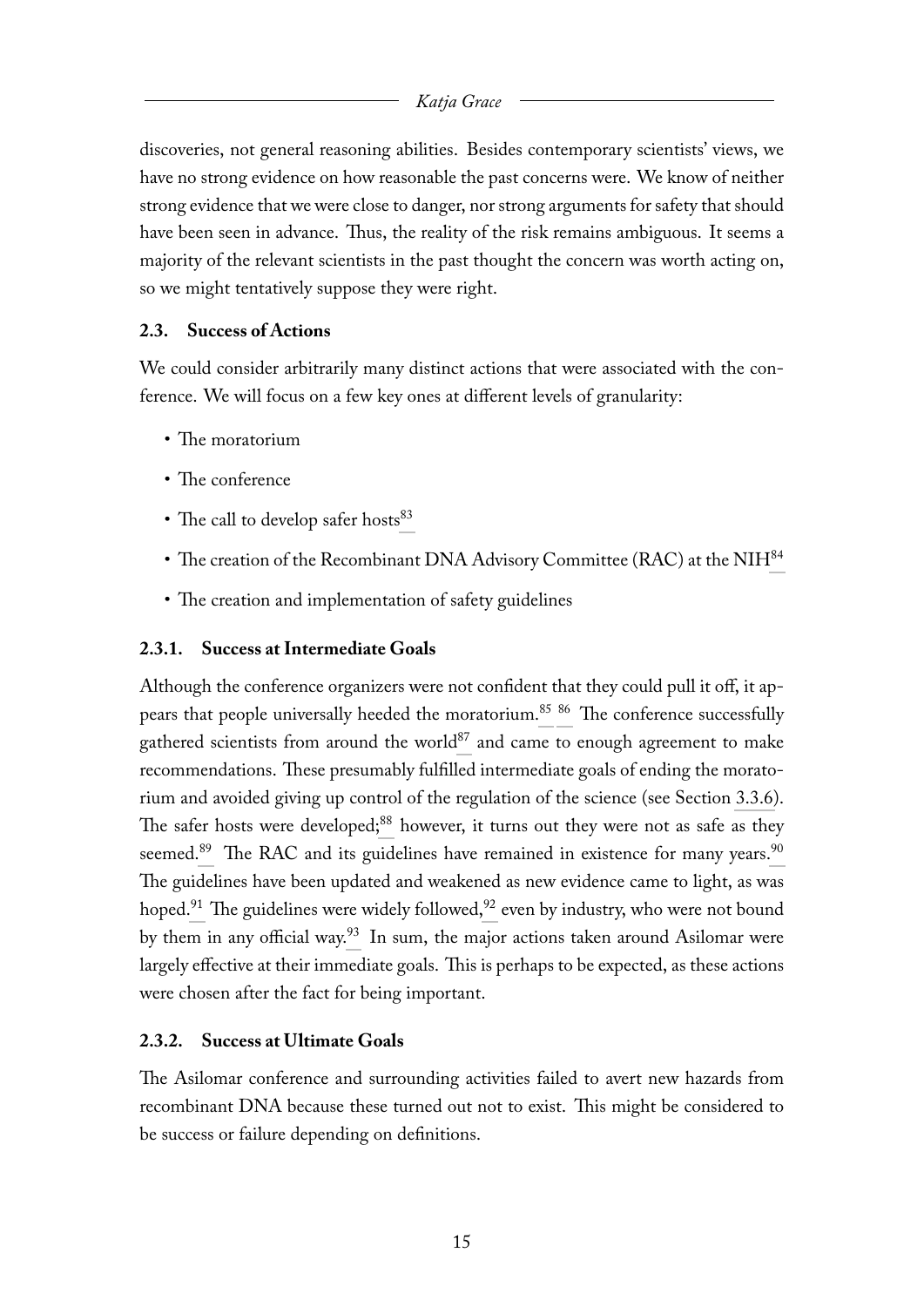#### <span id="page-16-0"></span>**2.3.3. Counterfactual Success at Ultimate Goals**

<span id="page-16-1"></span>Had the dangers been real, it is hard to know whether the precautions would have sub-stantially reduced the risk.<sup>[94](#page-46-5)</sup> Broadly, stopping experiments and then thinking carefully about safety is surely helpful. However, would the specific process carried out at Asilomar have substantially prevented an otherwise imminent disaster?

Let us consider two scenarios separately. In the first, everything looks as it did to the scientists. However, recombinant DNA research turns out to be toward the more dangerous end of what was considered plausible. Here the question is whether the exact precautions the scientists took would have averted such dangers. In the second scenario we consider, not only are there great dangers, but the risks appear to be much worse to the scientists when they consider them. Here the question is whether the scientists' general procedure could have responded appropriately to observing that the dangers were great.

Let us begin with the first scenario and question. Had recombinant DNA research turned out to be quite dangerous, how much would the precautions the scientists took—a set of guidelines for lab safety—have helped? At least somewhat, it seems. The containment strategies and rules developed at the time have apparently been useful for lab safety independent of recombinant DNA, so they would likely also reduce risks from recombinant DNA organisms. It is unclear by how much, however. Also note that the biological containment developed at the time—*E. coli* that was purportedly unable to survive in the wild—was less crippled than it was believed to be, so the risk reduction would have been somewhat less than expected.<sup>[95](#page-47-0)</sup>

<span id="page-16-2"></span>If these precautions correspond to moderate reductions in the probability of dangerous organisms escaping, it matters what kind of problem we think we are dealing with. Suppose organisms escape from the lab about once a month, and elaborate safety procedures can reduce the probability of an outbreak by half. Then, if the organisms merely give people a brief stomach ache, the problem has been halved. However, if the organism immediately decimates human civilization, such precautions would only buy a month for the world, scarcely reducing the problem at all.

Whether the safety precautions made at Asilomar would have reduced the probability of release of dangerous organisms enough to substantially avert extreme risks is unclear. It might become clear if we investigated the frequency of harmless organisms escaping in the wake of Asilomar, but that is outside the scope of this project. We might also trust the scientists who decided to continue that their procedures were enough to handle this case. In sum, the procedures developed by Asilomar probably would have helped somewhat in cases of extreme danger, but it is unclear whether this help would have made a substantial difference to the risk.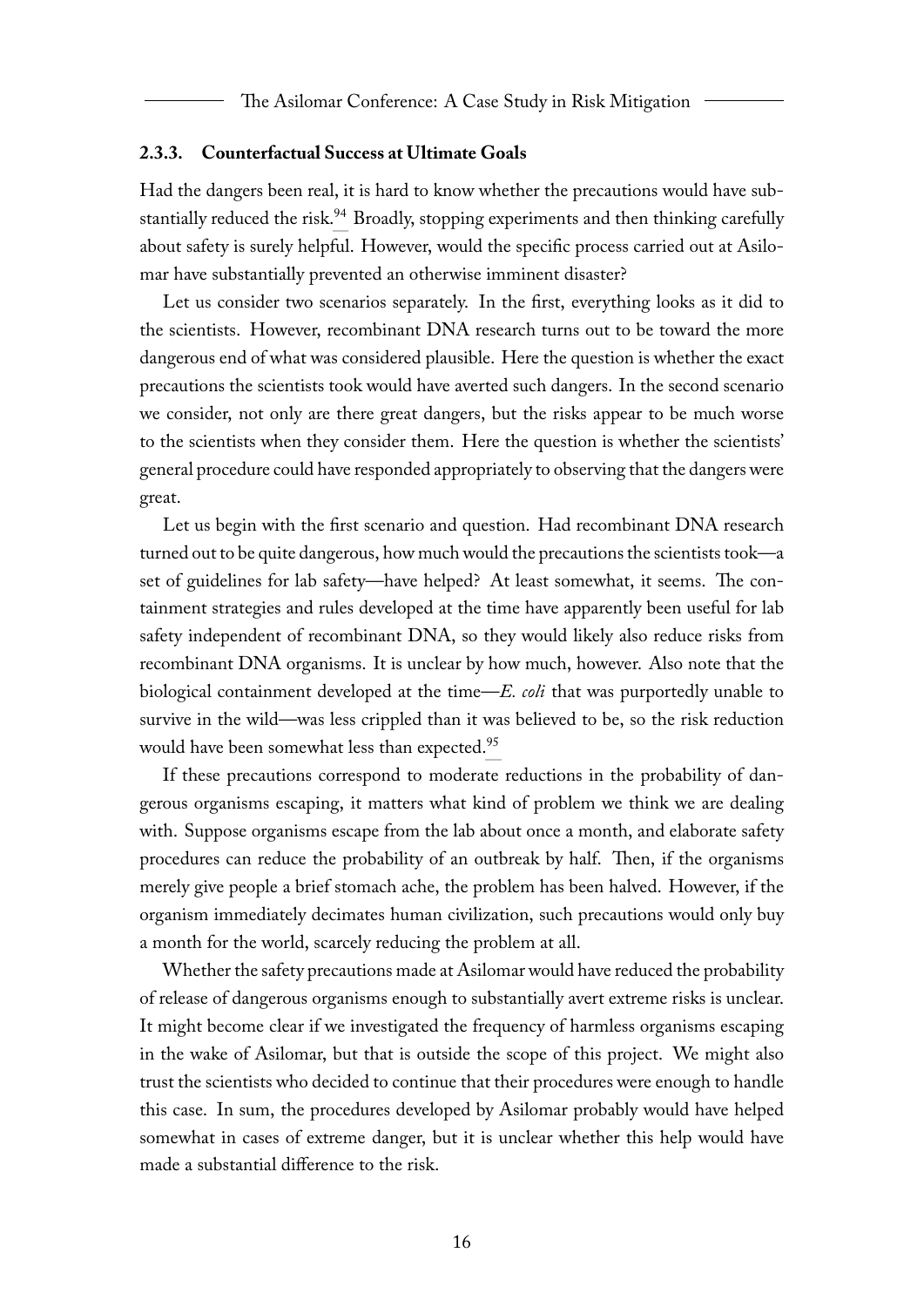Now let us consider what would have happened if the problem had looked much worse to the scientists. Could they have arranged more extreme safety measures? Could they have extended the moratorium rather than ending it, had the science looked too dangerous to continue?

The guidelines produced at Asilomar contained several levels of safety precautions for experiments carrying different levels of risk, including a category of experiments that should not be done at all. This means that for many experiments, had they appeared more dangerous yet still worthwhile, they could plausibly have been moved up into a higher risk category. It also means there were some experiments already for which the scientists could not create adequate safety measures. These facts suggest that the scientists could have dealt with many of the experiments being more dangerous (at least in some ways) by moving those experiments to higher risk classes, but that they would not have easily been able to create precautions for higher risk categories than those they already had.

What if the experiments had—on closer consideration—appeared to be too dangerous to do at all? Could the group of scientists have paused the field indefinitely?

The guidelines did successfully proscribe a small number of particularly dangerous experiments. This and the successful moratorium suggest that research could have been impeded further for the sake of safety. However, a complete halt to research would be a vast sacrifice, so these lesser successes are probably not very informative.

Some suggestion about how the scientists would have responded to a more dire assessment of the situation comes from examining the nature of their decision processes. For instance, if it appeared that the decisions reflected political compromises to a large extent, we might expect precautions to be less well suited to problems than they would be if they were directed solely to that end. Such observations are noisy indicators, but are nonetheless worth considering.

<span id="page-17-2"></span><span id="page-17-1"></span><span id="page-17-0"></span>Section [3.2.4](#page-22-0) discusses some purported weak points in the Asilomar decision making process. Two of these features that seem likely to stand in the way of efforts to close down a large swathe of dangerous research are the strong involvement of values other than public welfare—such as the desires to avoid regulation and continue with experiments<sup>[96](#page-47-1) [97](#page-47-2)</sup> and the apparently common moral sense that science ought not to be constrained.[98](#page-48-0) Had the experiments appeared likely to be dangerous after some consideration, but had there been no strong evidence of this, it does not seem obvious whether forces for the continuation of science (such as the two just mentioned) would have been overcome by a common subjective sense of moderate public risk.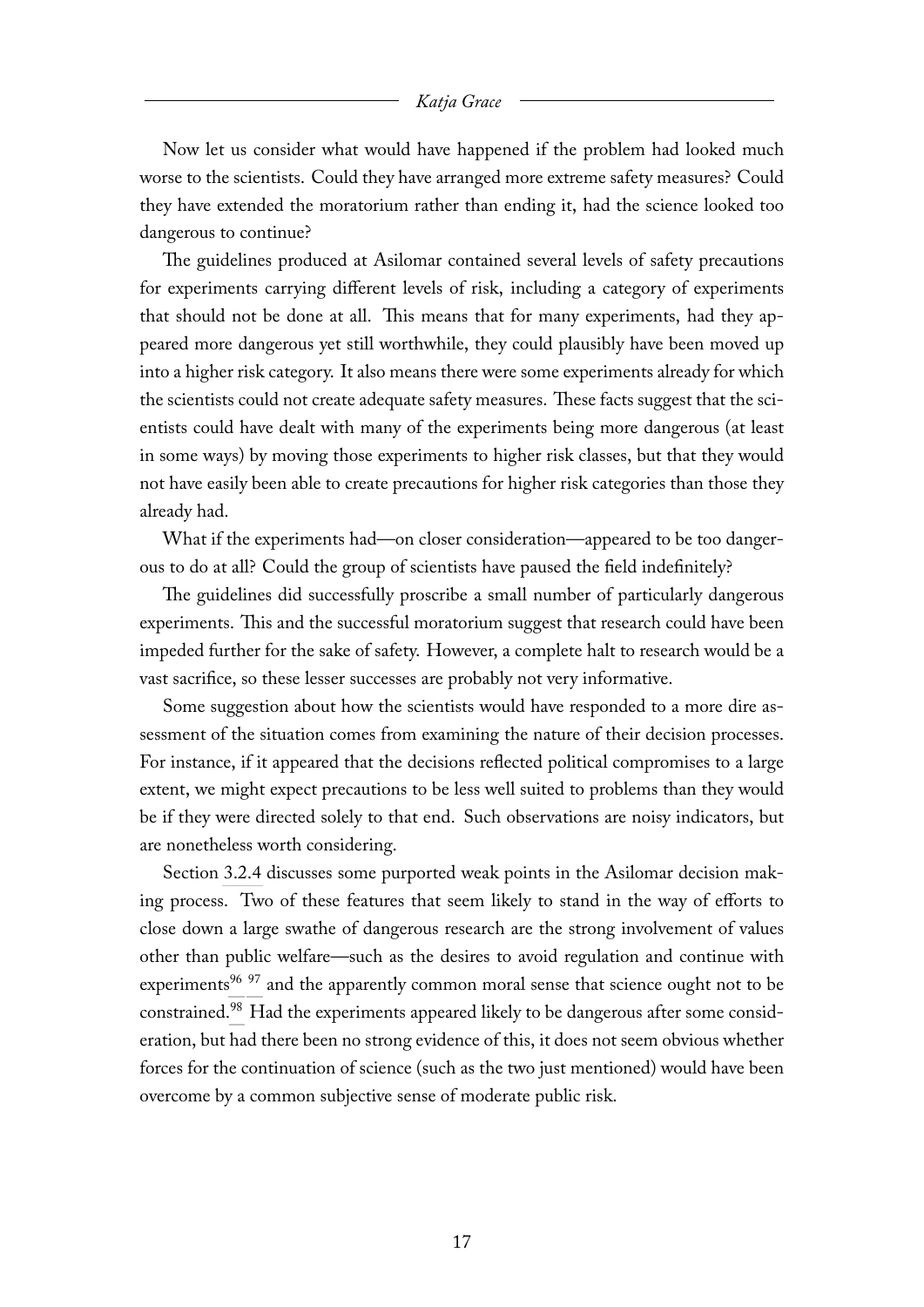The Asilomar Conference: A Case Study in Risk Mitigation

### <span id="page-18-0"></span>**2.3.4. Other Consequences**

The value of Asilomar *ex post* depends in part on its side effects. This section outlines a few important ones.

### <span id="page-18-1"></span>**General Lab Safety**

<span id="page-18-6"></span><span id="page-18-5"></span>One important consequence of the Asilomar conference was that it improved general attention to safety in labs.<sup>[99](#page-48-1) [100](#page-48-2)</sup> This had been at a low point because fast progress had attracted scientists from other fields who did not have backgrounds in handling microorganisms. Their procedures for doing so were shocking to more experienced scientists. Asilomar forced safety education upon these researchers.

### <span id="page-18-2"></span>**Redirecting Attention from Natural Bioweapons**

<span id="page-18-7"></span>Baltimore says concern about bioweapons using recombinant DNA probably had the effect of lessening concern for natural bioweapons, though natural bioweapons are likely still more effective.<sup>[101](#page-48-3)</sup>

### <span id="page-18-3"></span>**Public Relations**

<span id="page-18-8"></span>According to Berg, the openness of the Asilomar process and apparent virtue of scientists willing to draw attention to dangers in their own research, hold a moratorium, and accept strict guidelines, got the scientists a lot of public trust that they would not have had if the issue had been brought up against them.[102](#page-48-4) Nonetheless, there has been plenty of criticism of the process and the scientists, $103$  and participants had mixed feelings about the value of the foray into public engagement.<sup>[104](#page-49-0)</sup>

### <span id="page-18-10"></span><span id="page-18-9"></span><span id="page-18-4"></span>**Avoiding Regulation**

<span id="page-18-13"></span><span id="page-18-12"></span><span id="page-18-11"></span>The guidelines that came out of Asilomar were not regulations, but merely NIH recommendations that were required for funding.[105](#page-49-1) Commercial organizations also followed the guidelines voluntarily. There was substantial concern at the time that without the scientists acting to regulate themselves, the government would regulate them. While the guidelines would have been hard to ignore, they had at least two potential merits over regulations from the perspective of the scientists.[106](#page-49-2) They were designed by the scientists themselves and so were deemed more appropriate and well informed. They were also flexible, relaxing quickly as risks subsided. There were never any other federal regulations brought in to control the issue, though the Cambridge Local Council had its own ban on research and then formed an experimental review board comprised mostly of non-scientists to oversee.[107](#page-49-3)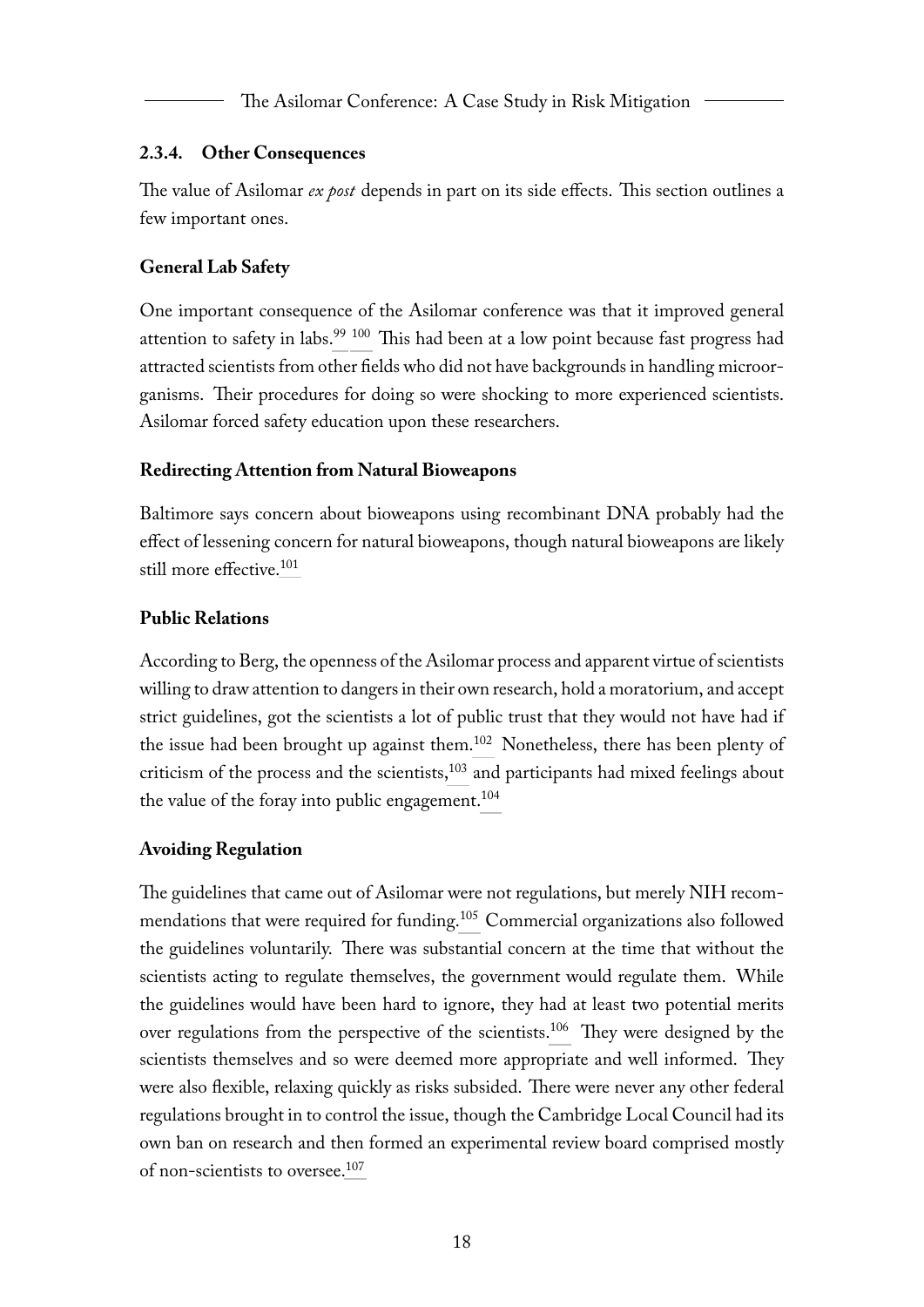#### <span id="page-19-0"></span>**Influence as a Model for Setting Science Policy**

<span id="page-19-5"></span><span id="page-19-4"></span>The Asilomar Conference has become a well-known model for science policy making.<sup>[108](#page-49-4)</sup> For instance, an Asilomar-like process was attempted in stem-cell research, but was apparently unsuccessful because the controversial issues there are not scientific ones.<sup>[109](#page-49-5)</sup>

#### <span id="page-19-1"></span>**2.4. Conclusion**

Asilomar was unsuccessful in the sense that it probably did not avert the dangers it set out to avert: these dangers appear to have been close to non-existent. Whether scientists should have known better with the information they had is disagreed upon. The actions involved successfully brought about the intended short-term consequences. It is unclear how well the actions would have averted the dangers had they existed. It seems likely that the improved laboratory safety would have helped and that disabled hosts would have helped—though less than believed at the time. Probably the scientists could have provided greater precautions had the dangers appeared somewhat greater to them. Whether the conference would have chosen to halt a substantial fraction of science in the counterfactual case where the science appeared seriously risky is unclear.

The conference created value in terms of general lab safety practices. It was also valuable from the scientists' perspectives in averting regulation and maintaining good terms with the public. Whether those effects are positive for society as a whole depends on whether it is best for the scientists or the government to regulate such scientific activities. The conference probably produced some disvalue by diverting concern away from natural bioweapons, but the scale of this is unclear.

### <span id="page-19-2"></span>**3. Part III: What Can We Learn from Asilomar?**

#### <span id="page-19-3"></span>**3.1. Introduction**

We are looking at the Asilomar Conference in the hope of learning something about similar efforts in the future, such as those directed at AI safety. What might we hope to learn, and how? One obvious thing to learn is whether such efforts tend to be successful. We looked at that in the last section.

We might also learn about features of the world that we think are persistent and important in both cases, but that we don't know the values of. For instance, how imminent does a risk have to be before scientists are likely to act on it? Or, how well does social pressure enforce costly rules? We can add only one data point from this case to those questions, but one data point may be valuable when we have few. We are most interested in features such as these if they are likely to be persistent because what we learn might apply to future cases.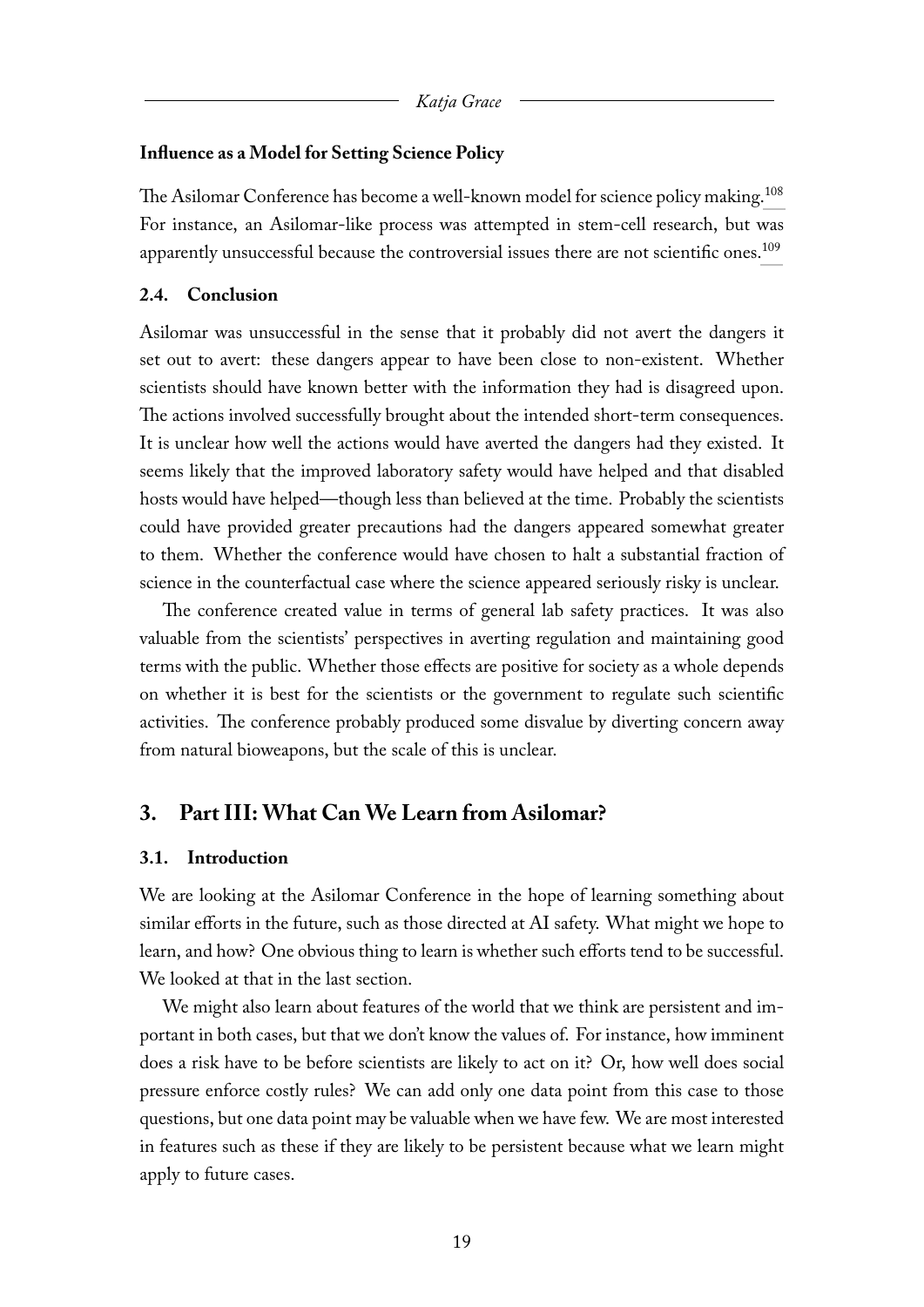We might also learn about the features of the recombinant DNA controversy that seemed especially important in shaping the outcome, but which we weren't necessarily aware might be relevant in future cases. For instance, it seems that the threat of government regulation was important, as was the cooperation of funding bodies in enforcing the safety guidelines. Knowing what mattered in the past may help future efforts. For instance, if we found that the support of high-profile scientists appeared to be important in the Asilomar case, this would suggest prioritizing collaborating with such scientists in future efforts.

Answering these kinds of questions requires making subjective judgments about complex situations based on scattered information. The judgments in this section are a combination of mine, and where possible those of more expert observers. This is the best I have to offer, but I cannot guarantee accuracy or relevance.

#### <span id="page-20-0"></span>**3.2. Relevant Features of the Situation**

#### <span id="page-20-1"></span>**3.2.1. General Efficacy of Informal Social Mechanisms**

How good are informal social mechanisms for maintaining safety in science? Asilomar offers a few data points on this question:

- Alarms were raised by scientists who had not been officially tasked with paying attention to such things.
- <span id="page-20-2"></span>• The moratorium was organized, and the conference was suggested by scientists with the help of journals and the National Academy of Sciences: more formal, but non-government parties.<sup>[110](#page-50-0)</sup>
- <span id="page-20-3"></span>• The moratorium was universally observed, in spite of disagreements about its concerns and methods.[111](#page-50-1)
- <span id="page-20-4"></span>• When Robert Pollack complained to Berg about the safety of Berg's proposed experiment prior to Asilomar, Berg (in spite of some annoyance and disbelief ) spoke to colleagues and eventually resolved to put the experiment on hold.[112](#page-50-2)
- <span id="page-20-5"></span>• Two of the people tasked with running working groups at the conference responded by writing to a network of acquaintances, seeking information about possible risks.<sup>[113](#page-51-0)</sup>
- <span id="page-20-6"></span>• While corporations were never required to adhere to the guidelines, they apparently always did. This appears to be due to social pressure.<sup>[114](#page-51-1)</sup>

In sum, informal social mechanisms played an overwhelming part in producing a pause in research and triggering further action. They also played a large part in allowing scientists to gather information about the risks and in enforcing compliance with the safety guidelines selected.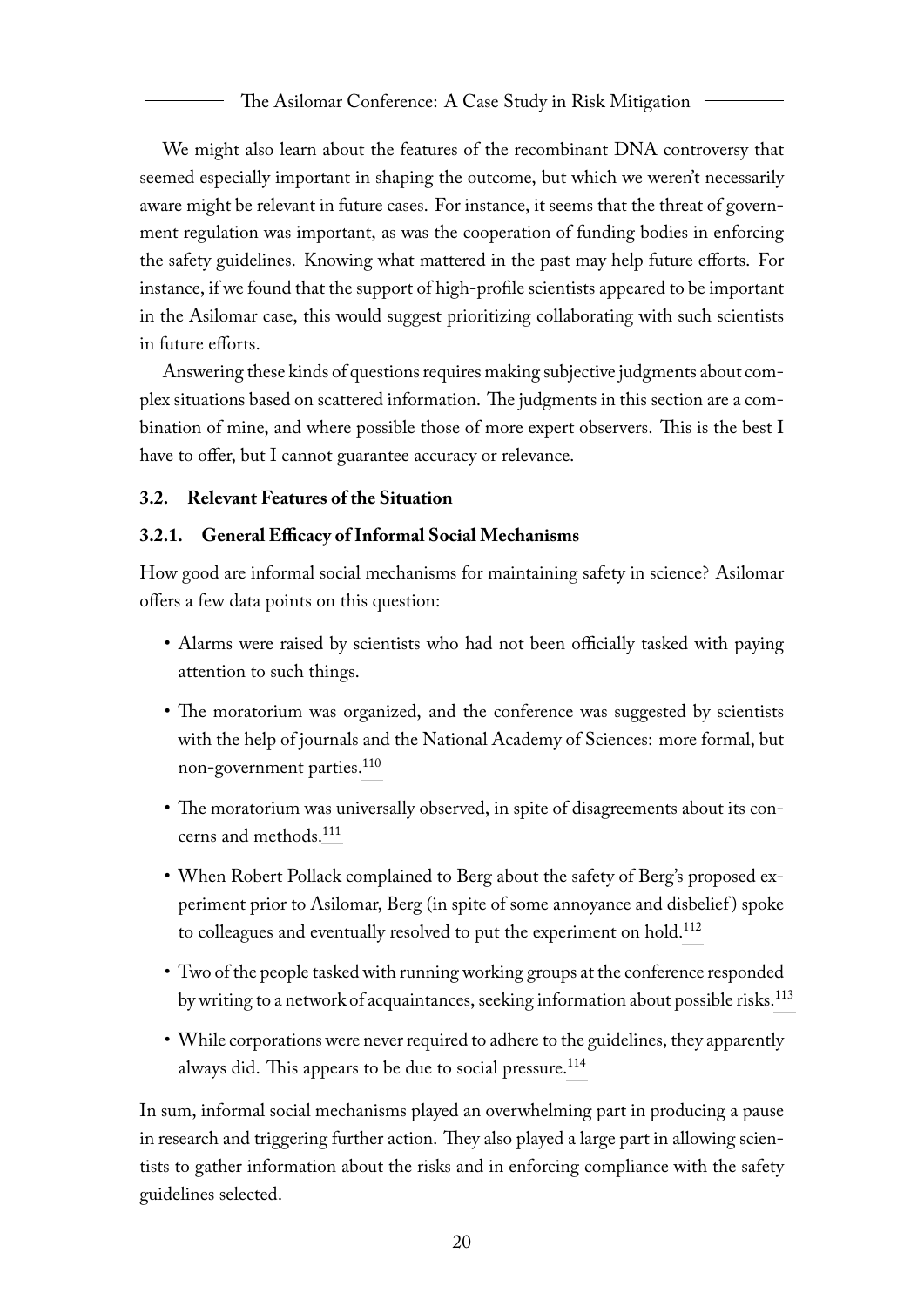#### <span id="page-21-0"></span>**3.2.2. Concreteness of Risks When Taken Seriously**

It is sometimes thought that people will fail to act on perceived risks if the risk they face is not very concrete. Concreteness is low if for instance the risk is understood only in abstract terms, if it isn't clear how it would physically manifest, if it feels speculative, if it is unlike things that are seen regularly, and if its probability is hard to estimate and may be very low.

<span id="page-21-5"></span><span id="page-21-4"></span><span id="page-21-3"></span><span id="page-21-2"></span>Risks at the time of Asilomar often seem to have been considered both very im-probable<sup>[115](#page-51-2) [116](#page-51-3)</sup> and hard to estimate.<sup>[117](#page-51-4) [118](#page-52-0)</sup> Risks were often referred to as speculative, hypothetical, or the like.<sup>[119](#page-52-1)</sup>

<span id="page-21-6"></span>On the other hand, the risks were concrete in the sense of being often very specific scenarios suspected to arise in the very near future if a person took some known physical actions that were available with current equipment. They were also concrete in the sense that at least one potentially dangerous recombinant organism had already been created.[120](#page-52-2)

<span id="page-21-7"></span>Depending on what aspects of concreteness one supposes to matter for enlivening concern, this may or may not be a counterexample.

#### <span id="page-21-1"></span>**3.2.3. Importance of Forethought**

In many cases of response to risks, visible action to avert a threat doesn't seem to occur until the threat is imminent. However, this doesn't imply that early actions are not common or helpful—it could be that a particular large visible response is partly triggered and aided by less visible research and preparations that occurred earlier. For instance, a visible protest might be possible only because a smaller group organized it, because an even smaller group gathered the evidence needed to make a case for it, because one person convinced some friends that it was worth looking in to. It would be valuable to know in general whether larger scale action tends to stem from early smaller-scale efforts like this, or whether it tends to be more spontaneous. We are specifically interested in the value of any work that is closely directed at a problem ahead of time, rather than merely helpful some way (there is plenty of that for any problem, e.g., basic science).

<span id="page-21-9"></span><span id="page-21-8"></span>In the case of Asilomar, moderate research reveals no evidence of recombinant DNA technology being foreseen many years ahead of time. The discovery of efficient methods was also quite a surprise; Baltimore did not know of anyone predicting such an event ahead of time, and he would have been likely to know about it if someone was.<sup>[121](#page-52-3)</sup> It is unclear whether earlier thought helped with the technical or social challenges of Asilomar. It does seem that earlier attention to related ethical topics (such as genetic engineering ethics, and the role of scientists) helped to motivate concern.<sup>[122](#page-52-4)</sup> However, this was not narrowly directed at the problem of recombinant DNA.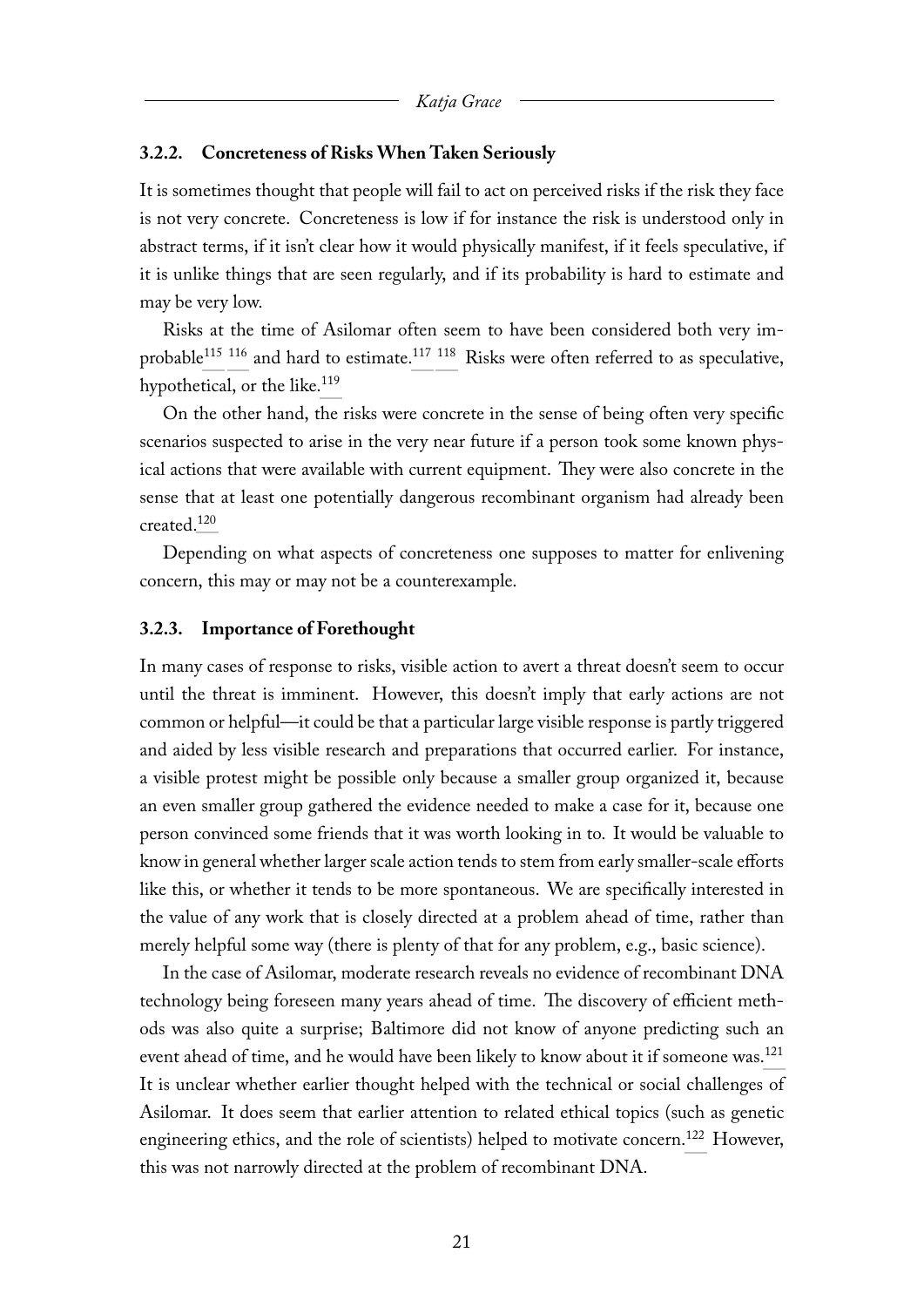#### <span id="page-22-0"></span>**3.2.4. Quality of Decision-Making Process**

The apparent quality of decision-making processes around Asilomar is important to investigate not only for the purpose of predicting future decision-making, but also in assessing the likely success of Asilomar had the threat been real (see Section [2.3.3](#page-16-0) ). Instead of trying to list the myriad good qualities of the process, this section lists a few features that from the outside seem as though they might impede good decision-making. These are the features we will look at:

- Bias about risk of experiments
- Decisions controlled by small groups
- Philosophical views on science and risk
- Motives other than public well-being

#### <span id="page-22-1"></span>**Bias about the Risk of Experiments**

<span id="page-22-3"></span>Scientists appear to have systematically underestimated the apparent danger of their own experiments. Berg, Watson and Singer have all commented on the phenomenon of people believing their own experiments are safe while agreeing that others' may not be.[123](#page-52-5) This could be explained by everyone having greater information about their own experiments and all experiments in fact being safe. However, if problems were only due to information discrepancies, we might imagine discussion among well-informed experts to resolve them quickly. It could still be that views about one's own experiments are the reasonable ones, and scientists have a bias toward excessive fear about others' experiments. However, Pollack—the scientist who first complained to Berg about his experiment—says he probably would have rationalized away his concerns if his own work might have been affected, and that he sees this behavior in others.<sup>[124](#page-53-0)</sup> He describes a "shade" that comes over one's eyes when the problems affect one's own work. Berg also puts the phenomenon down to self-serving behavior.<sup>[125](#page-53-1)</sup> On a possibly related note, top scientists became much more concerned when recombinant DNA became available to less skilled scientists.<sup>[126](#page-53-2)</sup> This may be another instance of the same phenomenon, or it may be that less expert science is legitimately less safe, or both. In sum, scientists at Asilomar likely exhibited a bias toward nonchalance about their own experiments.

#### <span id="page-22-6"></span><span id="page-22-5"></span><span id="page-22-4"></span><span id="page-22-2"></span>**Decisions Controlled by Small Groups**

Relatively small groups controlled decisions about recombinant DNA safety at two different levels; both were criticized. In general, decisions' being controlled by small groups is concerning because it suggests less incentive to make decisions that are broadly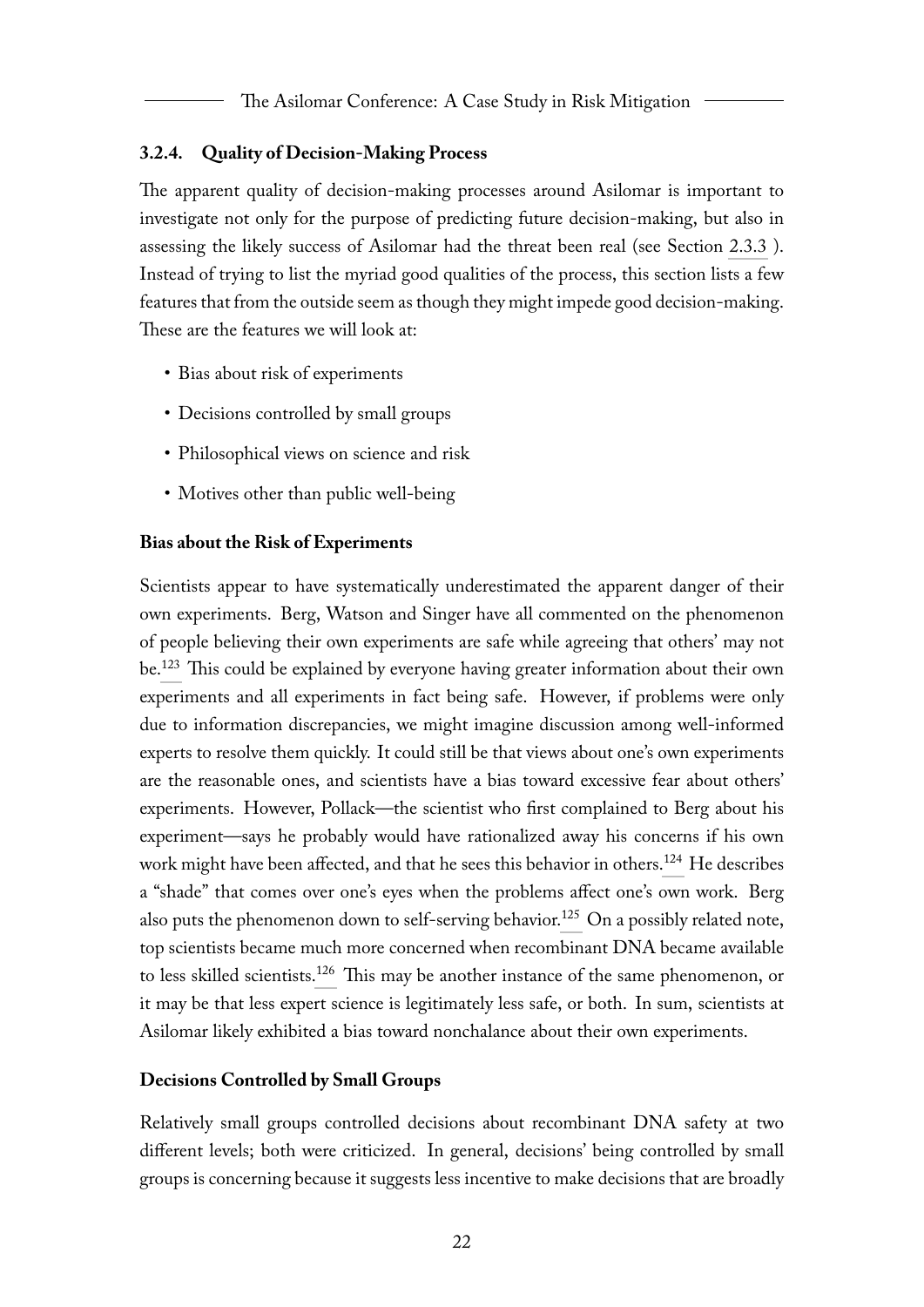beneficial and that take into account all relevant interests. It can also be evidence that someone was trying to avoid such incentives, having interests that were perhaps more narrowly defined.

<span id="page-23-1"></span><span id="page-23-0"></span>One such narrowly defined group criticized for controlling decisions was the conference organizing committee. The conference organizers were tasked with producing recommendations based on inputs from the conference, not to produce recommendations that the conference-goers supported in particular.<sup>[127](#page-53-3)</sup> In fact, the organizers intended to avoid a vote altogether, toward the end of the conference,<sup>[128](#page-53-4)</sup> preferring instead to present the report as their own statement<sup>[129](#page-53-5)</sup> <sup>130</sup> because they thought the conference would not reach consensus. When participants insisted on a vote, however, the conference over-whelmingly supported the recommendations.<sup>[131](#page-53-7)</sup> Nonetheless, the statement was edited further after the vote, and some people were unhappy with the resulting dissimilarity.<sup>[132](#page-53-8)</sup>

<span id="page-23-5"></span><span id="page-23-4"></span><span id="page-23-3"></span><span id="page-23-2"></span>A worse complaint along these lines is raised by Henry Bourne, author of Paths to Innovation: Discovering Recombinant DNA, Oncogenes and Prions in one Medical School Over One Decade, on the basis of claims from Cohen and Boyer. He suggests that the atmosphere was so unpleasant at Asilomar that scientists were afraid to speak their minds or vote according to their true beliefs, and that even the apparent consensus was just due to this fear.<sup>[133](#page-54-0)</sup> The organizing committee again was seen as controlling the output, but here they are further criticized for implicitly intimidating the larger group into supporting them.

<span id="page-23-7"></span><span id="page-23-6"></span>On a larger scale, the whole conference—still a relatively small group of scientists was criticized for making decisions that affect society, perhaps catastrophically, while declining much input from anyone else.<sup>[134](#page-54-1)</sup> Participants chosen for their expertise on the topic are also incidentally those who benefit most from the research continuing, making it harder to distinguish a selection of relevant participants from a self-serving selection. There are accusations that the conference was kept mostly to those with a strong interest in the science continuing intentionally, evidenced by the exclusion of apparently relevant experts from outside the field (e.g., experts in health sciences or environmental sciences).<sup>[135](#page-54-2)</sup>

<span id="page-23-9"></span><span id="page-23-8"></span>While participants were largely chosen for involvement in the field, they were appar-ently at least to some extent selected to be concerned about the consequences.<sup>[136](#page-54-3)</sup> Also, Asilomar did include a minority of people from outside science. These were speakers on law and ethics and many members of the media, who both participated in and reported on the conference.[137](#page-54-4)

<span id="page-23-10"></span>While the involvement of ill-motives and social pressure at either of the aforementioned levels is hard to assess, it seems clear that the organizing committee had authority to write the recommendations, with or without the support of the conference participants; and that the conference produced decisions without a large amount of input from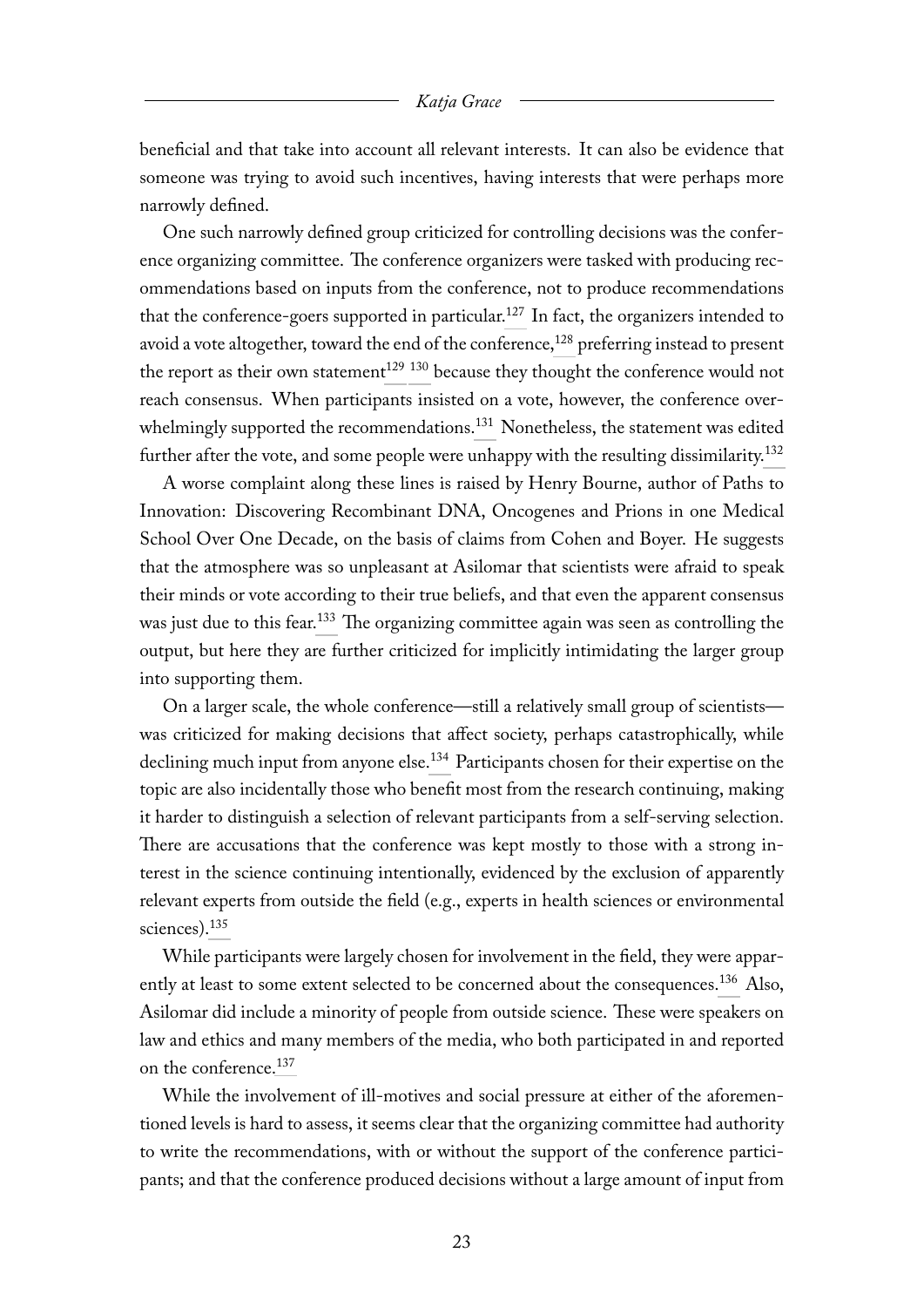experts in other fields, or the public. Whether these features of the process were for the better or worse is debatable.

#### <span id="page-24-0"></span>**Philosophical Views on Science and Risk**

<span id="page-24-2"></span>Some conference participants felt that science should never be constrained, as a moral principle. It seems they were a minority, but a significant one.<sup>[138](#page-54-5)</sup> This is a concerning feature of the decision-making process because such a norm of absolute scientific freedom would clearly cause great destruction by the lights of anyone with broader human values as soon as destructive scientific experiments became possible.

<span id="page-24-3"></span>Related ideas include that science should proceed until someone demonstrates strongly that it should not, and that science should proceed except when this will cause very extreme destruction. These kinds of strong presumptions in favor of science seem to have been supported by some parties.<sup>[139](#page-55-0)</sup> A view of "risk" as something that arises when demonstrated strongly, rather than potentially arising from ignorance, might explain some of these attitudes.<sup>[140](#page-55-1)</sup>

#### <span id="page-24-4"></span><span id="page-24-1"></span>**Influence of Motives Other Than Public Wellbeing**

<span id="page-24-5"></span>Participants in the controversy had major things at stake other than public wellbeing, and these motives were not necessarily well aligned with public wellbeing. Many scientists were quite concerned with avoiding regulation from forces outside of the scientific community.[141](#page-55-2) This was probably an impetus to self-regulate, but could have also encouraged giving the appearance of control over the situation beyond what was warranted by the facts. For example, one of the working groups disagreed with the conference recommendations, but the organizers would not have the minority view published at length alongside the main recommendations. Krimsky suggests this was to avoid giving a costly impression of disagreement, which might have prompted others to take control.<sup>[142](#page-55-3)</sup>

<span id="page-24-7"></span><span id="page-24-6"></span>Scientists also presumably cared a lot about the success of their careers and the progress of their science. The suggested experiments to defer in the moratorium were limited in part to increase the chance that others would accept them at all.<sup>[143](#page-56-0)</sup> As well as such motives potentially distorting decisions away from being socially optimal, their existence might make it harder for people to trust one another<sup>[144](#page-56-1)</sup> and for outsiders to trust the group of scientists.

<span id="page-24-10"></span><span id="page-24-9"></span><span id="page-24-8"></span>There appear to have been further motives at play such as concern that scientists would be seen as covering up dangers<sup>[145](#page-56-2)</sup> and opposing fear that talking to the public was risky.[146](#page-56-3)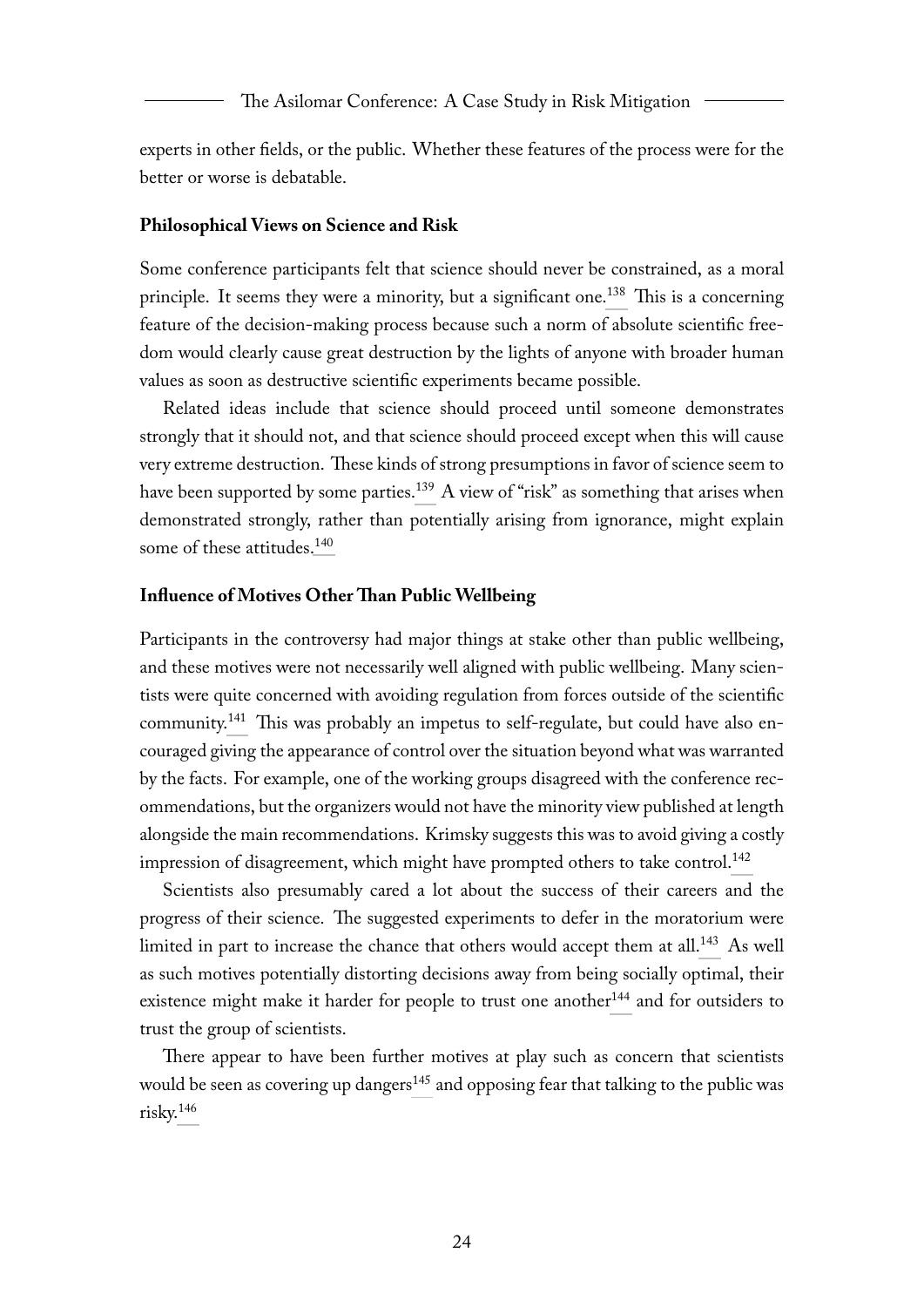### <span id="page-25-0"></span>**3.3. Factors that Seemed to Matter**

In a case such as Asilomar, there are many social variables we could imagine influencing the outcome. It is interesting to see which ones appeared to matter in this case. This gives us some evidence about which factors might be important in other such cases. It also allows us to see how many of them we would have predicted to be important and to calibrate our expectations.

Below is a list of factors that have been cited as important by observers and participants in the Asilomar conference. Each one will be elaborated on later in this section.

- Cooperation of funding bodies (Section [3.3.1\)](#page-25-1)
- Media presence (Section [3.3.2\)](#page-25-2)
- Scientific nature of the issue (Section [3.3.3\)](#page-26-0)
- The conference discussed science as well as risks (Section [3.3.4\)](#page-26-1)
- Risk of legal liability (Section [3.3.5\)](#page-26-2)
- Risk of future legislative control (Section [3.3.6\)](#page-26-3)
- Commercial involvement (Section [3.3.7\)](#page-26-4)
- Earlier conference (Section [3.3.8\)](#page-27-0)
- Fiction (Section [3.3.9\)](#page-27-1)
- Size of field (Section [3.3.10\)](#page-27-2)
- <span id="page-25-3"></span>• Public intellectual trends (Section [3.3.11\)](#page-27-3)

### <span id="page-25-1"></span>**3.3.1. Cooperation of Funding Bodies**

The Guidelines that came out of the Asilomar conference were mandatory for recipi-ents of NIH funding, as well as funding from some other non-governmental bodies.<sup>[147](#page-56-4)</sup> This was because the NIH was behind the RAC process and also provided the majority of funding. This arrangement with the funding bodies forced almost all biological researchers to follow the guidelines, so it was plausibly quite important. However, note that the moratorium was not enforced and also enjoyed universal compliance.<sup>[148](#page-57-0)</sup>

### <span id="page-25-4"></span><span id="page-25-2"></span>**3.3.2. Media Presence**

<span id="page-25-5"></span>Paul Berg thinks having a large minority of participants be from the media was an im-portant contributor to the success of Asilomar.<sup>[149](#page-57-1)</sup> It protected against it seeming like "a secretive meeting of scientists, coming out with some conclusion that everybody had to live with."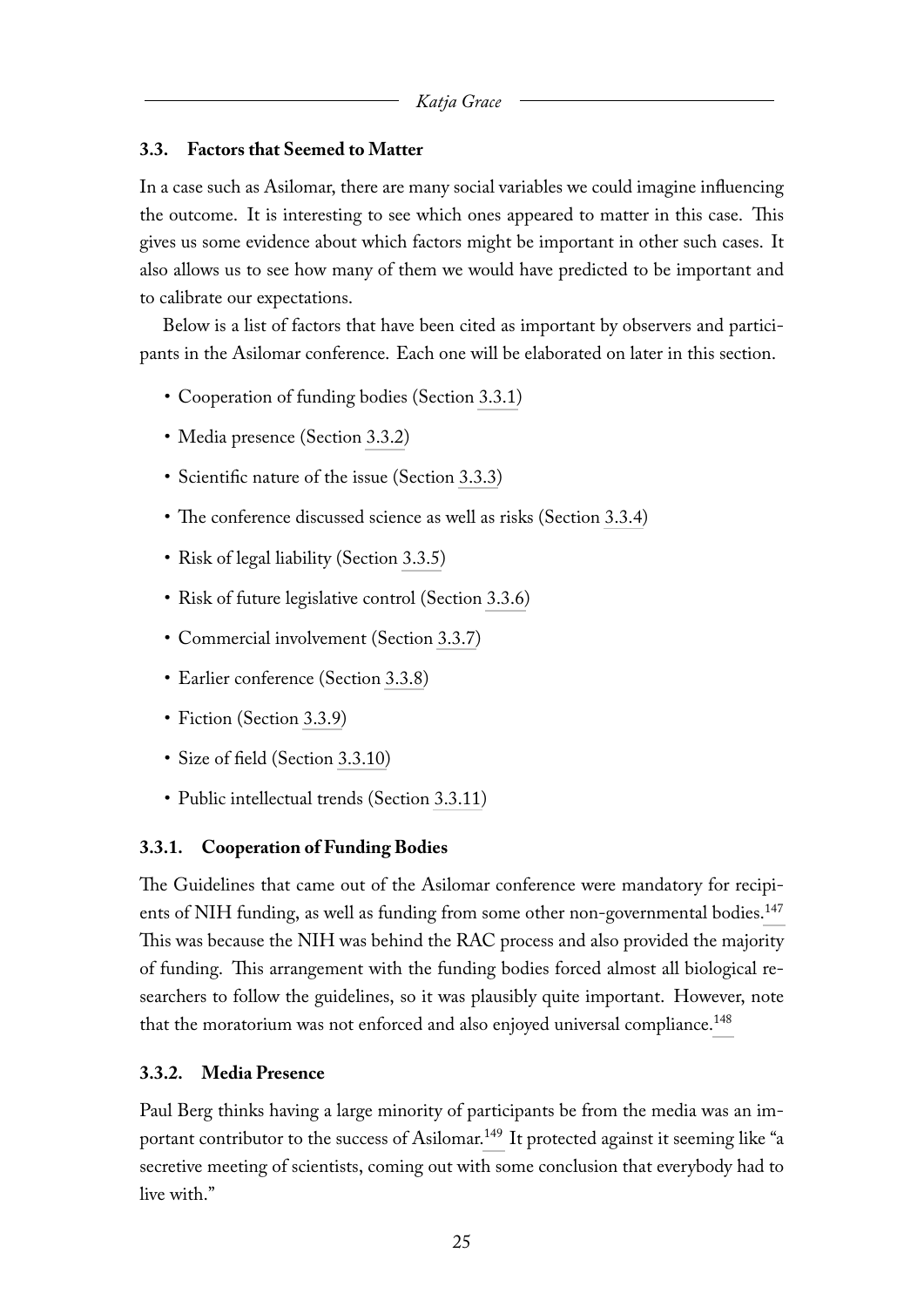### <span id="page-26-0"></span>**3.3.3. Scientific Nature of the Issue**

<span id="page-26-9"></span><span id="page-26-8"></span><span id="page-26-7"></span><span id="page-26-6"></span><span id="page-26-5"></span>Both Baltimore and Berg say the conference's success depended greatly on their restrict-ing it to scientific issues,<sup>[150](#page-57-2) [151](#page-57-3)</sup> though Krimsky criticizes it for this.<sup>[152](#page-57-4)</sup> According to Baltimore and Berg, this kind of conference is not well suited to areas in which the problems are not scientific, such as stem cell research.<sup>[153](#page-57-5)</sup> <sup>154</sup> It could perhaps work for a borderline scientific question such as whether certain potentially dangerous research should be published.[155](#page-57-7)

### <span id="page-26-10"></span><span id="page-26-1"></span>**3.3.4. The Conference Discussed Science as well as Risks**

<span id="page-26-11"></span>Berg thinks a big contributor to the meeting's success was that it was organized to discuss the science as well as associated risks.[156](#page-58-0) This kept people engaged, and made the attendees come prepared to talk about science.

### <span id="page-26-2"></span>**3.3.5. Risk of Legal Liability**

<span id="page-26-13"></span><span id="page-26-12"></span>When law professor Roger Dworkin heard about the Asilomar conference, he wrote to Paul Berg and asked for a chance to speak at it.<sup>[157](#page-58-1)</sup> He presented on the last night with other speakers from law and ethics. His topic was legal liability: what might happen to scientists and scientific institutions if anyone was harmed by recombinant DNA research.[158](#page-58-2) The session overall and Dworkin's talk in particular was widely considered to have a strong effect on its listeners.<sup>[159](#page-58-3)</sup> It scared them, and encouraged them to produce some recommendations the next day.

### <span id="page-26-14"></span><span id="page-26-3"></span>**3.3.6. Risk of Future Legislative Control**

<span id="page-26-15"></span>It is often suggested (by both attendees and critics) that a large motive of the Asilomar Conference's attendees was to avoid regulation of their new technology by outsiders.<sup>[160](#page-59-0)</sup> By being open about the problems and placing boundaries on their own work, they bought public trust and defused fears that might have prompted external parties to control them.[161](#page-59-1)

### <span id="page-26-16"></span><span id="page-26-4"></span>**3.3.7. Commercial Involvement**

<span id="page-26-19"></span><span id="page-26-18"></span><span id="page-26-17"></span>As early as the Asilomar conference, a few commercial organizations were involved in the discussions.<sup>[162](#page-59-2)</sup> Paul Berg believes what later caused people to lose interest in banning recombinant DNA research (after US congress showed an interest in doing so) was the prospect of commercialization.<sup>[163](#page-59-3)</sup> He says if there are concerns about research, it is important for publicly funded scientists to find common cause with the public before commercial interests become involved.[164](#page-60-0) Martin Rees suspects a voluntary consensus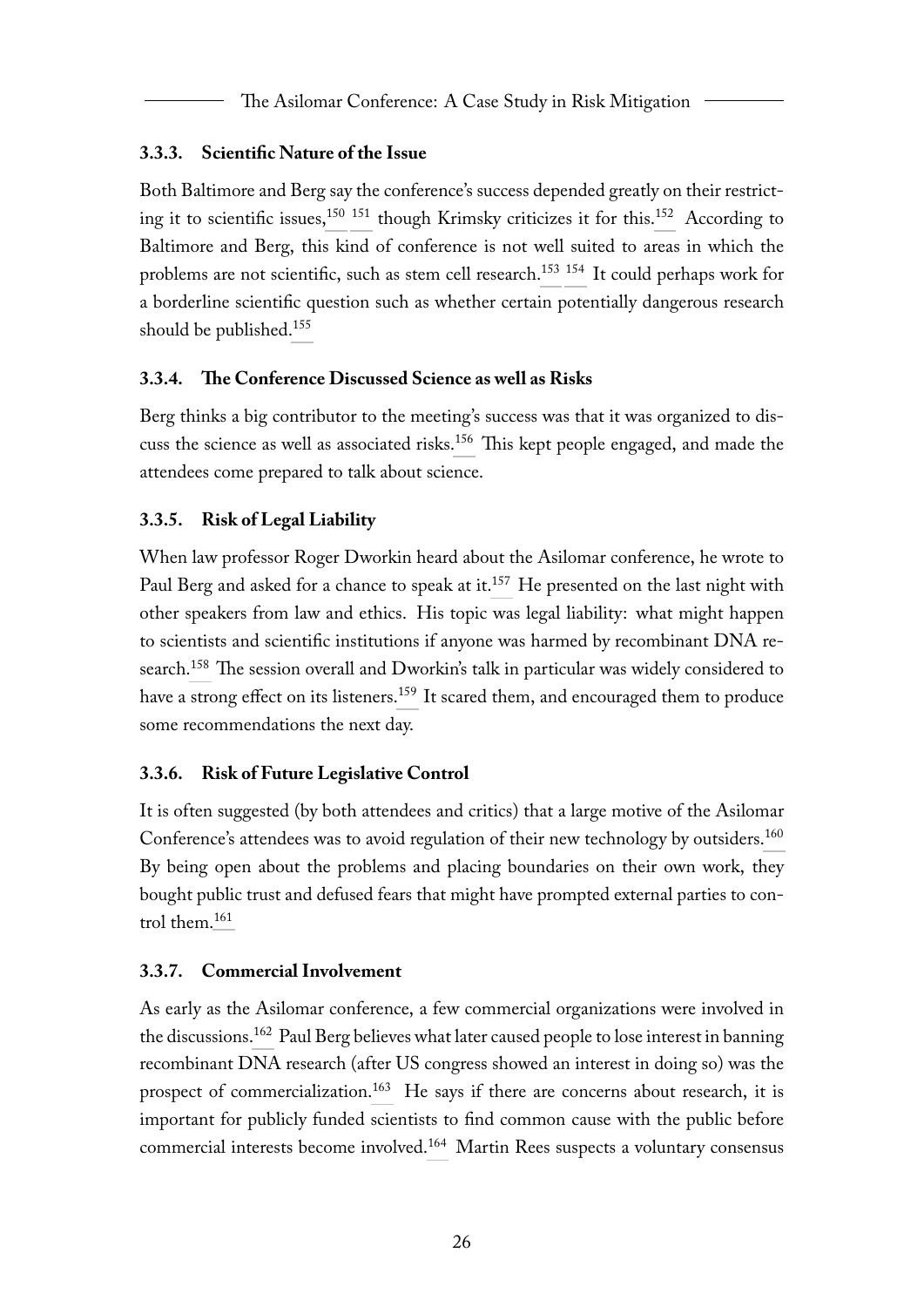<span id="page-27-4"></span>such as at Asilomar would be harder to achieve today, in part due to competition being more intense, in part as a result of commercial pressures.<sup>[165](#page-60-1)</sup>

<span id="page-27-5"></span>Many people thought the commercial sector would be a problem because the guidelines were not imposed on them, so they were at liberty to ignore them.[166](#page-60-2) This was not the case: the commercial sector had strong incentives to follow the guidelines, and more money to invest in safety than academia had. Consequently, they heeded the guidelines more rigorously than most academic organizations.

#### <span id="page-27-0"></span>**3.3.8. Earlier Conference**

<span id="page-27-6"></span>The so-called Asilomar Conference was really the second Asilomar Conference. The first was a year and a half earlier and dealt with risks from working with tumor viruses.<sup>[167](#page-61-0)</sup> This earlier conference probably aroused concerns that helped the second conference garner support.[168](#page-61-1)

#### <span id="page-27-7"></span><span id="page-27-1"></span>**3.3.9. Fiction**

<span id="page-27-8"></span>The 1971 Michael Crichton film *The Andromeda Strain* is frequently claimed to have livened public fears regarding recombinant DNA.<sup>[169](#page-61-2)</sup>

#### <span id="page-27-2"></span>**3.3.10. Size of Field**

<span id="page-27-9"></span>Martin Rees suspects the small size of the field in Asilomar days made voluntary con-sensus more achievable.<sup>[170](#page-61-3)</sup>

#### <span id="page-27-3"></span>**3.3.11. Public Intellectual Trends**

<span id="page-27-11"></span><span id="page-27-10"></span>Krimsky argues that the political and cultural atmosphere in the time before Asilomar probably influenced people's behavior around the recombinant DNA controversy.[171](#page-61-4) In particular, science and engineering had been the focus of political activism. The issues of contention related to the responsibility of scientists to the public good, especially after morally ambiguous scientific efforts to contribute to the Vietnam War. The role of scientists in creating atom bombs had also not been forgotten.<sup>[172](#page-62-0)</sup> There were many activist groups composed of scientists. College campuses such as MIT were full of such drama. Janet Mertz, a graduate student from Paul Berg's lab whose discussion with Pollack prompted his reaction to Berg's (and Mertz's) experiment, expressed concerns about their work, apparently prompted by her recent time as a "middle-of-the-road-radical" at MIT.[173](#page-63-0) David Baltimore also connects his actions on biohazards to the broader political climate.[174](#page-63-1)

<span id="page-27-14"></span><span id="page-27-13"></span><span id="page-27-12"></span>The public's view of science had been worsened by factors such as Rachel Carson's *Silent Spring* and the active environmental movement.<sup>[175](#page-63-2)</sup> In 1973, there was already a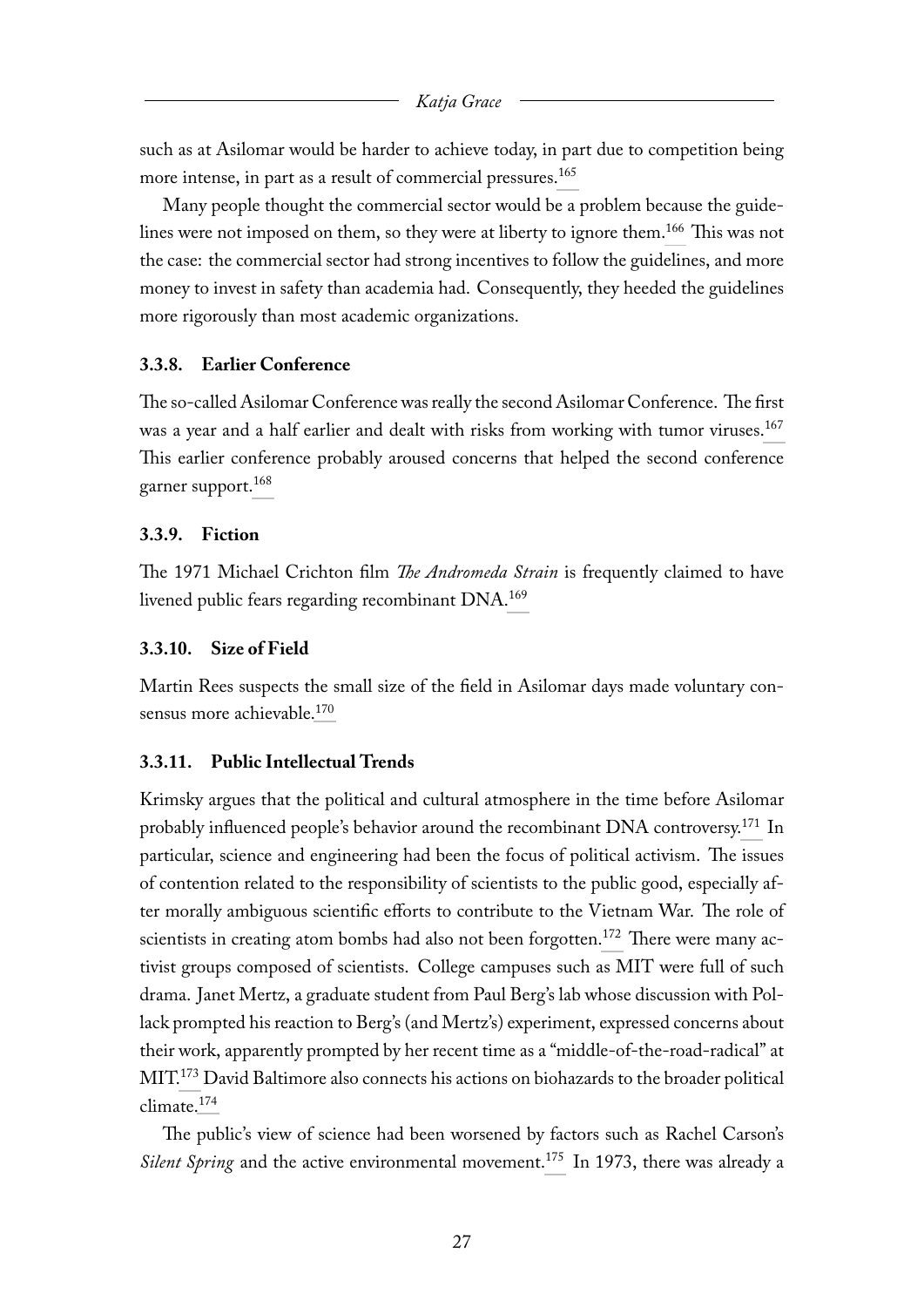<span id="page-28-1"></span>considerable bioethics literature, including on the topic of genetic engineering. Most scientists in the area would have come into contact with it.<sup>[176](#page-63-3)</sup>

<span id="page-28-2"></span>Conference organizers Singer and Roblin were in close contact with bioethicists. The bioethicist Leon Kass was a friend of Singer's, and she invited him and Paul Berg for dinner together in 1970.<sup>[177](#page-63-4)</sup> Kass followed up after the meeting with an outline of their conversation and recommendations. One of these was to draw attention to ethical problems by writing to a journal. It is unclear whether this affected Singer's part in doing that at the Gordon conference three years later. Singer's own husband was a lawyer interested in bioethics and one of the law speakers at the Asilomar conference.<sup>[178](#page-64-0)</sup> Roblin was interested in the impacts of genetic engineering on society and had published an essay in *Science* outlining a responsible course of action for human gene therapy.[179](#page-64-1) He was also a member of the Council for Biology in Human Affairs.

#### <span id="page-28-4"></span><span id="page-28-3"></span><span id="page-28-0"></span>**3.4. Summary**

Asilomar and the surrounding events can inform us on several questions relevant to dealing with other novel technological risks. They demonstrate that informal social mechanisms can work well to do some things, in at least one circumstance. They show that improbable, hard to assess, never observed risks can be taken fairly seriously by the academic community, at least in a case where they were also immediate and concrete in other senses. They provide an instance of a large reaction to risk with little apparent precursor in the form of earlier small-scale research efforts. We saw that the Asilomar process had several apparent flaws that might be expected to undermine its ability to react safely: the people involved were likely to be biased in favor of continuing research, a relatively small group had the power and inclination to ignore other interested parties in producing recommendations, motives unrelated to social welfare were important drivers of decisions, and philosophical views on science were sometimes troubling.

We also learned about factors that seemed to matter to the success of Asilomar, according to participants and observers. The support of funding bodies for the guidelines helped them to be taken seriously. The media presence at the conference helped maintain good relations with the public. The scientific nature of the issue made it possible to talk about it usefully and come to agreement. The non-risk component of the conference was probably important to keeping people interested. The threat of legal liability created fear and consequent willingness to produce guidelines restricting the science. The threat of future legislative control also provoked concern and motivated self-regulation. Commercial involvement was low initially, which may have helped with producing constraints on the field. Later when it was higher, it probably helped prevent further regulation. Commercial incentives to comply with the guidelines were important for bringing about the high compliance. The earlier Asilomar conference probably helped enliven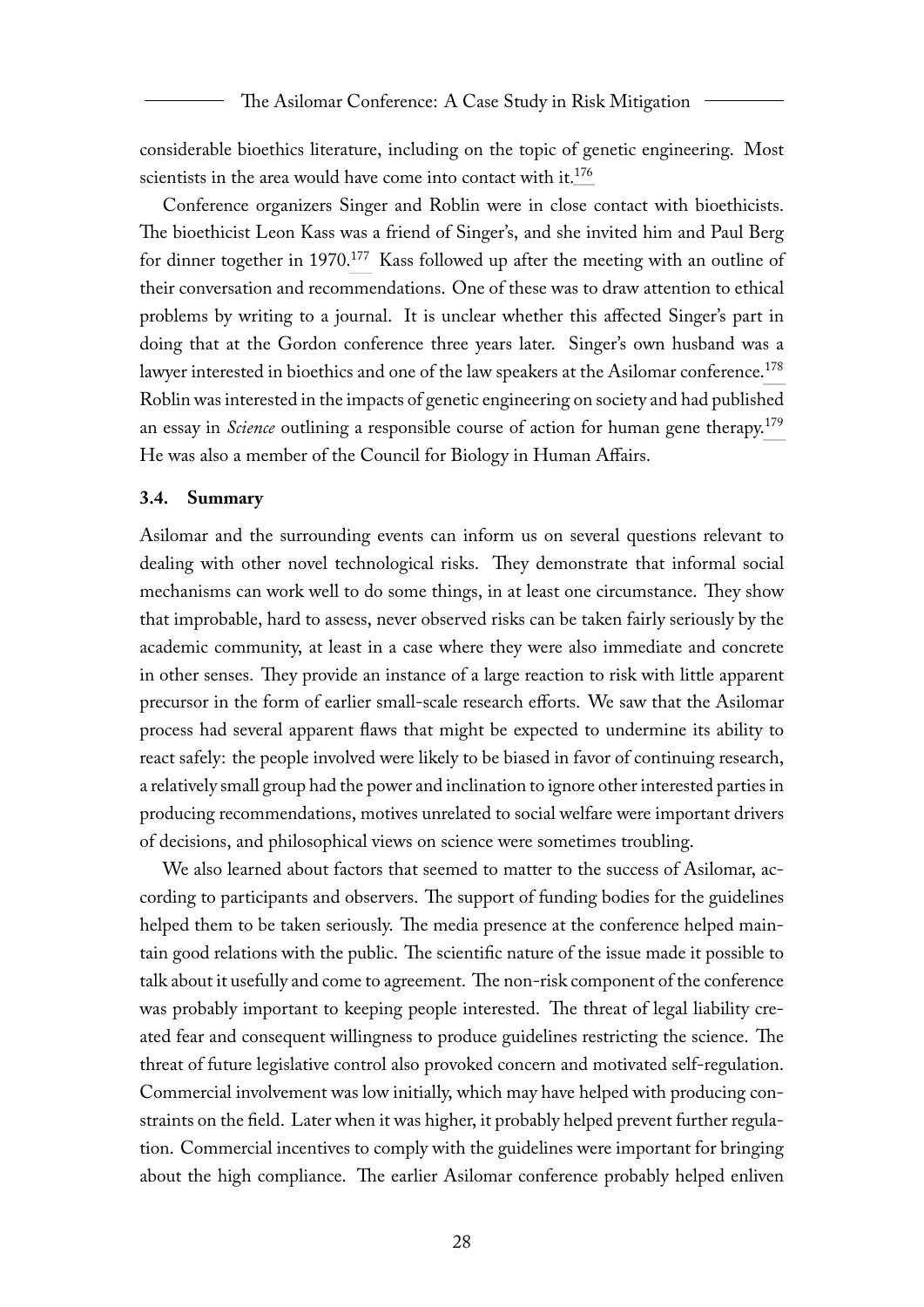concerns motivating interest in the next one. The fictional Andromeda Strain also scared the public. The small size of the field made it easier to organize anything. Lastly, the social environment of activism, along with the recent scientific involvement in morally ambiguous matters, heightened consciousness of scientists' responsibilities to society, and probably encouraged action in those who acted.

### <span id="page-29-0"></span>**4. Conclusion**

In many regards, Asilomar seems closely analogous to present efforts to prepare for AI safety challenges: the threats were relatively novel, the predictions were not straightforward, the possibility for feedback was limited, and the response was quite directed at resolving the problem. However, many top scientists were concerned, and Asilomar did not involve any action years ahead of any perceived risk. The conference was successful in some ways, and unsuccessful in others. It did not ultimately prevent the risk, largely because recombinant DNA did not turn out to present much risk. To the extent that Asilomar was successful, we can see a variety of factors that influenced this success. Regardless of its success, Asilomar also sheds light on several important questions about how risk reduction efforts might tend to unfold.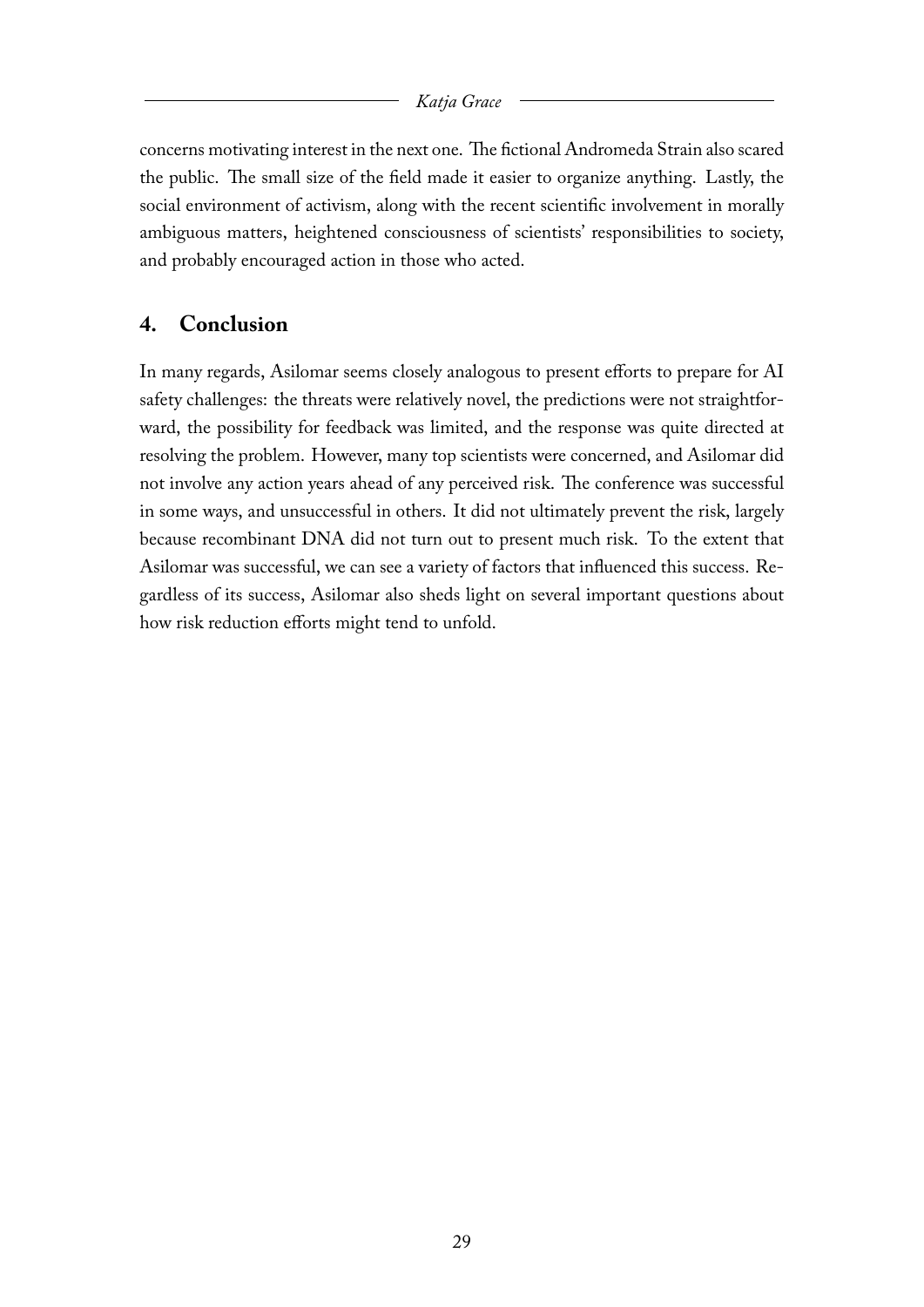### <span id="page-30-0"></span>**Notes**

<span id="page-30-1"></span>[1 "](#page-3-1)February 24-26 of this year [1995] was the 20th anniversary of the Asilomar Conference that considered the public health implications of what was then a new genetic technology—recombinant DNA. . . . That conference, held at the Asilomar Conference Center on California's Monterey peninsula in the USA, included scientists from throughout the world, lawyers, members of the press and government officials. One aim of the meeting was to consider whether to lift the voluntary moratorium and, if so, under what conditions the research could proceed safely. Although there were few data on which to base a scientifically defensible judgment the conference concluded, not without outspoken opposition from some of its more notable participants, that recombinant DNA research should proceed but under strict guidelines. Such guidelines were subsequently promulgated by the National Institutes of Health and by comparable bodies in other countries." (Berg and Singer [1995\)](#page-65-1)

"The regulatory framework put in place at the Asilomar conference was mandatory for recipients of NIH funding, and voluntary for industry." (Baltimore and Grace [2015,](#page-65-2) 2)

<span id="page-30-2"></span>[2 Th](#page-3-2)e first man-made recombinant DNA was created in 1971. (Chemical Heritage Foundation [2010\)](#page-66-1)

<span id="page-30-3"></span>[3 "](#page-3-3)When Berg and his colleagues did their earlier experiments, most people felt that it was so technologically demanding and required such a large number of different kinds of enzymes, along with the skill of using those enzymes, that very few people were going to use such methods to make recombinants.

"It was only a year later, in Berg's lab, that a student discovered the enzyme that made the process easy. Now creating such recombinants could literally be a high school science experiment. All of the reagents were available commercially, and no special skills or materials were needed." (Berg and Grace [2015,](#page-65-3) 4)

<span id="page-30-4"></span>[4 "](#page-3-4)The primary motivation for the prompt actions taken by scientists and governments in the period 1973-1976 was to protect laboratory personnel, the general public, and the environment from any hazards that might be directly generated by the experiments. In particular, there were speculations that normally innocuous microbes could be changed into human pathogens by introducing genes that rendered them resistant to then available antibiotics, or enabled them to produce dangerous toxins, or transformed them into cancer causing agents." (Berg and Singer [1995\)](#page-65-1)

<span id="page-30-5"></span>[5 S](#page-3-5)ee endnote [1.](#page-30-1)

- <span id="page-30-6"></span>[6 S](#page-3-6)ee Berger, Christiano, and Grace [\(2015\)](#page-65-4).
- <span id="page-30-7"></span>[7 "](#page-4-1)In 1972, using a technique somewhat different from those presently being discussed, Paul Berg and his colleagues at Stanford constructed a DNA molecule made up in part of DNA from the oncogenic virus, Simian Virus 40, and in part of DNA from *E. coli*. Berg recognized the possible hazards of reinserting the newly constructed molecule into *E. coli* and decided not to proceed with such insertion (although it was the next logical step in the experiments). Berg discussed this problem with a variety of his colleagues and friends, including members of the Hastings Institute, and his final decision was influenced by these conversations. The decision was widely known, and was germinal to the next incident in the story, which took place at the June 1973 Gordon Research Conference on Nucleic Acids." (Singer [1975\)](#page-67-0)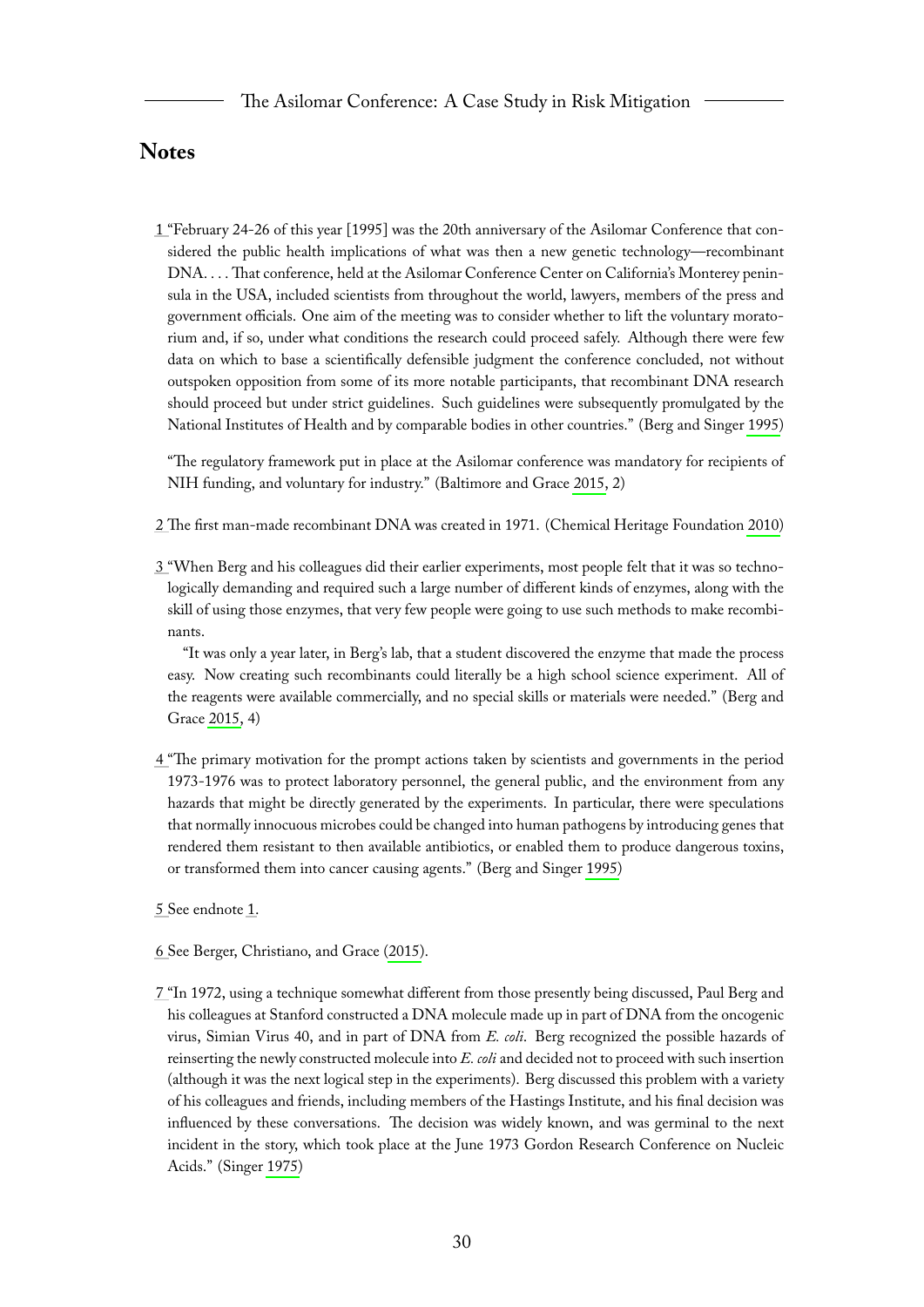- <span id="page-31-0"></span>[8 "](#page-4-2)And she [Berg's student Janet Mertz] described our intent and success in creating the first recombinant and how we intended to use it. That seemed to have invoke a huge concern amongst the teacher in that course, named Bob Pollack. And Pollack told her he thought that was the most dangerous and outrageous experiment that anybody could possibly do. And shortly thereafter I got a telephone call from Bob, telling me the same thing, that he thought this was, asking me had I realized how dangerous an experiment this would be, that the idea of trying to put genes that were known to cause cancer in animals into a bacterium that inhabited the normal human intestinal tract." (Berg [n.d.\)](#page-65-5)
- <span id="page-31-1"></span>[9 S](#page-4-3)ee endnote [7.](#page-30-7)
- <span id="page-31-2"></span>[10 "](#page-4-4). . . We begin with the controversy about safety of recombinant DNA—a controversy Boyer ignited, quite unwittingly, with his unscheduled talk about recombining antibiotic resistance genes at the Nucleic Acids Gordon Conference in June, 1973." (Bourne [2011,](#page-65-6) 96)
- <span id="page-31-3"></span>[11 "](#page-4-5)At the meeting, experiments indicating a new way to join DNA from any organism with DNA from any other organism, and most particularly, with bacterial plasmids, were described. The new method was less tedious and simpler than the one used by Berg. The range of previously intractable questions about genetic expression that could be answered by utilizing the new method was enormous and widely perceived." (Singer [1975\)](#page-67-0)
- <span id="page-31-4"></span>[12 "](#page-4-6)The intellectual excitement engendered by the new experiments was tempered when some members of that Gordon Conference immediately pointed out the potential hazards. That evening, when the formal sessions were completed, serious discussion of the problem of the hazards went on in an informal manner. The next morning, the last of the meeting, the group voted overwhelmingly to write to the President of the National Academy of Sciences asking the Academy to set up a study group to consider the issues raised by the experiments. In a less overwhelming vote, but by a substantial majority, the group decided to make the letter public by publishing it in *Science Magazine*." (Singer [1975\)](#page-67-0)
- <span id="page-31-5"></span>[13 F](#page-4-7)ollowing a vote at the conference's business meeting, its two chairs, Maxine Singer and Dieter Söll, wrote a public letter to the US National Academy of Sciences . . . to express concern that scientist had too little solid information to predict the actual dangers, and to suggest developing explicit guidelines for future experiments. The Singer-Söll letter prompted the NAS to form a committee, chaired by Paul Berg, to "examine the scientific prospects and potential risks of what came to be known as recombinant DNA."
- <span id="page-31-6"></span>[14 "](#page-4-8)But improvements in the technology, most notably the ability to clone DNA segments from virtually any organism on our planet, triggered a new level of concern which culminated in mid-1974 with a call for a voluntary moratorium on certain recombinant DNA experiments. In spite of widespread consternation among many scientists about the proscriptions, the validity of the concerns, and the manner in which they were announced, the moratorium was universally observed. One goal of the moratorium was to provide time for a conference that would evaluate the state of the new technology and the risks, if any, associated with it." (Berg [2004\)](#page-65-7)
- <span id="page-31-7"></span>[15 "](#page-4-9)The second Asilomar Conference on biohazards (hereafter, Asilomar) held in February 1975 was called into being following publication of the Berg letter." (Krimsky [1982,](#page-66-0) 99)

"That conference, held at the Asilomar Conference Center on California's Monterey peninsula in the USA, included scientists from throughout the world, lawyers, members of the press and government officials. One aim of the meeting was to consider whether to lift the voluntary moratorium and, if so,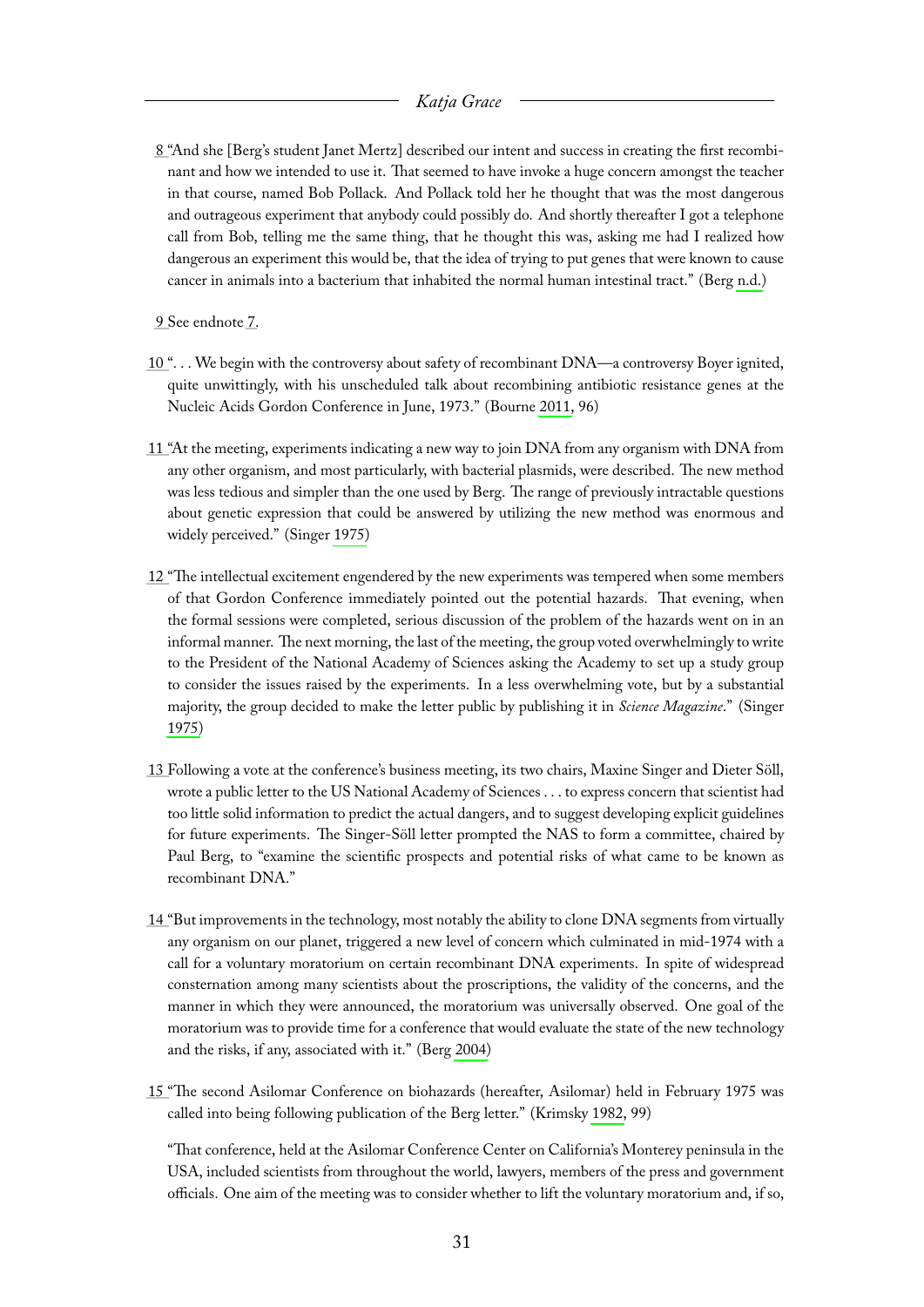under what conditions the research could proceed safely. Although there were few data on which to base a scientifically defensible judgment the conference concluded, not without outspoken opposition from some of its more notable participants, that recombinant DNA research should proceed but under strict guidelines. Such guidelines were subsequently promulgated by the National Institutes of Health and by comparable bodies in other countries." (Berg [2004\)](#page-65-7)

- <span id="page-32-0"></span>[16 "](#page-4-10)The committee was responsible for filing a formal report to the NAS on the progress achieved by the conference, including any recommendations. The NAS would review the report, make any changes it saw fit, and then release it for publication" (Krimsky [1982,](#page-66-0) 144)
- <span id="page-32-1"></span>[17 S](#page-4-11)ee endnote [1.](#page-30-1)
- <span id="page-32-2"></span>[18 "](#page-4-12)The regulatory framework put in place at the Asilomar conference was mandatory for recipients of NIH funding, and voluntary for industry. Everyone in the industry obeyed every RAC recommendation. The framework prevented people from running ahead, and influenced decades of recombinant DNA research." (Baltimore and Grace [2015,](#page-65-2) 2)
- <span id="page-32-3"></span>[19 '](#page-4-13)''The conference put in place the Recombinant DNA Advisory Committee (RAC) process, which controlled the development of recombinant DNA methodologies over a couple of decades. This was intended to last for as long as it was needed. Today RAC works on genetic engineering questions rather than biological safety, as the biological research community has become less concerned about the dangers of Recombinant DNA research." (Baltimore and Grace [2015,](#page-65-2) 2)

"Both the guidelines and the Recombinant DNA Advisory Committee remain as critical components of the genetic engineering research oversight system . . . many of the processes first proposed at the Asilomar Conference remain in place, though some have changed in the intervening years as understanding of risks has improved." (Bonham et al. [2010\)](#page-65-8)

<span id="page-32-4"></span>[20 "](#page-4-14)One of these benefits was the willingness of government officials to adopt guidelines that were initially strict—they included proscriptions of certain lines of research and required rigorous physical and biological containment—but allowed for timely relaxation as knowledge about the modified organisms accumulated. Consequently, after 20 years of research and risk assessment, most recombinant DNA experiments are, today, unregulated. Such experiments are now even part of the curriculum in good high schools." (Berg and Singer [1995\)](#page-65-1)

"The guidelines were deliberately designed to be reviewed periodically and to determine if unexpected outcomes had arisen. Over a period of several years—during which a huge number of recombinants were created—nothing of any serious consequences happened. So, the guidelines have withered away except regarding some very, very extreme possibilities. The guidelines covering general recombinant DNA procedures are gone. The guidelines now largely address introducing recombinant DNA into humans. The field of gene therapy is the principal field that the recombinant DNA advisory committee at the NIH actually oversees now." (Berg and Grace [2015,](#page-65-3) 10)

"The recommendations are still in effect. Every recombinant DNA experiment has to go through RAC (Recombinant Advisory Committee) approval. The getting of approval, and defining what biological safety you're at, and using disabled hosts, that's still in effect." (Church and Grace [2015,](#page-66-2) 4)

"With input from NIH RAC, NIH has modified the NIH Guidelines nearly 30 times since their inception in order to keep pace with advances in science and biosafety." (Bonham et al. [2010\)](#page-65-8)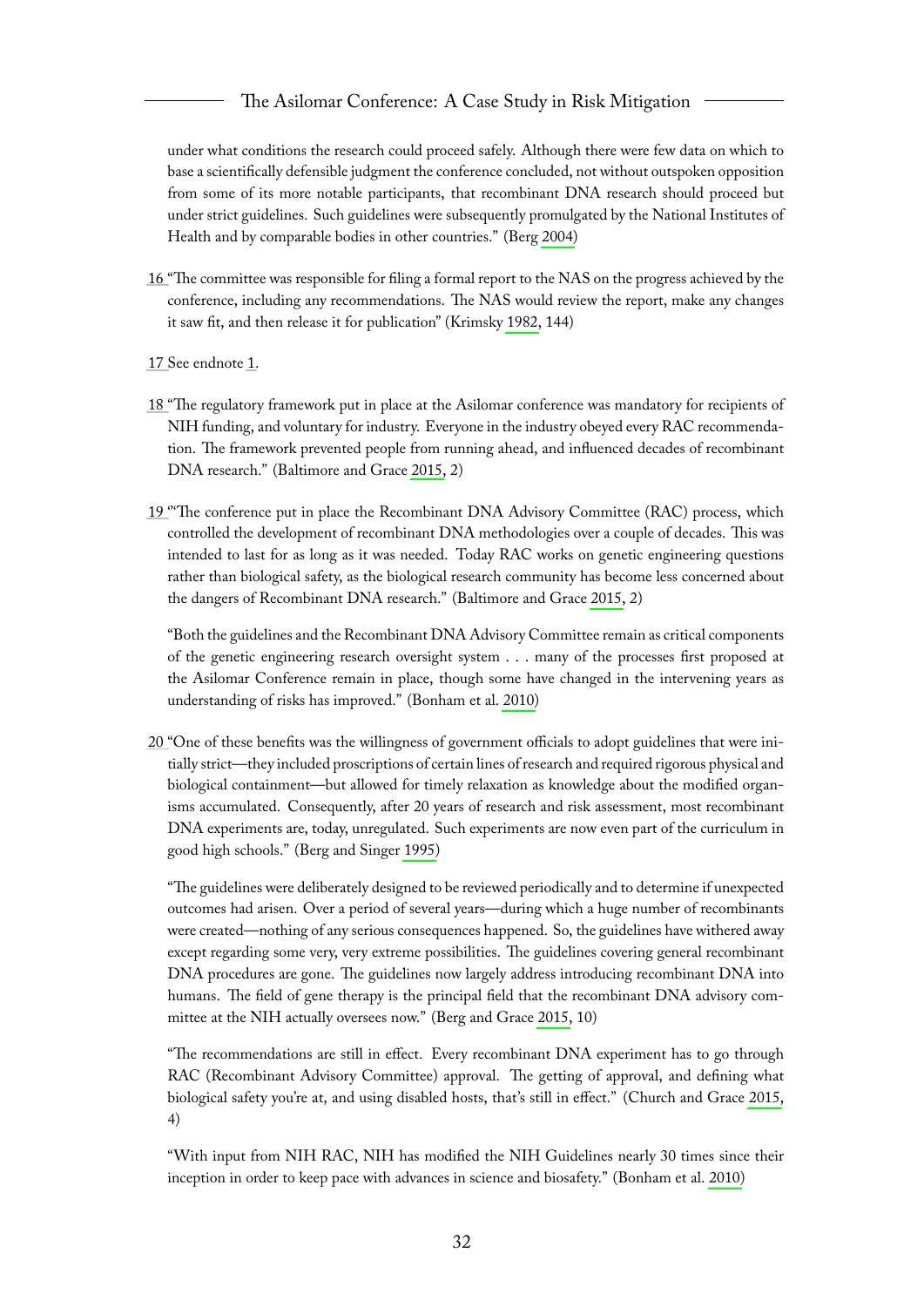<span id="page-33-0"></span>[21 S](#page-5-3)ee Berger, Christiano, and Grace [\(2015\)](#page-65-4).

<span id="page-33-1"></span>[22 S](#page-5-4)ee endnote [4.](#page-30-4)

- <span id="page-33-2"></span>[23 "](#page-5-5)The correspondence written between September 1974 and February 1975 has been divided according to the following major scenarios of risk: (1) creation of plant pathogens; (2) *E. coli* with cellulosedegrading genes; (3) troublesome proteins in E.coli; (4) natural recombinations versus artificially created DNA molecules; (5) immunological hazards; (6) tumor viruses; (7) perturbation of biochemical pathways; and (8) drug resistance genes in *E. coli*." (Krimsky [1982,](#page-66-0) 115)
- <span id="page-33-3"></span>[24 "](#page-5-6)Geneticists, bacterial geneticists and biochemists liked to work with the bacteria Escherichia coli, or *E. coli*. Because *E. coli* inhabits the human intestinal tract, there was a concern that putting new DNA sequences into *E. coli* might produce something dangerous. There was speculation about serious consequences: People could allow their imaginations to wander and say, 'Well, what happens if you would put in a Botulinum toxin gene into *E. coli*? Could you produce large quantities of Botulinum toxin? Could you put genes that confer resistance to normally used antibiotics that might go into *E. coli*, but then escape *E. coli* and inhabit the bacteria that produce serious disease?' . . . There was a concern that inadvertently cloning such a cancer gene and putting it into *E. coli* might lead to an epidemic of cancer. This was the type of concern often raised." (Berg and Grace [2015,](#page-65-3) 6)
- <span id="page-33-4"></span>[25 "](#page-6-0)Ecological niches were also on the mind of Allan Campbell, a Stanford University biologist, and one of the scientists Donald Brown had written for some views on the hazards of transferring nitrogenase genes into exotic species. Campbell's response focused on the potential hazards of disturbing biochemical pathways. Suppose we introduce the nitrogenase (nitrogen-fixing genes) into organisms that are lacking them. Campbell maintained that there would be an extremely minute chance of producing a catastrophic result. . . . Next to the problem of a possible disturbance to the biochemical cycles, Campbell wrote, the worry that rDNA research might cause a few thousand extra cancer deaths seemed less significant." (Krimsky [1982,](#page-66-0) 122–123)
- <span id="page-33-5"></span>[26 "](#page-6-1)Three classes of experiments were identified by the Berg committee as warranting special attention. The first two were recommended for postponement. For the third, deferral gave way to a more modest "handle with care." Type I experiments were those for which two types of genes were linked to bacterial plasmids. Plasmids are the small, circular extrachromosomal DNA that can be implanted in a bacterium and replicate in the bacterial host. The first class of genes is that which codes for antibiotic resistance factors; the second class codes for toxins." (Krimsky [1982,](#page-66-0) 84)
- <span id="page-33-6"></span>[27 "](#page-6-2)Before Asilomar, people were probably aware that it was fairly easy to make biological systems feeble. The whole history of microbial genetics was, you make a mutant and the thing is feeble." (Church and Grace [2015,](#page-66-2) 4)
- <span id="page-33-7"></span>[28 "](#page-6-3)We now know that all cells and microbes in nature are taking up foreign DNA all the time." (Berg and Grace [2015,](#page-65-3) 7)
- <span id="page-33-8"></span>[29 S](#page-7-1)ee Section [1.4.](#page-9-0)
- <span id="page-33-9"></span>[30 "](#page-7-2)The 1975 Asilomar conference was actually the second such Asilomar conference that had been held, after another about a year and a half earlier. That one dealt with the issue of whether there were risks in working with tumor viruses. This was sponsored by the NIH and organized in part by Berg. Here the risk was just with working with the viruses themselves, rather than with creating new organisms." (Berg and Grace [2015,](#page-65-3) 1)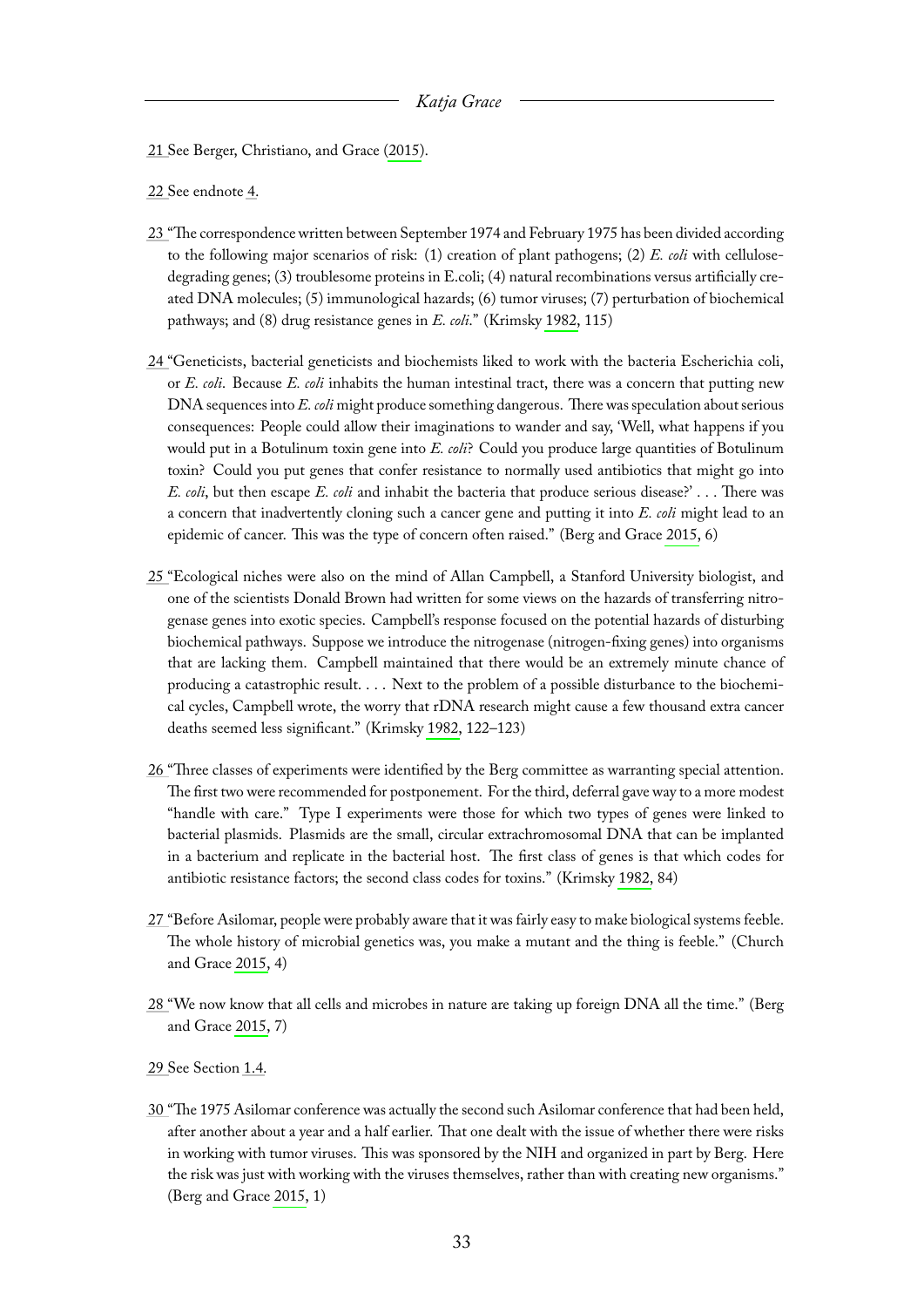#### <span id="page-34-0"></span>[31 S](#page-7-3)ee Section [1.4.](#page-9-0)

<span id="page-34-1"></span>[32 "](#page-7-4)Roblin, a member of the Council for Biology in Human Affairs, was interested in the impacts of biology on society, especially genetic engineering. He already had published an essay in *Science* outlining a responsible course of action for human genet therapy. . . . When Roblin was asked . . . to suggest people to serve on the panel, the names he came up with were Leon Kass and Jonathan Beckwith. . . . Beckwith and Kass were primarily concerned about the social uses of science, while Berg's thinking had focused exclusively on biohazards." (Krimsky [1982,](#page-66-0) 81–82)

See also Section [3.3.11.](#page-27-3)

<span id="page-34-2"></span>[33 "](#page-7-5)Prior to the discovery of recombinant DNA techniques, David had had concerns about the potential for military exploitation of biological research. The USA had had an active program to develop lethal biological weapons, and existing organisms—bacteria and viruses such as smallpox—were the subject of military investigation. The new possibilities apparent with the advent of recombinant DNA technology, beginning in the late '60s, exacerbated concern for David and many others in the biological research community.

"David was involved with a professional society called the American Society for Microbiology, which attracted many researchers working on biological warfare. Some of those in the organisation who were not directly involved in military research became concerned that they could have been inadvertently helping the development of potent biological weapons." (Baltimore and Grace [2015,](#page-65-2) 3)

<span id="page-34-3"></span>[34 "](#page-7-6)Two tangential long-term issues concerned people at the time: germ warfare, and 'ethics with a capital E'. The Asilomar conference explicitly avoided both of these topics. The participants felt they had no control over germ warfare, and it seemed better to focus the conference on the immediate issue, rather than simultaneously engaging the whole field of ethical dilemmas raised by future medical use of such technologies." (Berg and Grace [2015,](#page-65-3) 6)

". . . Those exclusions were given public utterance at the opening session of the conference when David Baltimore pointedly noted that two issues were to be kept outside the scope of the meeting. The first was the utilization of rDNA techniques for genetic engineering. These issues, he held, are replete with values and political motivations. They will obfuscate the technical discussions related to biohazards. The second was the application of gene-splicing techniques to military weapons." (Krimsky [1982,](#page-66-0) 106)

<span id="page-34-4"></span>[35](#page-7-7) ". . . The ethical questions about genetic manipulation will be dependent in part upon the purpose served. Obviously, once a technique is introduced for one purpose, it can then be used for any purpose. Therapeutic use is one thing, eugenic, scientific, frivolous, or even military are quite another. Thus there are two questions to be considered: a. What would be the range of ethically legitimate purposes? b. How could one limit use to those purposes? I have my own views on the first for which I would argue ('therapeutic use only'), but more importantly, I would insist that we need to foster public deliberation about this question, since I don't think this is a matter to be left to private tastes or to scientists alone. I defer the question of control until later. 4. Possible undesirable consequences of ethical use for ethical purposes. In the previous paragraph, I considered the problem of so-called 'good' vs. 'bad' ends. We have also to consider 'bad' consequences of a technique used only for 'good' purposes. This is a far more difficult problem, and unfortunately, I think, a more pervasive one in the whole biomedical area. The inevitable social costs of desired progress are probably higher than the costs of progress willfully perverted by bad men. We must consider and weigh the following kinds of questions in deciding about the first use of a new technique: a. What are the biological conse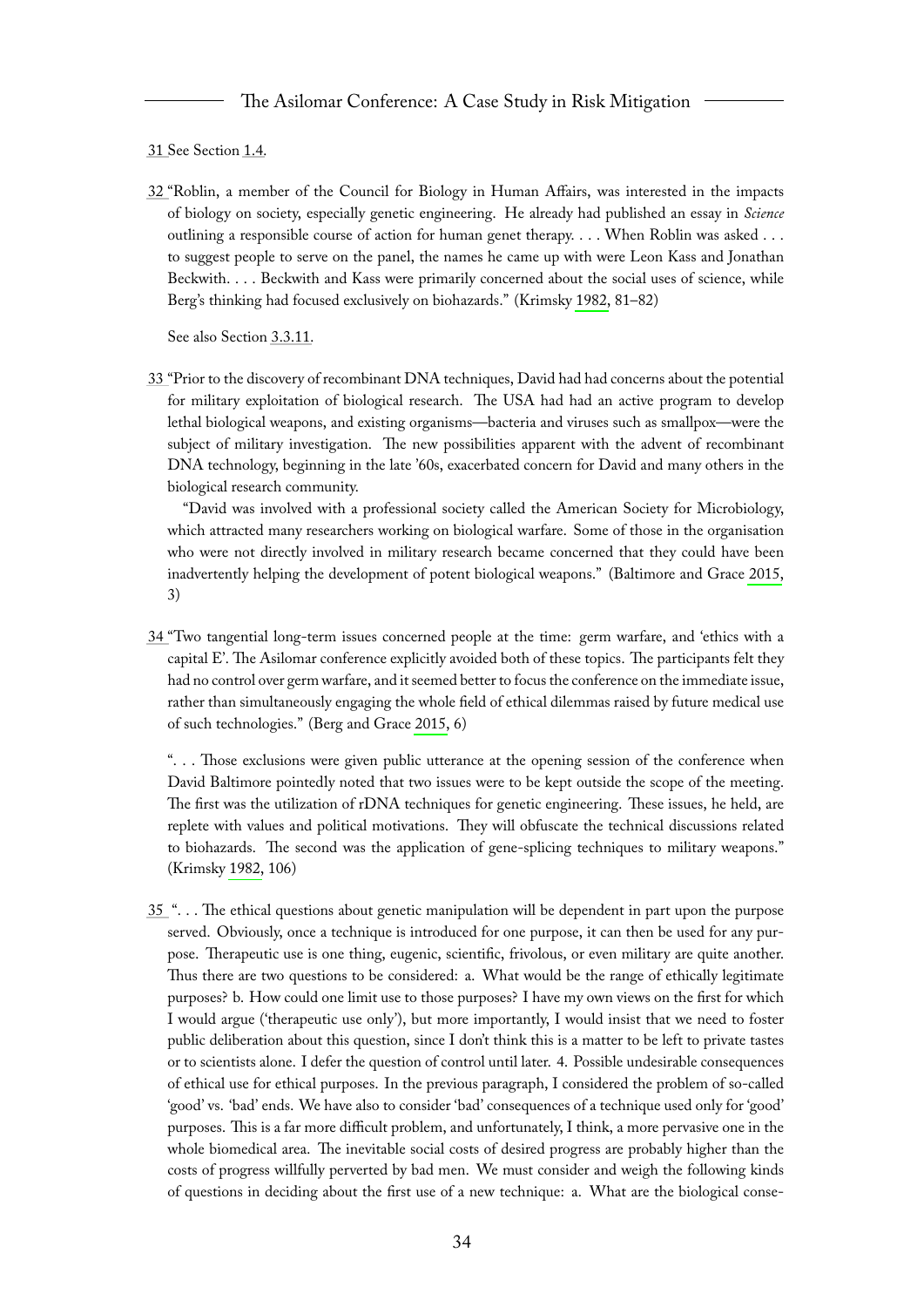quences in future generations of widespread use of gene therapy on afflicted individuals? Anything but treatment of gonads, gametes, and zygotes will work to increase the frequency of the given gene in the population. (1) Are we wise enough to be tampering with the balance of the gene pool? That we do so inadvertently already is no argument for our wisdom to do so deliberately. (2) What are our obligations to future generations? Do we want to commit them to the necessity of more and more genetic screening and genetic therapy to detect and correct the increasing numbers of defects which our efforts will have bequeathed to them? b. Do we ourselves wish to embark upon a massive program of screening and intervention? With federal support? Under compulsion of law? Are we not moving toward more and more laboratory control over procreation? What are the human costs of this development, especially for marriage and the family?" Leon Kass (quoted in Krimsky [1982,](#page-66-0) 35).

- <span id="page-35-0"></span>[36 "](#page-7-8)The GSG [Genetics and Society Group] study group initially had chosen to address two types of issues: (1) social or psychological theories grounded on genetic evidence, that is, the genetic determinants of IQ; (2) scientific research programs designed to generate evidence that social or political behavior was genetically determined." (Krimsky [1982,](#page-66-0) 136)
- <span id="page-35-1"></span>[37 "](#page-7-9)Nonetheless, if one wanted to develop a biological weapon, David thinks natural organisms would be a more promising place to look. Pathogens from nature have been tested thoroughly, while synthetic bioweapons need to be tested and the type of testing that is needed might pose difficulties." (Baltimore and Grace [2015,](#page-65-2) 4)
- <span id="page-35-2"></span>[38 S](#page-8-2)ee Berg et al. [\(1975a\)](#page-65-9).
- <span id="page-35-3"></span>[39 S](#page-8-3)ee Nobel Media [\(2015\)](#page-67-1).
- <span id="page-35-4"></span>[40 "](#page-8-4)Some scientists, and public officials as well, were certain that recombinant DNA research was flirting with disaster and that lifting the moratorium was a blunder. Others, reflecting their intuition and expertise, argued that such cells, viruses and recombinant DNAs posed no risk at all." (Berg [2004\)](#page-65-7)
- <span id="page-35-5"></span>[41 "](#page-8-5). . . the lawyers pointed out the legal problems. And challenged Jim Watson with the idea—because he had now turned, and he was totally opposed to any kind of regulation, whereas he had been a signer of the original letter—they said, people could close down cold springs harbor if there's any danger or anything that happens, and then people's own personal risks were beginning to play on." (iBio Magazine [2011\)](#page-66-3)
- <span id="page-35-6"></span>[42 "](#page-8-6) '[T]he Asilomar conference was a nightmare,' Boyer said, 'There were a lot of a lot of accusations and shouting from the floor. [It was ] an absolutely disgusting, . . . exhausting week. I was so upset . . . I couldn't sleep. . . . [T]he whole thing was counterproductive.' Cohen's response to the conference revealed a similar disgust. 'What I did not expect was the almost religious fervor. . . . [It was] not so much a meeting called . . . to address an issue . . . , but rather . . . an emotionally uplifting event. The mood among some of the organizers was self-congratulatory. [A]n issue . . . raised because of scientific concerns [was] taken out of the hands of scientists and . . . turned into a sort of witch hunt. [P]eople who had contrary positions were afraid to say so. It was the first time I had encountered a situation where scientists were fearful of speaking their mind about scientific issues. [A] steam roller had taken over.' . . .

"Although the organizers tried to argue that the conference reached a consensus, the "acrimonious discussion" Cohen observed in the final session argued to the contrary. As the meeting ended, the organizers asked for a vote approving a document they would write after the meeting. "I . . . voted against giving [them] . . . authority to prepare post hoc a statement that would be presented as the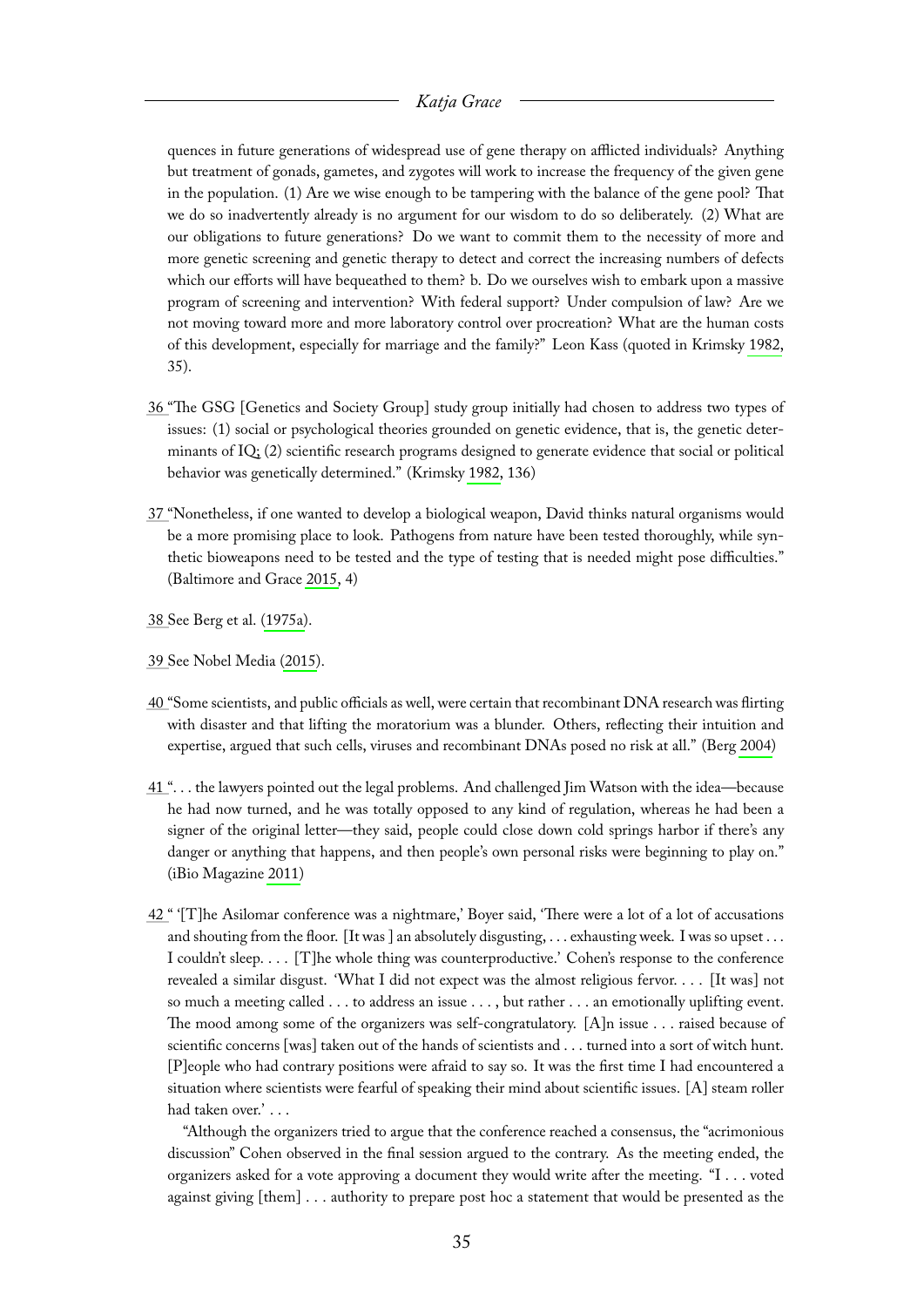#### The Asilomar Conference: A Case Study in Risk Mitigation

'consensus' of the group at Asilomar." . . . Voting against senior figures like Paul Berg and David Baltimore was a brave gesture, joined by few other attendees. Indeed, Cohen saw the uplifted hands of only two other scientists voting with him—James Watson and Joshua Lederberg [?], each of whom had been awarded a Nobel Prize." (Bourne [2011\)](#page-65-6)

- <span id="page-36-0"></span>[43 S](#page-8-7)ee endnote [42.](#page-35-6)
- <span id="page-36-1"></span>[44 "](#page-9-1)One of the strongest consistent proponents of the view that rDNA techniques would not introduce anything that nature has not already created is Bernard Davis, Adele Lehman Professor of Bacterial Physiology of the Harvard Medical School. Davis presented this line of reasoning in a letter to Paul Berg in September 1974. His reconstructed argument takes the following form: DNA recombinants are arising all the time in nature—including in the human gut. Whether the new recombinants reproduce and proliferate into the environment depends upon their selective advantage with respect to other organisms with which they are competing (Darwinian selection). The new recombinants developed in the laboratory do not have a selective advantage in nature, otherwise they would already be widespread. Therefore, the only people at risk from the laboratory creation of DNA recombinants are the workers, who may risk getting an infection." (Krimsky [1982,](#page-66-0) 125)
- <span id="page-36-2"></span>[45 "](#page-9-2)Four days after his response to Chakrabarty . . . Curtiss had a change of mind. He sketched out two possible hazards in implanting cellulose-degrading genes into *E. coli*. They were based upon the dietary importance of unreduced cellulose as roughage in healthy bowel activity. The following are two reconstructed arguments based upon Curtiss' remarks. . . . *E. coli* with cellulose-degrading genes in the human gut can result in a reduction in life span. . . . If the resident bacteria in the human gut degraded the cellulose in the diet, thereby eliminating the usefulness of roughage, there could be a higher incidence of bowel-related diseases, including cancer. . . . When Chakrabarty responded . . . he explained the potential benefits . . . if this type of experiment was successful, the implications for a new Green Revolution were substantial. In countries where there have been substantial food shortages, Chakrabarty saw great promise in a technology that enabled people to utilize high-cellulose-content foods for their untapped calories." (Krimsky [1982,](#page-66-0) 118–119)
- <span id="page-36-3"></span>[46 "](#page-9-3)[Robbins] said that when one tries to create a new recombinant a possible outcome could be the production of a defective virus, which is analogous to what is done by radiation. . . . In creating recombinants, can scientists produce a product that is more dangerous than any of its component parts. . . . Renato Dulbecco, an eminent scientist at the Imperial Cancer Research Fund Laboratories in London, England, put forth several arguments . . . that had led [him] to the view that working with rDNA viruses required no greater precaution than working with ordinary transforming viruses. . . . The evidential support included these observations: the plasmid or phage DNA containing a transforming gene would have a probability of infection similar to that of SV40 in the absence of adjuvants; the laboratory strain of *E. coli* entering the intestinal tract would have no selective advantage and would subsequently disappear, and a plasmid carrying bacteria would disappear even faster; if a cell is infected by DNA in the gut, it will not be the source of reinfection." (Krimsky [1982,](#page-66-0) 121)
- <span id="page-36-4"></span>[47 "](#page-9-4)Each issue touched upon several disciplines. For example, scientists would begin with a bacterium; but then the DNA of an animal virus would be inserted into it; and finally, it would enter the human intestinal tract. Since the individuals discussing the potential risks generally did not have expertise in all relevant fields (bacteriology, virology, and infectious disease epidemiology), it was incumbent upon the decision makers to view the problems across scientific disciplines" (Krimsky [1982,](#page-66-0) 125)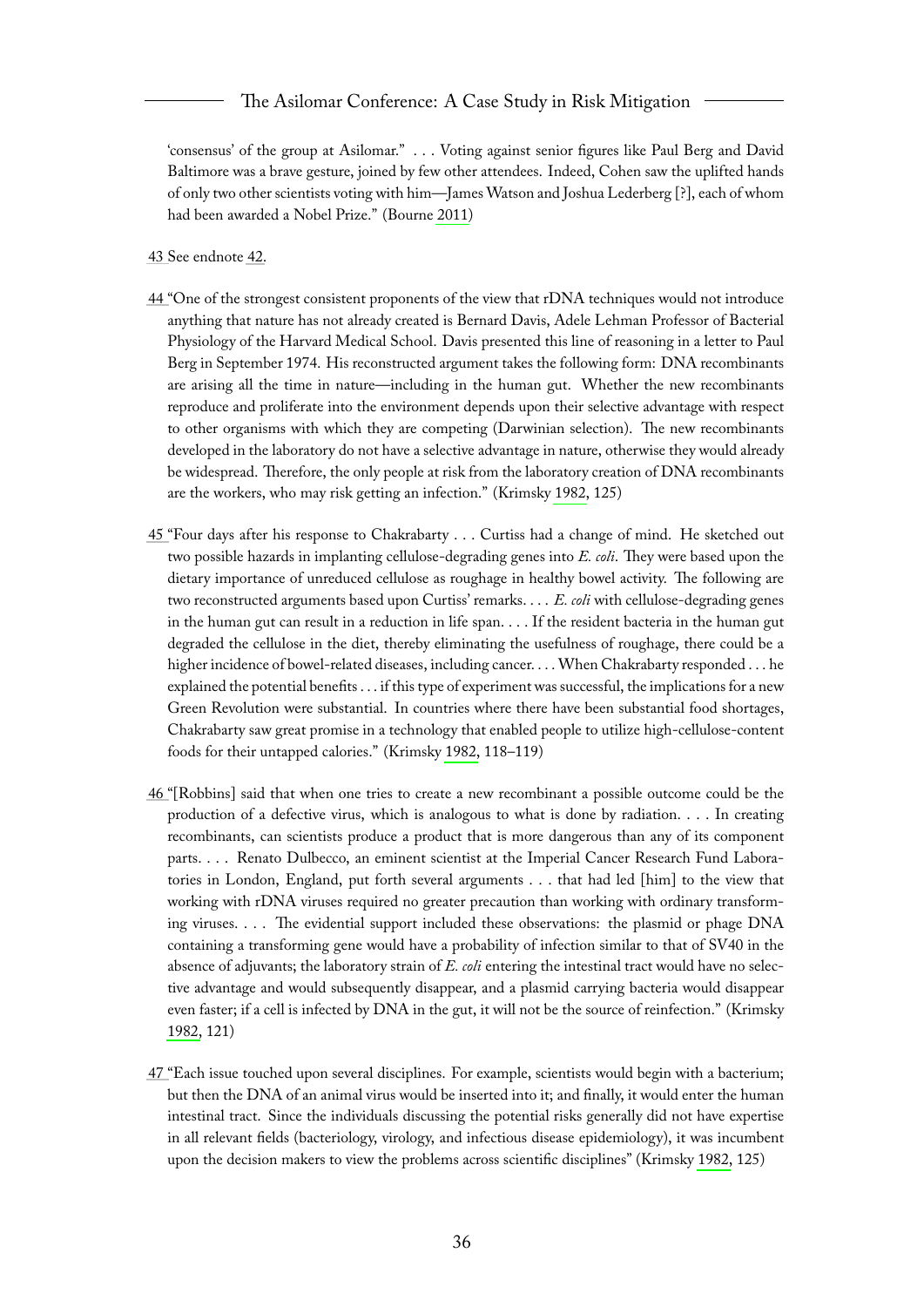- <span id="page-37-0"></span>[48 "](#page-9-5)I think we all went in with a state of mind not knowing much about microbiology, infectious diseases and so on. There was a lot of speculation. . . . " (Boyer [n.d.\)](#page-65-10)
- <span id="page-37-1"></span>[49 "](#page-9-6)Although there were few data on which to base a scientifically defensible judgment the conference concluded, not without outspoken opposition from some of its more notable participants, that recombinant DNA research should proceed but under strict guidelines." (Berg [2004\)](#page-65-7)

"It is generally understood that the Asilomar II scientists guessed at the risks. A few planned and executed risk assessment experiments sponsored by NIH did not resolve some of the core questions of creating new hazards." (Krimsky [1982,](#page-66-0) 244–263)

"There were no laboratory surveillance programmes to determine whether the agents they worked with infected scientists and lab workers. Asilomar II gave the appearance of offering a technical response to problems of risk, but most commentators recognize that uncertainties in science are too great to avoid the intrusion of values and self-interest." (Krimsky [2005\)](#page-66-4)

"The risk assessments made at the time of the Asilomar conference were very broad. Some parties thought that there was next to no risk, while others believed it was very dangerous to continue to conduct recombinant DNA research, unchecked. The risk turned out to be at the lower range of people's uncertainty.

"The Asilomar conference discussions concluded that the risk of recombinant DNA research was unclear." (Baltimore and Grace [2015,](#page-65-2) 1)

"There was no evidence of any such harm [from speculated *E. coli* which produces botulinium toxin, or is resistant to antibiotics], but when the speculations began to become more and more fanciful, and some of them were, we knew that there were such things as cancer genes." (Berg and Grace [2015,](#page-65-3) 6)

<span id="page-37-2"></span>[50 "](#page-10-1)The meeting was designed to keep everybody engaged. There was a danger of scientists becoming bored by discussion only of risks. So they talked about the science itself, and at the same time talking about the possible risks associated with that particular kind of approach."

"I think, if we'd gone and tried to have a meeting just to deal with risks, many people would not have come and they might not have stayed and they would have been completely bored. Which is the general nature of the scientific community. On the other hand, they were confronted with, 'Here's a technology that has enormous potential. If I want to do it, I have to think about whether there is any risk associated with that experiment.' It was possible to have a discussion interwoven between the benefits and the potential risks." (Berg and Grace [2015,](#page-65-3) 7)

<span id="page-37-3"></span>[51 "](#page-10-2)One thing that came out of Asilomar was increased emphasis on physical containment. . . . This movement paid off for dealing with natural pathogens as well as recombinant DNA versions of those. Natural pathogens already presented more risk than any recombinant form. Asilomar helped to raise the urgency and the consciousness level for these kinds of biological safety issues. Chemicals and radioactive materials were already studied using glove boxes; it was obvious that they should also be used for Ebola and Lassa Fever and other nasty things. . . .

"Church doesnât know when the first chemical, physical and biological use of glove boxes was, but that might be a fairly easy thing to find, historically. All three of them occurred before Asilomar, and they were important milestones leading up it. Further pressure for physical containment in these ways was one important thing that came out of Asilomar." (Church and Grace [2015,](#page-66-2) 2–3)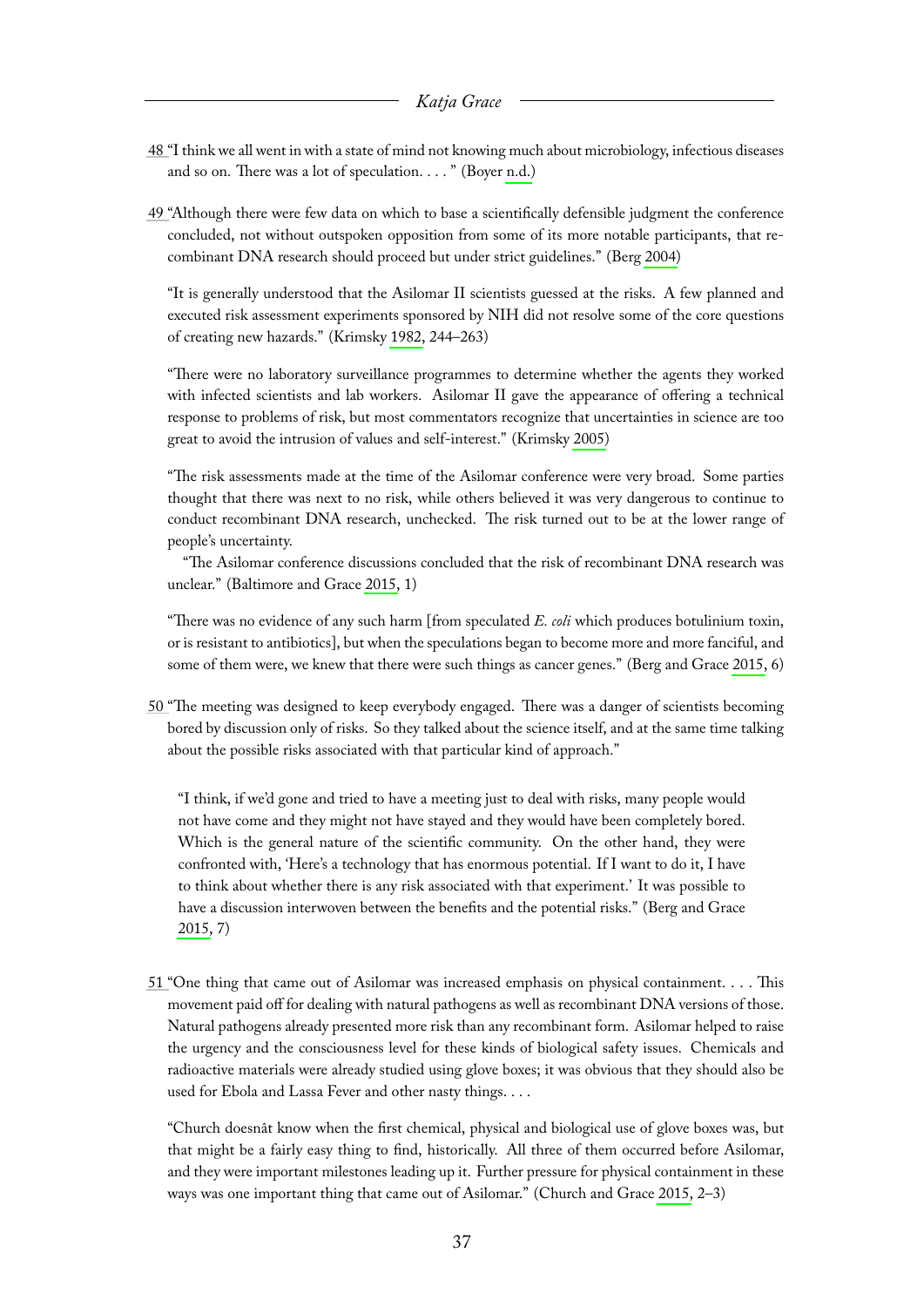"One accomplishment of the guidelines was educational. It forced people to learn how to carry out the procedures and the manipulations in a safer way. It changed the way people worked."

I can remember there were people very experienced with pathogenic microorganism who were horrified to see the way biochemists generally dealt with these kinds of experiments who were appalled at seeing students in the lab pouring gallons of culture fluid with organism right down the lab drain. That was a very important component of the guidelines and I can't say that those saved our lives or that prevented a huge [disaster, but . . . ] . . . (Berg and Grace [2015,](#page-65-3) 10)

<span id="page-38-0"></span>[52 "](#page-10-3)Recombinant DNA technology came on the scene very suddenly. It was very attractive, and attracted many people who were inexperienced in dealing with microorganisms or had never handled pathogens. They were used to mouth pipetting, and pouring things down the sink. 'There was a kind of general behavior that biochemists used which was very far from what the norm would be for anybody dealing with an organism that had some potential pathogenic properties.' " (Berg and Grace [2015,](#page-65-3) 9–10)

"[A] large number of people were suddenly working with so-called oncogenic viruses and other viruses of that ilk and there was a potential biohazard. And a large number of these people were trained in biochemistry or molecular biology and had very little microbiological training, and therefore were not familiar with the procedures you'd generally use to keep the investigator himself from getting infected, no less the general population. And so in study sections [peer review committees that looked at grant proposals for the NIH] in places like that, these particular grants were flagged, and there was a biohazards committee at the NIH set up. We were concerned that people be made aware of what they were handling." Norton Zinder (quoted in Krimsky [1982,](#page-66-0) 25)

- <span id="page-38-1"></span>[53 "](#page-10-4)Altering life forms or changing climate have the same possibility of irreversibility. Changes in both the climate and microbes can be perpetuated indefinitely. 'You can't make a local change.' This was a reason to be especially concerned about recombinant DNA". (Berg and Grace [2015,](#page-65-3) 11)
- <span id="page-38-2"></span>[54 "](#page-10-5)[Speakers on law and ethics at Asilomar] informed the conference about the consequences if in fact the public was exposed to any risks. They were 'very, very effective'. They warned that you could not walk away saying nothing could be done, because you would be making yourself legally and financially vulnerable should anything happen. 'A number of the scientists, when confronted with some of those consequences, blanched.'

"That was the last evening of the meeting and Berg feels these presentations changed the discussion and the outcome of the meeting quite dramatically. 'People who had said, "Oh, it's not a big deal. We'll just go on."—These ethicists and lawyers put the fear of God [in them], and put everybody who were there at risk. Generally, there was a very strong feeling toward the end of the scientific and discussion meeting, that we could not avoid making a recommendation. We couldn't just say, "We don't know and let's do what we want." ' " (Berg and Grace [2015,](#page-65-3) 8)

<span id="page-38-3"></span>[55 S](#page-11-1)ee Baltimore and Grace [\(2015\)](#page-65-2).

<span id="page-38-4"></span>[56 "](#page-11-2)The conference addressed a few obvious longer term beneficial possibilities, what they referred to as the 'low hanging fruit': what could be done today that couldn't have been done yesterday, and what will be possible tomorrow as the technology expands. People probably didn't bring up experiments that hadn't been conceived of previously.

"Gene therapy and agriculture were longer term implications that were discussed, but in the context of benefits rather than risks. For instance there were hopes of improved yields and nutrition,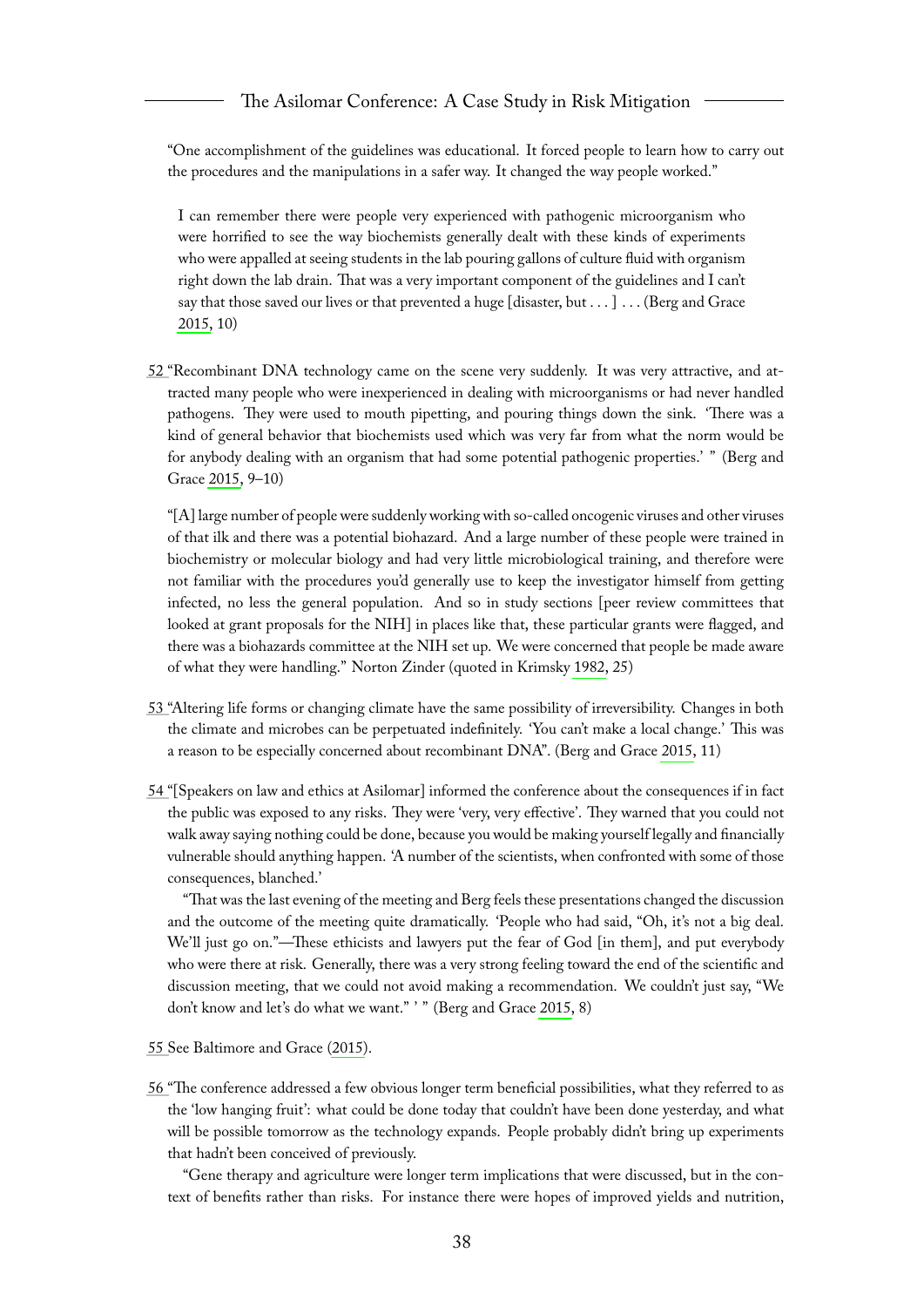and dreams of making many plants nitrogen fixing, to avoid the need for fertilizer. They correctly anticipated insulin production through genetically altered bacteria or yeast, and growth hormones." (Berg and Grace [2015,](#page-65-3) 6)

<span id="page-39-0"></span>[57](#page-11-3) ". . . This choice of agenda [exclusion of GM implications] was due neither to oversight nor unawareness; it was deliberate, partly because of lack of time at Asilomar and partly because it was premature to consider applications that were *so speculative and certainly not imminent.* In 1975, the principal and more urgent concern for those gathered at Asilomar was the possible effects of recombinant DNA on public health and safety . . . " (Berg and Singer [1995;](#page-65-1) emphasis added)

"An often-voiced criticism of the Asilomar Conference discussions was the failure to consider the ethical and legal implications of genetic engineering of plants, animals and humans. . . It should not be forgotten that *these possibilities* [biowarfare, misuse, ethical implications of genetic screening and therapies, environmental consequences from GM plants] *were still far in the future* and the more immediate issue confronting the Asilomar organizers and participants was the one the scientists had raised: the potential risks to human health and the environment posed by the expanding recombinant DNA technology. *We could not avoid the question of whether there were serious health hazards associated with going forward with the experiments that were being planned.* In short, the agenda for the three-day meeting had to focus on an assessment of the risks and how to eliminate or reduce the risks that seemed plausible. *We accepted that the other issues would be dealt with as they became imminent and estimable."* (Berg [2004;](#page-65-7) emphasis added)

*". . . predicting the time for accomplishment of particular scientific matters is a foolish exercise* doomed to failure and therefore a waste of time . . . while I believe that discussion of such matters is important, *the development of policy is certainly premature.*

"I also decline to list the items in order of priority. Because of our inability to predict, *we are stuck with simply letting things happen. Scientists generally investigate those problems that are tractable at any given time.* Therefore I believe in allocation of resources to broad areas (such as genetics itself ) with scientists deciding which experiments to do first . . . " (Singer [1978;](#page-67-2) emphasis added)

<span id="page-39-1"></span>[58 S](#page-12-0)ee [7.](#page-30-7)

- <span id="page-39-2"></span>[59 "](#page-12-1)I was depressed about Asilomar because I couldn't see when we were going to be able to start our experiments, was it going to be a six-month delay, several years. As it was, it turned out a couple of year delay and, but we were finally allowed to do what we did, what, what we wanted and it was wonderful. But for a couple of years I just thought about regulations, not about science." (Watson [n.d.\)](#page-67-3)
- <span id="page-39-3"></span>[60 "](#page-12-2)When Berg and his colleagues did their earlier experiments, most people felt that it was so technologically demanding and required such a large number of different kinds of enzymes, along with the skill of using those enzymes, that very few people were going to use such methods to make recombinants.

"It was only a year later, in Berg's lab, that a student discovered the enzyme that made the process easy. Now creating such recombinants could literally be a high school science experiment. All of the reagents were available commercially, and no special skills or materials were needed. This raised concerns, both because now many more people could create recombinants, and because they could combine almost anything. . . . The advent of this new technique was very surprising. It also meant that if anyone wanted to, they could produce dangerous things in large quantities. One could grow a hundred thousand gallons of culture, with each cell in the culture containing a copy of that piece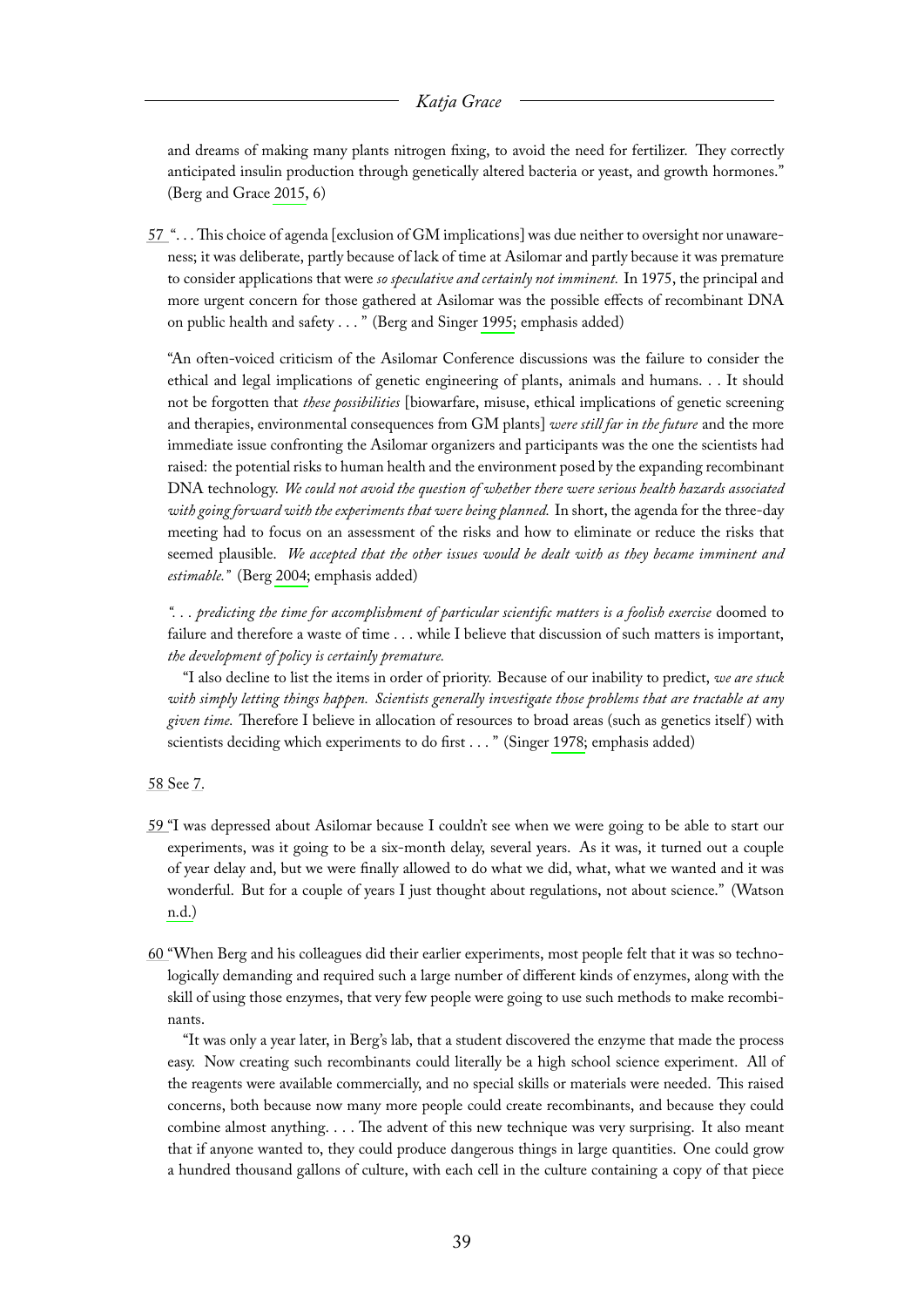of DNA that you inserted into the bacterium. This advance both improved the potential for great benefits from the research but it also raised the issues of safety." (Berg and Grace [2015,](#page-65-3) 4–5)

"At the meeting, experiments indicating a new way to join DNA from any organism with DNA from any other organism, and most particularly, with bacterial plasmids, were described. The new method was less tedious and simpler than the one used by Berg. The range of previously intractable questions about genetic expression that could be answered by utilizing the new method was enormous and widely perceived. Parenthetically, the discovery basic to the new capabilities was of a group of enzymes making specific cleavages in DNA molecules at given sequences of nucleotide bases. These enzymes have many other important uses in genetics and molecular biology beside their use for recombination of unrelated DNAs. The description of the enzymes also elucidated certain long standing observations in bacterial genetics. There was no way to predict that these enzymes would permit in vitro recombination . . . the relevant properties of the enzymes were unexpected and unique." (Singer [1975\)](#page-67-0)

"David says that he was completely surprised by the recombinant DNA methods, which represented an enormous jump from where scientists had been to where they could now go. He hadn't spent any time beforehand considering the idea that anything like it could be possible. While he won't speak for others, he says that it is likely that that he would have had more warning if the advances had been predicted." (Baltimore and Grace [2015,](#page-65-2) 1)

<span id="page-40-0"></span>[61 I](#page-12-3)t is generally understood that the Asilomar II scientists guessed at the risks. A few planned and executed risk assessment experiments sponsored by NIH did not resolve some of the core questions of creating new hazards. (Krimsky [1982,](#page-66-0) 244–263)

See also endnote [49](#page-37-1) and Section [1.3.](#page-8-1)

<span id="page-40-1"></span>[62 "](#page-12-4)An important concern of Baltimore was whether this small but distinguished group of scientists could effect a moratorium. There were no precedents to go by, and therefore some doubted that other members of the scientific community would embrace the standards of social responsibility set by this panel." (Krimsky [1982,](#page-66-0) 82)

"[W]e did not expect [our draft] to have a very good reception.  $\dots$  [W]e had this big discussion as to whether we would have a vote, and we decided we wouldn't allow a vote . . . because we thought we would be voted down." (Frickel and Moore [2005\)](#page-66-5)

"Berg did not see a clear pattern of consensus emerging in the first three days of the meeting. Consequently, the Organizing Committee chose to interpret the final report as their statement and not a statement of the entire Asilomar body. . . . Berg [said]: 'I tried to put forth the view that this was our paper, and we were obliged to make a report to the Academy of some recommendations, and that these were our understandings of what we think are plausible recommendations and the way of proceeding; it comes from having listened to the debate and the discussions.'

". . . Finally, Sydney Brenner requested a vote, and Berg conceded to having a show of hands, beginning with the first paragraph of the statement. After an overwhelming acclamation was given to the principles behind the statement, it was clear that Berg and others had underestimated the degree of support the assembly was prepared to offer. . . . one observer noted, 'at every point the Organizing Committee won overwhelmingly with never more than five or six hands raised in opposition'." (Krimsky [1982,](#page-66-0) 143–145)

<span id="page-40-2"></span>[63 S](#page-12-5)ee endnote [42.](#page-35-6)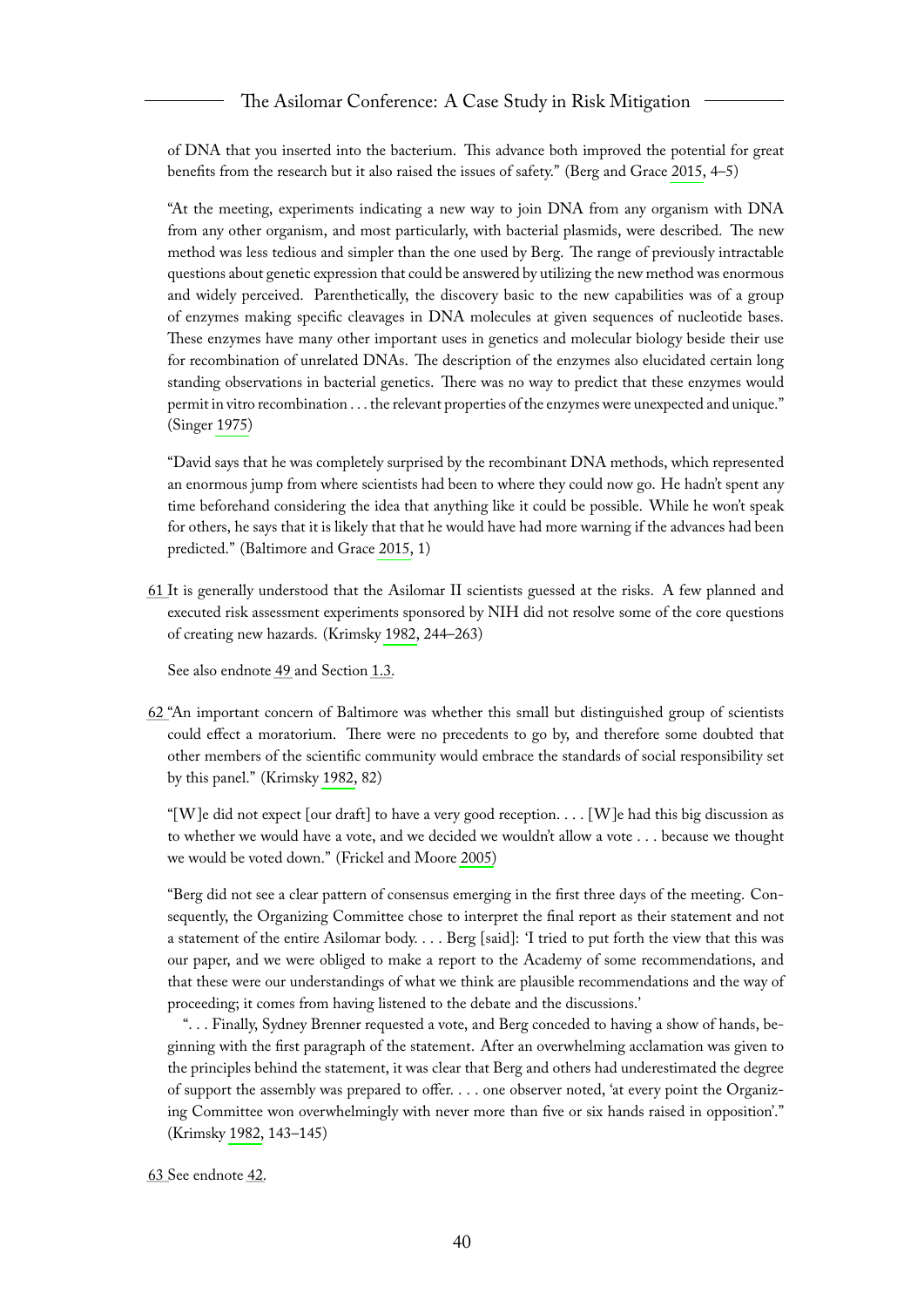- <span id="page-41-0"></span>[64 "](#page-12-6)Church does not think people at Asilomar were that concerned about risks decades hence. It could be argued that they were visionary in the sense that they were worrying about something improbable. Church thinks the thing they should have been thinking about—even though it wasn't an issue even forty years later—was intentional abuse, or intentional release. He doesn't recall this receiving much attention at Asilomar, though it came up shortly after. Surely someone was thinking about it, but lots of people who think ahead get forgotten." (Church and Grace [2015,](#page-66-2) 5)
- <span id="page-41-1"></span>[65 "](#page-12-7)One of these benefits was the willingness of government officials to adopt guidelines that were initially strict—they included proscriptions of certain lines of research and required rigorous physical and biological containment—but allowed for timely relaxation as knowledge about the modified organisms accumulated. Consequently, after 20 years of research and risk assessment, most recombinant DNA experiments are, today, unregulated. Such experiments are now even part of the curriculum in good high schools." (Berg and Singer [1995\)](#page-65-1)
- <span id="page-41-2"></span>[66 "](#page-12-8)Since the estimation of potential hazards is conjectural and speculative, the levels of containment required for potentially hazardous organisms should be set high initially, and modified only when there is substantial relevant information to advise such modifications. And finally that the guidelines are to be reviewed at least annually in order to account for new information." (Singer [1977\)](#page-67-4)

". . . Moreover, the standards of protection should be greater at the beginning and modified as improvements in the methodology occur and assessments of the risks change. . . . In the longer term, serious problems may arise in the large scale application of this methodology in industry, medicine and agriculture. But it was also recognized that future research and experience may show that many of the potential biohazards are less serious and/or less probable than we now suspect. . . . 'Thus, the ways in which potential biohazards and different levels of containment are matched may vary from time to time, particularly as the containment technology is improved. The means for assessing and balancing risks with appropriate levels of containment will need to be reexamined from time to time. . . '

". . . Research in this area will develop very quickly and the methods will be applied to many different biological problems. At any given time it is impossible to foresee the entire range of all potential experiments and make judgements on them. Therefore, it is essential to undertake a continuing reassessment of the problems in the light of new scientific knowledge. . . . There are many questions in this area, the answers to which are essential for our assessment of the biohazards of experiments with recombinant DNA molecules. It will be necessary to ensure that this work will be planned and carried out; and it will be particularly important to have this information before large scale applications of the use of recombinant DNA molecules is attempted . . ." (Berg et al. [1975b\)](#page-65-11)

"We are all trying to stop any interest in legislation, as that does not seem appropriate and would be inflexible. One can certainly anticipate that the rules will change as knowledge is accumulated." (Singer [1976\)](#page-67-5)

<span id="page-41-3"></span>[67 S](#page-12-9)ome examples of writing from the time suggesting a focus on short term risks:

"At the recent conference on Recombinant DNA Molecules in Asilomar, California, this question [of potential for biological warfare] was not discussed because we were more concerned about the potential public health consequences of current research using this methodology." (Baltimore [1975\)](#page-65-12)

". . . then following that a second conference [Asilomar II] to discuss the kinds of experiments that people are doing, whether they pose any hazard, how you would find out if they posed a hazard, what we would do while we were waiting?" (Krimsky [1982,](#page-66-0) 62)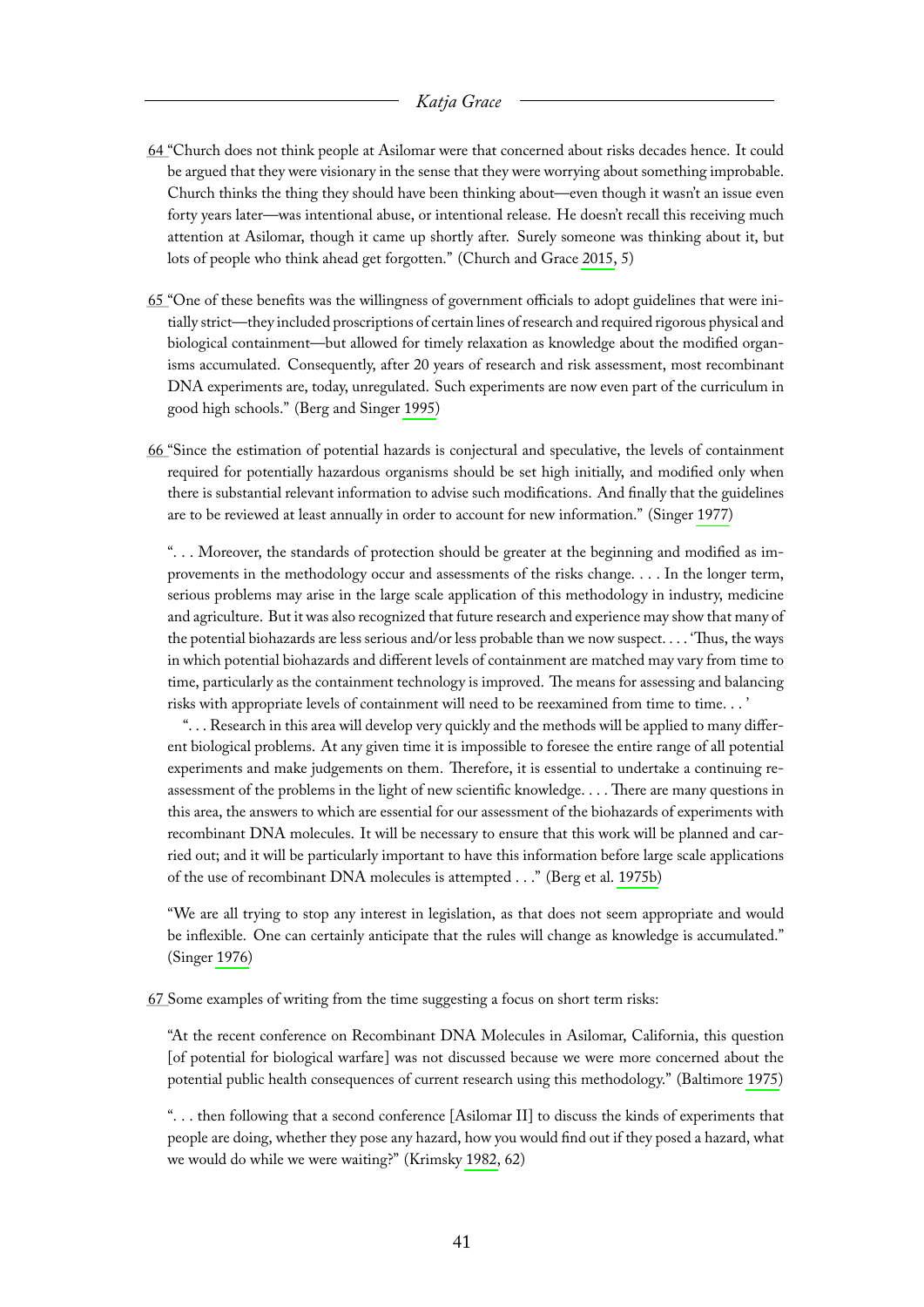". . . in a letter from Paul Berg to E.S. Anderson, the following objectives were outlined: to identify the kinds of experiments scientists would like to do with hybrid molecules; to stipulate the kind of information such experiments could provide; to identify the possible risks involved for the investigator and others; to develop means by which biohazards could be tested and minimized in order that the work could proceed . . . " (Krimsky [1982,](#page-66-0) 109)

<span id="page-42-0"></span>[68 S](#page-12-10)ome examples of writing from the conference mentioning longer term concerns:

"Many of the future developments in the cloning, amplification, and utilization of eukaryotic DNA sequences will, however, require other vectors and host cells. The long-term objectives of genetherapy, for example, can only be achieved by transfer of new sequences to animal cells, for which the obvious vectors are animal viruses. Similar systems are attractive for furthering the basic molecular biology of eukaryotic cells, both animal and plant, but they immediately present an additional range of potential biohazards." (Brenner et al. [1975\)](#page-66-6)

Hazards associated with large scale applications:

"Although it may be that eukaryotic genes are not normally transcribed and/or translated with fidelity in bacteria we presume that such conditions can be obtained by genetic manipulation of the bacterial genome, or of the vector-eukaryote hybrid DNA. Numerous applications of this kind of eukaryotic gene activity have been suggested—for example, the bacterial production of insulin in pharmaceutical factories. These applications will generally involve the growth of very large numbers of the relevant bacteria, and the eukaryotic gene products they contain may well be hazardous to the general population. The problems of containment associated with these applications are likely to be increased substantially over those considered previously. We therefore set them apart from the hazard ratings given above. We recommend that such applications be undertaken only after it can be demonstrated that the bacteria are 'safe'; that is, they will not be hazardous even if they escape the confines of their intended use. The concept of safe bacteria is discussed in the report by the plasmid group." (Brenner et al. [1975\)](#page-66-6)

"In the longer term, serious problems may arise in the large scale application of this methodology in industry, medicine and agriculture. But it was also recognized that future research and experience may show that many of the potential biohazards are less serious and/or less probable than we now suspect." (Berg et al. [1975b\)](#page-65-11)

"We believe that perhaps the greatest potential for biohazards involving alteration of microorganisms relates to possible military applications. We believe strongly that the construction of genetically altered microorganisms for any military purpose should be expressly prohibited by international treaty, and we urge that such prohibition be agreed upon as expeditiously as possible." (Krimsky [1982,](#page-66-0) 130–131)

"There are many questions in this area, the answers to which are essential for our assessment of the bio-hazards of experiments with recombinant DNA molecules. It will be necessary to ensure that this work will be planned and carried out; and it will be particularly important to have this information before large scale applications of the use of recombinant DNA molecules is attempted." (Berg et al. [1975b\)](#page-65-11)

<span id="page-42-1"></span>[69 O](#page-12-11)ne type of potentially farsighted concern raised was regarding large scale, perhaps commercial applications. These in fact occurred within five years: "Recombinant human insulin first entered clinical trials in humans in 1980" (MJ [1989\)](#page-66-7)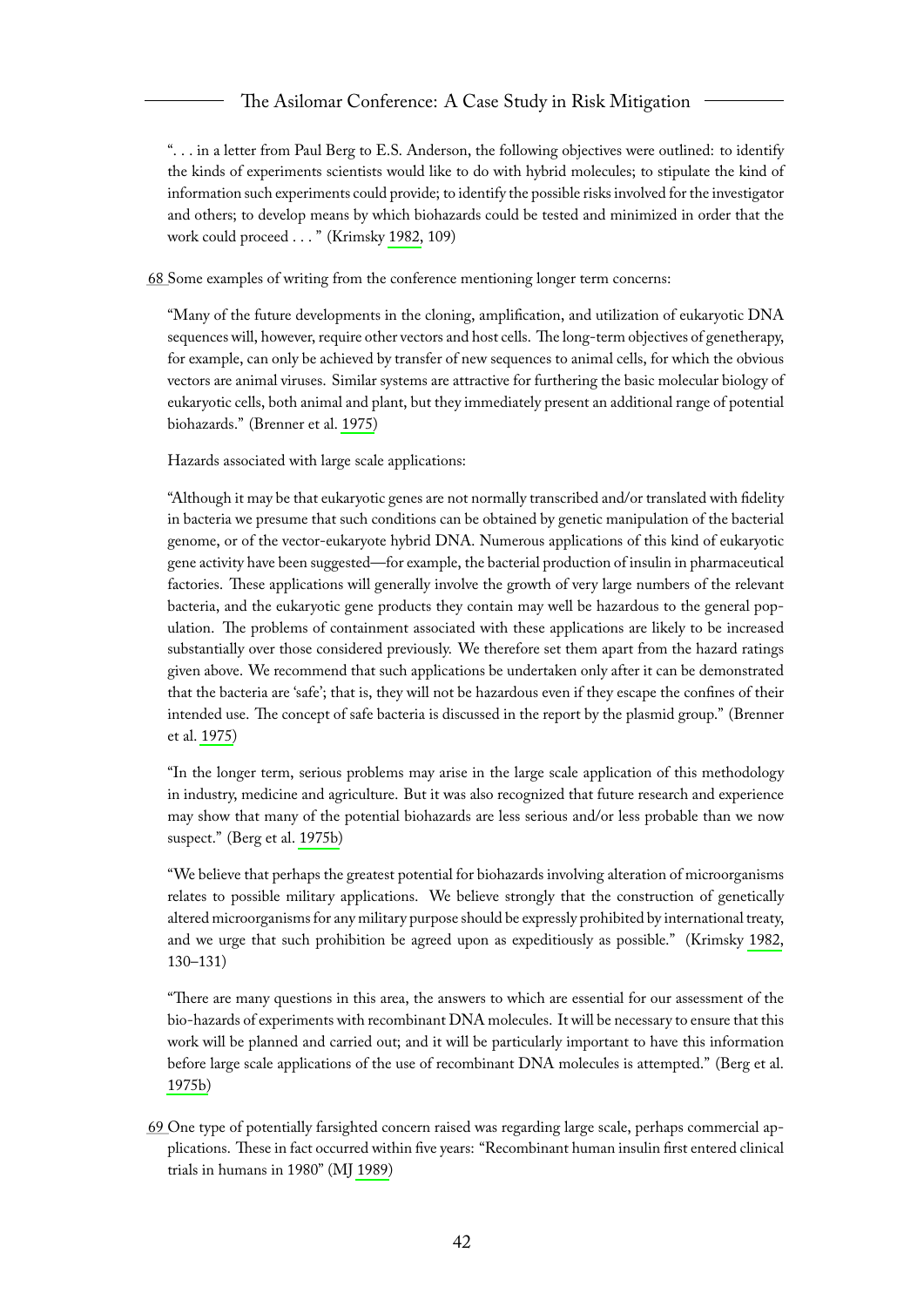Also, David Baltimore suggests that predictions of progress at the time were if anything optimistic:

"[David Baltimore] says it seemed at the time that there was no conceptual limit to how far modern biology could go, and this still seems true. Progress has perhaps been less quick than some original estimates, but David has never found predicting times of discovery to be very useful." (Baltimore and Grace [2015,](#page-65-2) 2)

Further evidence that commercial applications were not expected to be far away comes from commercial interests such as Eli Lilly attending the Asilomar conference: "A few corporate people participated in the Asilomar conference. For instance Eli Lilly was represented, because they were the major producers of insulin, so the prospects of being able to make insulin through recombinant DNA was important for them." (Berg and Grace [2015,](#page-65-3) 9)

Another type of risk raised in the plasmid working group paper was regarding biowarfare, but the conference explicitly did not intend to resolve anything in that area. See endnote [75.](#page-43-5)

The other risks mentioned to be 'long-term' regard transfer of new gene sequences to animal cells. The first animal containing foreign DNA was created in in 1973 (see Jaenisch and Mintz [\[1974\]](#page-66-8)), before the paper was written, so this seems unlikely to have been a distant concern.

<span id="page-43-0"></span>[70 "](#page-12-12)A perusal of the conference summary statement suggests that all classes of safety precautions covered at least some already feasible experiments. For instance, while they suggested avoiding some experiments altogether using available safety measures, even this most extreme category included already feasible experiments:

"There are feasible experiments which present such serious dangers that their performance should not be undertaken at this time with the currently available vector-host systems and the presently available containment capability." (Berg et al. [1975b\)](#page-65-11)

<span id="page-43-1"></span>[71 "](#page-13-1)The radicals, on the other hand, looked at the impact of science on society principally in terms of how science served to strengthen existing economic and social relations and saw the responsibility of the scientists to be active opposition to those conditions. The aspect of gene-splicing technology on which they focused initially was the potential it held for genetic engineering, and this was not something that could be dealt with by a simple technological fix." (Krimsky [1982,](#page-66-0) 21–22)

"What are our obligations to future generations? Do we want to commit them to the necessity of more and more genetic screening and genetic therapy to detect and correct the increasing numbers of defects which our efforts will have bequeathed to them?" Leon Kass (quoted in Krimsky [1982,](#page-66-0) 35)

- <span id="page-43-2"></span>[72 "](#page-13-2)The discussions over the impact of the new techniques for the genetic manipulation of man were carried out mainly by people outside of the profession—writers, environmentalists, ethicists and the like, with a sprinkling of scientists, whose voices in the distance were ignored." (Krimsky [1982,](#page-66-0) 80)
- <span id="page-43-3"></span>[73 S](#page-13-3)ee endnote [33.](#page-34-2)
- <span id="page-43-4"></span>[74 "](#page-13-4)After Asilomar, Baltimore wrote a letter to Fred Iklé at the United States Arms Control and Disarmament Agency pointing out that recombinant DNA may worsen risks from biowarfare, and asking if the Biological Weapons Convention would be interpreted as prohibiting such dangerous work." (Baltimore [1975\)](#page-65-12)
- <span id="page-43-5"></span>[75 "](#page-13-5)Two tangential long-term issues concerned people at the time: germ warfare, and 'ethics with a capital E'. The Asilomar conference explicitly avoided both of these topics. The participants felt they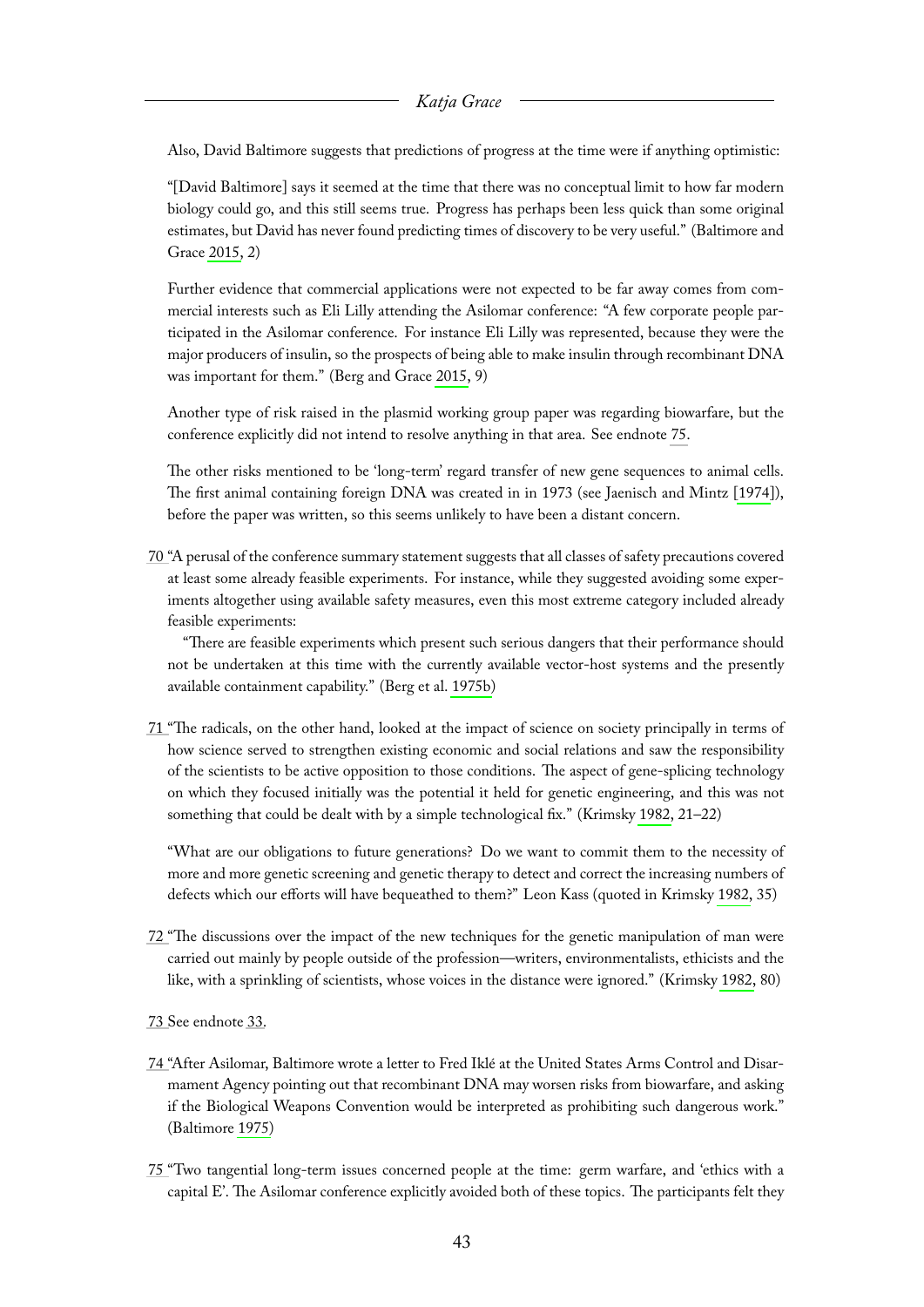had no control over germ warfare, and it seemed better to focus the conference on the immediate issue, rather than simultaneously engaging the whole field of ethical dilemmas raised by future medical use of such technologies.

"Scientists foresaw that people could make extremely nasty organisms by incorporating new genes. This was in the Cold War, and it was often suspected that the Russians were conducting such research, and that the Americans might also be doing so. However scientists felt there was little they could usefully say about this problem, and it was hard to evaluate. They felt they were not the people who should be worrying about it." (Berg and Grace [2015,](#page-65-3) 6)

"In planning the Asilomar conference, David says that he and his colleagues were mostly worried about dangers such as those that would arise from laboratory experimentation. They did not mean to address any ethical or moral issues. He says that those at the conference were all quite aware of those problems, but as scientists, felt unqualified to answer questions about them on behalf of the rest of civilisation." (Baltimore and Grace [2015,](#page-65-2) 3)

- <span id="page-44-0"></span>[76 "](#page-13-6)We believe that perhaps the greatest potential for biohazards involving alteration of microorganisms relates to possible military applications. We believe strongly that construction of genetically altered microorganisms for any military purpose should be expressly prohibited by international treaty, and we urge that such prohibition be agreed upon as expeditiously as possible." Plasmid Working Group (quoted in Krimsky [1982,](#page-66-0) 130)
- <span id="page-44-1"></span>[77 S](#page-13-7)ee endnote [19.](#page-32-3)
- <span id="page-44-2"></span>[78 "](#page-14-5)It turned out that recombinant DNA technology was not very risky." (Baltimore and Grace [2015,](#page-65-2) 1)

"Others [scientists], reflecting their intuition and expertise, argued that such cells, viruses and recombinant DNAs posed no risk at all. The overwhelming assessment today is that the latter view was correct. Literally hundreds of millions of experiments, many inconceivable in 1975, have been carried out in the last 30 years without incident. No documented hazard to public health has been attributable to the applications of recombinant DNA technology." (Berg [2004\)](#page-65-7)

"We can't cite any incidents resulting from the recombinant DNA methodology that have produced an untoward outcome. Everybody looks back now and thinks there was probably very little or zero risk, except for people who wanted to clone really nasty things. Such things were imagined, and those were put in a special category, requiring very specialized equipment and facilities. That sort of experiment was not in the mainstream. Nobody has yet found a novel recombinant that arose naturally that has proven to be dangerous." (Berg and Grace [2015,](#page-65-3) 7)

<span id="page-44-3"></span>[79 "](#page-14-6)In the 1970s, the concern was that recombinant DNA research would produce dangers accidentally. Paul Berg was creating SV40 hybrids, but the worry was that this intentional construct, which was not intended maliciously, could end up causing intestinal cancer, or something like that. Recombinant DNA is safe in that regard.

"There is a kind of blurring of recombinant DNA into synthetic biology, where for instance they created an IL-4 mouse pox virus combination that they thought would be less pathogenic. It turned out to be more pathogenic. This confused them at the time, but makes perfect sense with hindsight: when you are dealing with very powerful combinations of genes and vectors and so forth, you can create something that works in the opposite direction, or is more powerful than you expected. You get things like that in synthetic biology.

"It's possible to accidentally make quite dangerous things, it's just very unlikely. You would have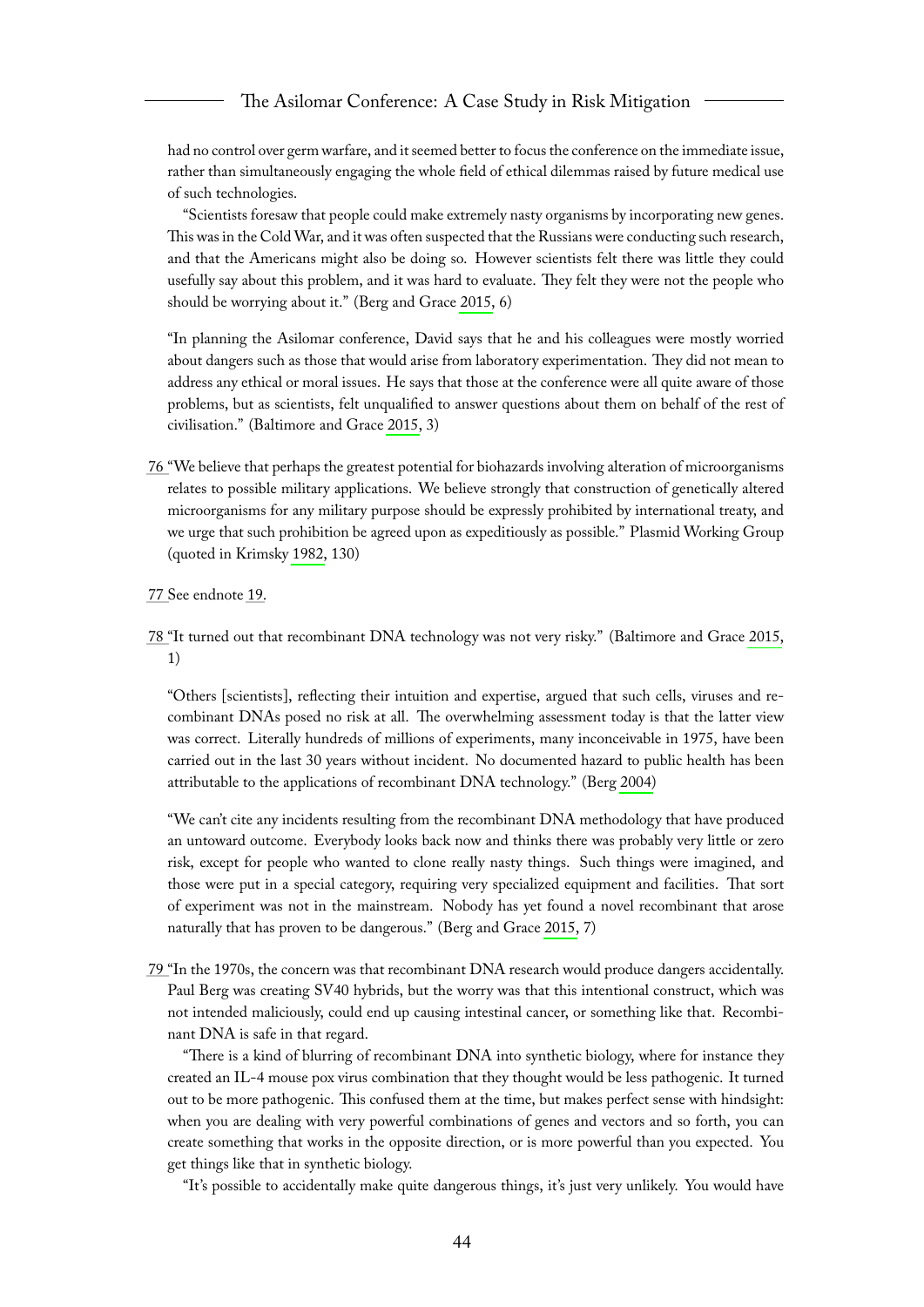to both make it and release it successfully. You would have to make it so it would survive in the wild. You would have to do a whole bunch of things accidentally to really cause a problem. Even if Paul Berg's SV40, *E. coli* hybrid had been pathogenic, it probably wouldn't have survived.

"The bigger risks are making something intentional. It doesn't take much thought to make something malicious that would survive in the wild. Although even that's not trivial, because almost everything you do to a wild organism makes it less fit in the Darwinian sense." (Church and Grace [2015,](#page-66-2) 2)

- <span id="page-45-0"></span>[80 "](#page-14-7)Following the fall of the Soviet Union, it was revealed that recombinant DNA techniques had been used to engineer bioweapons. Research reported to be ongoing at the time included production of chimera viruses and bacteria and viruses possessing enhanced virulence, transmission, infectivity, as well as resistance to existing antibiotics, vaccines, or therapeutics." (Federation of American Scientists [2014\)](#page-66-9)
- <span id="page-45-1"></span>[81 "](#page-14-8)I would say if you sampled our true feelings the members of the committee believed the experiments probably had little or no risk, but if you asked anybody to put a probability on it, nobody could say zero risk." (Berg and Grace [2015,](#page-65-3) 5)
- <span id="page-45-2"></span>[82 "](#page-14-9)A quarter century after the Asilomar conference, Paul Berg acknowledged that 'we overestimated the risks, but we had no data as a basis for deciding, and it was sensible to choose the prudent approach.' " (National Library of Medicine [2007\)](#page-67-6)

"Many of Berg's colleagues now say we should have known better. We now know that all cells and microbes in nature are taking up foreign DNA all the time. The general consensus, after a year or two of oversight, was probably that the guidelines were unnecessary." (Berg and Grace [2015,](#page-65-3) 7)

"The Asilomar moratorium soon came to seem unduly cautious, but that doesn't mean that it was unwise at the time, since the level of risk was then genuinely uncertain. James Watson, codiscoverer of DNA's double helix, regards this attempt at self-regulation as, in retrospect, a mistake. (Watson is generally 'bullish' about the applications of biotechnology, believing that we should be uninhibited about using new knowledge of genetics to 'improve' humanity. He has asked rhetorically 'If biologists won't play God, who will?')." (Rees [2003,](#page-67-7) 76)

- <span id="page-45-3"></span>[83 "](#page-15-3)There was a call to the scientific community for the development of safer hosts and vectors as well as experimental investigations on the risks of recombinant organisms [in the recommendations of the Asilomar conference]." (Krimsky [1982,](#page-66-0) 148)
- <span id="page-45-4"></span>[84 "](#page-15-4)28 February. . . . First meeting of the Recombinant DNA Molecule Program Advisory Committee (RAC)." (Krimsky [1982,](#page-66-0) 350)
- <span id="page-45-5"></span>[85 S](#page-15-5)ee endnote [14.](#page-31-6)

<span id="page-45-6"></span>[86 S](#page-15-6)ee endnote [62.](#page-40-1)

- <span id="page-45-7"></span>[87 "](#page-15-7)There were over fifty foreign participants at Asilomar." (Krimsky [1982,](#page-66-0) 111)
- <span id="page-45-8"></span>[88 "](#page-15-8)Another interesting idea coming out of Asilomar was biological containment. An example of that was Roy Curtiss III's methods by which the vector, the host, would be disabled in certain genes, so it required the investigator to provide it with food of a certain type. The idea is that if it ever escaped from the laboratory to make it into the sewers, then the compound to which it was addicted would not be there, and it would die. . . .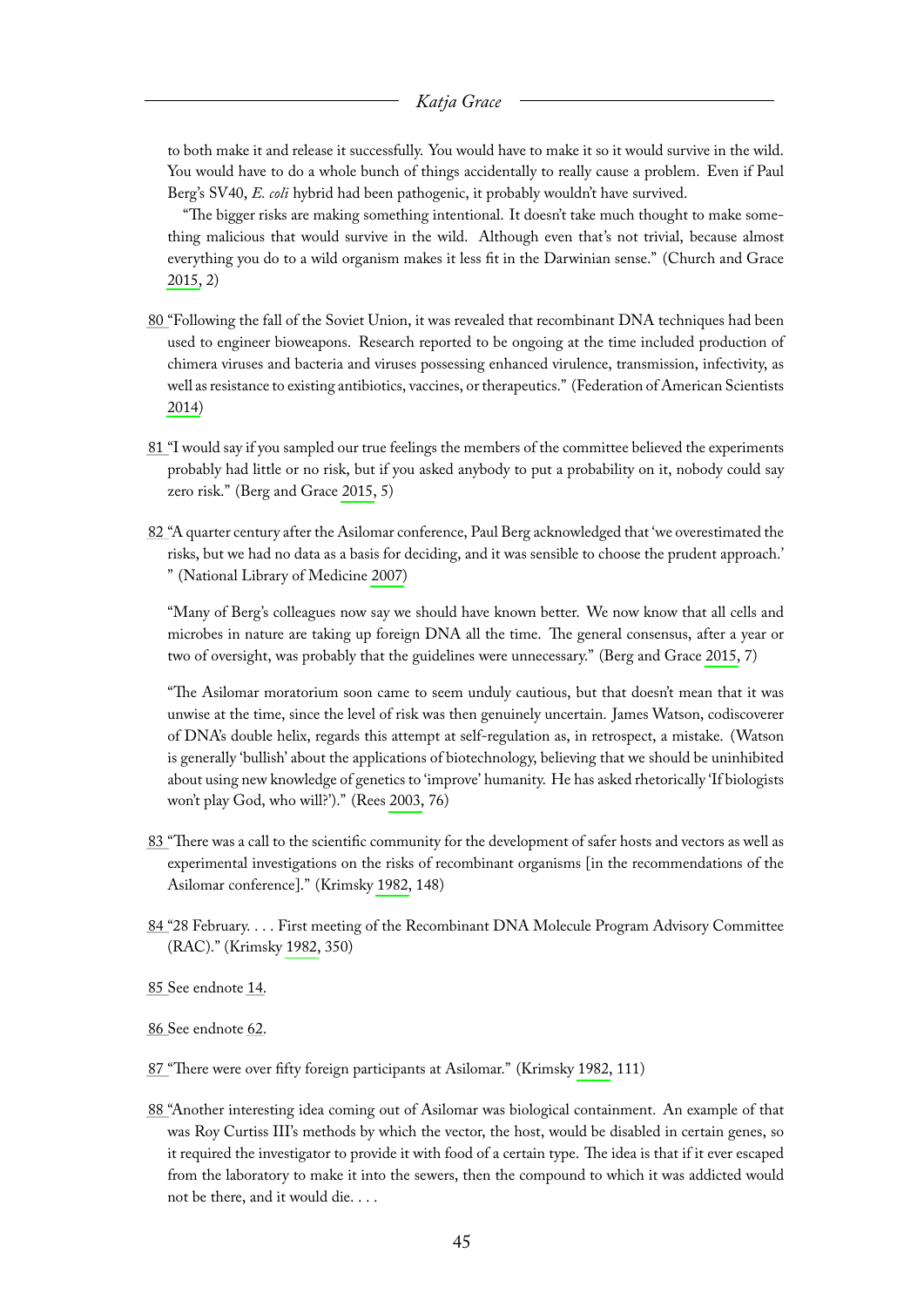#### The Asilomar Conference: A Case Study in Risk Mitigation

"Before Asilomar, people were probably aware that it was fairly easy to make biological systems feeble. The whole history of microbial genetics was, you make a mutant and the thing is feeble. What happened is probably a bit at the meeting, but certainly after the meeting, people like Roy Curtiss III said, 'We need better biological containment. This is how we make wimpier hosts.' For microbiologists, this was an easy call to arms. It would have been very obvious that they could do it. So they did it, or they claim they did it." (Church and Grace [2015,](#page-66-2) 3–4)

<span id="page-46-0"></span>[89 "](#page-15-9)Unfortunately, the easiest way to do that is to just remove a gene involved in a biosynthetic pathway. Which means that the same biosynthetic pathway is still present in *E. coli* in your guts and in the sewers, where this gene hasn't been deleted. So if these *E. coli* break open, their guts can feed the disabled bacteria. Church and others recently went back and redid some of those experiments to check whether that was possible, and it was. They showed that if you take wild *E. coli*, break them open in the presence of these disabled strains, the disabled strains would survive.

"It turns out that since wild and lab *E. coli* ecologically tend to fall into the same places, so it's not safe to assume that wild *E. coli* are not spilling their guts. Church and his colleagues investigated this in part because they had developed a new method of truly disabling *E. coli* (and probably any species), suspecting previously that their method didn't truly disable them." (Church and Grace [2015,](#page-66-2) 3–4)

<span id="page-46-1"></span>[90 S](#page-15-10)ee endnote [19.](#page-32-3)

- <span id="page-46-2"></span>[91 S](#page-15-11)ee endnote [20.](#page-32-4)
- <span id="page-46-3"></span>[92 "](#page-15-12)The Asilomar recommendations began as strong recommendations that became, essentially, the only way to operate. They were also not very hard. The recommendations were probably somewhat helpful for bringing about the progress in physical and biological containment discussed above. They had an impact almost immediately, and caused people to build slightly fancier facilities. These were probably overkill for the kinds of things Paul Berg was worried about." (Church and Grace [2015,](#page-66-2) 4)
- <span id="page-46-4"></span>[93 "](#page-15-13)Satisfying their terms is a condition of NIH funding, and they are also widely accepted and followed voluntarily by scientists and organizations, both public and private, across the research enterprise. In addition, other government agencies, including DOE, the Department of Veterans Affairs, and USDA, currently have policies in place that state that all recombinant DNA research conducted or funded by those agencies must comply with the NIH Guidelines. Through an active process of public engagement and deliberation, they have become a 'gold standard' that is cross-referenced by numerous resources, including Biosafety in Microbiological and Biomedical Laboratories (BMBL)." (Bonham et al. [2010\)](#page-65-8)

". . . From a legal standpoint, however, the Guidelines were quite weak, not even achieving the status of a regulation. It was generally felt that the only legal basis for enforcement arose from contract law. Institutions which received funds from the NIH could lose such funds for violation of the guidelines. To provide a stronger contractual basis for the revocation of funds, the NIH initially required a 'Memorandum of Understanding and Agreement' to be signed by an institution indicating, that it would abide by the guidelines.

"With contract law providing the means of enforcing compliance, there was a rather large loophole in enforcing the guidelines. Individuals or organizations not dependent on the NIH for funding were not required to comply with the Guidelines. From a comprehensive standpoint, the legal basis for the Guidelines left many questions unanswered." (Barkstrom [1985\)](#page-65-13)

<span id="page-46-5"></span>[94 Th](#page-16-1)e rest of the section corroborates this, and David Baltimore agrees: "David doesn't know whether preparations would have averted problems had the technology been as risky as it was sometimes feared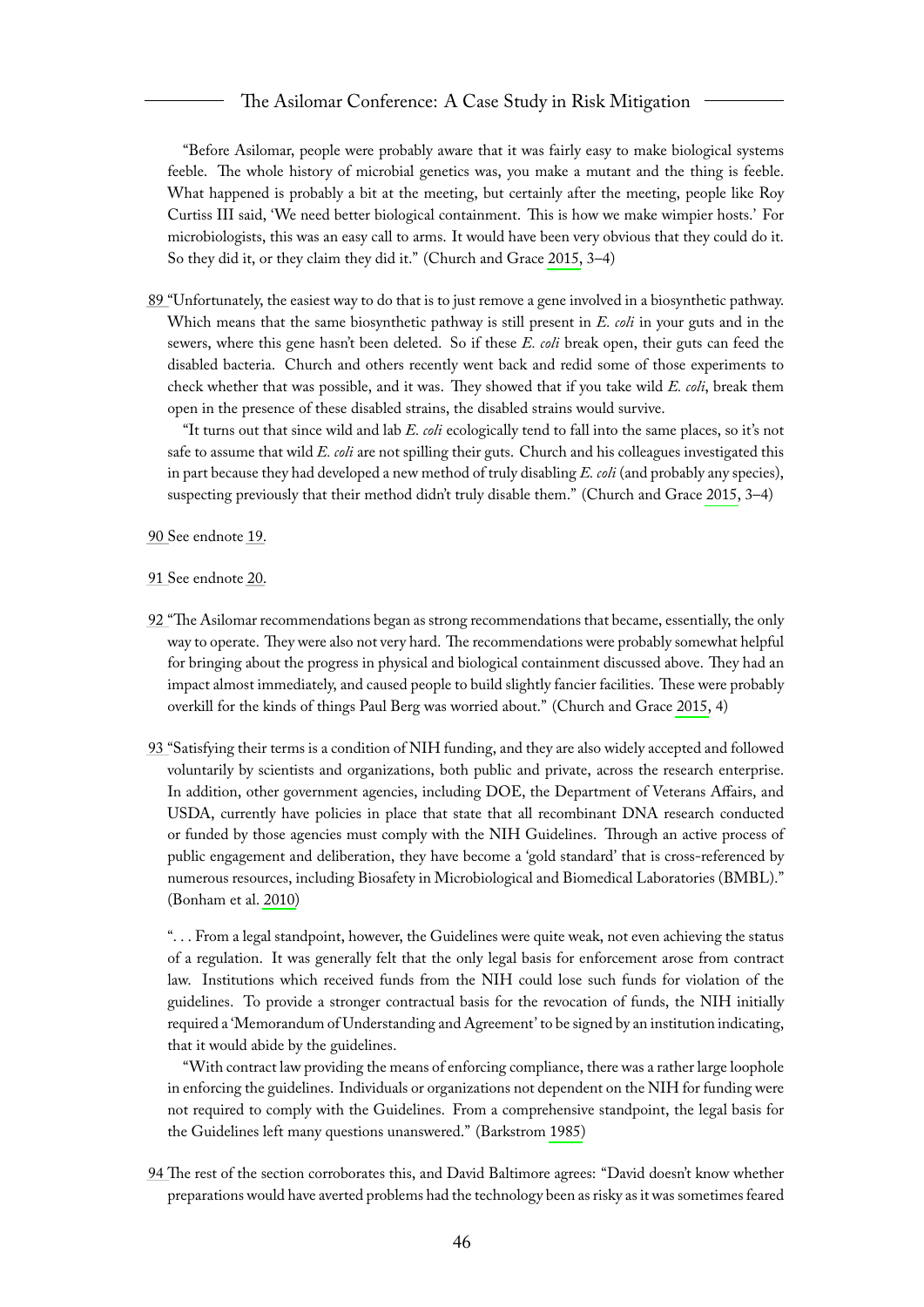to be. He suggests that the only way to answer that question seriously might be to develop specific scenarios and ask whether each scenario would have been averted by putting certain safeguards in place, rather than trying to think about it in generality." (Baltimore and Grace [2015,](#page-65-2) 1)

- <span id="page-47-0"></span>[95 S](#page-16-2)ee endnote [88](#page-45-8) and endnote [89.](#page-46-0)
- <span id="page-47-1"></span>[96 "](#page-17-0)Nevertheless, public unease, heightened by perceptions of conflicts of interest on the part of scientists entrusted with regulating their own research, fuelled media and political debates. The environmental activist Jeremy Rifkin called for a national referendum on recombinant DNA research. Science for the People, an activist organization, filed a lawsuit against NIH when the agency issued the guidelines without an Environmental Impact Statement, as required by federal regulations (although Singer helped draft one the following year)." (National Library of Medicine [2007\)](#page-67-6)

"Scientists were often criticized for assuming leadership in formulating policies, which led some to feel public debate was a great threat, but seemingly also to efforts at public information" (Berg [2004\)](#page-65-7)

<span id="page-47-2"></span>[97](#page-17-1) "A more general criticism which can be applied to Asilomar and subsequent proceedings is that what began as a sincere interest in safety was slowly turned into a legalistic and somewhat transparent shield, useful in the on-going fight against government regulation. Asilomar, it would be argued, was proof positive that the scientific community could regulate itself. From what transpired at the conference, it becomes apparent that the motivation for self-regulation was not always the fear that human tragedy might result from experimentation. Instead, a prime mover for self-regulation was the fear of and contempt for government involvement." (Barkstrom [1985\)](#page-65-13)

"What did the actions taken by the scientific community achieve? First and foremost, we gained the public's trust, for it was the very scientists who were most involved in the work and had every incentive to be left free to pursue their dream that called attention to the risks inherent in the experiments they were doing. Aside from unprecedented nature of that action, the scientists' call for a temporary halt to the experiments that most concerned them and the assumption of responsibility for assessing and dealing with those risks was widely acclaimed as laudable ethical behavior." (Berg [2004\)](#page-65-7)

"Brenner repeatedly warned of the consequences of doing nothing, predicting that such apparently self-serving behaviour would be publicly condemned and that government interference or even legislation would follow." (Berg [2004\)](#page-65-7)

"The threat of regulation constraining the research inappropriately was some motivation for the scientists to ensure they produced recommendations themselves. After that last evening's discussion everybody eventually agreed that if nothing was done, constraints would be imposed on them by the government. It seemed better for them to try to design what they thought was an appropriate oversight. 'The conferees agreed nearly unanimously that it was not possible or feasible to conclude that there was no risk; everybody opted for the necessity of imposing modest guidelines that would mitigate the foreseen risks or possible risks, but allow the research to go on.' " (Berg and Grace [2015,](#page-65-3) 8)

"[The Berg letter and the forthcoming Asilomar meeting was] an open invitation for the establishment of a burgeoning bureaucracy concerned with monitoring and regulating genetic experimentation." Irving P. Crawford (quoted in Krimsky [1982,](#page-66-0) 114)

"For, without factual cause and induced by panic of error, a costly bureaucracy would thereby be created whose sole known effect would be to inhibit the considerable benefits to both health and agriculture that will result from this research. Some of these benefits we can now specify without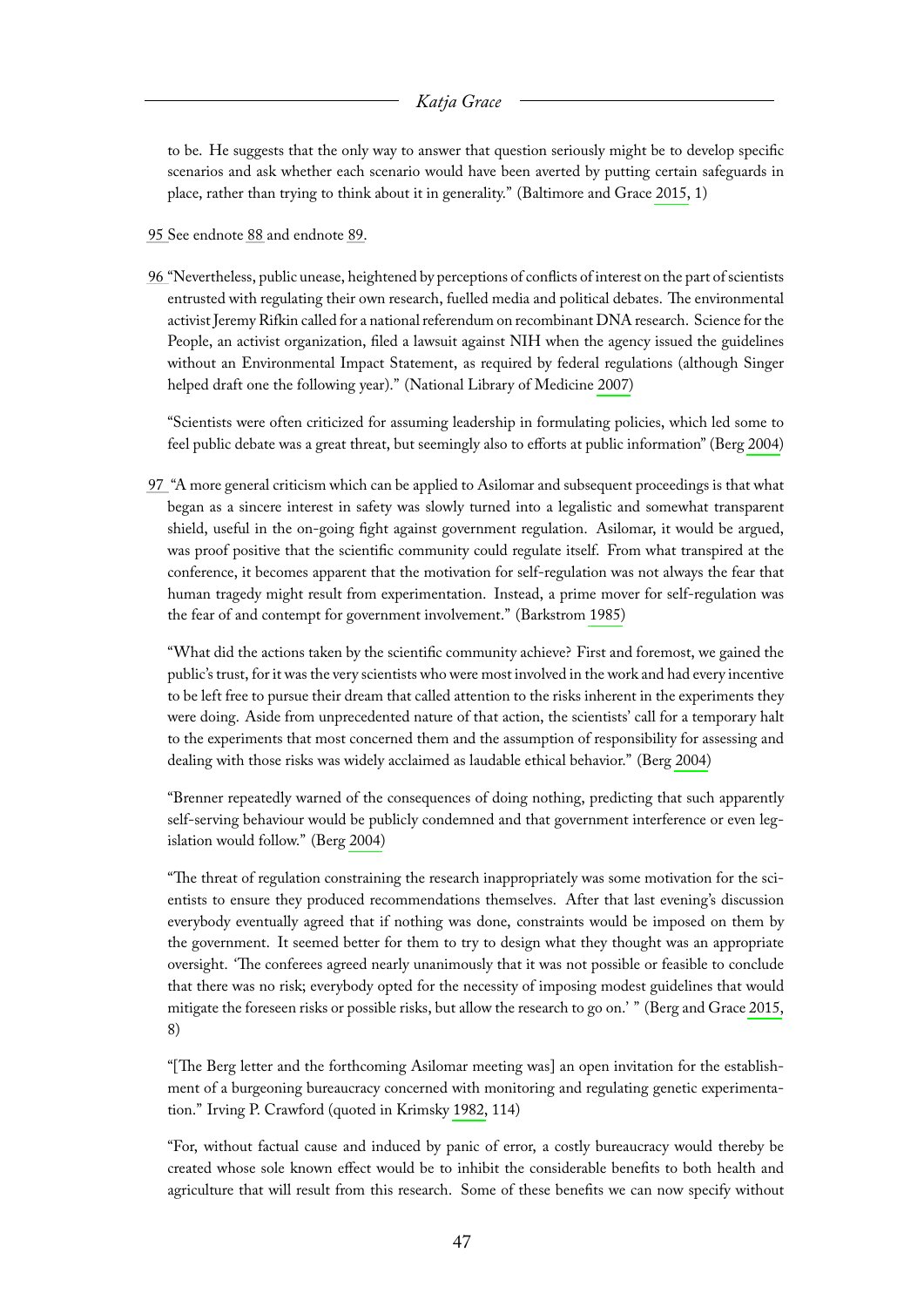#### The Asilomar Conference: A Case Study in Risk Mitigation

recourse to speculation. For example, we now know and can define the steps required to produce a medically useful protein, such as insulin, in large amounts in E.coli K12. I choose insulin for this example because there is a verified and increasing shortage of this protein that cannot be met by existing modes of production." (Hogness [1977\)](#page-66-10)

". . . We are all trying to stop any interest in legislation, as that does not seem appropriate and would be inflexible." (Singer [1976\)](#page-67-5)

". . . the one thing that occurred to me during this meeting was that out of this I think there was an attempt to self-regulate science to avoid any government regulation and, and in a way that seemed to be self-serving to me. That's just my opinion, you know." (Boyer [n.d.\)](#page-65-10)

"The general feeling I was getting from them was they were looking, you know, it's like the Titanic, they were, they were looking at the possibility that their careers which had suddenly blossomed with the new technologies, was going to be smothered." (McElheny [n.d.\)](#page-66-11)

"I was depressed about Asilomar because I couldn't see when we were going to be able to start our experiments, was it going to be a six-month delay, several years. As it was, it turned out a couple of year delay and, but we were finally allowed to do what we did, what, what we wanted and it was wonderful. But for a couple of years I just thought about regulations, not about science." (Watson [n.d.\)](#page-67-3)

<span id="page-48-0"></span>[98 "](#page-17-2)There were differences among committee members—particularly on two issues. . . . Roblin recalls that some individuals were opposed to a moratorium purely on philosophical grounds. For them the idea of free scientific inquiry was an absolute, and constraints, whether voluntary or mandatory, were a transgression of this inalienable right." (Krimsky [1982,](#page-66-0) 83)

"A major tension developed during the meeting between those who refused on principle to proscribe any experiments and those she considered it appropriate for some rDNA experiments to be deferred. The latter group had been in the majority and the Asilomar statement reflected its position." (Krimsky [1982,](#page-66-0) 153)

- <span id="page-48-1"></span>[99 S](#page-18-5)ee endnote [51.](#page-37-3)
- <span id="page-48-2"></span>[100 S](#page-18-6)ee endnote [52.](#page-38-0)
- <span id="page-48-3"></span>[101 "](#page-18-7)Concern about natural bioweapons has died down in recent years. Attention probably turned from there to artificial organisms arising from recombinant DNA research. Nonetheless, if one wanted to develop a biological weapon, David thinks natural organisms would be a more promising place to look. Pathogens from nature have been tested thoroughly, while synthetic bioweapons need to be tested and the type of testing that is needed might pose difficulties." (Baltimore and Grace [2015,](#page-65-2) 4)
- <span id="page-48-4"></span>[102 S](#page-18-8)ee endnote [97.](#page-47-2)
- <span id="page-48-5"></span>[103 "](#page-18-9)Nevertheless, public unease, heightened by perceptions of conflicts of interest on the part of scientists entrusted with regulating their own research, fuelled media and political debates. The environmental activist Jeremy Rifkin called for a national referendum on recombinant DNA research. Science for the People, an activist organization, filed a lawsuit against NIH when the agency issued the guidelines without an Environmental Impact Statement, as required by federal regulations (although Singer helped draft one the following year)." (National Library of Medicine [2007\)](#page-67-6)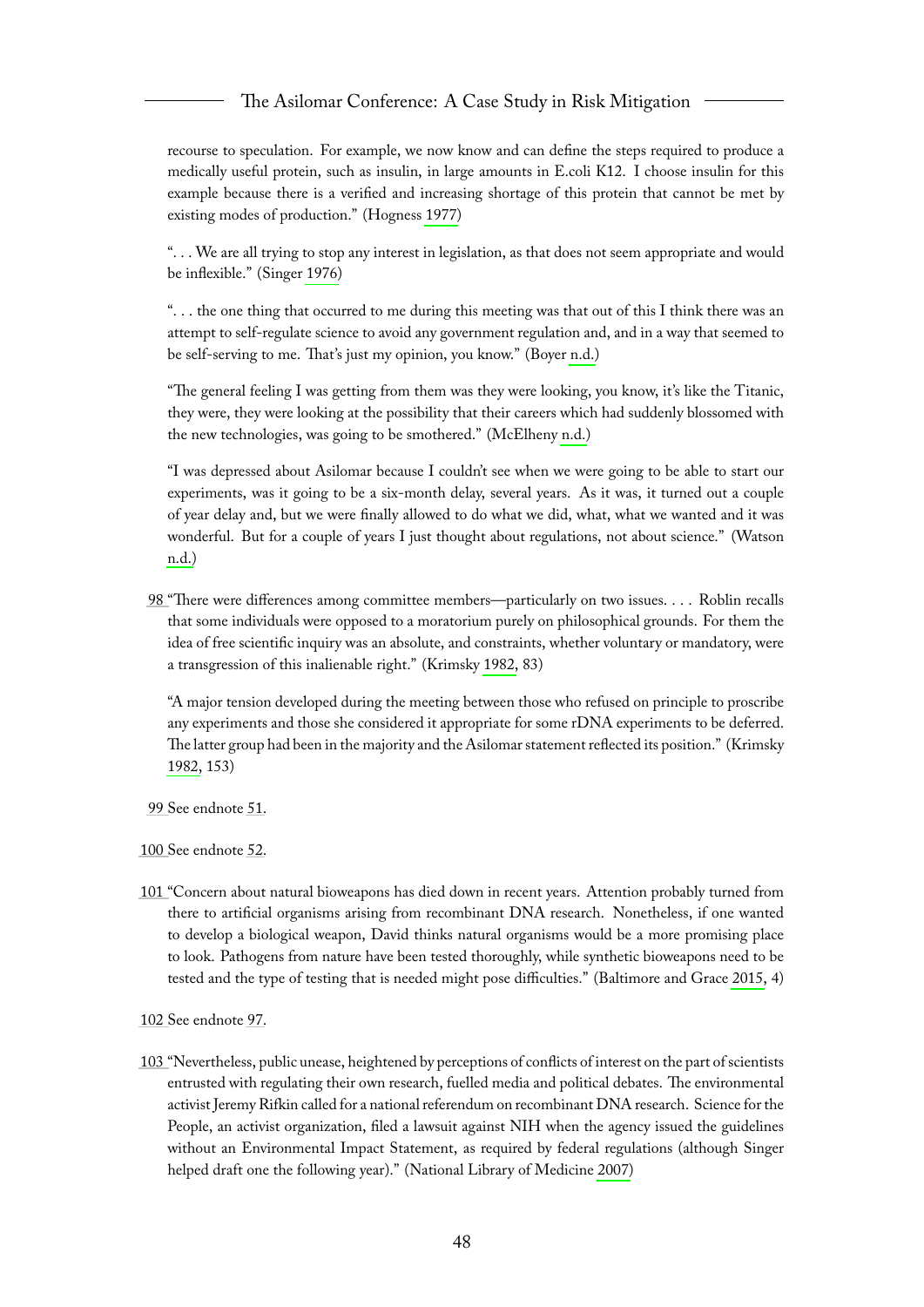"Scientists were often criticized for assuming leadership in formulating policies, which led some to feel public debate was a great threat, but seemingly also to efforts at public information." (Berg [2004\)](#page-65-7)

<span id="page-49-0"></span>[104](#page-18-10) Paul Chapin (Director, Linguistics Program): "I am concerned about the scenario that unfolded after Asilomar. Many scientists were so embittered by the results that they swore they would not willingly take such an open, responsible position again." WILLIAM BLANPIED (INTERNATIONAL POLICY SPECIALIST, STIA DIRECTORATE, NSF): "Some of the prime movers—Maxine Singer, for example—said she would not touch another public policy issue for 100years. David Baltimore and James Watson have also been very negative about the aftermath of Asilomar." (Toumlin [1985\)](#page-67-8)

"But another Asilomar participant, David Baltimore, remains proud of the episode: in his view it was right 'to engage society in thinking about the problems, because we know that society could block us from realising the tremendous benefits of this work unless we square with them and lead them in thinking through the problems.' " (Rees [2003,](#page-67-7) 76)

- <span id="page-49-1"></span>[105 S](#page-18-11)ee endnote [19.](#page-32-3)
- <span id="page-49-2"></span>[106 S](#page-18-12)ee endnote [97.](#page-47-2)
- <span id="page-49-3"></span>[107 S](#page-18-13)ee endnote [163](#page-59-3) for evidence that federal legislation was never passed.

"[Singer] participated in hearings by the city of Cambridge, Massachusetts, about recombinant DNA research at MIT and Harvard in the summer of 1976, at which she defended the efficacy of the NIH guidelines. The council nonetheless imposed a three-months ban on such research, later extended to six, and created the Cambridge Experimental Review Board, a majority of its members non-scientists. Singer joined other prominent researchers in giving expert testimony in Congress opposing federal recombinant DNA bills." (National Library of Medicine [2007\)](#page-67-6)

<span id="page-49-4"></span>[108 "](#page-19-4)The Asilomar conference has become a very celebrated event, because of how it emerged, and the issues it addressed. 'Some people believe that the Asilomar Conference suggests a way to solve a problem in science is to get together a lot of the people who know something about the field and be able to provide a way forward. The Asilomar conference was the most formal way of addressing it that ever occurred, that I know of.' " (Berg and Grace [2015,](#page-65-3) 10)

"Singer has gone further, suggesting that this approach should be applied to the approval process for all new biological technologies, such as genetically modified crops." (National Library of Medicine [2007\)](#page-67-6)

"The success of the conference can be judged on its initial objectives, but its unintended impact was far reaching. Asilomar emerged as a model for setting science policy, and it is this outcome which has stimulated as much debate as the recommendations themselves." (Krimsky [1982,](#page-66-0) 148)

<span id="page-49-5"></span>[109 "](#page-19-5)Berg has doubts whether that model will work in many other situations. Asilomar worked because there was an over-riding necessity to come to a solution to the issues that were raised. They were not hampered by ethical, religious or political concerns. Similar attempts during the debates about GM foods and the embryonic stem cell issues failed because the scientific issues took a back seat to the concerns mentioned above." (Berg and Grace [2015,](#page-65-3) 10)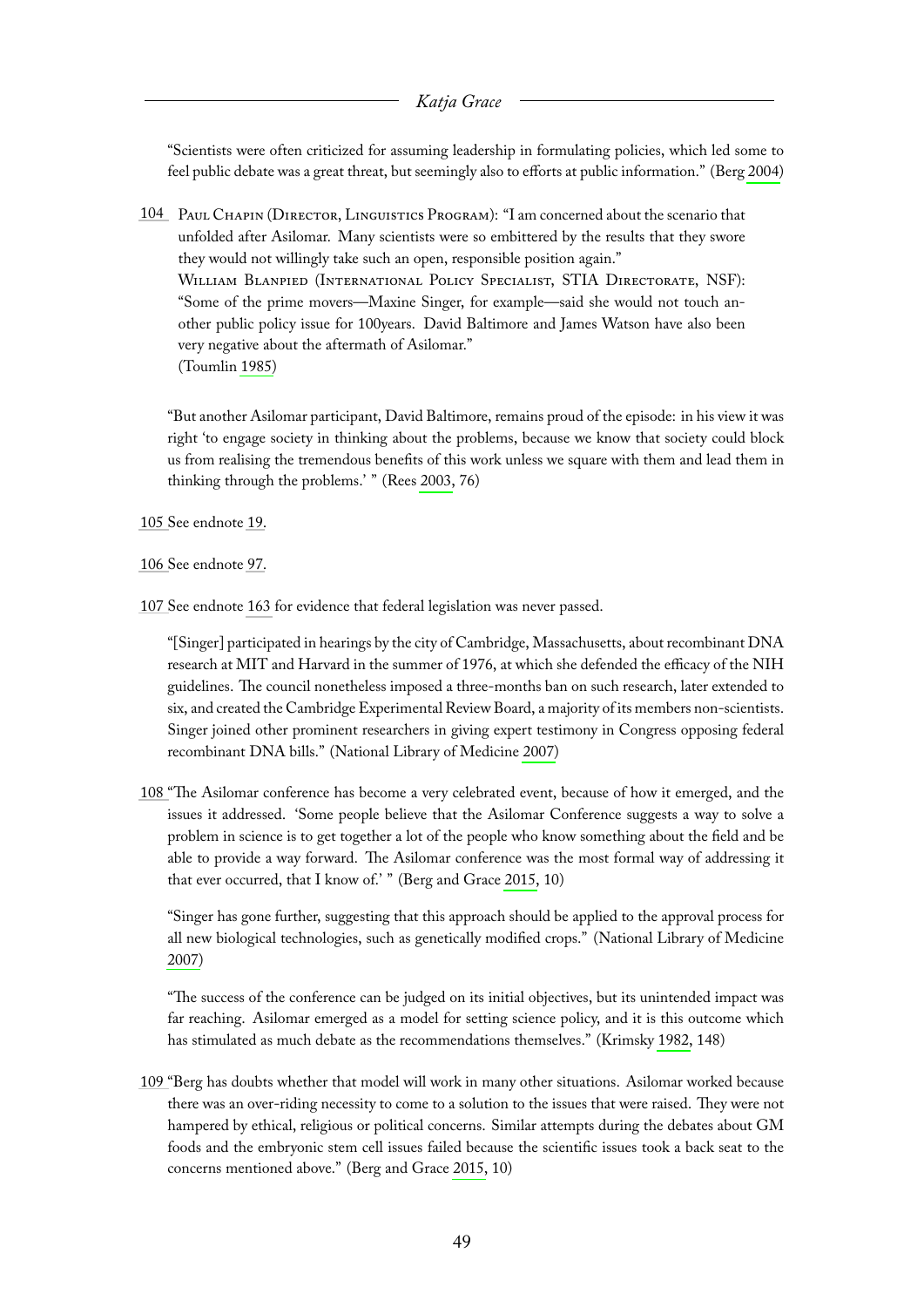"David says that a fundamental reason for the success of the Asilomar conference was that it was limited to questions of a scientific nature; questions that had been discussed and upon which those involved were confident of some expertise. Even on areas where a strong moral case could be made, such as bioweapons, the conference avoided that kind of discussion.

"People have called for a similar conference for questions surrounding such topics as stem cell research, but David says that it would be impossible to take that approach because, looking at stem cell research, the questions that are being asked are based on religious grounds and societal beliefs, not anything within the scientific domain.

"One example that David gives of a topic that might benefit from something like the Asilomar conference is the question of what kinds of research on viruses, the influenza virus in particular, should be published. He says that some research may be too dangerous to publish, because to do so would enable biological warfare capabilities. Though the subject is somewhat outside the realm of science, David says that it's close enough that scientists can and do discuss the question, which is at the moment, in the hands of journal editors." (Baltimore and Grace [2015,](#page-65-2) 3)

<span id="page-50-0"></span>[110 "](#page-20-2). . . a copy of the [Gordon Conference] letter was sent to *Science*, where it was published on 21 September 1973." (Krimsky [1982,](#page-66-0) 76)

"1974 26 July . . . Letter published in *Science* (183:303) by Paul Berg and ten other scientists on the potential biohazards of rDNA molecules." (Krimsky [1982,](#page-66-0) 348)

"It was decided then that the Berg panel should have the full backing and prestige of the NAS behind its recommendation. The panel was given official NAS status and named Committee on Recombinant DNA molecules, Assembly of Life Sciences." (Krimsky [1982,](#page-66-0) 84)

"The final statement of the Committee on Recombinant DNA Molecules of the National Academy of Sciences had four parts. . . . Third, the Berg panel requested that the director of NIH establish an advisory committee to accomplish three things: (a) oversee an experimental program of risk assessment; (b) develop procedures to prevent the spread of recombinant molecules; and (c) develop guidelines. . . . The final recommendation called for an international meeting, for the purpose of exchanging scientific information related to the problems raised in the statement." (Krimsky [1982,](#page-66-0) 87–88)

"On the same day that Paul Berg held a press conference on the moratorium letter (18 July 1974), NIH director Robert S. Stone released a statement that said he would take prompt action in the recommendations of the Berg committee. Very soon after the press conference, Berg, Baltimore, and Leon Jacobs of NIH began a series of discussions on the financial arrangements for running an international conference. . . . When the NIH wrote the contract for the Asilomar Conference, it designated the National Academy of Sciences (NAS) as the recipient. This meant that the NAS was responsible for transmitting a final report to the NIH. It signified that the Organizing Committee was directly responsible to the NAS." (Krimsky [1982,](#page-66-0) 103–105)

- <span id="page-50-1"></span>[111 "](#page-20-3)In spite of widespread consternation among many scientists about the proscriptions, the validity of the concerns, and the manner in which they were announced, the moratorium was universally observed." (Berg and Singer [1995\)](#page-65-1)
- <span id="page-50-2"></span>[112 "](#page-20-4)Berg remembers that Pollack raised the concern that introducing SV40 DNA into bacterium could result in escape of such bacteria and colonization of human beings. '[I] think I reacted negatively to his suggestion. I raised counterarguments, he would make other arguments, and the debate moved back and forth; I remember specifically Pollack saying that he thought the experiment shouldn't be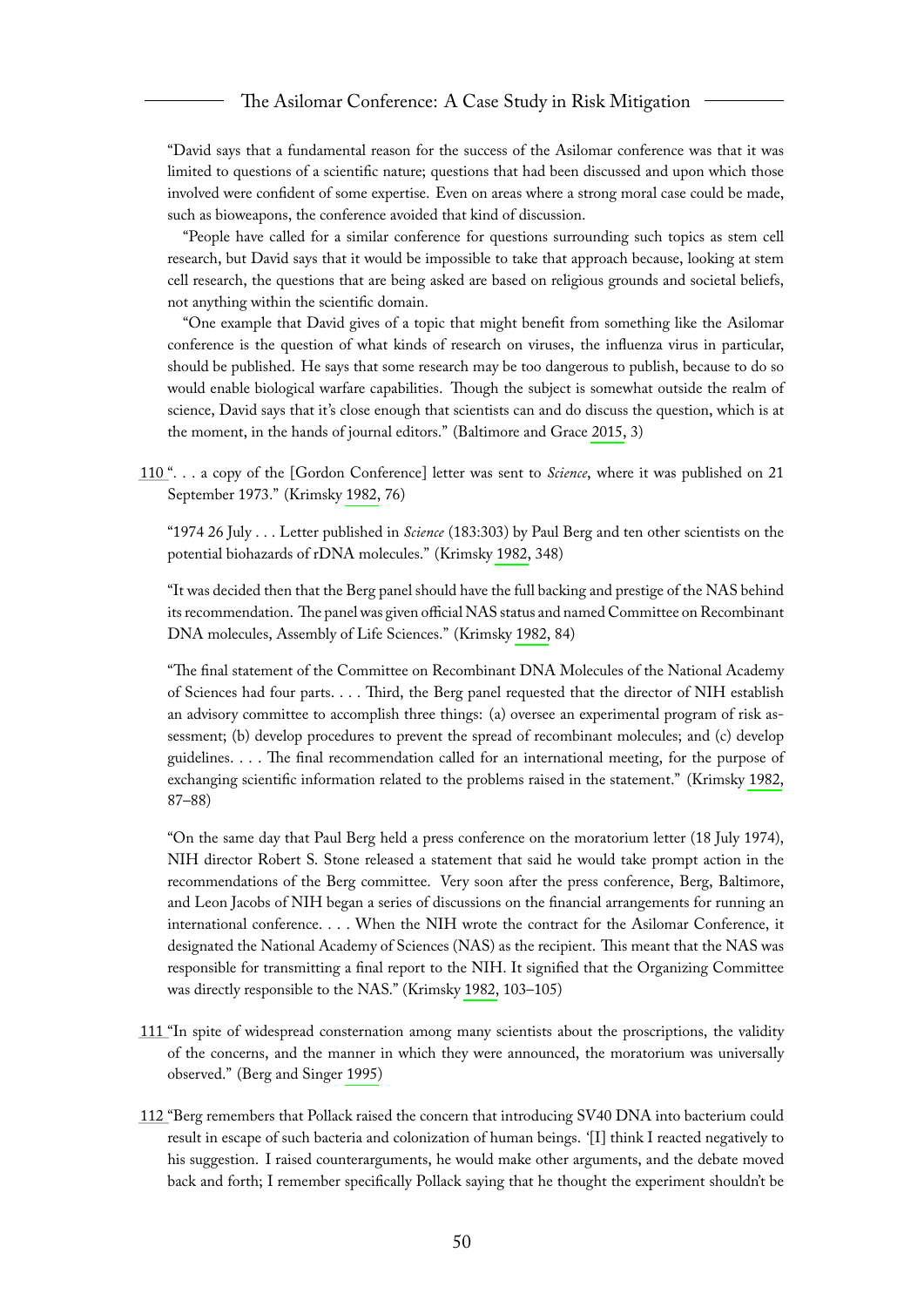done. I recall that I was quite annoyed.' . . . But Pollack pressed him on the matter, and Berg decided to consult with several colleagues; their reaction was generally negative. Even some of those he did not speak to personally, such as Cold Spring Harbor's Jim Watson of double-helix fame, were reported to have been critical. On one of Berg's trips to the east coast [sic], he discussed it with Baltimore.

" '[Paul]  $\dots$  was [being] attacked from many sides  $\dots$  and we talked bout it at some length.  $\dots$ I remember one night [at Cold Spring Harbor] we went out for pizza and we spent the whole night talking. . . . [T]he discussion [by others] had at first shocked Paul, but later he realized the basic validity of the worries. . . . I believe that I advised him not to do the proposed experiment. . . . We felt that the probability of hazard was small, but could not argue that it was zero. That was the beginning of a line of reasoning that has led us to where we are now'

". . . Berg . . . was sufficiently persuaded by the arguments over hazard, and by his own assessment of the possible payoff of the experiment, to postpone the planned studies." (Krimsky [1982,](#page-66-0) 31–32)

- <span id="page-51-0"></span>[113 "](#page-20-5)When the chairmen of the Asilomar working groups were chosen, two of these individuals, Aaron Shatkin and Donald Brown, sent out a net of correspondence to their colleagues in the scientific community. These letters requested information about the possible risks associated with the types of experiments for which the panels in question were responsible." (Krimsky [1982,](#page-66-0) 113)
- <span id="page-51-1"></span>[114 "](#page-20-6)Many people were critical of the guidelines because the guidelines were only imposed on those who had funding from the federal government, and so did not impact the commercial sector. There was a lot of concern whether the industry was going to bypass the constraints, as mild as they were. Berg never worried about industry. As it turned out, industry conformed more so than almost any academic center.

"Berg believes, and thinks many of his colleagues agreed, that the commercial sector would be at great risk if they obviously and openly flaunted the guidelines because their plants and research labs are in amongst communities. Furthermore, it would be to their considerable detriment if their local communities learned that any of their recombinant DNA experiments could be dangerous. Berg speculates that they would have been picketed and closed down if it became known that they had avoided the guidelines. It was much more economically feasible for them to build the most secure facilities that anybody can think of." (Berg and Grace [2015,](#page-65-3) 9)

- <span id="page-51-2"></span>[115 S](#page-21-2)ee endnote [81.](#page-45-1)
- <span id="page-51-3"></span>[116 "](#page-21-3)Therefore, I made the decision not to do the experiment, even though I was quite upset about the whole matter and was thinking to myself, 'Well, here is a really good thesis project that I've gotten started on and these guys are telling me I can't do my project.' On the other hand, coming from a radical-type background, I figured, 'Well, even if it's only a one-in-10<sup>30</sup> chance that there's actually something dangerous that could result, I just don't want to be responsible for that type of danger.' I started thinking in terms of the atomic bomb and similar things. I didn't want to be the person who went ahead and created a monster that killed a million people. Therefore, pretty much by the end of the week, I had decided that I wasn't going to have anything further to do with this project, or for that matter, with anything concerned with recombinant DNA." Janet Mertz (quoted in Krimsky [1982,](#page-66-0) 31)
- <span id="page-51-4"></span>[117 "](#page-21-4)The second argument was based upon the notion that our concerns over risks should reflect our current knowledge and not our ignorance. There were some reasonable expectations about how a tumor virus might behave if placed into a bacterium, but that was not so with unknown DNA segments. Consequently greater caution was warranted for the scenarios for which there was knowledge as compared with those that were more conjectural. " Roblin (quoted in Krimsky [1982,](#page-66-0) 87)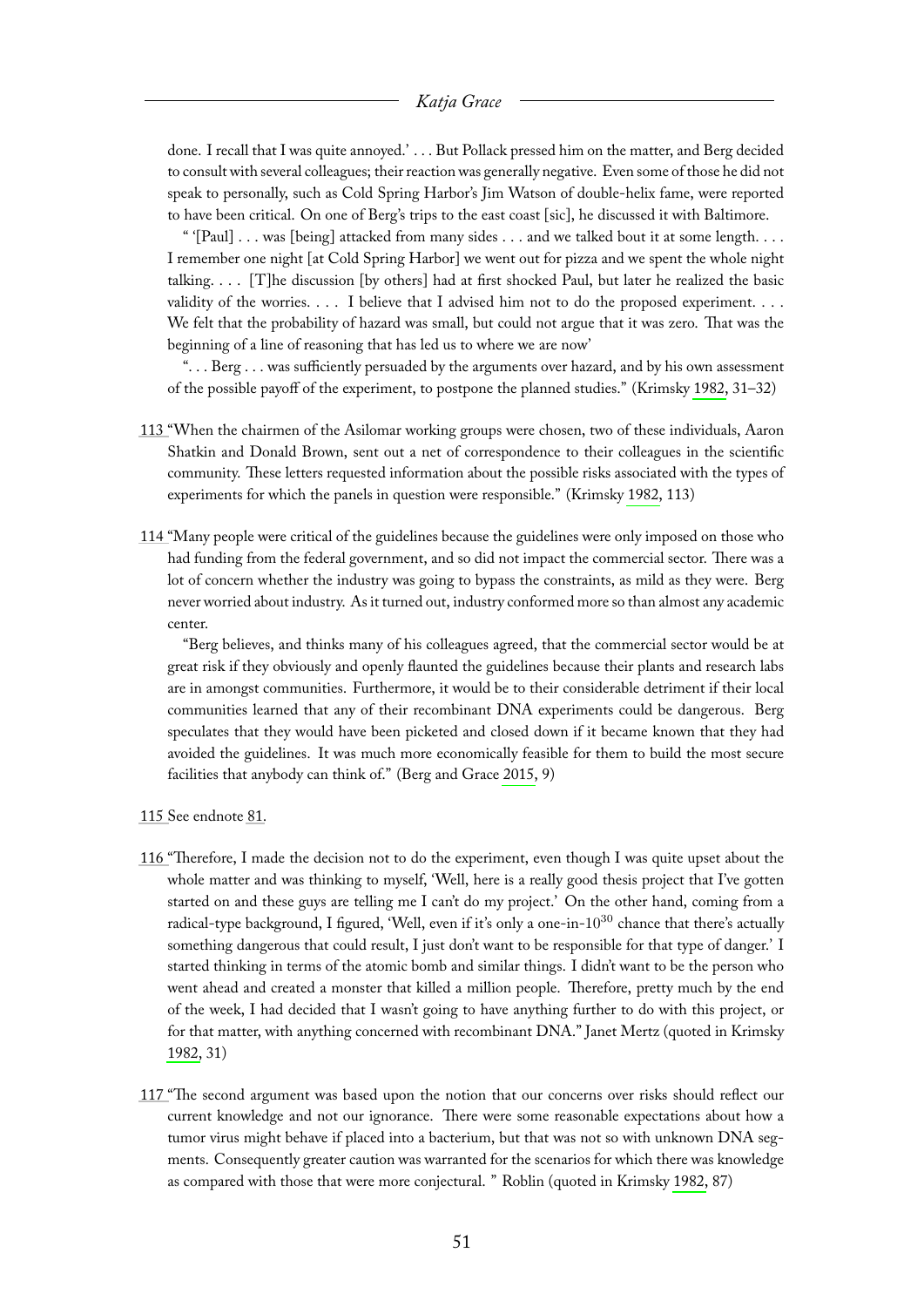<span id="page-52-0"></span>[118 S](#page-21-5)ee endnote [1.](#page-30-1)

<span id="page-52-1"></span>[119 "](#page-21-6)[Charles A] Thomas, a member of the Recombinant DNA Molecule Program Advisory Committee, which proposed the guidelines to NIH, said that 'none of the experiments have been shown to have high risks and the dangers are purely hypothetical.' " (Takeshita [1976\)](#page-67-9)

"The main concerns people had at the time were concrete ones about cancer causing genes being inserted into intestinal bacteria. But there were also many more speculative concerns around extreme scenarios. . . ."

"People could allow their imaginations to wander and say, 'Well, what happens if you would put in a Botulinum toxin gene into *E. coli*? Could you produce large quantities of Botulinum toxin? Could you put genes that confer resistance to normally used antibiotics that might go into *E. coli*, but then escape *E. coli* and inhabit the bacteria that produce serious disease?"

"There were a series of this speculations as to whether these kinds of things might be harmful. 'There was no evidence of any such harm, but when the speculations began to become more and more fanciful, and some of them were, we knew that there were such things as cancer genes.' " (Berg and Grace [2015,](#page-65-3) 5–6)

"The scientific orthodoxy in the rDNA debate looked for evidence that a particular scenario was plausible. It was not sufficient for these decision makers to pose a hypothetical situation illustrating a hazard that did not contradict any evidence. In a sense, these scientists were saying that it is incumbent on those who believe there are risks to show the plausibility of a hypothetical scenario. This is in contrast to the view that scientists bear the responsibility of proving that what they are doing is safe." (Krimsky [1982,](#page-66-0) 87)

". . . since the estimation of potential hazards is conjectural and speculative, the levels of containment required for potentially hazardous organisms should be set high initially, and modified only when there is substantial relevant information to advise such modifications. And finally that the guidelines are to be reviewed at least annually in order to account for new information" (Singer [1977\)](#page-67-4)

"I think we all went in with a state of mind not knowing much about microbiology, infectious diseases and so on. There was a lot of speculation . . . " (Boyer [n.d.\)](#page-65-10)

See also Section [1.3.](#page-8-1)

- <span id="page-52-2"></span>[120 "](#page-21-7). . . at the same time that this debate [about Berg's experiment] was going on, there actually existed a candidate for such an organism [that could carry a tumor virus into the human population], and its 'keeper' was wondering what to do about it. The organism in question was a virus that was a hybrid between the monkey tumor virus SV40 and an agent of acute respiratory disease in young adults and children called adenovirus." (Krimsky [1982,](#page-66-0) 39)
- <span id="page-52-3"></span>[121 S](#page-21-8)ee endnote [60.](#page-39-3)
- <span id="page-52-4"></span>[122 S](#page-21-9)ee Section [3.3.11.](#page-27-3)
- <span id="page-52-5"></span>[123 "](#page-22-3)I was struck by how often scientists willingly acknowledged the risks in others' experiments but not in their own." (Berg [2008\)](#page-65-14)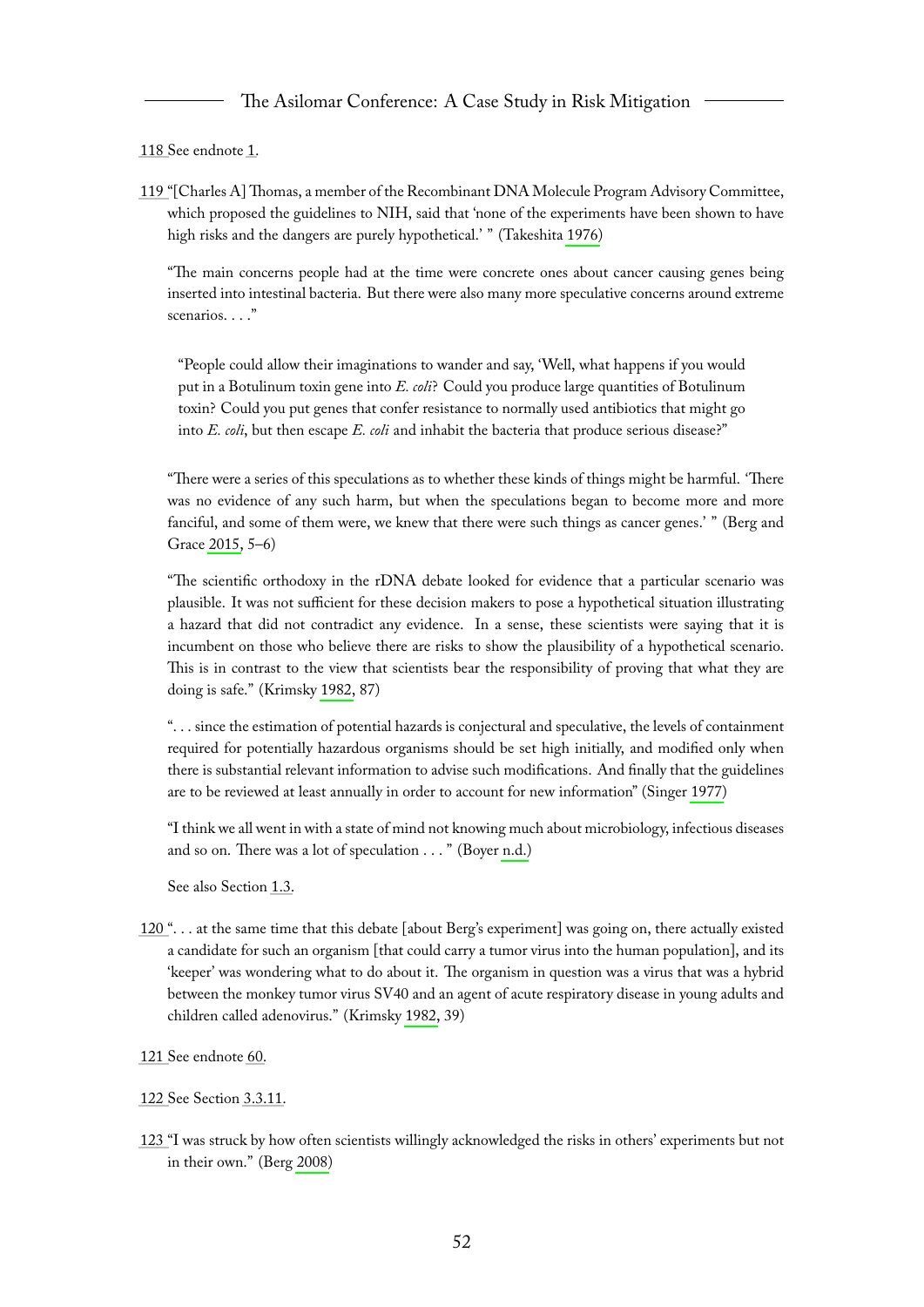"People, I think, were being very self-serving . . . as I'd discovered two years earlier, everybody [would] like to draw a circle around their work and stamp it as pre and unadulterated, and it's what you're doing which is nasty and needs to be proscribed." Paul Berg (quoted in Krimsky [1982,](#page-66-0) 143)

"The operative rule among participants was that while one's own experimental system was safe, there was no reason to assume one's neighbor's was." Watson (quoted in Brante, Fuller, and Lynch [1993\)](#page-66-12)

"In her July 1975 interview with MIT's Oral History Program, [Maxine Singer] expressed the opinion that younger scientists were more likely to raise broader socially oriented questions, with the exception of those individuals who were primarily involved in the research under discussion." (Krimsky [1982,](#page-66-0) 75)

- <span id="page-53-0"></span>[124 "](#page-22-4)[I] could safely, without threatening my own career, say I was worried about the consequence of raising the infectious concentration of a tumor virus gene by a factor of a hundred million. . . . That worried me, and I could afford to be worried about it. . . . I'm trying to make [it] clear, that I see in my own work, and I see in other people's work, that a shade comes over your eyes when the problems affect your own work. I'm just lucky that by being at Cold Spring Harbor I was exposed to all of this kind of technology without having to use it. I think if I were using it, I probably would have found my own rationalization for not worrying about it. But to be constantly right at the edge of where these things are going on, and to know exactly what was going on in a technical sense, and not to need it, gave me a chance to worry about it. I think that, more than any higher ethical development, is what got me in this business of making noises." (Krimsky [1982,](#page-66-0) 30)
- <span id="page-53-1"></span>[125 S](#page-22-5)ee endnote [123.](#page-52-5)
- <span id="page-53-2"></span>[126 "](#page-22-6)One of the factors that prompted concern by top-level scientist related to the ease with which gene transplant could be accomplished. When the technique became available to scientists who did not possess exceptional skill, it began to trouble those who had, up until this time, a virtual monopoly on these procedures." (Krimsky [1982,](#page-66-0) 95)
- <span id="page-53-3"></span>[127 "](#page-23-0)Without some form of voting, how could the assembly reach a conclusion? The answer lies in the special relation the organizing committee had with the NAS. The committee's mandate did not include using the assembly as a legislative body. Its job was to produce some recommendations based upon input from the participants." (Krimsky [1982,](#page-66-0) 143)
- <span id="page-53-4"></span>[128 "](#page-23-1)[W ]e did not expect [our draft] to have a very good reception. . . . [W ]e had this big discussion as to whether we would have a vote, and we decided we wouldn't allow a vote . . . because we thought we would be voted down." (Frickel and Moore [2005,](#page-66-5) 393)
- <span id="page-53-5"></span>[129 "](#page-23-2)We want to get their views on it [the provisional statement] and where their views are acceptable and useful to us, we'll incorporate them." Paul Berg (quoted in Krimsky [1982,](#page-66-0) 144)
- <span id="page-53-6"></span>[130 S](#page-23-3)ee endnote [62.](#page-40-1)
- <span id="page-53-7"></span>[131 "](#page-23-4)Nevertheless, as one observer noted, 'at every point the organizing committee won overwhelmingly with never more than five or six hands raised in opposition'." (Krimsky [1982,](#page-66-0) 145)
- <span id="page-53-8"></span>[132 "](#page-23-5)In the end we voted positively in order to meet the deadline and get out, for a document the composition of which we don't precisely know yet." Ephraim Anderson (quoted in Frickel and Moore [2005,](#page-66-5) 394)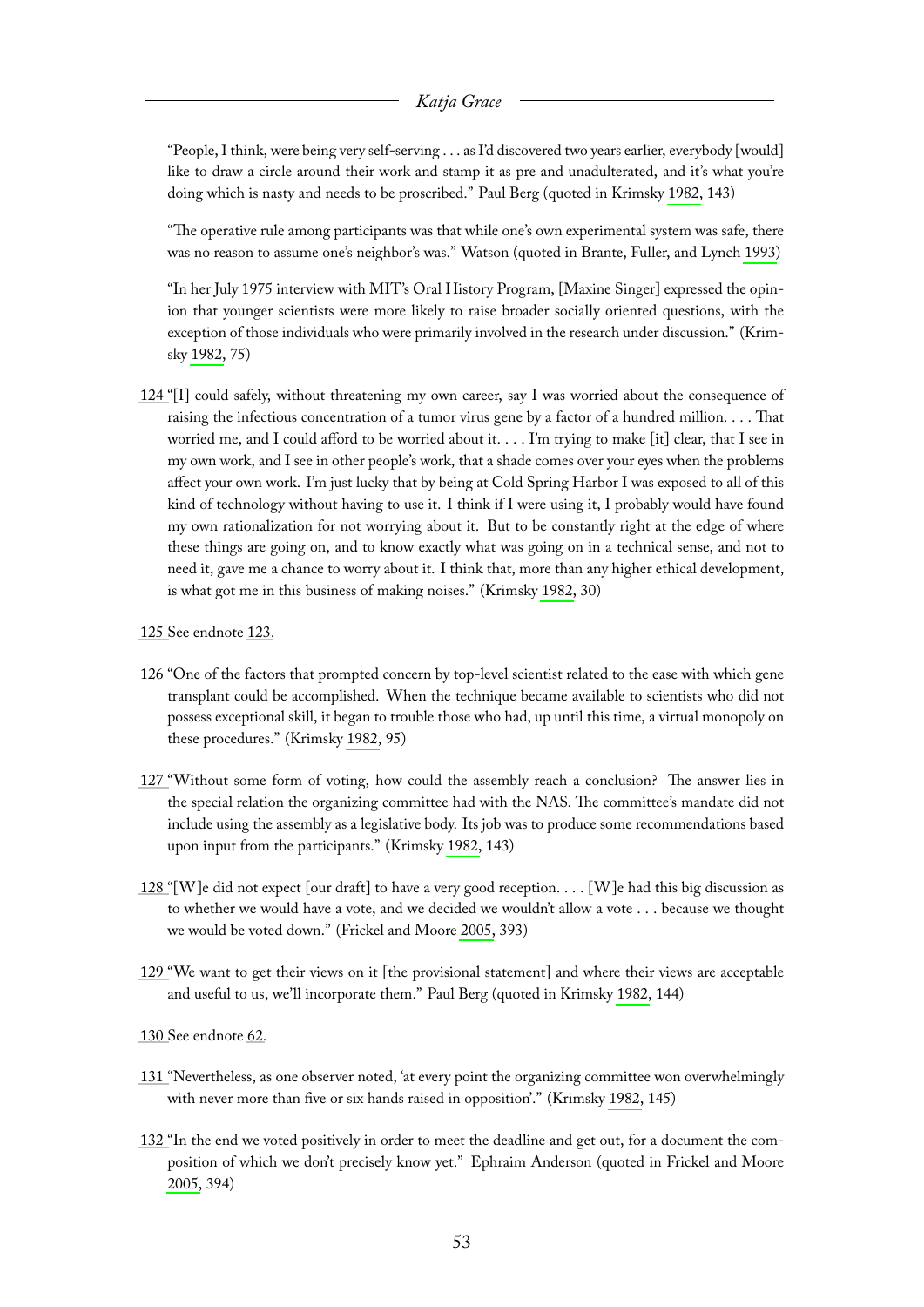"It seemed to me that they had incorrectly summarized the results of the conference and that the final report was different in several significant respects from the actual draft which everyone asked and voted on the last day." Robert Sinsheimer (quoted in Frickel and Moore [2005,](#page-66-5) 394)

"When the Committee drafted proposed guidelines, controversy stirred appreciably. Meeting at Woods Hole, Massachusetts in July of 1975, the Committee essentially overrode a draft prepared by a subcommittee and, it was charged, considerably weakened some recommended safety measures. Led by Harvard Medical School's Richard Goldstein, forty-eight biologists petitioned the NIH, complaining that the Committee's draft lowered 'substantially' the safety standards deemed necessary by the scientific community. . . . Extremely sensitive to the criticism, the Committee reviewed drafts of three proposed guidelines, and from these developed a final proposed set of guidelines. Finally, after public meetings and hearings, the formalized Guidelines were issued on June 23, 1976." (Barkstrom [1985\)](#page-65-13)

<span id="page-54-0"></span>[133 S](#page-23-6)ee [42.](#page-35-6)

<span id="page-54-1"></span>[134 "](#page-23-7)Frequently heard in the 1970s were criticisms of scientists for assuming leadership in formulating policies that were matters of public concern." (Berg [2004\)](#page-65-7)

"There were strong appeals on the part of certain nonscientists, who had been consulted for their views of the social and ethical issues, for broad public input into such discussions. But these voices were heard in vain." (Krimsky [1982,](#page-66-0) 95)

- <span id="page-54-2"></span>[135 "](#page-23-8)In the matter of selection of participants, the meeting was subsequently criticized for drawing its scientific expertise from too few fields. Most participants were from disciplines that would draw benefits from the new research program. There was little representation from the health sciences and no participants representing environmental interests. An alternative way to convene a conference of this nature might have included: contacting the professional associations that had the expertise in a relevant area (infectious disease, medical microbiology, immunology) for nominations of participants; an open request for papers on the potential risks of using certain hosts in the cloning experiments; contacting environmental organizations for their expertise in problems of monitoring agents that are disseminated in the environment, soliciting participation from agencies and organizations concerned about occupational health. . . . However opening up the process in this way posed the risk of losing control of the issues. This concern was preeminent among the Asilomar organizers." (Krimsky [1982,](#page-66-0) 151–152)
- <span id="page-54-3"></span>[136 "](#page-23-9). . . Richard Novick, chairman of the Plasmid Working Group, explained his interest in having scientists who were (i) involved in the basic foundations of the field and (ii) were also concerned about the consequences of rDNA molecules." (Krimsky [1982,](#page-66-0) 110)
- <span id="page-54-4"></span>[137 "](#page-23-10)Another aspect of the conference that Berg credits with helping its success was inclusion of the media. More than ten percent of participants (around 15 people) were from the media. This was a deliberate choice on the part of the organizers. . . .

"A third important factor was inviting a number of other non-scientists. These included ethicists and lawyers. They informed the conference about the consequences if in fact the public was exposed to any risks. They were 'very, very effective' ". (Berg and Grace [2015,](#page-65-3) 8)

<span id="page-54-5"></span>[138 S](#page-24-2)ee endnote [98.](#page-48-0)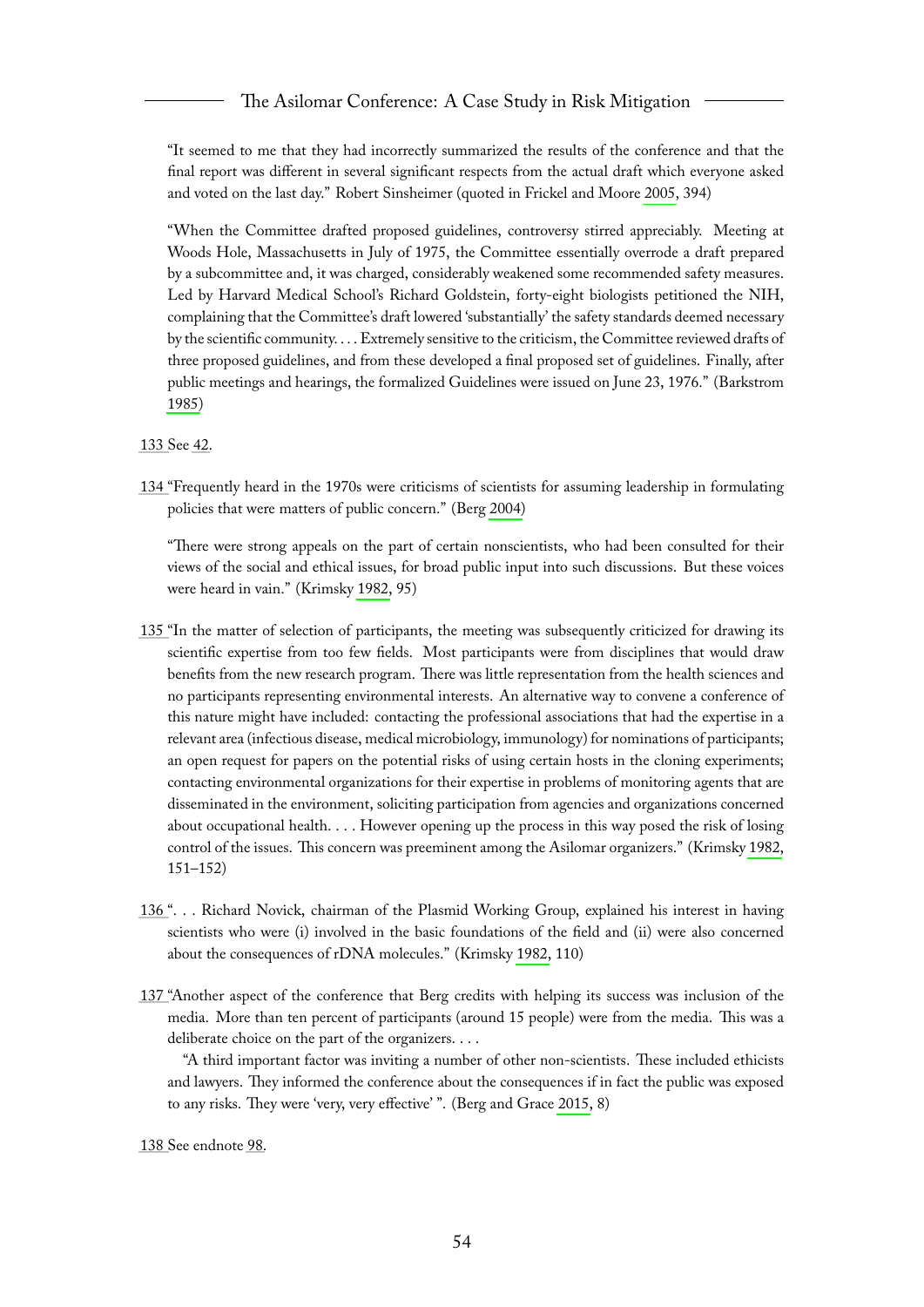<span id="page-55-0"></span>[139 "](#page-24-3)On the possible diseases created by recombinant DNA, Watson wrote in March 1979: 'I would not spend a penny trying to see if they exist' (Watson 1979:113). Watson's position is that we must go ahead until we experience serious disadvantages. We must take the risk of even a catastrophe that might be hidden in recombinant DNA technology. According to him that is how learning works: until a tiger devours you, you don't know that the jungle is dangerous." Watson (quoted in Brante, Fuller, and Lynch [1993,](#page-66-12) 260)

"I am personally fearful that one day an experiment in this area is going to produce unexpected and unfortunate results. . . . On the other hand, I would hate to see a world in which there was an enforced prohibition against such experiments. Basically this leads me to a pessimistic outlook for the future . . . " Galston (quoted in Krimsky [1982,](#page-66-0) 116–117)

"The scientific orthodoxy in the rDNA debate looked for evidence that a particular scenario was plausible. It was not sufficient for these decision makers to pose a hypothetical situation illustrating a hazard that did not contradict any evidence. In a sense, these scientists were saying that it is incumbent on those who believe there are risks to show the plausibility of a hypothetical scenario. This is in contrast to the view that scientists bear the responsibility of proving that what they are doing is safe." (Krimsky [1982,](#page-66-0) 87)

"Older scientists [at the Gordon Conference discussions], although somewhat mixed in their reactions, according to Singer, were concerned about the possibility of restricting scientific research." (Krimsky [1982,](#page-66-0) 75)

<span id="page-55-1"></span>[140 E](#page-24-4).g., "We must keep reminding ourselves and others that no one has demonstrated, on the basis of fact, that any hazard is indeed posed by this research." (Hogness [1977\)](#page-66-10)

"Later in 1973, in a draft of the Discussion section of their paper on frog ribosomal DNA . . . Cohen and Boyer . . . added this cautionary sentence: 'However the implications and potential biohazards of experiments exploring this research should be carefully considered, since the biological role of molecular chimeras containing both prokaryotic and eukaryotic genes is unknown.'

"Calling this 'ridiculous, . . . a vague ominous warning,' a reviewer of the manuscript pointed out that the authors had no information to offer about potential dangers, and urged removing the sentence. The authors did so . . . "(Bourne [2011,](#page-65-6) 96)

"The second argument was based upon the notion that our concerns over risks should reflect our current knowledge and not our ignorance. There were some reasonable expectations about how a tumor virus might behave if placed into a bacterium, but that was not so with unknown DNA segments. Consequently greater caution was warranted for the scenarios for which there was knowledge as compared with those that were more conjectural." Roblin (quoted in Krimsky [1982,](#page-66-0) 87)

<span id="page-55-2"></span>[141 S](#page-24-5)ee endnote [96.](#page-47-1)

<span id="page-55-3"></span>[142 "](#page-24-6)Some of the most intense opposition to the consensus statement came from members of the plasmid panel. Stanly Falkow recalled the events in an interview with a member of the Oral History Program at MIT. He felt that, for the most part, the plasmid panel was ignored by members of the Organizing Committee when the provisional statement was drafted. . . . 'even though we had gone to great extremes, it seemed that the most stringent prohibitions were being put on the people who worked with microorganisms. So we . . . felt that we had done a lot of work, and they had overlooked a lot of what we had done, and we were very angry about that.' . . . After Asilomar, Falkow revised the plasmid section in the provisional statement. It was passed around the members of the Plasmid Working Group, and finally sent to Berg for insertion in the final version of the report. Novick had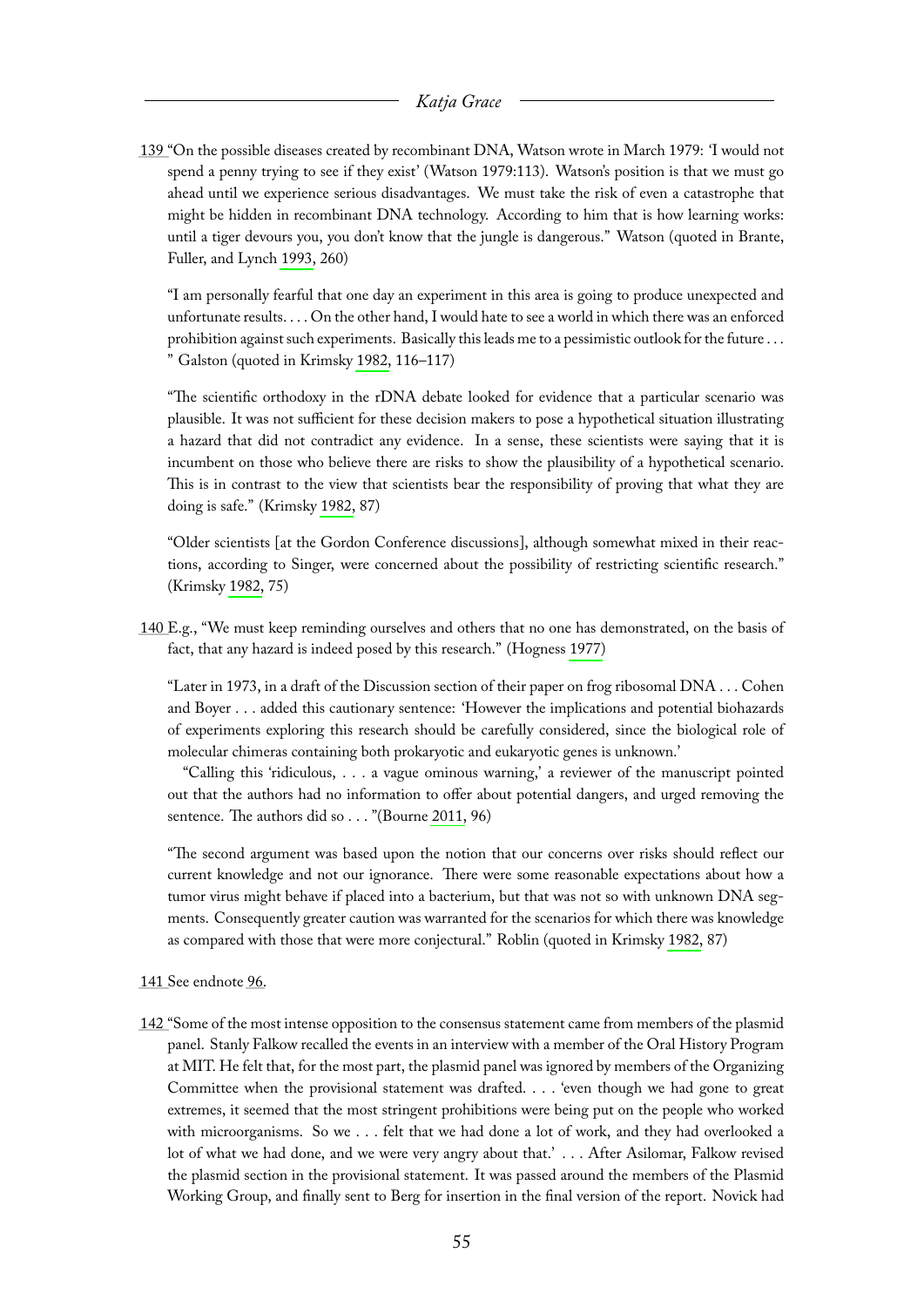pressed to have the plasmid report published in its entirety because he felt the summary of it that appeared in the provisional statement did not do justice to its scientific findings. The Organizing Committee rejected that proposal. They were concerned that publishing it might give the impression it was a minority report. This has special significance in view of Baltimore's early remark: If the scientists cannot reach consensus, the issue will be taken out of their hands." (Krimsky [1982,](#page-66-0) 147)

- <span id="page-56-0"></span>[143 "](#page-24-7)Baltimore puts that decision into perspective. 'But we felt, strategically, that the recommendations about the type one and the type two experiments were obvious enough that people would accept them without a . . . lot of deep thinking. Whereas the arguments about these other types,which have now become known as type three experiments, . . . were more convoluted, that the types of information talked about were vaguer, that we would have much more difficulty getting the statement accepted if we went strong on those than if we went weak on those.' " (Krimsky [1982,](#page-66-0) 86)
- <span id="page-56-1"></span>[144 "](#page-24-8)In a very early episode, Andrew Lewis had a potentially dangerous hybrid organism which he hesitated to share with other labs, as was the usual custom. According to Krimsky, 'after Lewis's presentation [at a workshop they were attending], a remarkable scene took place. Watson, whom Lewis did not at first recognize, confronted him during the coffee break with the claim that Lewis had no right to talk about the hybrids if he was not also willing to send them to Cold Spring Harbor. Watson then accused Lewis of conspiring with Lewis's former boss, Huebner, to keep the agents at NIH. . . . Watson then threatened to force release of the virus by one of three mechanisms: (1) He would personally write to the director of the NIH to say there was a conspiracy to keep valuable agents from the scientific community. (2) He would write a letter to *Science* telling them, Lewis later reported "what kind of guy I was, and that I was sitting on these agents and had no right to be doing this when other people were interested in working with them." (3) He would write to congress saying that "public money was being spent to develop reagents not being made available to other people." ' " (Krimsky [1982,](#page-66-0) 44)
- <span id="page-56-2"></span>[145 "](#page-24-9)Everybody was worried about a cover-up, you see the Watergate's echoes were so strong. Very few Europeans understood that, but they were so strong, the idea of self-service and cover-up were what is, you know, what are the scientists trying to conceal, sort of thing. So I think that that was, I remember the very first day, all the Press were there, and there was a motion that there was an official tape-recording, and there was a motion that people might wish to speak of free accord. And so they agreed they would switch off the tape, the official tape, if everything, so the question is, would the Press have to switch off their tapes as well. And there was a vote on this and I was the only one who voted for the Press switching off the tape." (Brenner [n.d.\)](#page-66-13)
- <span id="page-56-3"></span>[146 "](#page-24-10)Scientists were often criticized for assuming leadership in formulating policies, which led some to feel public debate was a great threat, but seemingly also to efforts at public information." (Berg [2004\)](#page-65-7)
- <span id="page-56-4"></span>[147 "](#page-25-3)The regulatory framework put in place at the Asilomar conference was mandatory for recipients of NIH funding, and voluntary for industry. Everyone in the industry obeyed every RAC recommendation. The framework prevented people from running ahead, and influenced decades of recombinant DNA research.

"The thing that safeguarded against deviance from the path set out by the RAC was that the funding agencies took it seriously; even some non-governmental sources insisted on their benefactors following RAC advice. This meant that the whole population of biological researchers almost had to adhere to that advice.

"The funding agencies got on board because the federal government and in particular, the National Institute of Health (NIH) was behind the RAC process. At the time, upward of 90% of the money that went into research was provided by the NIH, so it had significant leverage. The American Can-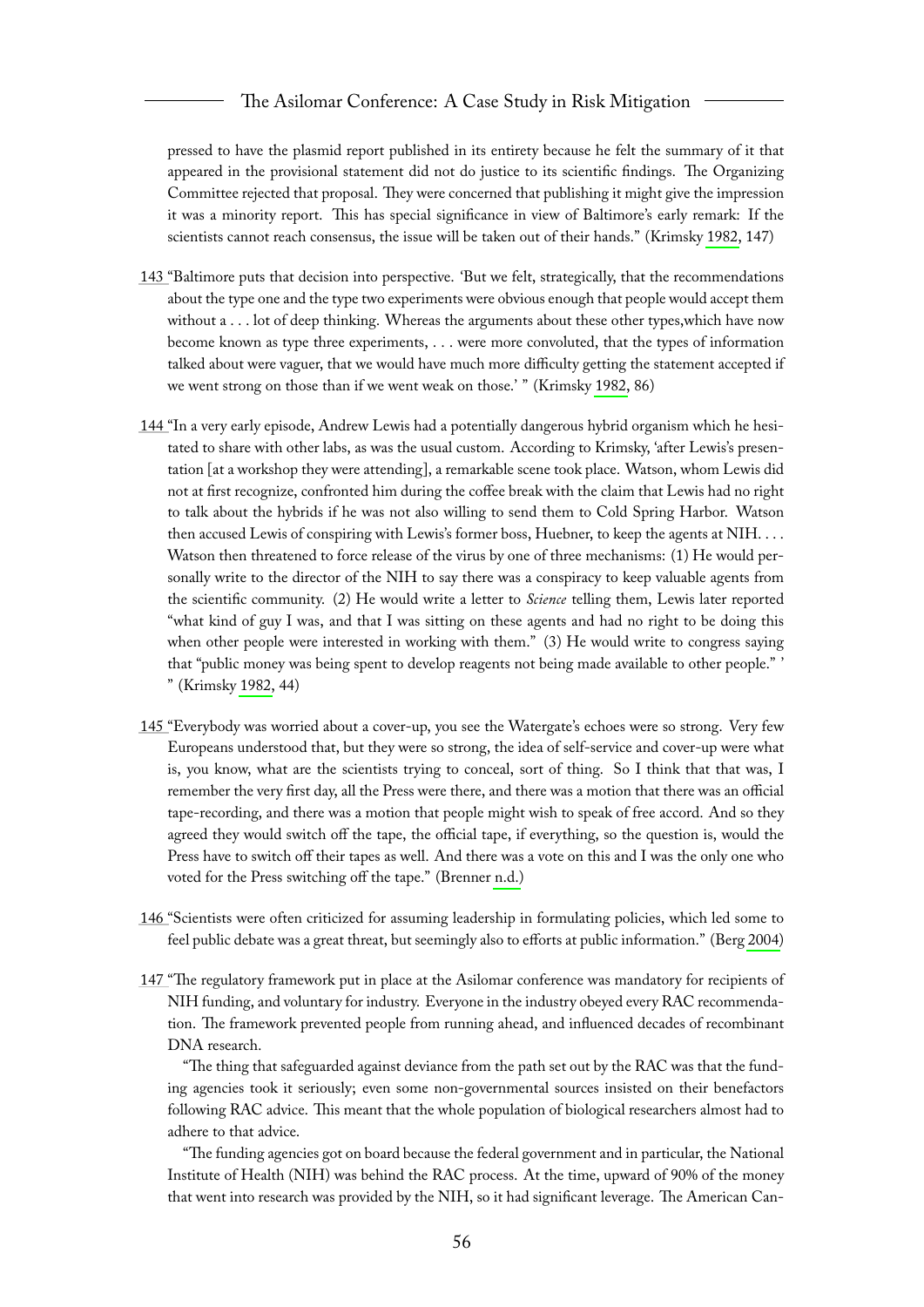cer Society and Howard Hughes Medical Institute were private funders who agreed to follow the directive of the NIH on adhering to the regulations. Even private companies then felt a tremendous pressure to adhere, both under threat of bad publicity and in acknowledgement of the expertise of those who were issuing the advice." (Baltimore and Grace [2015,](#page-65-2) 2)

<span id="page-57-0"></span>[148 S](#page-25-4)ee endnote [108.](#page-49-4)

- <span id="page-57-1"></span>[149 "](#page-25-5)Another aspect of the conference that Berg credits with helping its success was inclusion of the media. More than ten percent of participants (around 15 people) were from the media. This was a deliberate choice on the part of the organizers. They understood that this was a big issue. It had been raised and hyped in the media already. So it was important that this not be "a secretive meeting of scientists, coming out with some conclusion that everybody had to live with". The media attendees were full participants; they could ask questions and make comments, and were indistinguishable from the scientists in terms of being part of the formal discussions and the bull sessions in the evenings. The only constraint on the media participants was that they not try to publish anything during the conference. They were free to publish anything right after it. Everybody subscribed to that. The members of the media produced some excellent articles and some books." (Berg and Grace [2015,](#page-65-3) 8)
- <span id="page-57-2"></span>[150 S](#page-26-5)ee endnote [108.](#page-49-4)
- <span id="page-57-3"></span>[151 "](#page-26-6). . . we made some decisions that were smart in retrospect. for instance one of the things we did not do, and did not include in any way was the ethics, we didn't talk about genetic testing, we didn't talk about . . . we talked about real experiments, and what the impact of those experiments would be in the field, so agriculture, nitrogen fixation you know people had all kinds of ideas of what we called the low hanging fruit." (iBio Magazine [2011\)](#page-66-3)
- <span id="page-57-4"></span>[152 "](#page-26-7)As a policy-making model for the rDNA debate, Asilomar was severely limited in the following ways: . . . boundaries of discourse. . . . The Organizing Committee had placed specific boundaries on the types of issues it would review. Problems associated with willful misuse of the new technology, the role of rDNA in genetic engineering of humans, and the commercial applications and misapplications were bracketed from the discussions. Thus, the international scientific assembly could, at best, provide one set of the inputs into the policy. While the biohazards were an important input, they did not fully represent the problem." (Krimsky [1982,](#page-66-0) 151–52)
- <span id="page-57-5"></span>[153 S](#page-26-8)ee endnote [108.](#page-49-4)
- <span id="page-57-6"></span>[154 "](#page-26-9)An example of this kind of conference failing can be seen in embryonic stem cell research. There the debate could not bypass a religious and ethical one. It is not about whether the science is dangerous (it is not). There were several conferences to discuss these issues but it was impossible to get consensus on anything. People spoke past each other; conversations about when life begins, or what it is, prevented any meaningful exchanges." (Berg and Grace [2015,](#page-65-3) 11)
- <span id="page-57-7"></span>[155 "](#page-26-10)One example that David gives of a topic that might benefit from something like the Asilomar conference is the question of what kinds of research on viruses, the influenza virus in particular, should be published. He says that some research may be too dangerous to publish, because to do so would enable biological warfare capabilities. Though the subject is somewhat outside the realm of science, David says that it's close enough that scientists can and do discuss the question, which is at the moment, in the hands of journal editors." (Baltimore and Grace [2015,](#page-65-2) 3)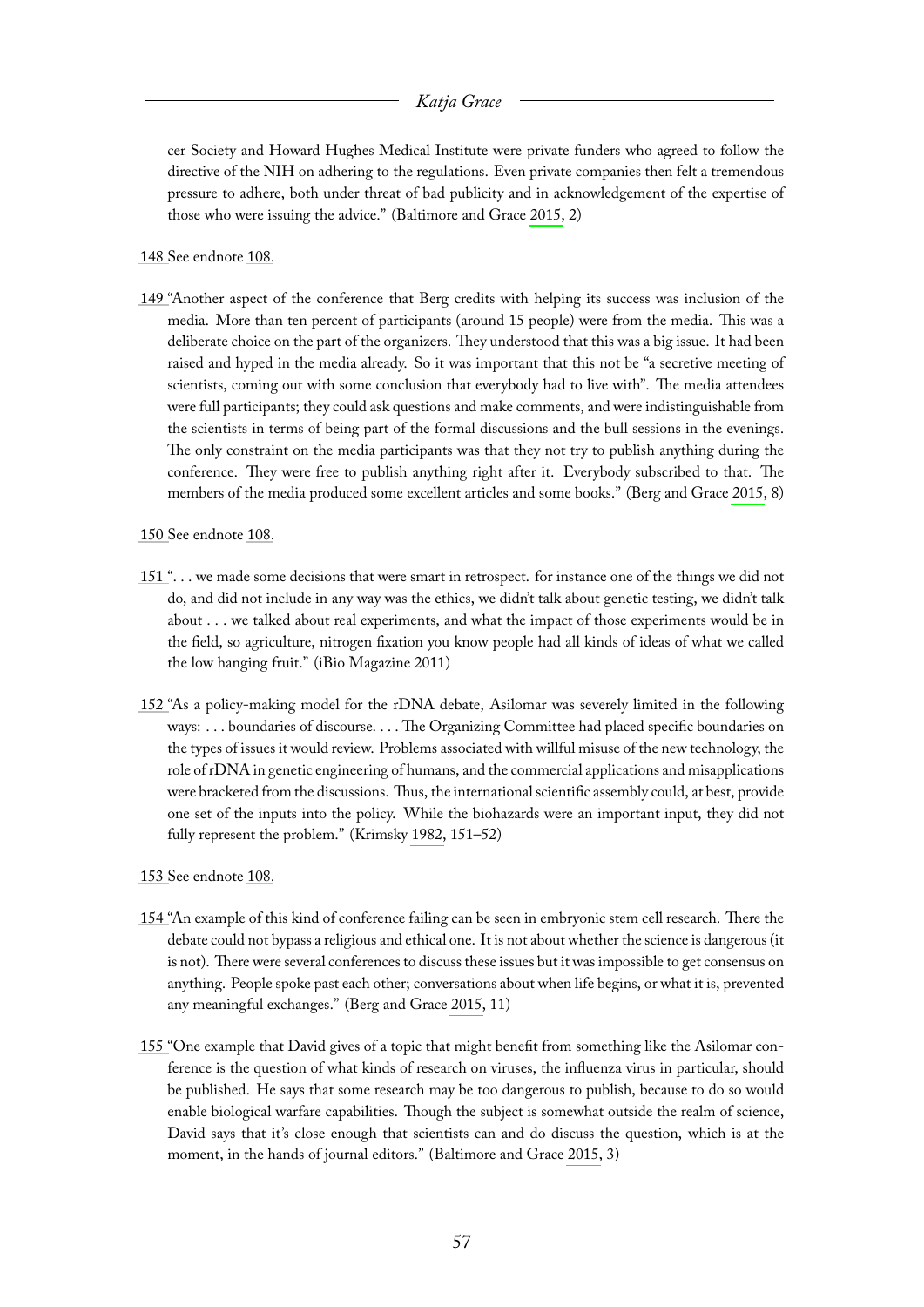<span id="page-58-0"></span>[156 "](#page-26-11)We organized it very well so that the meeting was not all talking about risk, it was talking about science. And that was probably a saving grace, why the meeting succeeded because people came prepared to talk about scientific experiments and they were balanced by discussion. There's a lot of interesting science that came out of the Asilomar meeting. One was the safe bug—the engineered microbe which could not escape from the lab. . . . The crippled hosts. . . . so that was Sydney Brenner's idea. . . . He brought that to the meeting and I think that was what turned people around a lot because suddenly we could now answer that question that we could devise the experiments in some way that would markedly lessen the likelihood of escape. So this organism wouldn't be able to live outside the lab. So there were a number . . . right in that meeting, you could see science taking over, people thinking oh we can do this . . . " (iBio Magazine [2011\)](#page-66-3)

"The meeting was designed to keep everybody engaged. There was a danger of scientists becoming bored by discussion only of risks. So they talked about the science itself, and at the same time talking about the possible risks associated with that particular kind of approach."

"I think, if we'd gone and tried to have a meeting just to deal with risks, many people would not have come and they might not have stayed and they would have been completely bored. Which is the general nature of the scientific community. On the other hand, they were confronted with, 'Here's a technology that has enormous potential. If I want to do it, I have to think about whether there is any risk associated with that experiment.' It was possible to have a discussion interwoven between the benefits and the potential risks." (Berg and Grace [2015,](#page-65-3) 7)

- <span id="page-58-1"></span>[157 "](#page-26-12)Roger Dworkin reached Asilomar much on his own initiative. When he got wind of the conference, he contacted Paul Berg directly, requesting an invitation to speak." (Krimsky [1982,](#page-66-0) 141)
- <span id="page-58-2"></span>[158 "](#page-26-13)Dworkin's talk took a very practical turn in comparison to the other lawyers. Foremost on his agenda was an examination of liability." (Krimsky [1982,](#page-66-0) 141)
- <span id="page-58-3"></span>[159 "](#page-26-14)The turning point of the meeting frankly was the last night, when the lawyers had their session, and the ethicists . . . the lawyers pointed out the legal problems. and challenged Jim Watson with the idea—because he had now turned, and he was totally opposed to any kind of regulation, whereas he had been a signer of the original letter—they said, people could close down cold springs harbor if there's any danger or anything that happens, and then people's own personal risks were beginning to play on. And eventually I think everybody said 'we cannot walk out of here tomorrow morning saying we don't have any advice'." (iBio Magazine [2011\)](#page-66-3)

How did the talks given by the legal experts affect the scientists at Asilomar? The evidence (from oral interviews of Asilomar participants, questions raised during the discussion period, and from the written account of those who attended) suggest that the social issue of greatest concern to the scientists was their personal liability emphasized in Roger Dworkin's talk. Dworkin's account of the reaction to his talk is found in his post-Asilomar recollections. "What a legal audience would have regarded as commonplace, elementary, and obvious, struck the distinguished scientists as novel, shocking and frightening. Calling the researcher's attention to their potential liability induced a fear in them akin to a layperson's fear of virulent bugs crawling out of a laboratory."

Another participant at Asilomar, Robert Sinsheimer, also felt that the scientists responded to the lawyers strictly from their concern about suits and not because of any moral response to issues raised. Sinsheimer was disturbed about this lack of ethical fiber among the scientists: "If somebody gets cancer because you've done . . . [an experiment,] the point isn't that you're going to pay them a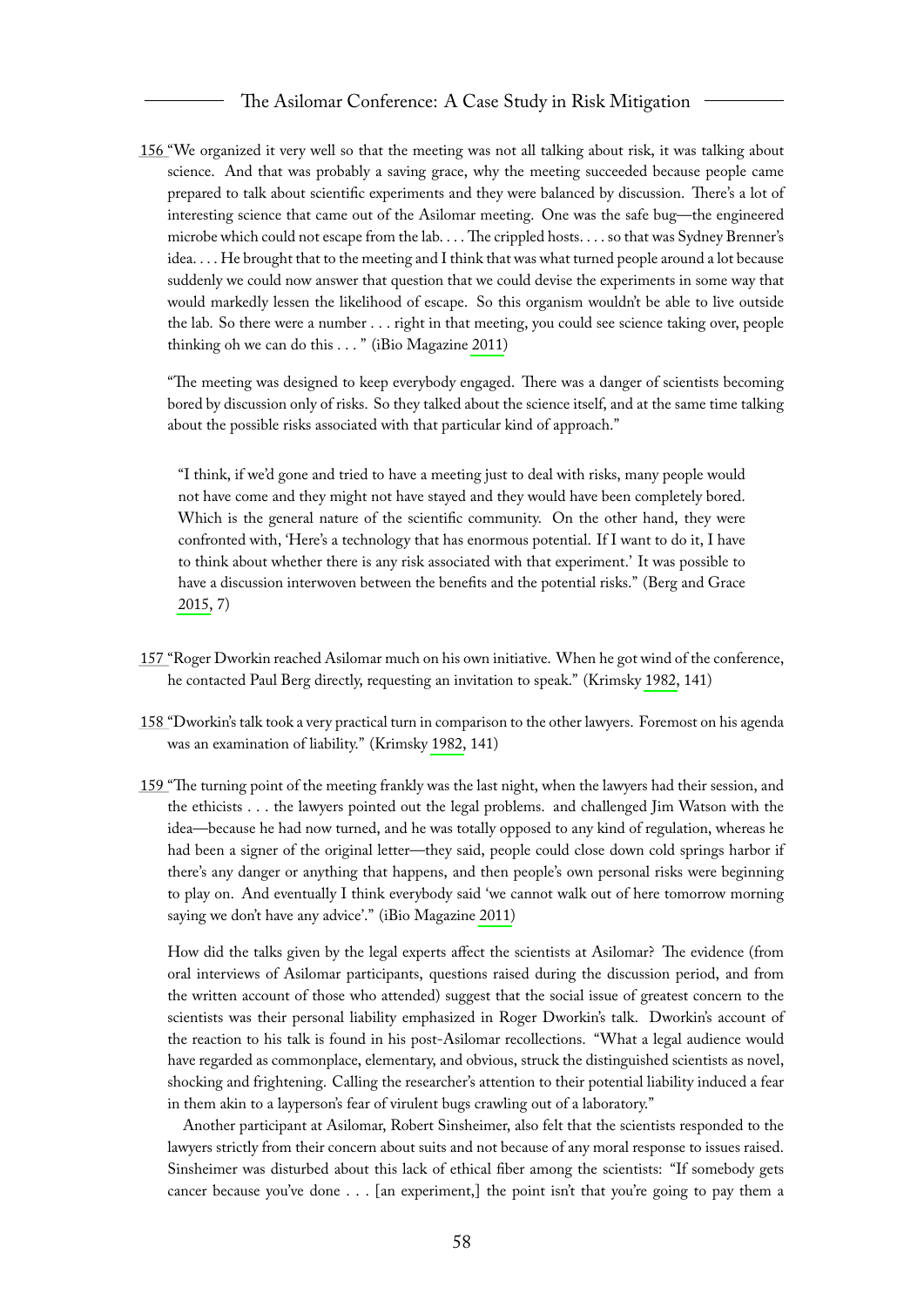million dollars to recompense them for it. And yet that kind of attitude was expressed."

As a consequence of Dworkin's presentation, scientists began to understand that their laboratories could fall under the jurisdiction of the Secretary of Labor. The Secretary has the responsibility of implementing the Occupational Safety and Health Act (OSHA). John Lear gives an account of the interrogative period after Dworkin's paper:

"The question-and-answer session that followed Dworkin's talk left no doubt that he made the deepest impression of the evening. The vision he had conjured up of inspectors from the U.S. Department of Labor swooping down on research laboratories without warning and slapping fines or jail sentences on slovenly experimenters was too much to contemplate with serenity, so alien was it to the permissive regulations of the NIH, which are promulgated at least as much by the researchers themselves as by the officials who are ultimately responsible.

"Richard Roblin recalled that many scientists in the room listened attentively when the OSHA laws were discussed. Roblin observed that there was little awareness among scientists that the secretary of labor and not the secretary of HEW was responsible for the safety of the workplace. As a consequence of this session, some scientists were willing to proceed more cautiously with their work and accept a modicum of regulation. Moreover, they preferred that any oversight came from their benefactor, NIH, and not from 'alien' sectors of government." (Krimsky [1982,](#page-66-0) 141–142)

"A third important factor was inviting a number of other non-scientists. These included ethicists and lawyers. They informed the conference about the consequences if in fact the public was exposed to any risks. They were 'very, very effective'. They warned that you could not walk away saying nothing could be done, because you would be making yourself legally and financially vulnerable should anything happen. 'A number of the scientists, when confronted with some of those consequences, blanched.'

"That was the last evening of the meeting and Berg feels these presentations changed the discussion and the outcome of the meeting quite dramatically. 'People who had said, "Oh, it's not a big deal. We'll just go on"—These ethicists and lawyers put the fear of God [in them], and put everybody who were there at risk. Generally, there was a very strong feeling toward the end of the scientific and discussion meeting, that we could not avoid making a recommendation. We couldn't just say, "We don't know and let's do what we want." ' " (Berg and Grace [2015,](#page-65-3) 8)

<span id="page-59-0"></span>[160 S](#page-26-15)ee endnote [97.](#page-47-2)

- <span id="page-59-1"></span>[161 "](#page-26-16)Restrictive national legislation was avoided, and in the long run, scientists benefitted from their forthrightness and prudent actions in the face of uncertainty." (Berg and Singer [1995\)](#page-65-1)
- <span id="page-59-2"></span>[162 "](#page-26-17)A few corporate people participated in the Asilomar conference. For instance Eli Lilly was represented, because they were the major producers of insulin, so the prospects of being able to make insulin through recombinant DNA was important for them." (Berg and Grace [2015,](#page-65-3) 9)
- <span id="page-59-3"></span>[163](#page-26-18) LARRY GOLDSTEIN: "So when did the Congress get into the act? When did the politicians decide that this was something they should worry about?"

Paul Berg: "Okay, so, the Asilomar meeting was held in February of 1975. The rest of that year there were small groups that were meeting to devise the guidelines. The guidelines came out in the summer of '76. And that ruled the day. And then sniping occurred. And the sniping occurred from different people who said, "well, these guidelines are not rigorous enough," or, "we don't trust the scientists or abide by them." Congress began to respond to these little barbs and they set on a course that they were actually going to prohibit recombinant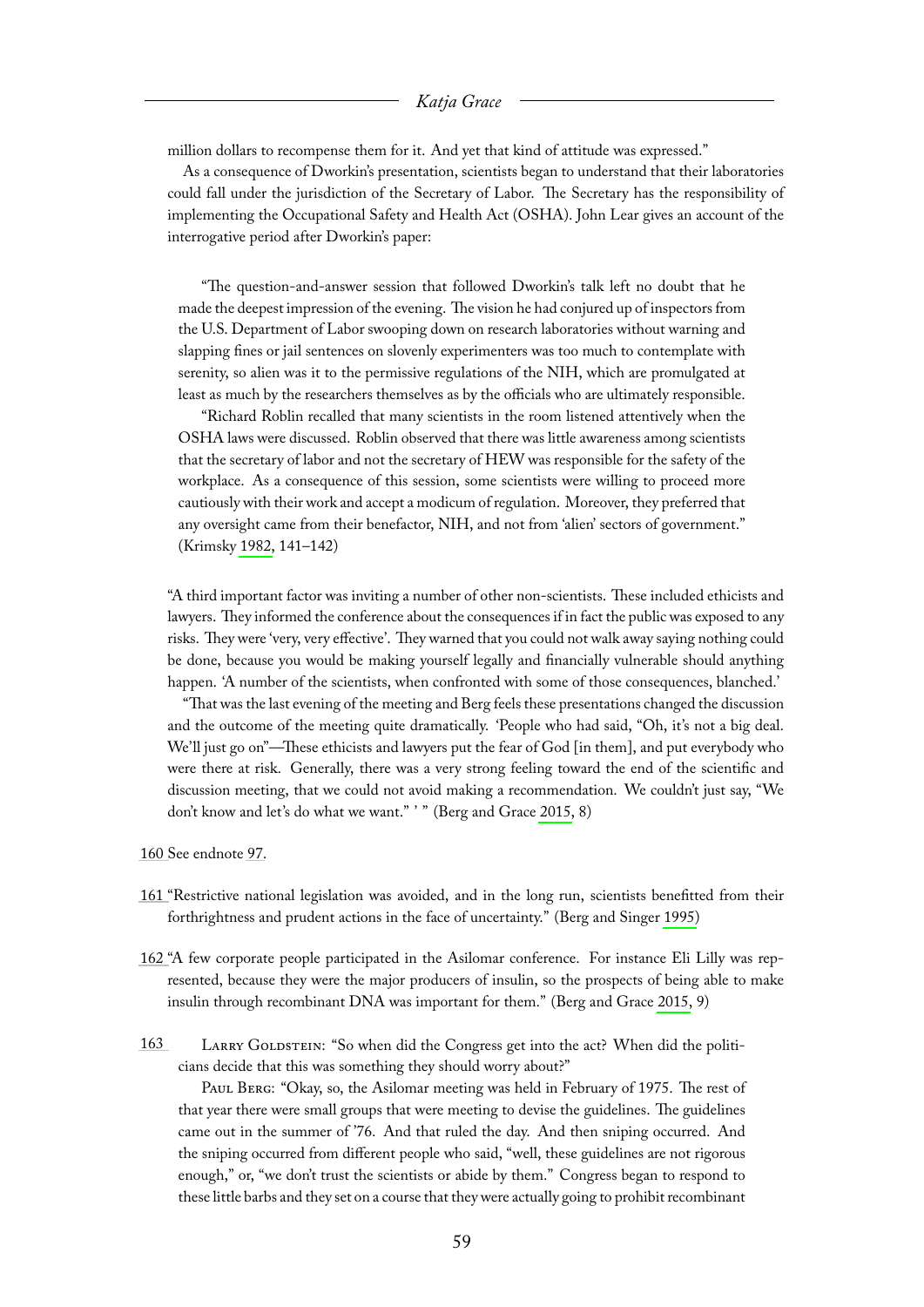DNA research in the country. And I remember spending a lot of time in Congress and I can remember vividly one Senator from Arkansas who is normally a liberal and was a pretty good guy getting up and saying on the floor of the Senate, "I never got through high school chemistry, and I don't profess to understand any of this science, but I believe this is the most dangerous work ever undertaken in this country, and I would recommend prohibiting it." There were a lot of people who shared that view, and I am cynical enough to now realize that what changed the whole picture and obliterated the concerns was the founding of Genentech and the first phase stock issue."

LARRY GOLDSTEIN: "Ahh, money."

Paul Berg: "Money. Suddenly it became clear that this was going to be a commercial entity and important, and to put any prohibitions on it was like shooting yourself in the foot. And the whole thing disappeared."

LARRY GOLDSTEIN: "So the promise of making insulin for kids was not the winning message, you think?"

PAUL BERG: "It was a message, but when you actually saw something happen that was the, I believe, that was thing that actually was the switch. And the atmosphere changed completely as soon as it became a couple of companies starting up to take advantage of this technology to do this that and the other thing."

LARRY GOLDSTEIN: "So ultimately the resolution of this was, if I understand, if I remember correctly, no law was ever passed in the Congress."

PAUL BERG: "No law was passed."

LARRY GOLDSTEIN: "And it was all done by scientists driving the development of good regulation through the funding bodies, which then spread."

PAUL BERG: "Exactly."

(iBio Magazine [2011\)](#page-66-3)

- <span id="page-60-0"></span>[164 "](#page-26-19). . . there is a lesson in Asilomar for all of science: the best way to respond to concerns created by emerging knowledge or early-stage technologies is for scientists from publicly funded institutions to find common cause with the wider public about the best way to regulate—as early as possible. Once scientists from corporations begin to dominate the research enterprise, it will simply be too late." (Berg [2008\)](#page-65-14)
- <span id="page-60-1"></span>[165 "](#page-27-4)There are now even more reasons for exercising restraint, but a voluntary consensus would be far harder to achieve today: the community is far larger, and competition (enhanced by commercial pressures) is more intense." (Rees [2003\)](#page-67-7)
- <span id="page-60-2"></span>[166 "](#page-27-5)Many people were critical of the guidelines because the guidelines were only imposed on those who had funding from the federal government, and so did not impact the commercial sector. There was a lot of concern whether the industry was going to bypass the constraints, as mild as they were. Berg never worried about industry. As it turned out, industry conformed more so than almost any academic center.

"Berg believes, and thinks many of his colleagues agreed, that the commercial sector would be at great risk if they obviously and openly flaunted the guidelines because their plants and research labs are in amongst communities. Furthermore, it would be to their considerable detriment if their local communities learned that any of their recombinant DNA experiments could be dangerous. Berg speculates that they would have been picketed and closed down if it became known that they had avoided the guidelines. It was much more economically feasible for them to build the most secure facilities that anybody can think of. Academia, on the other hand, had less money for such infrastructure. They could afford some simple modifications of existing labs. It is also perhaps relevant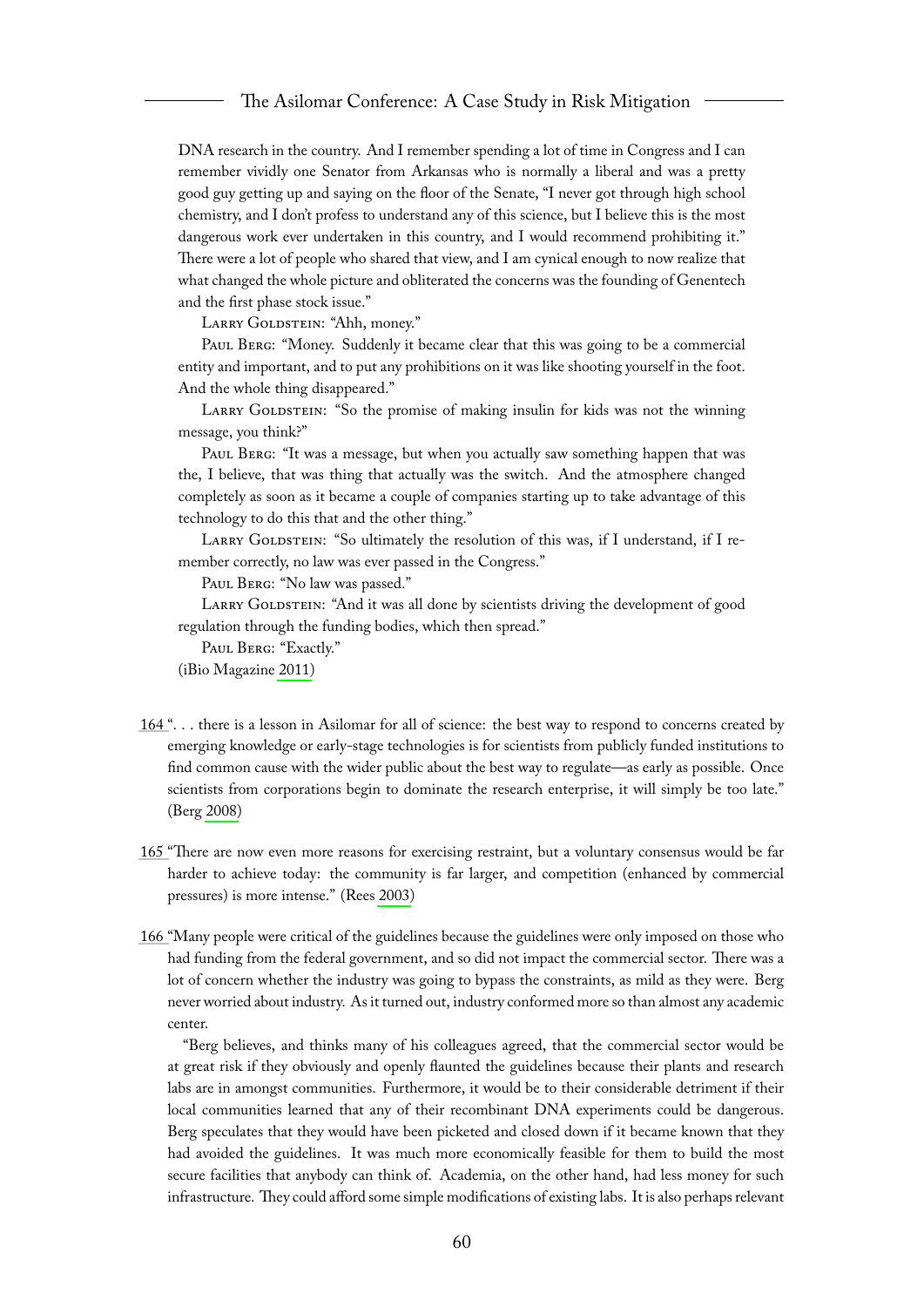that the industry scientists were a long way behind the academic scientists. When the technology emerged, there was nobody in the commercial labs or in their ranks who know how to use it. For the first five or ten years even, most corporate research labs didn't have anybody there working along these lines or anyone who understood the technology. Berg's department sponsored an industrial affiliates program to educate industry scientists about the technology, the potential, and some of the things that could be done with it." (Berg and Grace [2015,](#page-65-3) 9)

"Even private companies then felt a tremendous pressure to adhere, both under threat of bad publicity and in acknowledgement of the expertise of those who were issuing the advice." (Baltimore and Grace [2015,](#page-65-2) 2)

<span id="page-61-0"></span>[167 S](#page-27-6)ee endnote [30.](#page-33-9)

- <span id="page-61-1"></span>[168 "](#page-27-7)One circumstance that increased enthusiasm for the Asilomar Conference was that people's concerns had already been aroused by the earlier Asilomar meeting on tumor viruses. Now, suddenly, tumor virus genes could be manipulated easily, which upped the ante of that concern." (Berg and Grace [2015,](#page-65-3) 5)
- <span id="page-61-2"></span>[169 "](#page-27-8)Exacerbating public fears, Michael Crichton's novel *The Andromeda Strain* had been published in 1969 and spent thirty weeks on the New York Times bestseller list. His horror story tracked a deadly virus that kills the residents of an Arizona town by turning them into heaps of powdered bone. It included a slew of authentic touches, including long scientific explanations, computer printouts, historical facts, and references to actual scientific papers. It was made into a motion picture within eighteen months of publication. *The Andromeda Strain* did for biology what *Jaws* did for beaches. Americans are afraid of diseases and fascinated with their invisible power. On the day after the Asilomar conference, the Boston Globe ran a front page headline, 'Scientists to Resume Risky Work on Genes: Danger of Andromeda Strain Posed.' " (Crotty [2001,](#page-66-14) 112)

"Public fears were fed by science fiction scenarios such as Michael Crichton's *The Andromeda Strain*." (Berg [2008\)](#page-65-14)

"Public fear was fanned by the popularity of *The Andromeda Strain* and the myriad 'what ifs' floated by both serious and demagogic commentators." (Berg and Singer [1995\)](#page-65-1)

<span id="page-61-3"></span>[170 S](#page-27-9)ee endnote [165.](#page-60-1)

<span id="page-61-4"></span>[171 "](#page-27-10). . . the very vigor of the response at the Gordon Conference and the rapidity with which it set in motion a chain of events that were to have local, national, and international repercussions suggests that the ground had already been prepared.

"For several years prior to the advent of the specific technology designated as recombinant DNA (abbreviated rDNA) techniques, there had been concerns about related research problems within the scientific community. These concerns, which were precursors to many or most of the elements in the later debate, reflected more general problems related to science's ethical, social, and political ramifications. Thus , while the previously inchoate state of these anxieties came to a focus in the gene-splicing technology reported at the Gordon Conference, they certainly existed prior to that meeting. . . .

". . . [the 1960s and early 1970s] marked a watershed in the political consciousness of many who were later to be embroiled in the rDNA controversy. That consciousness was formed under the twin impacts of the abrupt tearing of the American social fabric as civil disorder and violent protest hit city after city and the consequences of American military adventure abroad. . . .

". . . [MIT] was in many ways typical. The institute seemed to be torn apart as students and fac-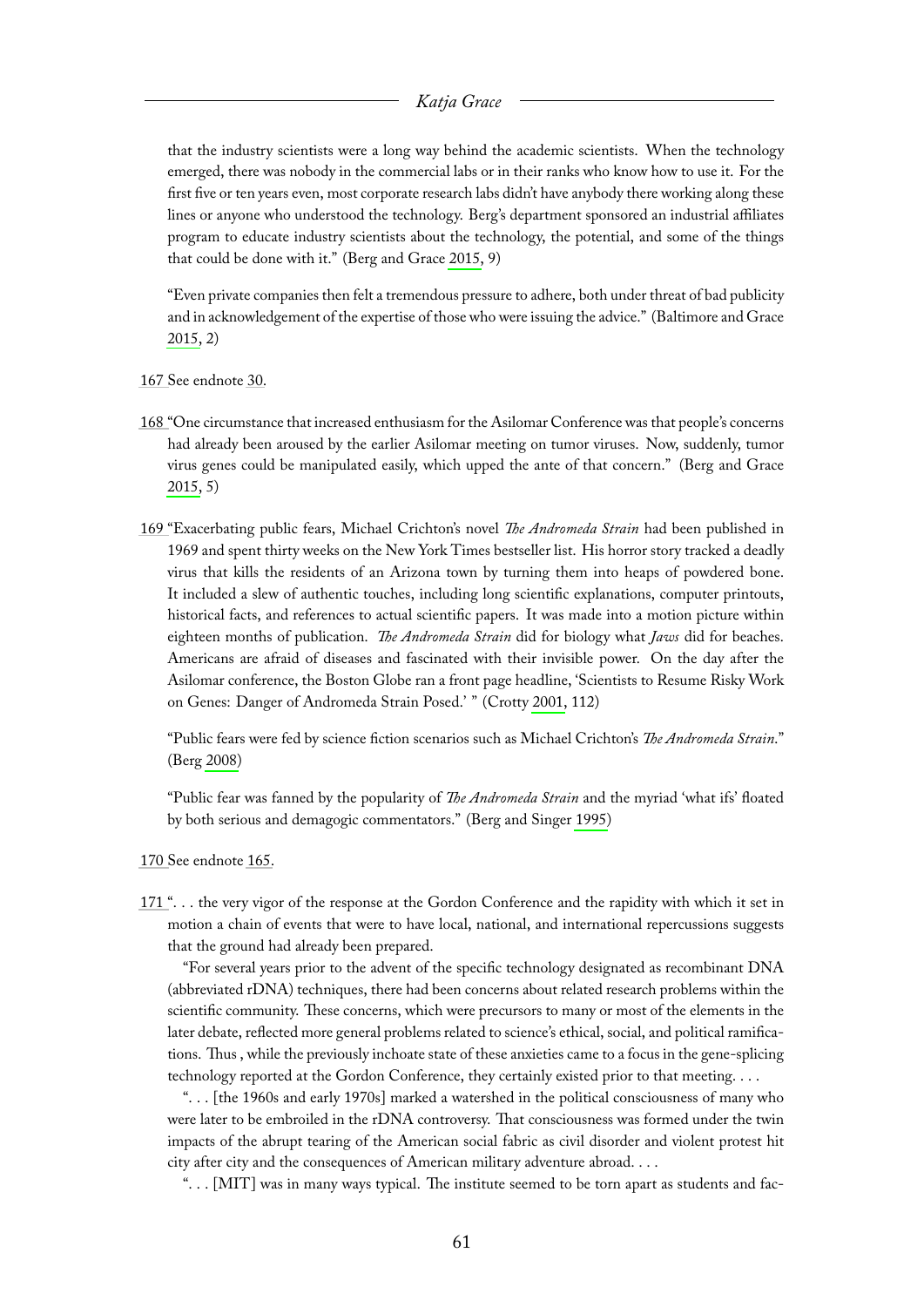#### The Asilomar Conference: A Case Study in Risk Mitigation

ulty violently opposed to the war confronted their classmates and colleagues who, if not exactly in favor of the war, at least saw nothing wrong with working on research projects whole sole aim was to further US capabilities to wage it. . . . On one hand, [technology] offered the means for reducing US casualties. But . . . it meant prolonging the engagement and increasing the effectiveness of weapons intended for the destruction of the environment and human life. Some believed technology could make war more humane. . . .

". . . In this heady atmosphere there functioned an array of scientist-oriented political-interest groups whose modes of operation were also to be recreated by others in the rDNA debate. . . . The oldest, largest, and strongest of these groups was the politically moderate Federation of American Scientists. . . . Several groups were similar to the FAS in their conception of the 'special responsibility' of scientists to inform and, if need be, instruct the public on matters of technoscientific importance. . . .

". . . [these moderate-scientist political-interest groups] were primarily composed of professionally established scientists from recognized elite institutions like Harvard and MIT. . . . Their critiques of government policy generally excluded critiques of the economic and political system itself. This is not true of the radical groups that were also active in this period. Two of these groups deserve special mention: The Medical Committee for Human Rights (MCHR) and Scientists and Engineers for Social and Political Action (SESPA) . . .

". . . MCHR had by 1972 twenty-four local chapters . . . [and it] brought to the medical faculty the same questions that were put to their scientist and engineering colleagues by radical activists on the liberal-arts campus: 'Who will profit from your work? Who might be harmed by it? Whose interest does it serve? What alternatives are there?' . . . SESPA, now more generally known . . . as Science for the People, was formed by physicists in 1969. . . . Confronting the scientific establishment at professional meetings like the American Association for the Advancement of Science (AAAS) became a favorite tactic . . . their focus on the tendencies in science to justify the status quo and the legitimate social and economic meritocracies made genetics and genetic engineering one of the natural issues to attract Science for the People members; and the later rDNA debate proved to be no exception to this general pattern." (Krimsky [1982,](#page-66-0) 13–20)

<span id="page-62-0"></span>[172 "](#page-27-11). . . some participants in the rDNA debate have drawn explicit parallels between the gene-splicing technology and the early years of the application of atomic energy. The secrecy shrouding the development of a nuclear arsenal was a great source of guilt and embarrassment to some members of the scientific establishment. Henceforth, that period became an effective reference point for looking at policy issues involving the use of rDNA technology." (Krimsky [1982,](#page-66-0) 17)

"We were troubled . . . by the fact that except for the scientist and the Army there was no foreknowledge of the tremendous implications of the atom bomb." Aaron Novick (quoted in Krimsky [1982,](#page-66-0) 17)

"The parallels between recombinant DNA and nuclear energy were drawn early by both scientists and the public. Before the Asilomar conference, in correspondence on the hazards of recombinant DNA, Daniel Singer sent Baltimore a copy of the 1939 letter from Albert Einstein and Leo Szilard to Franklin Roosevelt on the danger of the atomic bomb. In 1972 , Baltimore had given a lecture at a faculty lunch meeting about the dangers of biology 'commonly analogous to the atom bomb.' When the recombinant DNA controversy began to heat up, Baltimore was also involved in a public discussion at MIT with Philip Morrison, the physicist who armed the *Enola Gay's* atomic bombs on Tinian Island and had since been vocal in efforts to eradicate nuclear arms. The discussion, titled 'When Does Molecular Biology Become More of a Hazard than a Promise?' explored the parallels between the development of atomic weapons and recombinant DNA. Morrison found only a few historical parallels, but he strongly believed that the power created by the new technology needed careful assessment. A number of the physicists involved in the Manhattan Project were at MIT.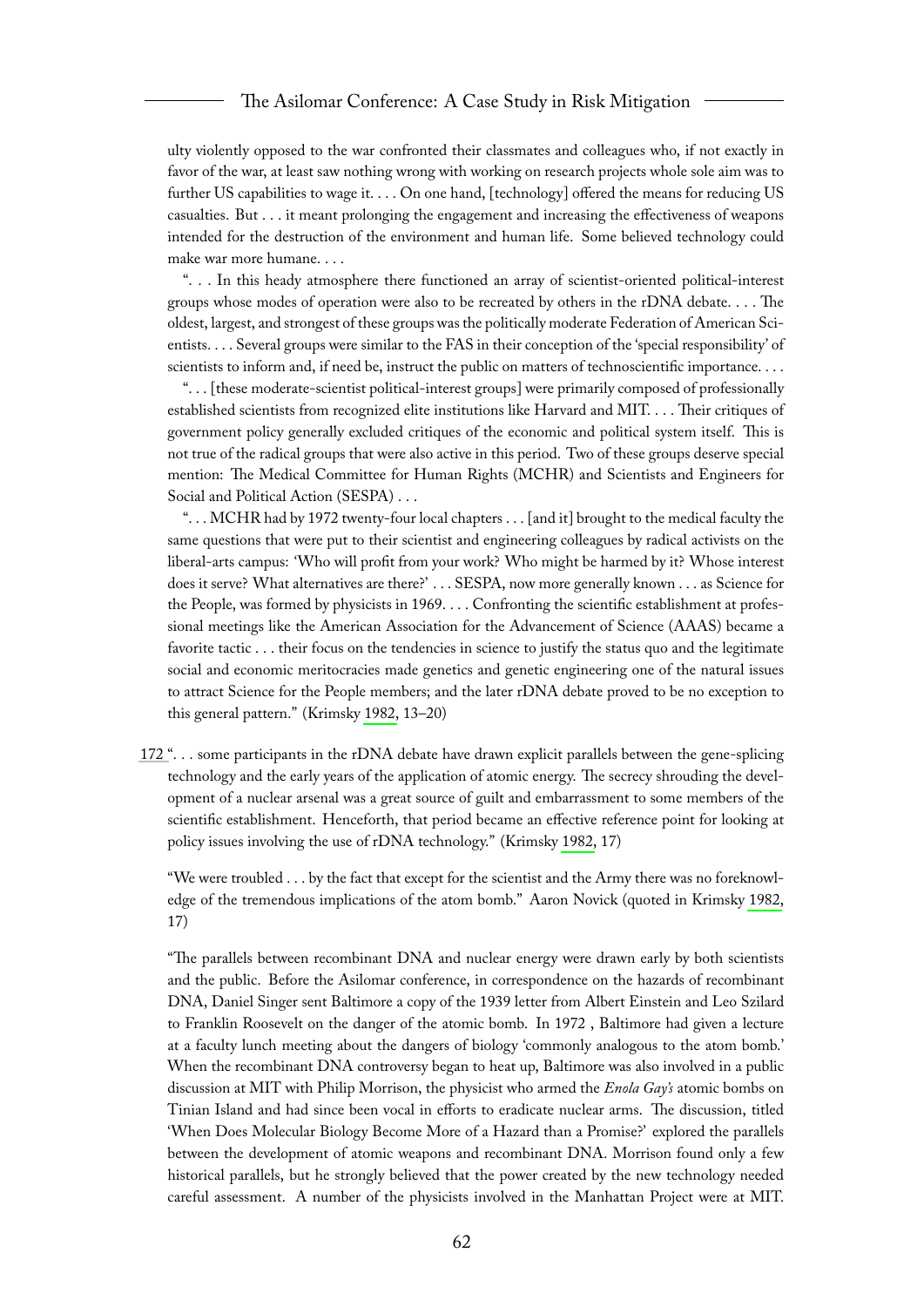'Those people were around here—Vicki Weisskopf and Philip Morrison and Jerry Weisner—and were friends,' Baltimore noted. 'So we were very conscious of that as a precedent. I think it's fair to say that they had set a very good example of scientific responsibility—of looking coldly at what they had done and saying, "There are implications for this in society—on our own terms, and not simply the politicians'." ' Baltimore chuckled as he continued, 'They had been notably unsuccessful in doing that, but they were the conscience of a country. It takes a long time for things to come around, but I think that they, in the end, had a very salutary influence in the country. And yes, we were certainly aware of that parallel. Even though it was a very different situation than nuclear war. No weapons of mass destruction. We hoped, anyway,' and Baltimore smiled faintly." (Crotty [2001,](#page-66-14) 112–113)

- <span id="page-63-0"></span>[173 "](#page-27-12)In any event, Mertz thought of herself as an MIT-type 'middle-of-the-road radical' and was similarly disposed to view genetic engineering with disfavor. When Berg suggested the lambda phage-SV40 experiment to her, she wondered to herself whether she were not now about to take another step toward that undesirable possibility: 'I remember after talking with [Berg] . . . I went off and spent a long time thinking about this whole thing because . . . I wanted to work for [him] at that . . . time . . . but there was the whole question that bothered me, in terms of thinking back to MIT, of whether I wanted to be involved in developing genetic engineering techniques.' " (Krimsky [1982,](#page-66-0) 29)
- <span id="page-63-1"></span>[174 "](#page-27-13)I guess I had kind of undergone a certain transformation over the period from probably '68 to '70, which a lot of people did, from being involved or trying to be involved in larger political issues—as a speaker I'd . . . been involved in the Left Wing in San Diego [while at the Salk Institute], and here [MIT], to a certain extent, I'd been involved in the March 4th organization [a one-day work stoppage to protest university involvement in the war], that kind of thing—to the feeling that if I was going to do anything, it ought to be within the field I know best, because I'd been . . . ineffective outside of it. Like everybody else was, or almost everybody else. And so I was sensitized to issues that involved the biological community, and felt that if I was going to put in political time, it should be there rather than anywhere else. And this specific issue of biohazards became a concern to me because I was a newcomer to a field which presented the greatest potential hazard at the time, which was tumor viruses. And I saw people being incredibly sloppy about things, but also I found a kind of know-nothingism among a lot of people working with phages and bacteria and biochemistry who didn't have anything to do with animal virology who were just on me all the time." David Baltimore (quoted in Krimsky [1982,](#page-66-0) 26)
- <span id="page-63-2"></span>[175 "](#page-27-14)*Science's* reputation had been tainted by a number of technological horrors in the previous two decades. Rachel Carson's *Silent Spring*, published in 1962, exposed the dangers created by the chemical industries, most prominently represented by DDT and PCBs, and later Agent Orange and asbestos. Her stories about the deadly effects of chemicals helped start a massive environmental movement in the United States, one that focussed on the devastating results of the ignorance and complicity of scientists and the self-serving shortsightedness of the chemical industry. Millions of Americans participated in Earth Day in 1970, celebrating the earth and condemning pollution. By the time of the Asilomar conference, environmental groups such as the Natural Resources Defense Council and the World Wildlife Fund were mobilizing to lobby against recombinant DNA." (Crotty [2001,](#page-66-14) 112)
- <span id="page-63-3"></span>[176 "](#page-28-1)By the time of the 1973 Gordon Conference, there was a considerable body of literature on bioethics in general and genetic engineering in particular. Most scientists active in the area had been exposed to at least some speculation about the moral dilemmas inherent in the development of the field." (Krimsky [1982,](#page-66-0) 22)
- <span id="page-63-4"></span>[177 "](#page-28-2)Knowing of these possibilities and of Kass's interest in them, the Singers had invited Berg to have dinner with them at their home in Washington in the fall of 1970; Leon Kass was also invited. . . .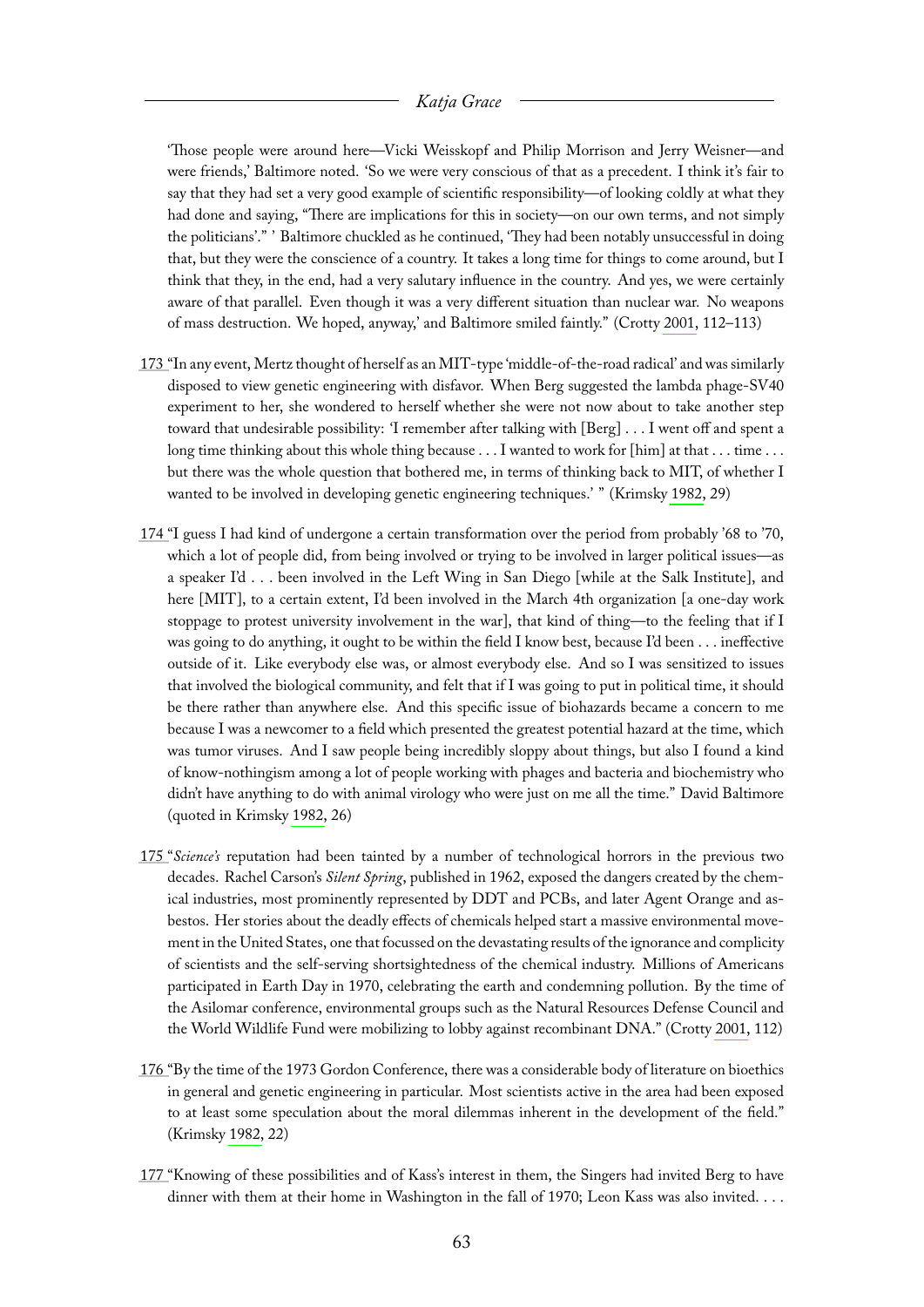They talked at great length about the 'ethical basis of science.' A few days later, Kass sent Berg a letter, with a copy to the Singers, recapping the discussion and raising some questions he felt merited further discussion 'sooner rather than later'. . . in recalling their conversation later, Berg remarked, '[I] was unpersuaded. I was pretty much convinced that many of the fears people were expressing were red herrings. . . . ' Maxine Singer, to whom a copy of the letter was also sent, may have taken it more to heart. The action she took at the Gordon Conference in the summer of of 1973 in publicizing the potentially adverse consequences of a new scientific development was precisely one of the recommendations that Kass had made in his letter." (Krimsky [1982,](#page-66-0) 33–36)

<span id="page-64-0"></span>[178 "](#page-28-3)Most of the concerns were about the biohazard aspects of the experiment. But there were those besides Janet Mertz who looked to the larger issues, and two of these were Daniel Singer, a real-estate lawyer and former general counsel of FAS, who is the husband of biochemist Maxine Singer. . . . Kass and Daniel Singer were also friends and associates of the Hastings Institute of Society, Ethics and the Life Sciences, a bioethics think tank located outside New York City." (Krimsky [1982,](#page-66-0) 32)

"The three lawyers who participated in this session were Daniel Singer (affiliated with a Washington, DC, law firm and with the Hastings Institute), Roger Dworkin (a law professor at Indiana University), and Alex Capron (a law professor at the University of Pennsylvania)." (Krimsky [1982,](#page-66-0) 138)

<span id="page-64-1"></span>[179 S](#page-28-4)ee endnote [32.](#page-34-1)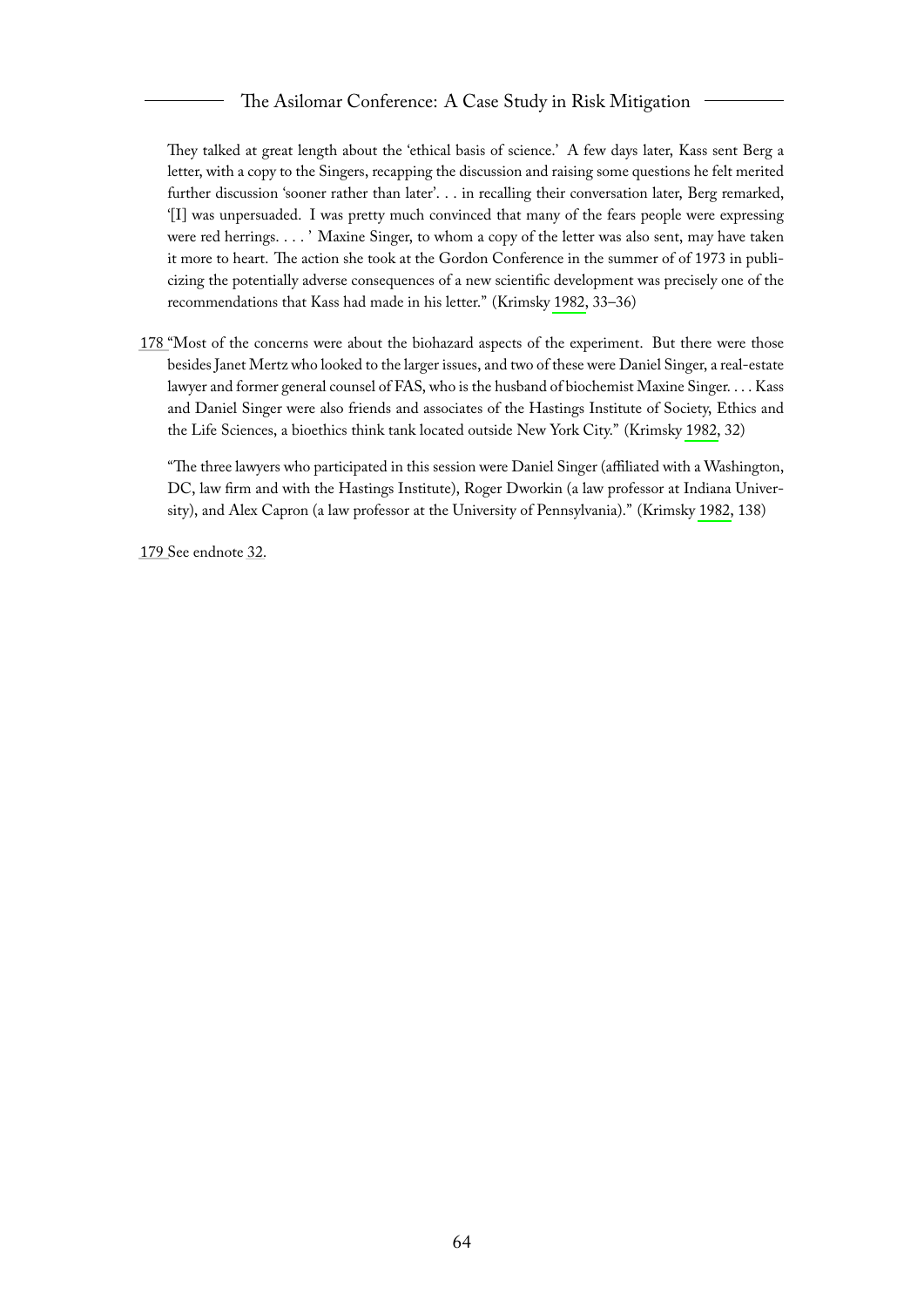### <span id="page-65-0"></span>**References**

- <span id="page-65-12"></span>Baltimore, David. 1975. "Letter from David Baltimore to Fred C. Ikle." Letter, May 22. [http : / /](http://profiles.nlm.nih.gov/ps/retrieve/ResourceMetadata/DJBBHN) [profiles.nlm.nih.gov/ps/retrieve/ResourceMetadata/DJBBHN](http://profiles.nlm.nih.gov/ps/retrieve/ResourceMetadata/DJBBHN).
- <span id="page-65-2"></span>Baltimore, David, and Katja Grace. 2015. "Notes on a Conversation with David Baltimore." [https :](https://docs.google.com/document/d/1ycXT0htU8nOkHV1NrP5AbMKgAQAyZ4k_Nlo_mzWF4ZI/edit?usp=sharing) [//docs.google.com/document/d/1ycXT0htU8nOkHV1NrP5AbMKgAQAyZ4k\\_Nlo\\_mzWF4ZI/](https://docs.google.com/document/d/1ycXT0htU8nOkHV1NrP5AbMKgAQAyZ4k_Nlo_mzWF4ZI/edit?usp=sharing) [edit?usp=sharing](https://docs.google.com/document/d/1ycXT0htU8nOkHV1NrP5AbMKgAQAyZ4k_Nlo_mzWF4ZI/edit?usp=sharing).
- <span id="page-65-13"></span>Barkstrom, John E. 1985. "Recombinant DNA and the Regulation of Biotechnology: Reflections on the Asilomar Conference, Ten Years After." *Akron Law Review* 19 (1): 81–126. [http://www.uakron.](http://www.uakron.edu/dotAsset/01da5583-1ad4-46e3-9632-fdf3e743a5a6.pdf) [edu/dotAsset/01da5583-1ad4-46e3-9632-fdf3e743a5a6.pdf](http://www.uakron.edu/dotAsset/01da5583-1ad4-46e3-9632-fdf3e743a5a6.pdf).
- <span id="page-65-7"></span><span id="page-65-5"></span>Berg, Paul. n.d. *Outrage over recombinant DNA, Paul Berg.* [http://www.dnalc.org/view/15018-](http://www.dnalc.org/view/15018-Outrage-over-recombinant-DNA-Paul-Berg.html) [Outrage-over-recombinant-DNA-Paul-Berg.html](http://www.dnalc.org/view/15018-Outrage-over-recombinant-DNA-Paul-Berg.html).
	- . 2004. "Asilomar and Recombinant DNA." Nobelprize.org. August 26. Accessed August 26, 2004. [http://www.nobelprize.org/nobel\\_prizes/chemistry/laureates/1980/berg](http://www.nobelprize.org/nobel_prizes/chemistry/laureates/1980/berg-article.html)[article.html](http://www.nobelprize.org/nobel_prizes/chemistry/laureates/1980/berg-article.html).
- <span id="page-65-14"></span>. 2008. "Meetings that Changed the World: Asilomar 1975: DNA Modification Secured." *Nature* 455 (7211): 290–291. Accessed September 17, 2008. doi:[10.1038/455290a](http://dx.doi.org/10.1038/455290a). [http://www.](http://www.nature.com/nature/journal/v455/n7211/full/455290a.html) [nature.com/nature/journal/v455/n7211/full/455290a.html](http://www.nature.com/nature/journal/v455/n7211/full/455290a.html).
- <span id="page-65-9"></span>Berg, Paul, David Baltimore, Sydney Brenner, Richard O. Roblin, and Maxine F. Singer. 1975a. *Report of the Organizing Committee of the Asilomar Conference on Recombinant DNA Molecules.* Pacific Grove, CA, February 27.

<span id="page-65-11"></span>. 1975b. "Summary Statement of the Asilomar Conference on Recombinant DNA Molecules." *Proceedings of the National Academy of Sciences of the United States of America* 72 (6): 1981–1984. doi:[10.1073/pnas.72.6.1981](http://dx.doi.org/10.1073/pnas.72.6.1981).

- <span id="page-65-3"></span>Berg, Paul, and Katja Grace. 2015. "Notes on a Conversation with Paul Berg." [https : / / docs .](https://docs.google.com/document/d/1eYpt0oQz80l9LTNb8tCvEaVzKSLslJ15XLBA0PVzGZg/edit?usp=sharing) [google . com / document / d / 1eYpt0oQz80l9LTNb8tCvEaVzKSLslJ15XLBA0PVzGZg / edit ?](https://docs.google.com/document/d/1eYpt0oQz80l9LTNb8tCvEaVzKSLslJ15XLBA0PVzGZg/edit?usp=sharing) [usp=sharing](https://docs.google.com/document/d/1eYpt0oQz80l9LTNb8tCvEaVzKSLslJ15XLBA0PVzGZg/edit?usp=sharing).
- <span id="page-65-1"></span>Berg, Paul, and Maxine F. Singer. 1995. "The recombinant DNA controversy: Twenty years later." *Proceedings of the National Academy of Sciences of the United States of America* 92 (20): 9011–9013. [http:](http://www.pnas.org/content/92/20/9011.full.pdf) [//www.pnas.org/content/92/20/9011.full.pdf](http://www.pnas.org/content/92/20/9011.full.pdf).
- <span id="page-65-4"></span>Berger, Alexander, Paul Christiano, and Katja Grace. 2015. "Notes on a Conversation with Alexander Berger." [https : / / docs . google . com / document / d /](https://docs.google.com/document/d/1oD0Ti9WiET3mTKBfowxWJaosV1OdnBl5jK8DYb-bWmc/edit?usp=sharing) [1oD0Ti9WiET3mTKBfowxWJaosV1OdnBl5jK8DYb-bWmc/edit?usp=sharing](https://docs.google.com/document/d/1oD0Ti9WiET3mTKBfowxWJaosV1OdnBl5jK8DYb-bWmc/edit?usp=sharing).
- <span id="page-65-8"></span>Bonham, Valerie H., Debbie Forrest, Chris Havasy, Holly Fernandez Lynch, David G. Miller, Anne Pierson, Jason L. Schwartz, and Kayte Spector-Bagdady. 2010. "New Directions: The Ethics of Synthetic Biology and Emerging Technologies." December. Accessed May 15, 2010. [http : / /](http://bioethics.gov/sites/default/files/PCSBI-Synthetic-Biology-Report-12.16.10.pdf) [bioethics.gov/sites/default/files/PCSBI-Synthetic-Biology-Report-12.16.10.](http://bioethics.gov/sites/default/files/PCSBI-Synthetic-Biology-Report-12.16.10.pdf) [pdf](http://bioethics.gov/sites/default/files/PCSBI-Synthetic-Biology-Report-12.16.10.pdf).
- <span id="page-65-6"></span>Bourne, Henry R. 2011. *Paths to Innovation: Discovering Recombinant DNA, Oncogenes, and Prions, in One Medical School, Over One Decade.* Oakland, CA: University of California Press. doi:[9780983463924](http://dx.doi.org/9780983463924).
- <span id="page-65-10"></span>Boyer, Herbert. n.d. *Feelings at Asilomar meeting, Herbert Boyer.* [http://www.dnalc.org/view/15031-](http://www.dnalc.org/view/15031-Feelings-at-Asilomar-meeting-Herbert-Boyer.html) [Feelings-at-Asilomar-meeting-Herbert-Boyer.html](http://www.dnalc.org/view/15031-Feelings-at-Asilomar-meeting-Herbert-Boyer.html).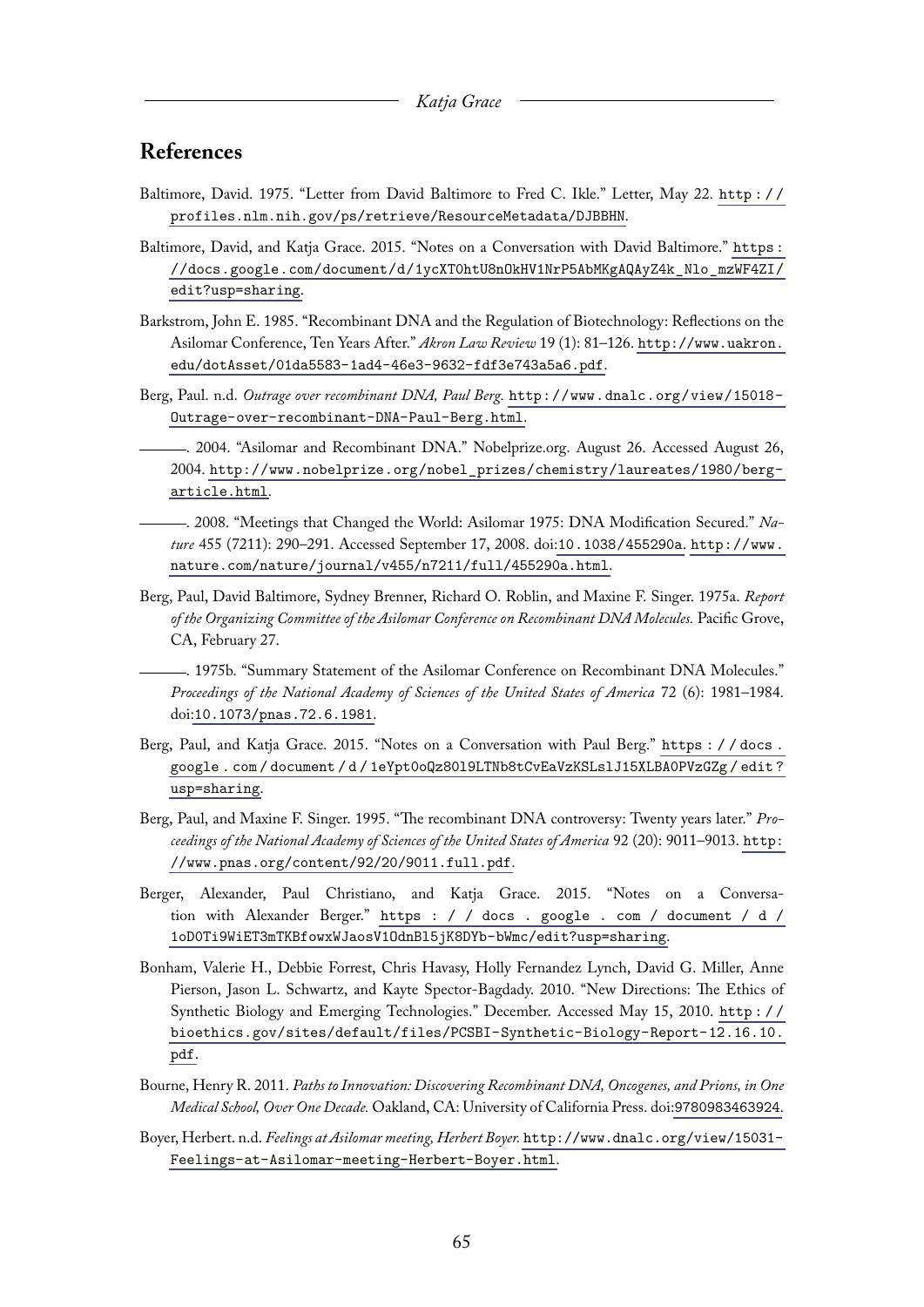- <span id="page-66-12"></span>Brante,Thomas, Steve Fuller, and William Lynch. 1993. *Controversial Science: From Content to Contention.* Albany, NY: State University of New York Press. isbn: 978-0-7914-1474-3.
- <span id="page-66-13"></span>Brenner, Sydney. n.d. *The Media at Asilomar, Sydney Brenner.* [http://www.dnalc.org/view/15284-](http://www.dnalc.org/view/15284-The-media-at-Asilomar-Sydney-Brenner.html) [The-media-at-Asilomar-Sydney-Brenner.html](http://www.dnalc.org/view/15284-The-media-at-Asilomar-Sydney-Brenner.html).
- <span id="page-66-6"></span>Brenner, Sydney, Donald D. Brown, Robert H. Burris, Dana Carroll, Ronald W. Davis, David S. Hogness, Kenneth Murray, and Raymond C. Valentine. 1975. *Appendix F: Cloned Eukaryotic DNA.* Pacific Grove, CA: Asilomar Conference on Recombinant DNA Molecules. Eukaryotic Working Group, April 29. [http : / / profiles . nlm . nih . gov / ps / retrieve / ResourceMetadata /](http://profiles.nlm.nih.gov/ps/retrieve/ResourceMetadata/DJBBKD) [DJBBKD](http://profiles.nlm.nih.gov/ps/retrieve/ResourceMetadata/DJBBKD).
- <span id="page-66-1"></span>Chemical Heritage Foundation. 2010. "Paul Berg, Herbert W. Boyer, and Stanley N. Cohen." December. Accessed May 25, 2015. [http : / / www . chemheritage . org / discover / online](http://www.chemheritage.org/discover/online-resources/chemistry-in-history/themes/pharmaceuticals/preserving-health-with-biotechnology/berg-boyer-cohen.aspx)  [resources / chemistry - in - history / themes / pharmaceuticals / preserving - health](http://www.chemheritage.org/discover/online-resources/chemistry-in-history/themes/pharmaceuticals/preserving-health-with-biotechnology/berg-boyer-cohen.aspx)  [with-biotechnology/berg-boyer-cohen.aspx](http://www.chemheritage.org/discover/online-resources/chemistry-in-history/themes/pharmaceuticals/preserving-health-with-biotechnology/berg-boyer-cohen.aspx).
- <span id="page-66-2"></span>Church, George, and Katja Grace. 2015. "Notes on a Conversation with George Church." [https://](https://docs.google.com/document/d/1rNRz4HPP0f9cH9KVLnAFY4IvOplKusgYt-BPAQGea2k/edit?usp=sharing) [docs . google . com / document / d / 1rNRz4HPP0f9cH9KVLnAFY4IvOplKusgYt - BPAQGea2k /](https://docs.google.com/document/d/1rNRz4HPP0f9cH9KVLnAFY4IvOplKusgYt-BPAQGea2k/edit?usp=sharing) [edit?usp=sharing](https://docs.google.com/document/d/1rNRz4HPP0f9cH9KVLnAFY4IvOplKusgYt-BPAQGea2k/edit?usp=sharing).
- <span id="page-66-14"></span>Crotty, Shane. 2001. *Ahead of the Curve: David Baltimore's Life in Science.* Berkeley, CA: University of California Press. isbn: 0-520-22557-0.
- <span id="page-66-9"></span>Federation of American Scientists. 2014. "Recombinant DNA: From Vaccines to Weapons." Federation of American Scientists. December 1. Accessed May 8, 2015. [http://fas.org/biosecurity/](http://fas.org/biosecurity/education/dualuse/FAS_Jackson/1_B.html) [education/dualuse/FAS\\_Jackson/1\\_B.html](http://fas.org/biosecurity/education/dualuse/FAS_Jackson/1_B.html).
- <span id="page-66-5"></span>Frickel, Scott, and Kelly Moore, eds. 2005. *The New Political Sociology of Science: Science and Technology in Society.* Madison, WI: University of Wisconsin Press.
- <span id="page-66-10"></span>Hogness, David S. 1977. "Letter from David S. Hogness to DeWitt Stetten, Jr." Letter, January 27. <http://profiles.nlm.nih.gov/ps/retrieve/ResourceMetadata/DJBBJG>.
- <span id="page-66-3"></span>iBio Magazine. 2011. *Paul Berg (Stanford): Recombinant DNA and Science Policy.* November 18. [https:](https://www.youtube.com/watch?v=QSKe15I4vyM) [//www.youtube.com/watch?v=QSKe15I4vyM](https://www.youtube.com/watch?v=QSKe15I4vyM).
- <span id="page-66-8"></span>Jaenisch, Rudolph, and Beatrice Mintz. 1974. "Simian Virus 40 DNA Sequences in DNA of Healthy Adult Mice Derived from Preimplantation Blastocysts Injected with Viral DNA." *Proceedings of the National Academy of Sciences of the United States of America* 71 (4): 1250–1254. [http://www.pnas.](http://www.pnas.org/content/71/4/1250.full.pdf) [org/content/71/4/1250.full.pdf](http://www.pnas.org/content/71/4/1250.full.pdf).
- <span id="page-66-4"></span><span id="page-66-0"></span>Krimsky, Sheldon. 1982. *Genetic Alchemy: The Social History of the Recombinant DNA Controversy.* Cambridge, Mass: MIT Press. doi:[978-0262610384](http://dx.doi.org/978-0262610384).
	- . 2005. "From Asilomar to Industrial Biotechnology." *Science as Culture* 14 (4): 309–323. doi:[10.](http://dx.doi.org/10.1080=09505430500368998) [1080=09505430500368998](http://dx.doi.org/10.1080=09505430500368998).
- <span id="page-66-11"></span>McElheny, Victor. n.d. *Reaction of Young Scientists to Asilomar, Victor McElheny.* [http://www.dnalc.](http://www.dnalc.org/view/15135-Reaction-of-young-scientists-to-Asilomar-Victor-McElheny.html) [org/view/15135- Reaction- of- young- scientists- to- Asilomar- Victor- McElheny.](http://www.dnalc.org/view/15135-Reaction-of-young-scientists-to-Asilomar-Victor-McElheny.html) [html](http://www.dnalc.org/view/15135-Reaction-of-young-scientists-to-Asilomar-Victor-McElheny.html).
- <span id="page-66-7"></span>MJ, The. 1989. "Human insulin: DNA technology's first drug: DNA Technology's First Drug." *American Journal of Health-System Pharmacy* 46 (11 Suppl 2): S9–S11. [http://www.ajhp.org/content/](http://www.ajhp.org/content/46/11_Suppl/S9.abstract) [46/11\\_Suppl/S9.abstract](http://www.ajhp.org/content/46/11_Suppl/S9.abstract).